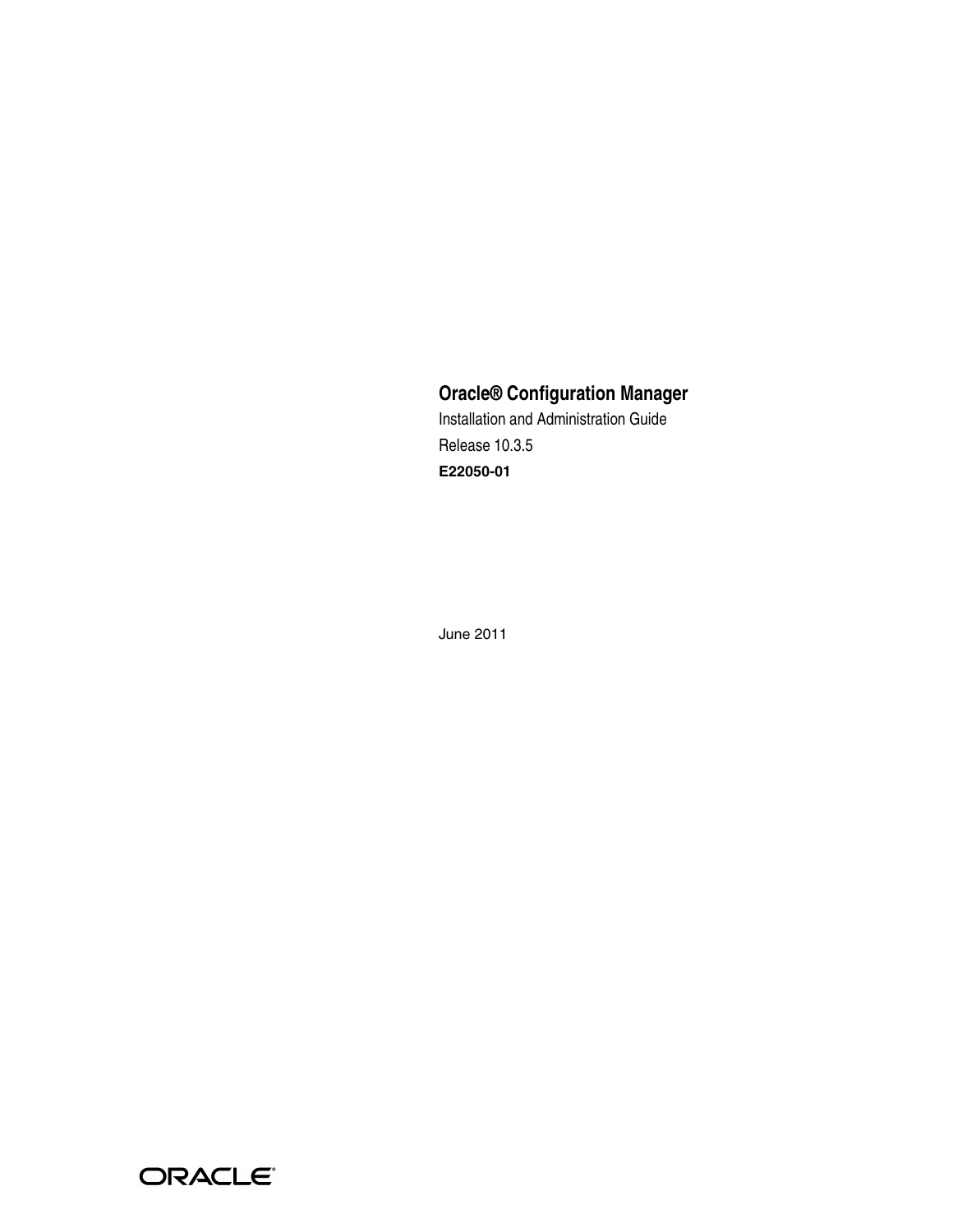Oracle Configuration Manager Installation and Administration Guide, Release 10.3.5

E22050-01

Copyright © 2006, 2011 Oracle and/or its affiliates. All rights reserved.

Primary Author: Jacqueline Gosselin

Contributor: Tina Boisvert, Farokh Morshed, Andy Oppenheim, Russell Storie, Venkatesh Ranganathan, John Sutton

This software and related documentation are provided under a license agreement containing restrictions on use and disclosure and are protected by intellectual property laws. Except as expressly permitted in your license agreement or allowed by law, you may not use, copy, reproduce, translate, broadcast, modify, license, transmit, distribute, exhibit, perform, publish, or display any part, in any form, or by any means. Reverse engineering, disassembly, or decompilation of this software, unless required by law for interoperability, is prohibited.

The information contained herein is subject to change without notice and is not warranted to be error-free. If you find any errors, please report them to us in writing.

If this is software or related documentation that is delivered to the U.S. Government or anyone licensing it on behalf of the U.S. Government, the following notice is applicable:

U.S. GOVERNMENT RIGHTS Programs, software, databases, and related documentation and technical data delivered to U.S. Government customers are "commercial computer software" or "commercial technical data" pursuant to the applicable Federal Acquisition Regulation and agency-specific supplemental regulations. As such, the use, duplication, disclosure, modification, and adaptation shall be subject to the restrictions and license terms set forth in the applicable Government contract, and, to the extent applicable by the terms of the Government contract, the additional rights set forth in FAR 52.227-19, Commercial Computer Software License (December 2007). Oracle America, Inc., 500 Oracle Parkway, Redwood City, CA 94065.

This software or hardware is developed for general use in a variety of information management applications. It is not developed or intended for use in any inherently dangerous applications, including applications that may create a risk of personal injury. If you use this software or hardware in dangerous applications, then you shall be responsible to take all appropriate fail-safe, backup, redundancy, and other measures to ensure its safe use. Oracle Corporation and its affiliates disclaim any liability for any damages caused by use of this software or hardware in dangerous applications.

Oracle and Java are registered trademarks of Oracle and/or its affiliates. Other names may be trademarks of their respective owners.

Intel and Intel Xeon are trademarks or registered trademarks of Intel Corporation. All SPARC trademarks are used under license and are trademarks or registered trademarks of SPARC International, Inc. AMD, Opteron, the AMD logo, and the AMD Opteron logo are trademarks or registered trademarks of Advanced Micro Devices. UNIX is a registered trademark of The Open Group.

This software or hardware and documentation may provide access to or information on content, products, and services from third parties. Oracle Corporation and its affiliates are not responsible for and expressly disclaim all warranties of any kind with respect to third-party content, products, and services. Oracle Corporation and its affiliates will not be responsible for any loss, costs, or damages incurred due to your access to or use of third-party content, products, or services.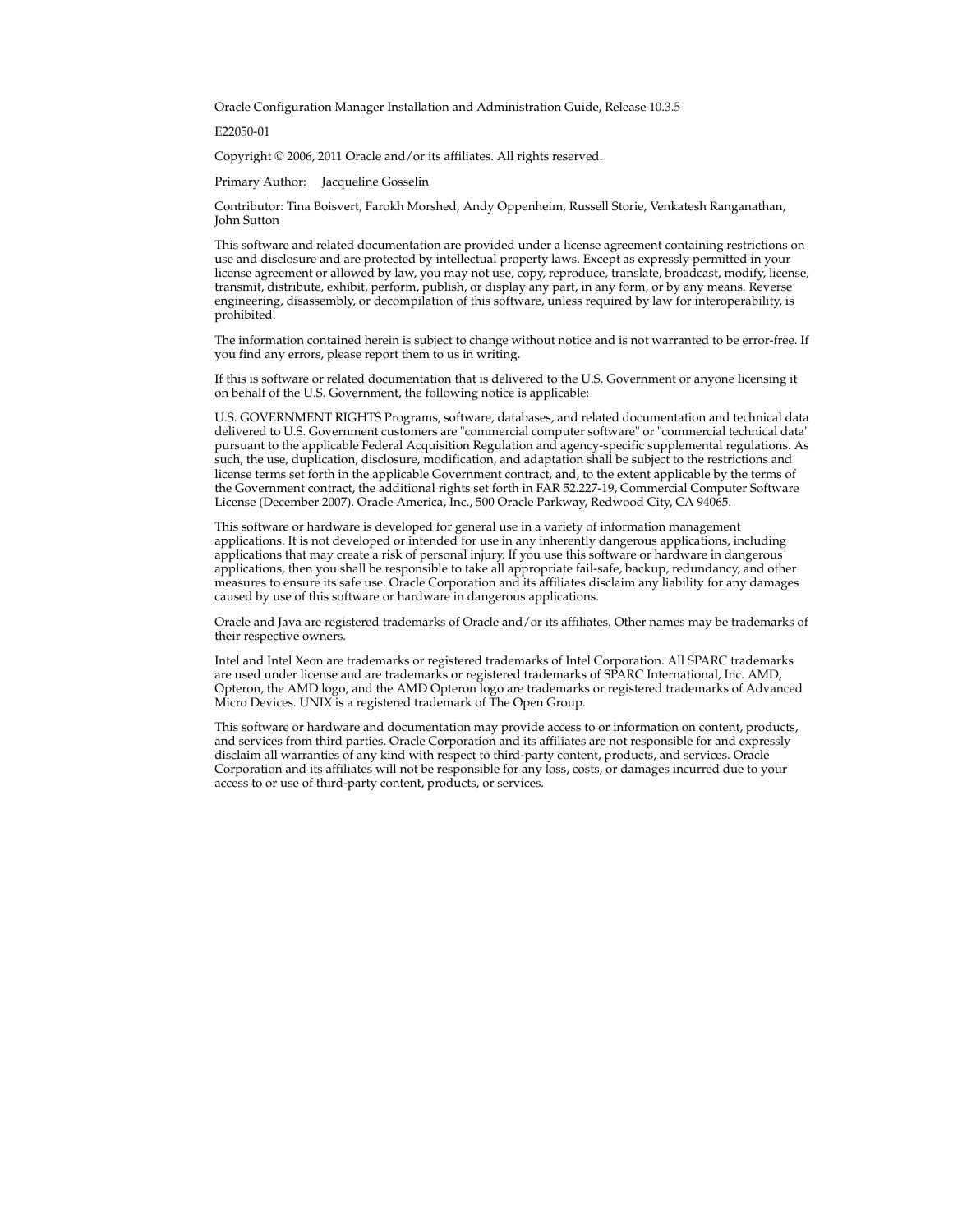# **Contents**

# **[1 Introduction to Oracle Configuration Manager](#page-8-0)**

| 1.1   |                                                                                  |  |
|-------|----------------------------------------------------------------------------------|--|
| 1.2   |                                                                                  |  |
| 1.3   |                                                                                  |  |
| 1.4   |                                                                                  |  |
| 1.4.1 | Shared Homes That Do Not Require Special Oracle Configuration Manager Setup. 1-4 |  |
| 1.4.2 | Shared Homes That Do Require Special Oracle Configuration Manager Setup  1-4     |  |
| 1.5   |                                                                                  |  |
| 1.6   |                                                                                  |  |

## **[2 Pre-Installation Requirements](#page-14-0)**

| 2.1   |                                                                                 |         |
|-------|---------------------------------------------------------------------------------|---------|
| 2.2   |                                                                                 |         |
| 2.2.1 |                                                                                 |         |
| 2.2.2 |                                                                                 |         |
| 2.2.3 | Oracle Business Intelligence Enterprise Edition Installation Considerations 2-3 |         |
| 2.2.4 |                                                                                 |         |
| 2.2.5 |                                                                                 |         |
| 2.2.6 | Oracle Hyperion Enterprise Performance Management System Installation           |         |
|       |                                                                                 | $2 - 4$ |
| 2.2.7 |                                                                                 |         |

# **[3 Installing Oracle Configuration Manager](#page-20-0)**

| 3.1     |  |
|---------|--|
| 3.1.1   |  |
| 3.2     |  |
| 3.2.1   |  |
| 3.2.2   |  |
| 3.2.2.1 |  |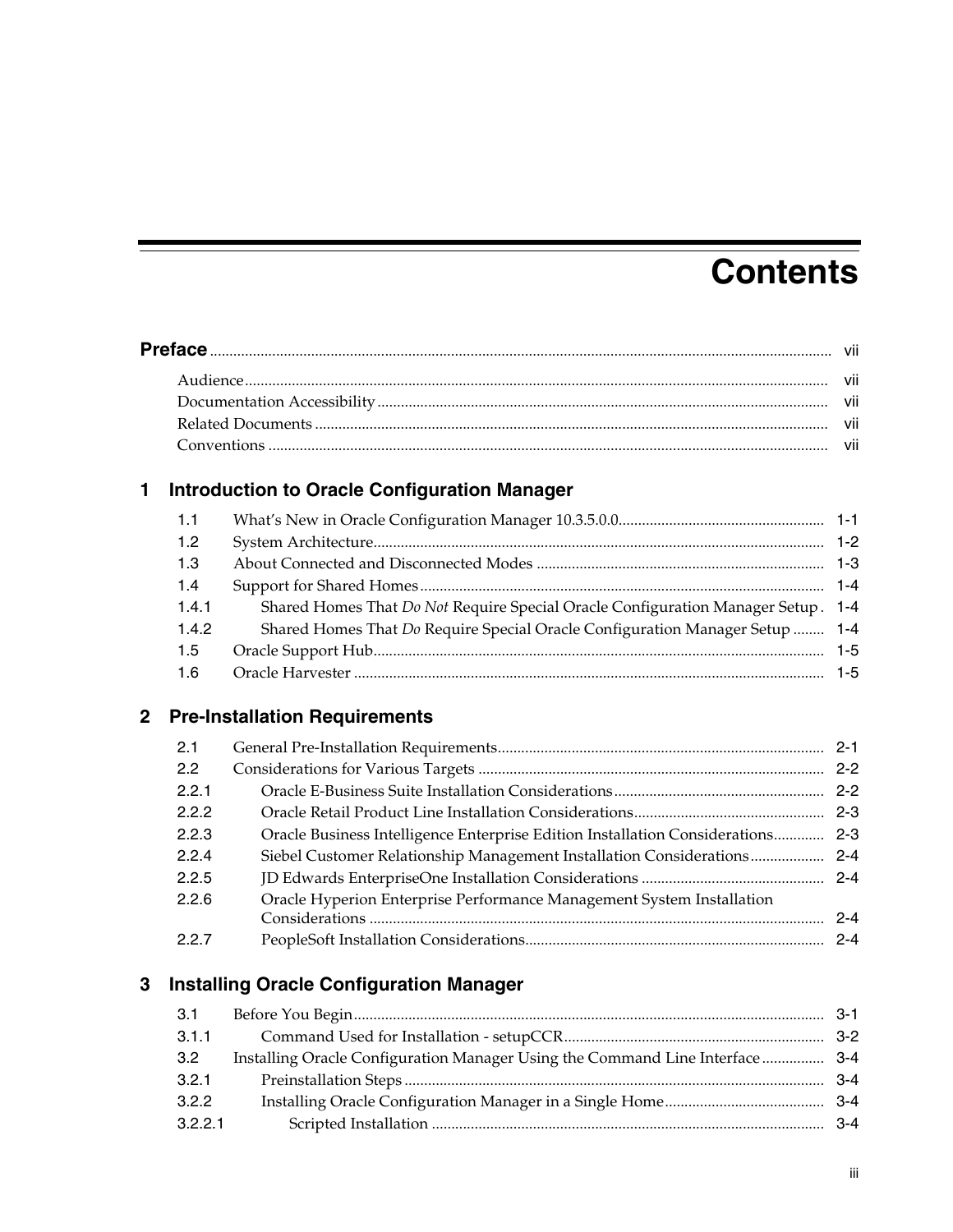| 3.2.2.2 |                                                                              | $3-5$    |
|---------|------------------------------------------------------------------------------|----------|
| 3.2.2.3 |                                                                              | $3-5$    |
| 3.2.2.4 |                                                                              | $3-6$    |
| 3.2.2.5 |                                                                              | $3-6$    |
| 3.2.3   |                                                                              | $3-6$    |
| 3.2.3.1 | Using My Oracle Support User Name and Password (No Parameters Used)          | $3 - 7$  |
| 3.2.3.2 |                                                                              | $3 - 7$  |
| 3.2.3.3 |                                                                              | $3-8$    |
| 3.2.3.4 | Using Both Oracle Support Hub and Proxy Server (In Connected Mode)           | $3-9$    |
| 3.2.3.5 |                                                                              | $3 - 10$ |
| 3.3     | Installing Oracle Configuration Manager Using the Oracle Universal Installer | $3 - 10$ |
| 3.3.1   |                                                                              | $3 - 11$ |
| 3.3.1.1 |                                                                              | $3 - 12$ |
| 3.3.1.2 |                                                                              | $3 - 12$ |
| 3.3.2   |                                                                              | $3 - 13$ |
| 3.3.3   |                                                                              | $3 - 14$ |
| 3.3.4   |                                                                              | $3 - 14$ |
| 3.4     |                                                                              | $3 - 14$ |
| 3.4.1   | Installing and Upgrading Oracle Configuration Manager on Oracle Enterprise   |          |
|         |                                                                              | $3 - 14$ |
| 3.4.2   | Uninstalling Oracle Configuration Manager on Oracle Enterprise Linux         | $3 - 15$ |
| 3.5     | Installing Oracle Configuration Manager on Enterprise Manager Grid Control   | $3 - 15$ |
| 3.6     |                                                                              | $3 - 15$ |
| 3.7     |                                                                              | $3 - 16$ |
| 3.8     |                                                                              | $3 - 16$ |
| 3.8.1   |                                                                              | $3 - 16$ |
| 3.9     |                                                                              | $3 - 17$ |
| 3.9.1   |                                                                              | $3 - 17$ |
| 3.9.2   |                                                                              | $3 - 17$ |
| 3.9.2.1 |                                                                              | $3 - 18$ |
| 3.9.2.2 | Additional Step for Oracle Enterprise Manager Grid Control                   | $3 - 19$ |
| 3.10    |                                                                              | $3 - 19$ |
| 3.10.1  | Removing Oracle Configuration Manager Instrumentation from a Database        | $3 - 20$ |
| 3.10.2  | Uninstalling Oracle Configuration Manager in a Single Instance Home          | $3-20$   |
| 3.10.3  | Uninstalling Oracle Configuration Manager in Shared Homes (10.2.7 and        | $3 - 21$ |
|         |                                                                              |          |

# **[4 Advanced Deployment Tasks](#page-42-0)**

| 4.1.4.1 |  |
|---------|--|
|         |  |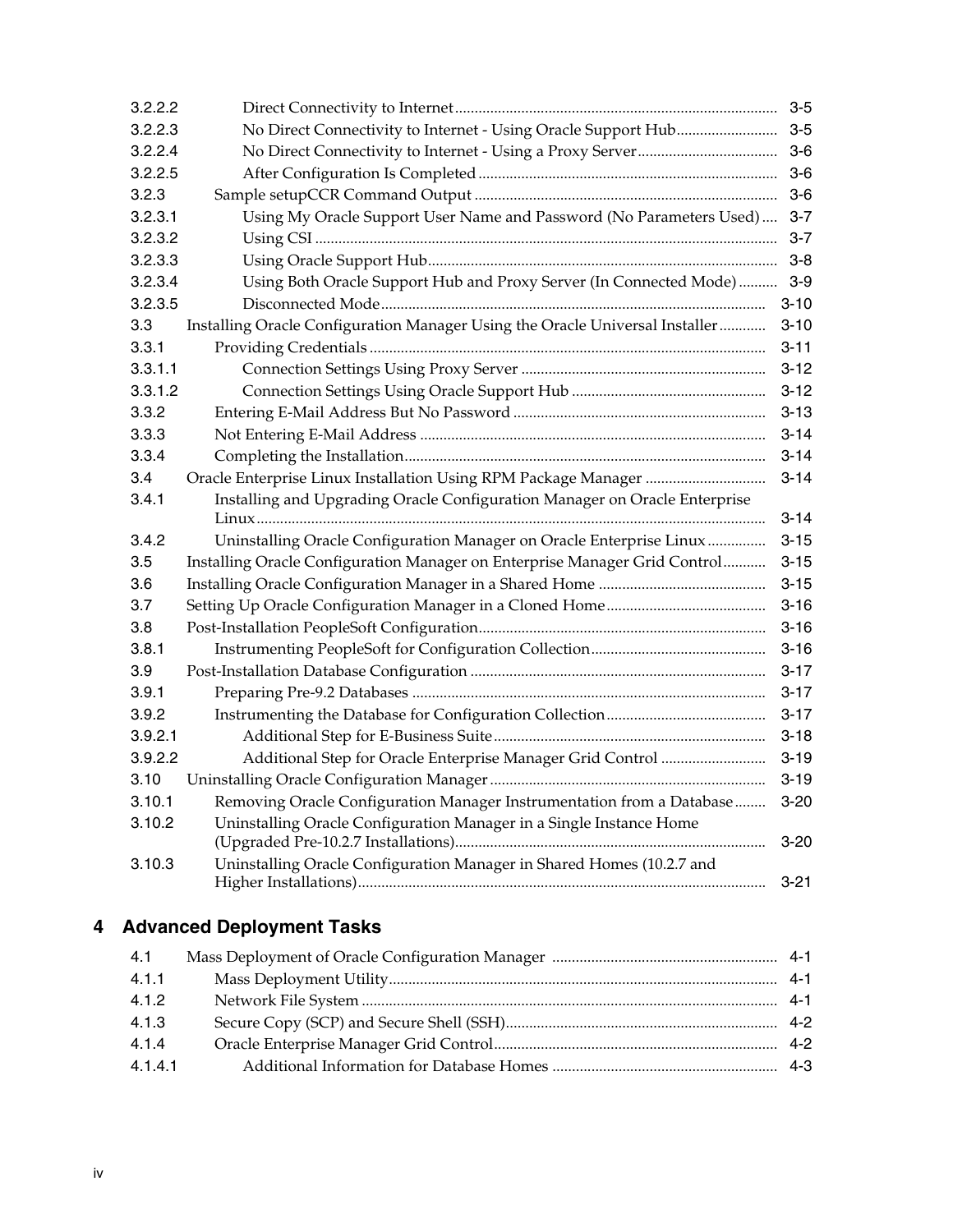## 5 Oracle Configuration Manager Administration

| 5.1   |         |
|-------|---------|
| 5.1.1 | $5 - 1$ |
| 5.2   |         |
| 5.3   |         |
| 5.4   |         |
| 5.5   | $5 - 3$ |
| 5.6   | $5 - 3$ |
| 5.7   | $5 - 4$ |
| 5.8   | $5-6$   |
| 5.9   | $5-6$   |
| 5.9.1 |         |

## 6 Managing the Oracle Configuration Manager Client

| 6.1   |          |
|-------|----------|
| 6.2   | $6 - 2$  |
| 6.3   | $6 - 3$  |
| 6.3.1 |          |
| 6.4   |          |
| 6.5   |          |
| 6.6   | 6-6      |
| 6.7   | $6 - 6$  |
| 6.8   | $6 - 7$  |
| 6.9   | $6 - 8$  |
| 6.10  | $6-9$    |
| 6.11  | $6-9$    |
| 6.12  | $6 - 10$ |
| 6.13  | $6 - 11$ |
| 6.14  | $6 - 12$ |
| 6.15  | $6 - 13$ |
| 6.16  | $6 - 14$ |
| 6.17  | $6 - 16$ |
| 6.18  | $6 - 17$ |
| 6.19  | $6 - 19$ |
| 6.20  | $6 - 25$ |

# 7 Troubleshooting Oracle Configuration Manager

| 7.1   |                                                                          |       |
|-------|--------------------------------------------------------------------------|-------|
| 7.2   |                                                                          |       |
| 7.2.1 | Insufficient Privileges While Running installCCRSQL collectconfig  7-2   |       |
| 7.2.2 |                                                                          |       |
| 7.2.3 |                                                                          |       |
| 7.2.4 | Incorrectly Configured Hostnames Are Displayed on My Oracle Support with |       |
|       |                                                                          | - 7-3 |
| 7.2.5 |                                                                          |       |
| 7.2.6 |                                                                          |       |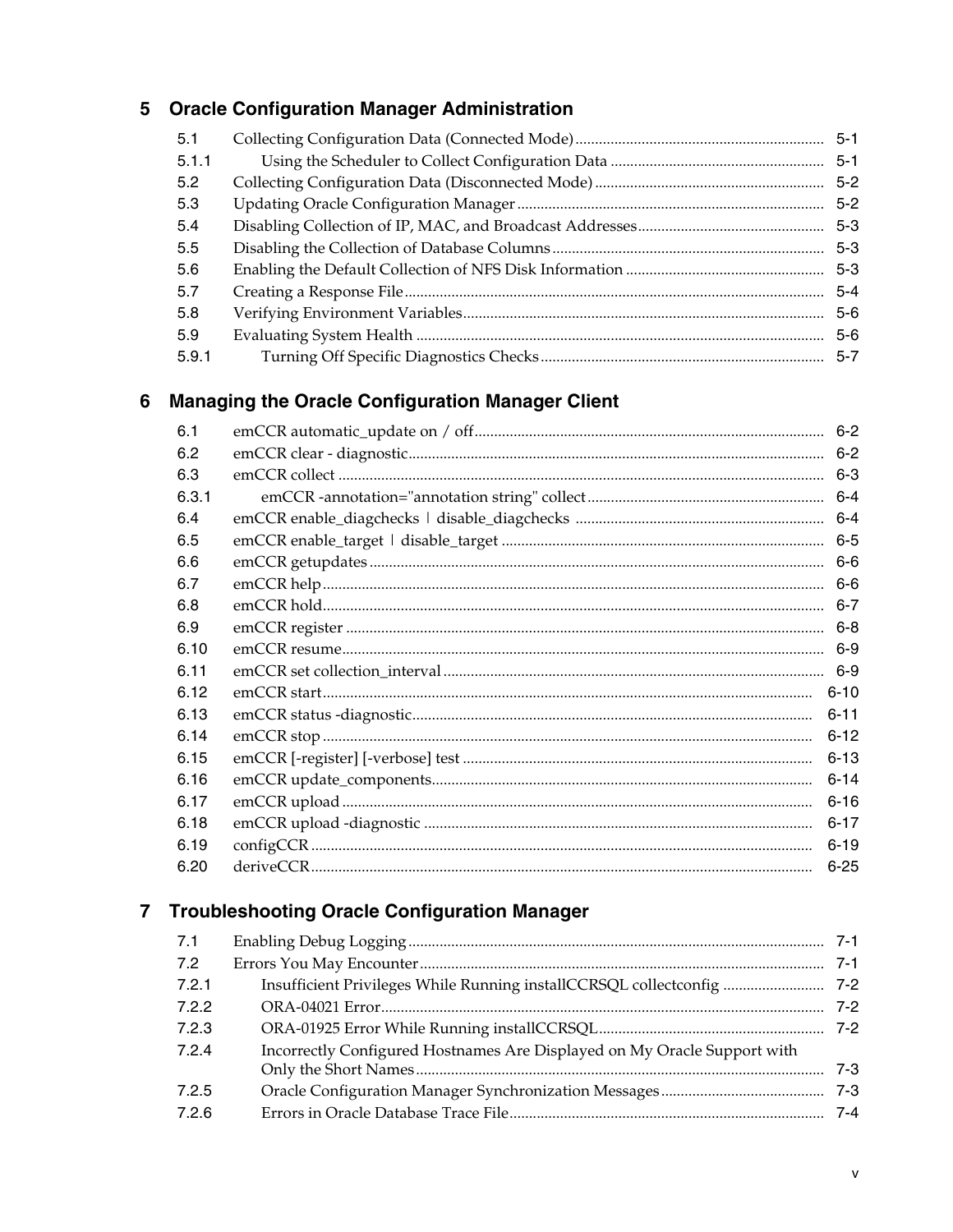| 7.2.7  |                                                                               |  |
|--------|-------------------------------------------------------------------------------|--|
| 7.2.8  |                                                                               |  |
| 7.2.9  |                                                                               |  |
| 7.2.10 | CCR Configuration Failure During Installation of Oracle Database Release 11.2 |  |
|        |                                                                               |  |

# A Shared Homes

| A.1     |                                                                              |  |
|---------|------------------------------------------------------------------------------|--|
| A.2     |                                                                              |  |
| A.3     |                                                                              |  |
| A.3.1   |                                                                              |  |
| A.3.2   |                                                                              |  |
| A.4     |                                                                              |  |
| A.4.1   | Shared Home Installation on a Writable Network Location (Read/Write) A-4     |  |
| A.4.2   | Shared Home Installation on a Non-Writable Network Location (Read Only)  A-5 |  |
| A.4.2.1 |                                                                              |  |
| A.4.2.2 |                                                                              |  |

# **B** Third-Party Licenses

| <b>B.1</b>   | $B-1$ |
|--------------|-------|
| <b>B.1.1</b> | $B-2$ |
| B.2          | $B-2$ |
| B.2.1        | $B-5$ |
| B.2.2        | $B-5$ |
| <b>B.2.3</b> | $B-5$ |
| <b>B.3</b>   | $B-6$ |
| B.4          | $B-6$ |
| <b>B.5</b>   | $B-6$ |
| <b>B.6</b>   |       |
|              |       |

# **C** Additional Licensing Information

# **Index**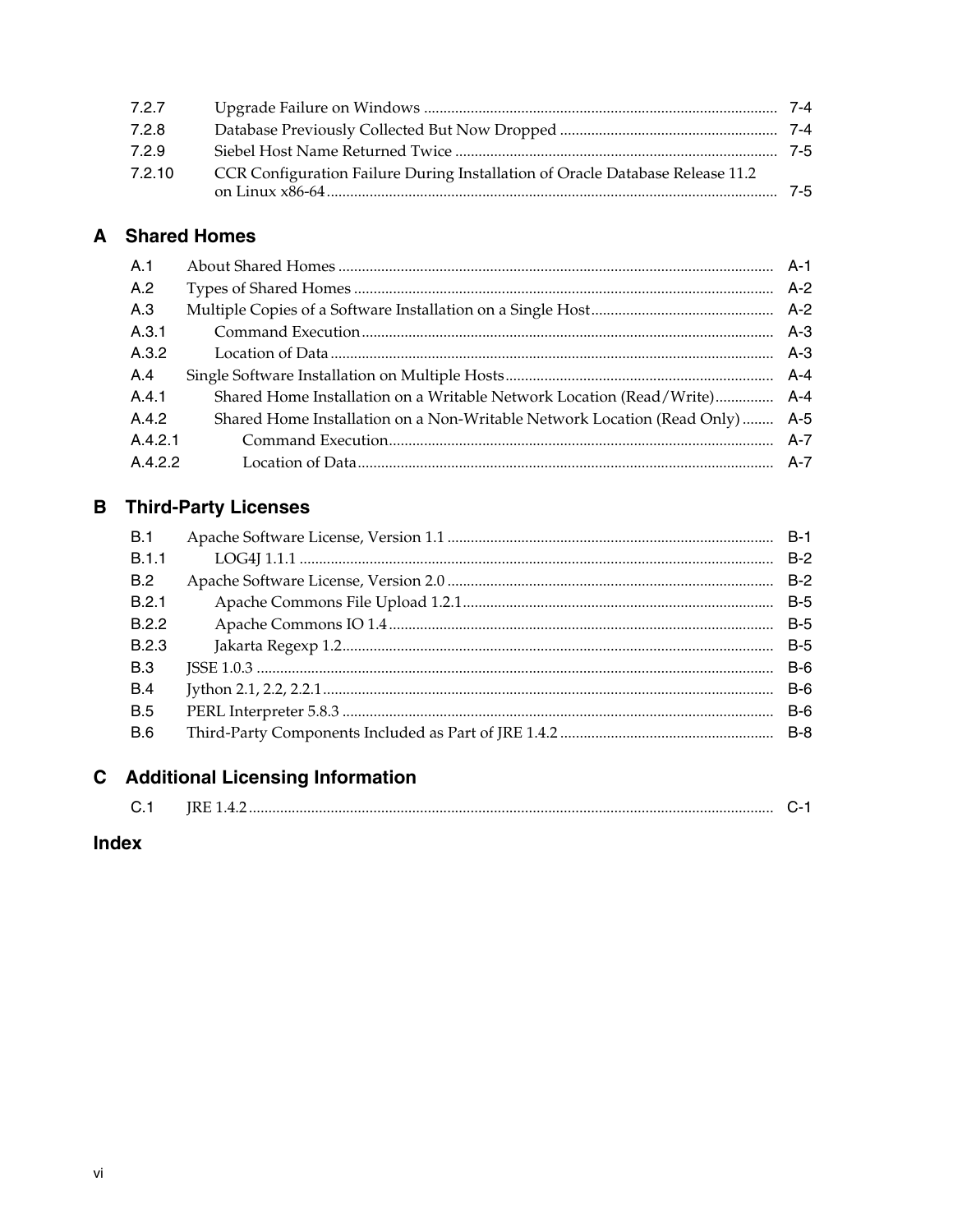# **Preface**

<span id="page-6-0"></span>This guide describes the installation and usage of Oracle Configuration Manager.

Note that later releases of this and other Oracle Enterprise Manager documentation may be available on the Oracle Technology Network:

http://www.oracle.com/technology/documentation/oem.html

## <span id="page-6-1"></span>**Audience**

This guide is written for all users of Oracle Configuration Manager. It also written for system administrators who log support calls and upload configuration information to Oracle.

# <span id="page-6-2"></span>**Documentation Accessibility**

For information about Oracle's commitment to accessibility, visit the Oracle Accessibility Program website at http://www.oracle.com/pls/topic/lookup?ctx=acc&id=docacc.

#### **Access to Oracle Support**

Oracle customers have access to electronic support through My Oracle Support. For information, visit

http://www.oracle.com/pls/topic/lookup?ctx=acc&id=info or visit http://www.oracle.com/pls/topic/lookup?ctx=acc&id=trs if you are hearing impaired.

# <span id="page-6-3"></span>**Related Documents**

For more information, see the following documents in the Oracle Configuration Manager Release 10.3.5 documentation set:

- *Oracle Configuration Manager Release Notes*
- **Oracle Configuration Manager Quick Start Guide**
- *Oracle Configuration Manager Collection Overview*

# <span id="page-6-4"></span>**Conventions**

The following text conventions are used in this document: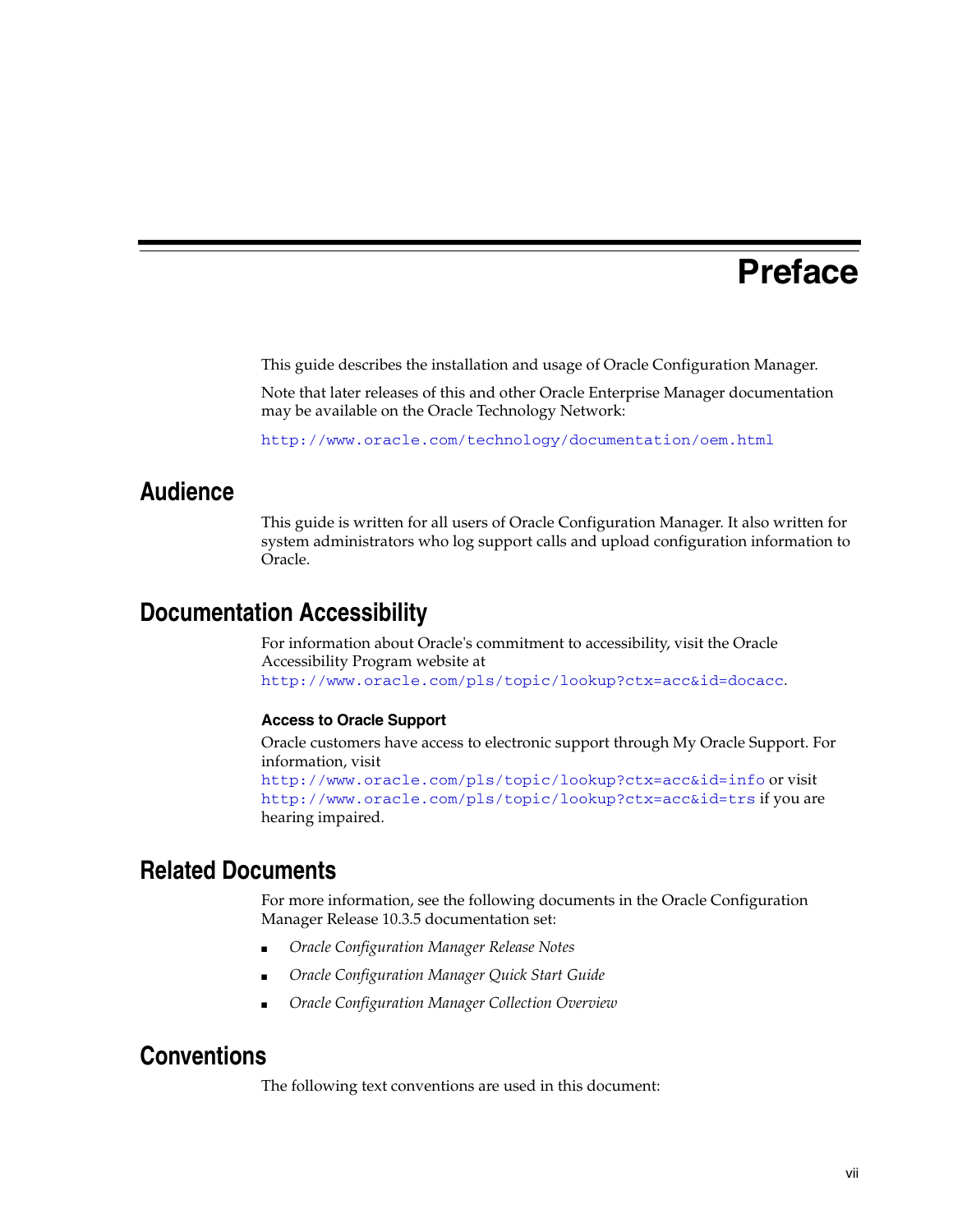| <b>Convention</b>              | <b>Meaning</b>                                                                                                                                                                                                                               |  |  |
|--------------------------------|----------------------------------------------------------------------------------------------------------------------------------------------------------------------------------------------------------------------------------------------|--|--|
| boldface                       | Boldface type indicates graphical user interface elements<br>associated with an action, or terms defined in text or the<br>glossary.                                                                                                         |  |  |
| italic                         | Italic type indicates book titles, emphasis, or placeholder<br>variables for which you supply particular values.                                                                                                                             |  |  |
| monospace                      | Monospace type indicates commands within a paragraph, URLs,<br>code in examples, text that appears on the screen, or text that<br>you enter.                                                                                                 |  |  |
| <b>UNIX Commands</b>           | Path separators, specifications and code examples in this book<br>are relevant to the UNIX platforms supported in this release.<br>These need to be changed depending on the platform on which<br>Oracle Configuration Manager is installed. |  |  |
| <b>OCM</b>                     | Oracle Configuration Manager                                                                                                                                                                                                                 |  |  |
| ORACLE CONFIG HOME             | Environment variable used to define the location of<br>instance-specific data in a shared home environment.                                                                                                                                  |  |  |
| <ocm install="" root=""></ocm> | Convention used throughout document to represent the parent<br>directory where the Oracle Configuration Manager code is<br>installed. In most cases, this is the ORACLE_HOME.                                                                |  |  |
| OCM_CONFIG_HOME                | Convention used throughout document to represent the<br>directory in which the configuration, state, and log information<br>resides. For:                                                                                                    |  |  |
|                                | 10.2.6 to 10.2.7 or later upgrade, OCM_CONFIG_HOME<br>$\blacksquare$<br>represents <ocm_install_root>/ccr</ocm_install_root>                                                                                                                 |  |  |
|                                | New 10.2.7 or later installation or a shared home with<br>$\blacksquare$<br>multiple hosts, OCM_CONFIG_HOME represents <ocm_<br>install_root&gt;/ccr/hosts/<hostname></hostname></ocm_<br>                                                   |  |  |
|                                | New 10.2.7 or later installation where there is a single host<br>$\blacksquare$<br>with multiple instances, OCM_CONFIG_HOME represents<br>ORACLE_CONFIG_HOME/ccr.                                                                            |  |  |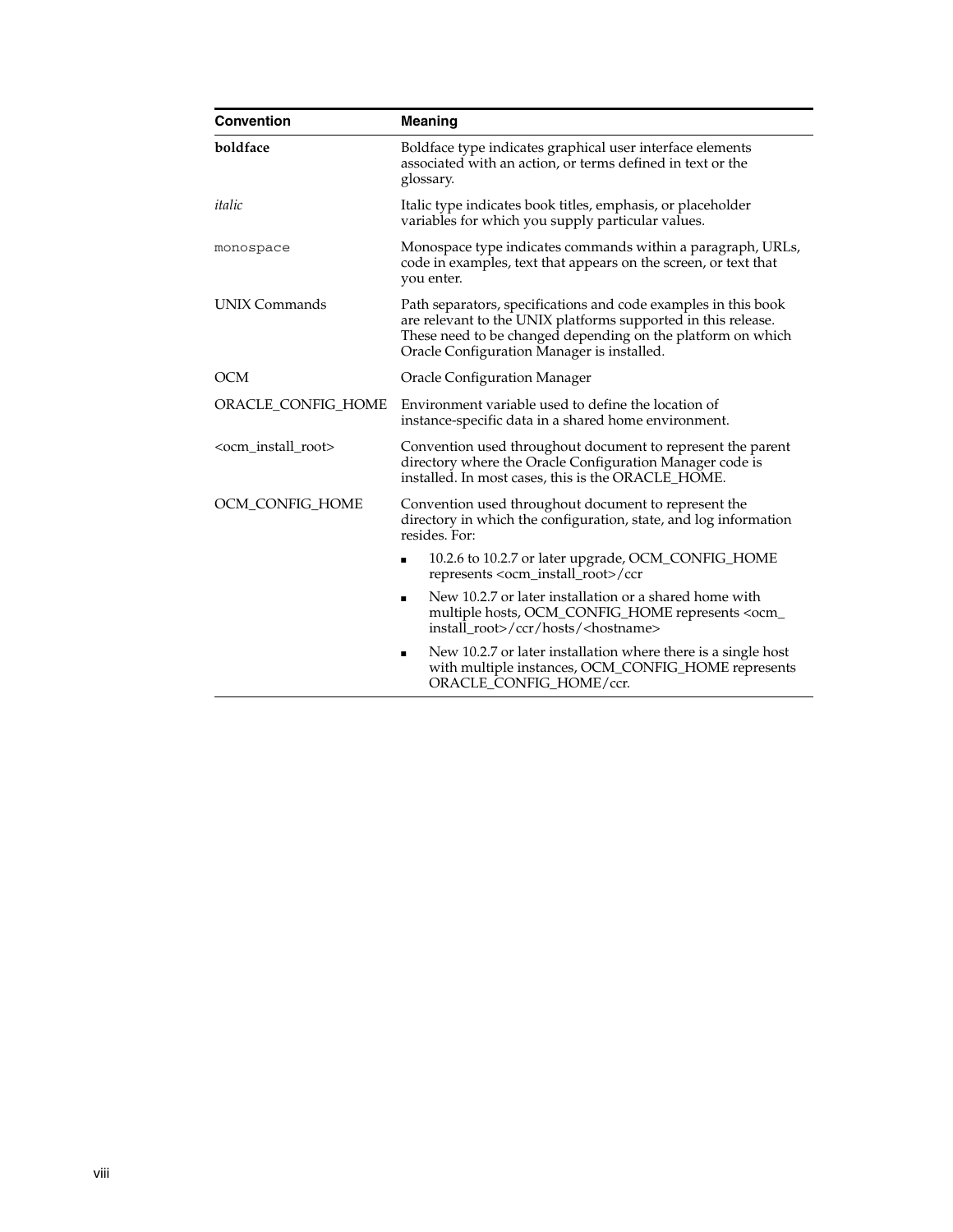**1**

# <span id="page-8-0"></span><sup>1</sup>**Introduction to Oracle Configuration Manager**

Oracle Configuration Manager is used to personalize the support experience by collecting configuration information and uploading it to the Oracle repository.

When customer configuration data is uploaded on a regular basis, customer support representatives can analyze this data and provide better service to the customers. For example, when a customer logs a service request, he can associate the configuration data directly with that service request. The customer support representative can then view the list of systems associated with the customer and solve problems accordingly.

Some of the benefits of using Oracle Configuration Manager are as follows:

- Reduces time for resolution of support issues
- Provides pro-active problem avoidance
- Improves access to best practices and the Oracle knowledge base
- Improves understanding of customer's business needs and provides consistent responses and services

# <span id="page-8-1"></span>**1.1 What's New in Oracle Configuration Manager 10.3.5.0.0**

This section lists the new feature in this release.

■ **Configuring Oracle Configuration Manager in a cloned home**

A new command, deriveCCR, has been added to configure Oracle Configuration Manager in a cloned home.

■ **Oracle Remote Diagnostic Agent (RDA) now available from content server**

For ease of use, you can now download the Oracle Remote Diagnostic Agent (RDA) from the Oracle Configuration Manager content server. RDA updates are downloaded as part of the Oracle Configuration Manager automatic update.

■ **In Automatic Storage Management (ASM) 11.2 homes and Exadata Grid Infrastructure 11.2 homes, Oracle Configuration Manager can now be installed and configured by the oracle user as long as the base directory is owned by the root user or the oracle user.**

Previously, the Oracle Configuration Manager installations in Automatic Storage Management (ASM) 11.2 homes and Exadata Grid Infrastructure 11.2 homes (\$ORACLE\_HOME) were failing because the ORACLE\_HOME owner was different from the owner of the \$ORACLE\_HOME/ccr directory and files. Oracle Configuration Manager required the ORACLE\_HOME owner to be the same as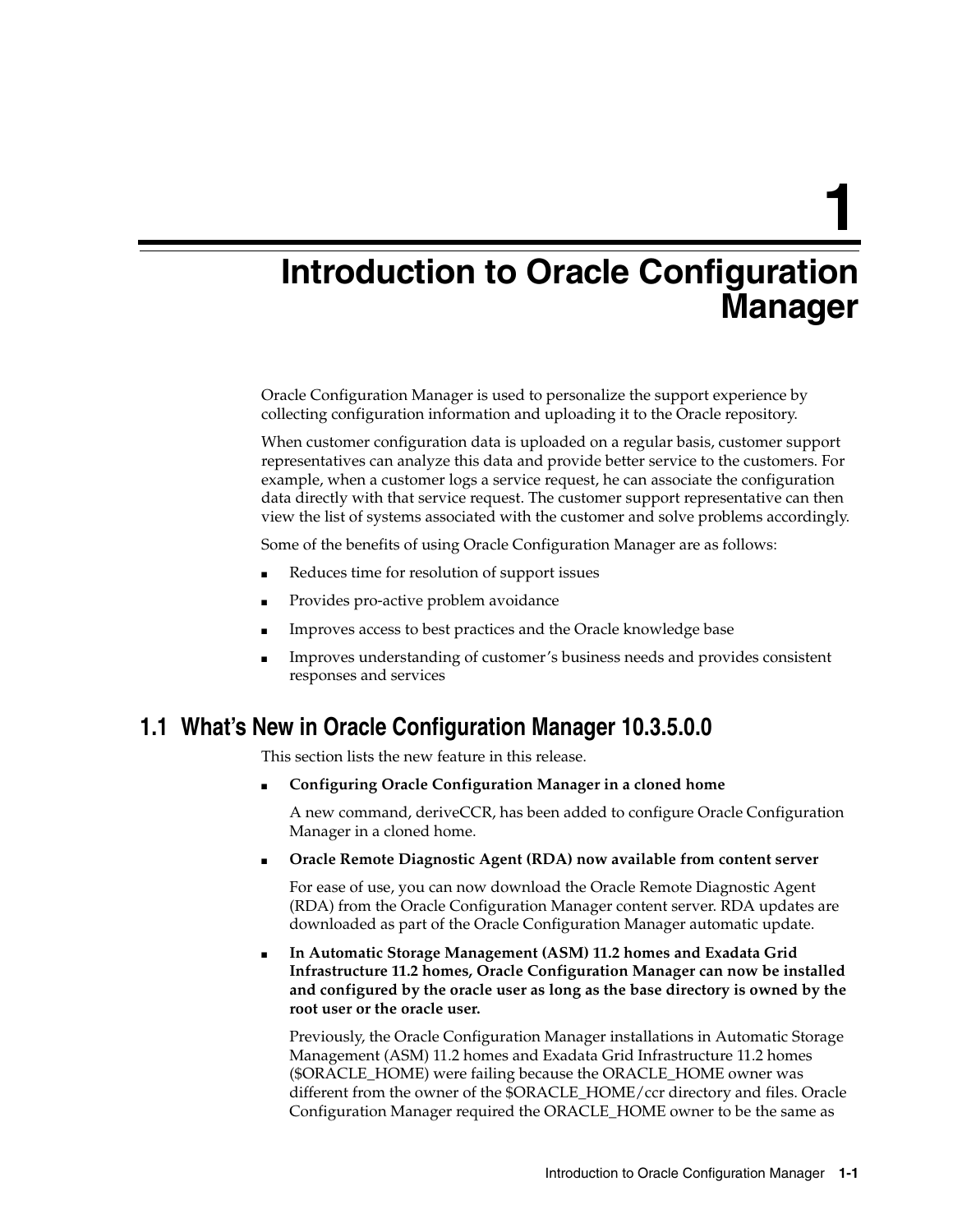the user performing the installation, but the Oracle Universal Installer (OUI) installation changed the base directory owner to the **root** user, while the \$ORACLE\_HOME/ccr directory and files continued to be owned by the **oracle** user.

In Oracle Configuration Manager release 10.3.5, Oracle Configuration Manager can now be installed and configured by the **oracle** user as long as the base directory is owned by the **root** user or the **oracle** user.

If Oracle Configuration Manager has not been installed in the ASM home and Exadata Grid Infrastructure home (\$ORACLE\_HOME), do the following:

- **1.** Log in as the **root** user and unzip the Oracle Configuration Manager kit into the ASM home or the Exadata Grid Infrastructure home
- **2.** Change the owner of the \$ORACLE\_HOME/ccr directory and its files to the **oracle** user:

chown -R oracle:<group> \$ORACLE\_HOME/ccr where <group> is the user group for the **oracle** user

- **3.** Log in as the **oracle** user
- **4.** Setup Oracle Configuration Manager in the \$ORACLE\_HOME by executing:

\$ORACLE\_HOME/ccr/bin/setupCCR

## <span id="page-9-0"></span>**1.2 System Architecture**

The Oracle Configuration Manager architecture is displayed in Figure 1–1.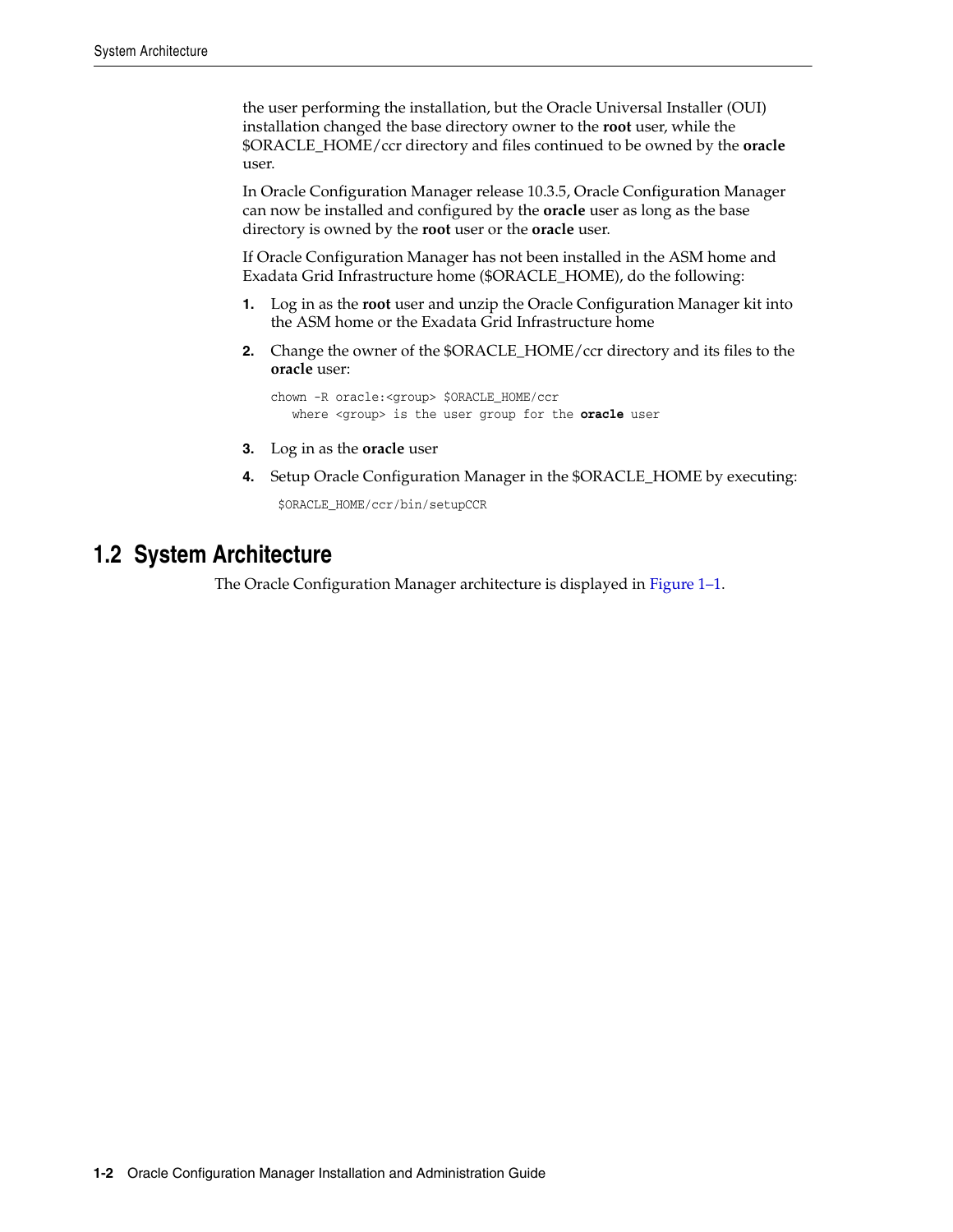

*Figure 1–1 Oracle Configuration Manager Architecture*

Figure 1–1 displays the following:

- **Oracle Configuration Manager:** This is the Oracle Configuration Manager infrastructure.
- **Site 1:** Systems that are directly connected to the Internet.
- **Site 2:** Systems that are connected to the Internet through a proxy server.
- **Site 3:** Systems that do *not* have direct access to the Internet but do have access to an Intranet proxy server which in turn has Internet connection through the Support Hub.
- **Site 4:** Systems that do *not* have direct access to the Internet but do have access to the Support Hub which in turn is connected to the Internet through a proxy server.

## <span id="page-10-0"></span>**1.3 About Connected and Disconnected Modes**

Oracle Configuration Manager can be installed in the following modes:

■ **Connected (Authenticated) Mode**

This mode is recommended if your server has direct connection to the Internet, connection through a proxy server, or connection using Oracle Support Hub. In this mode, configuration data is automatically collected and uploaded to the Oracle server. In addition, updates to Oracle Configuration Manager occur automatically.

■ **Connected (Unauthenticated) Mode**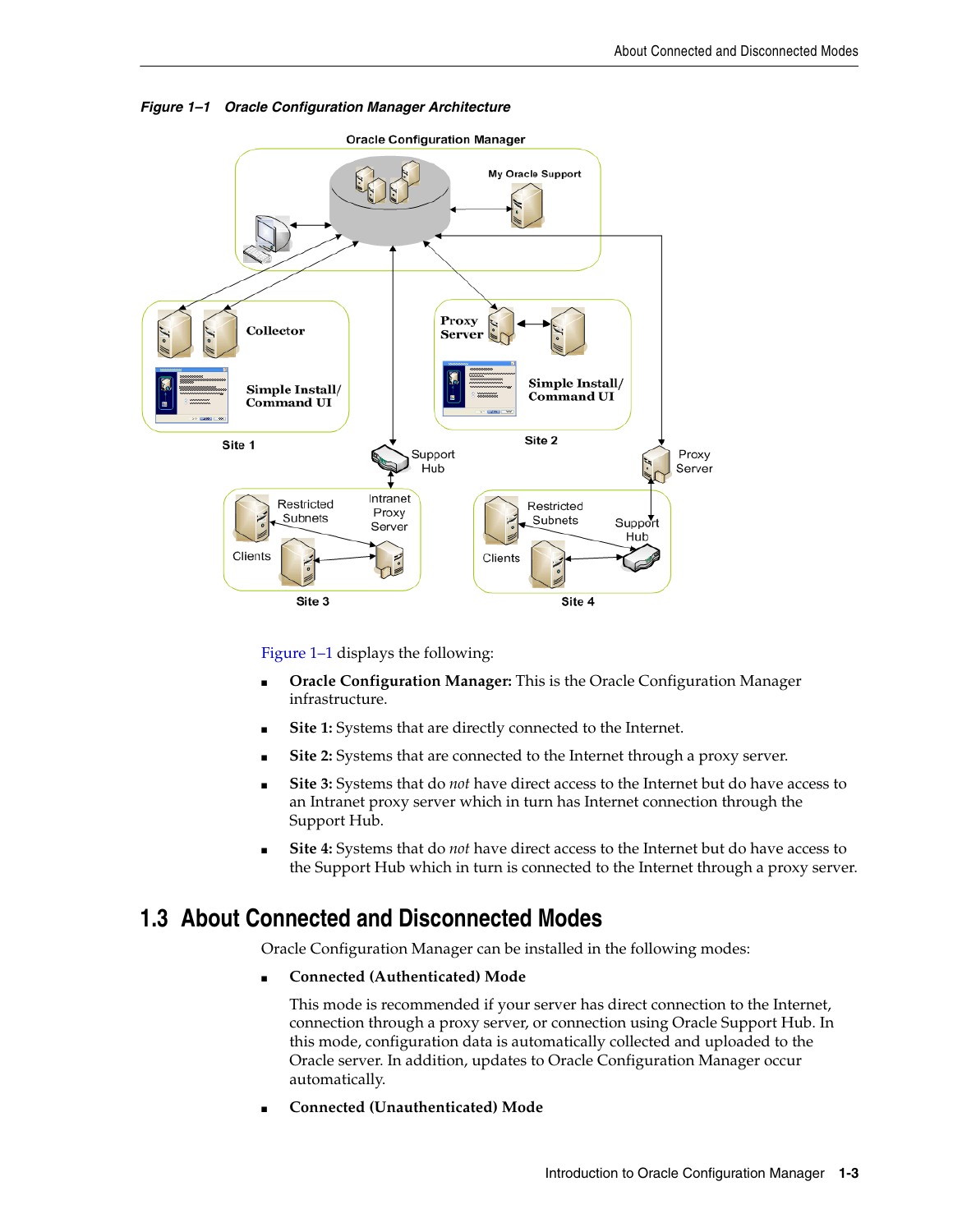This mode, though not recommended, is used when only the e-mail address is specified but no password. Though this mode allows you to register and upload data, you are not able to view or use the data collected in the My Oracle Support interface.

### ■ **Disconnected Mode**

This mode is required when your server does not have a connection to the Internet and you cannot configure an Oracle Support Hub. In this mode, you can collect configuration data manually by using the **emCCR collect** command. When you run this command, the collected configuration data is stored in the <OCM\_ CONFIG\_HOME>/state/upload/ocmconfig.jar file. If problems occur, you can then upload this file to Oracle by way of a Service Request and My Oracle Support from another system that has Internet access.

Refer to [Section 6.3, "emCCR collect"](#page-56-1) for details. In this mode, the only commands supported are: emCCR collect, emCCR status, emCCR enable\_target, emCCR disable\_target, emCCR update\_components, configCCR, and emCCR help.

You can switch between **Connected** and **Disconnected** modes by using the **configCCR** command. Refer to [Section 6.19, "configCCR"](#page-72-1) for details.

# <span id="page-11-0"></span>**1.4 Support for Shared Homes**

A shared home is an installation of an Oracle product that can be used and accessed by multiple hosts, or across multiple configurations on a single host. There are shared homes that require special Oracle Configuration Manager setup, and those that do not.

## <span id="page-11-1"></span>**1.4.1 Shared Homes That** *Do Not* **Require Special Oracle Configuration Manager Setup**

Examples of shared homes that do *not* require special Oracle Configuration Manager setup are:

- When multiple *database* instances are created on the same host, from a single software installation.
- When a single installation is shared across multiple hosts and each host has one or more *database* instances. In this case, though Oracle Configuration Manager requires no special setup, the collector must be setup separately on each host.

## <span id="page-11-2"></span>**1.4.2 Shared Homes That** *Do* **Require Special Oracle Configuration Manager Setup**

Some software products allow for the installation of the executables to be placed in a shared directory structure. Each use of the product requires a separate directory to segregate the product's runtime specific information.

An example of this is the Oracle Fusion Middleware installation with its separate directories. Typically the product-specific information collected by Oracle Configuration Manger is found in files in each of these separate directories.

To support this type of shared home, Oracle Configuration Manager treats each separate runtime state directory as an ORACLE\_CONFIG\_HOME.

If you have a software installation of this type, read [Appendix A, "Shared Homes"](#page-88-2) before deciding whether you absolutely need shared homes.

Typically, most Oracle homes are not shared Oracle homes, therefore special Oracle Configuration Manager setup is not required.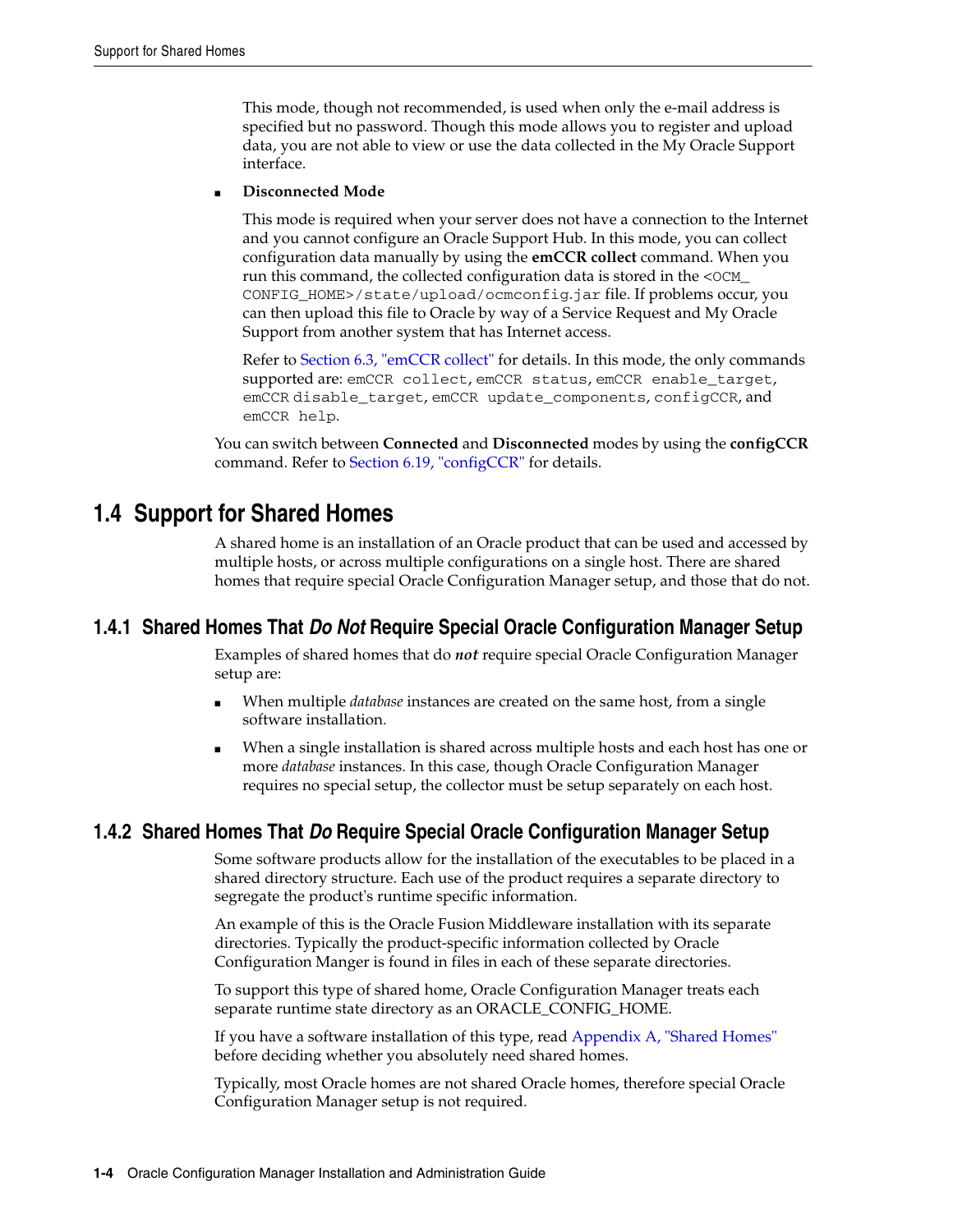**Important:** If you are upgrading from an existing version of Oracle Configuration Manager that is prior to release 10.2.7, you cannot take advantage of the Shared Homes functionality. This functionality is only available with a new installation of Oracle Configuration Manager release 10.2.7 or later.

To use this feature, you must deinstall the current installation of Oracle Configuration Manager and then reinstall Oracle Configuration Manager release 10.2.7 or later.

## <span id="page-12-0"></span>**1.5 Oracle Support Hub**

The Oracle Support Hub conveys the configuration payload from individual Oracle Configuration Manager instances to the repository maintained at Oracle. The Oracle Support Hub is situated inside the customer network, so that it becomes the only point of access needed between inside the network and the outside Internet.

For the complete description of the Oracle Support Hub, refer to the *Oracle Configuration Manager Companion Distribution Guide*.

## <span id="page-12-1"></span>**1.6 Oracle Harvester**

Oracle Harvester (Harvester) collects target configuration data from the Enterprise Manager Grid Control Management Repository (Grid Control Repository) and uploads it to Oracle.

When Oracle Configuration Manager is configured in Grid Control release 10.2.0.5 or higher, it enables the Harvester functionality. The Harvester job runs every 24 hours and collects configuration data from the Management Repository which Oracle Configuration Manager uploads to Oracle as part of its next collection. Some target types for which data is collected include: Oracle Database, Host, Oracle Home, Oracle Virtual Machine, Oracle Real Application Cluster, Oracle Application Server, and Web Logic Server.

If Oracle Configuration Manager is also installed in the actual target home, the data collected by Oracle Configuration Manager in this home overrides data collected by the Harvester from the Grid Control Repository.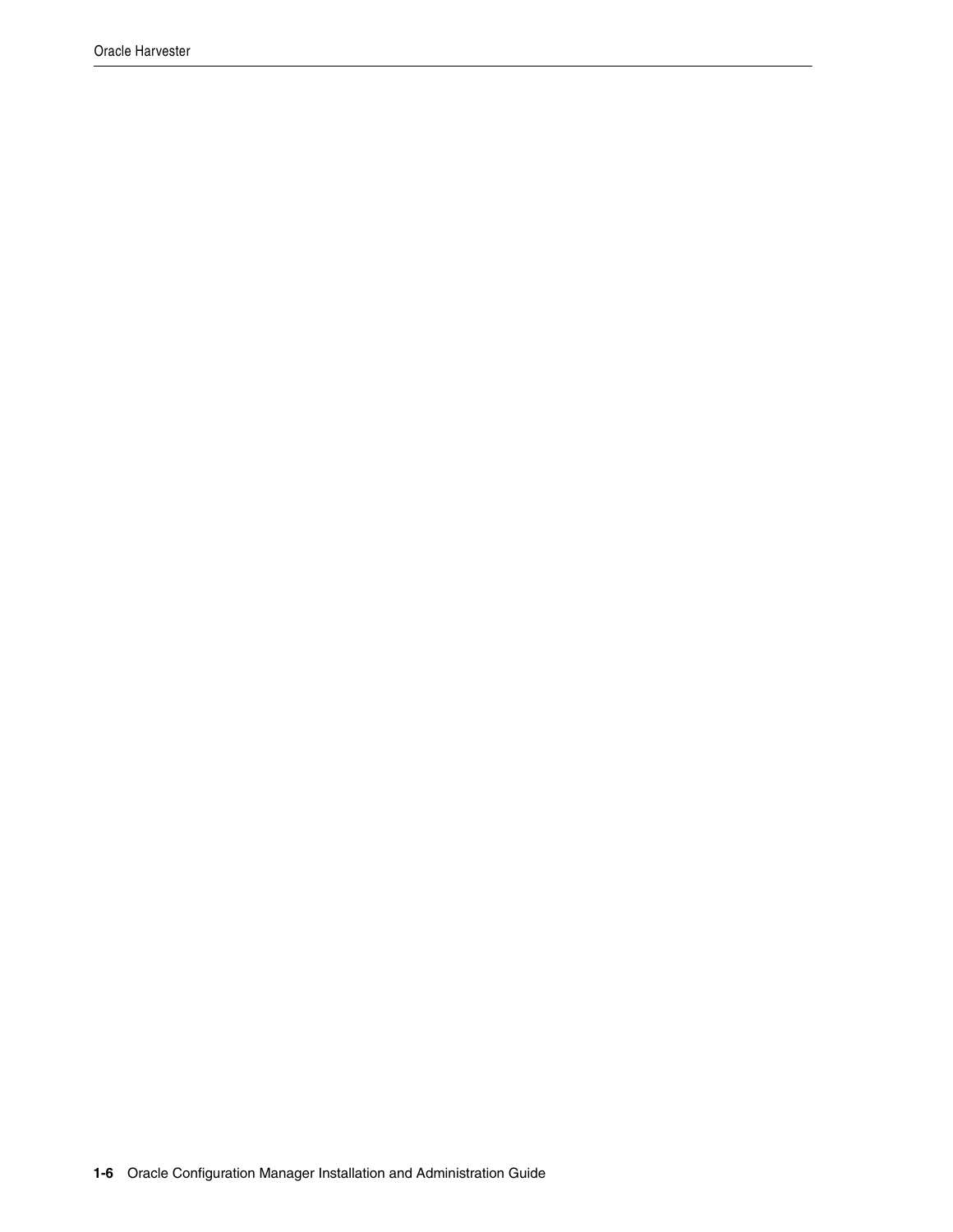# <sup>2</sup>**Pre-Installation Requirements**

<span id="page-14-0"></span>This chapter lists the pre-installation requirements you need to consider before installing Oracle Configuration Manager. This chapter contains the following sections:

- [Section 2.1, "General Pre-Installation Requirements"](#page-14-1)
- [Section 2.2, "Considerations for Various Targets"](#page-15-0)

## <span id="page-14-1"></span>**2.1 General Pre-Installation Requirements**

Before installing Oracle Configuration Manager, ensure that the following pre-installation requirements are met:

**1.** Decide whether you need to use a shared home. Oracle Configuration Manager should only be installed as a shared home if the Oracle Home where it is being installed has been installed as a shared home. See [Appendix A, "Shared Homes"](#page-88-2) for more information regarding shared homes.

**Shared homes are only used when configuration files** *must* **be placed in a separate location from the common executables.**

**2.** You can use either JDK or JRE for the runtime environment. If you decide to use JDK, you must ensure that the required JDK version (1.2.2 or later on UNIX, and 1.3.1 or later on Windows) is present in the <ocm\_install\_root> directory of the system on which Oracle Configuration Manager is being installed or the JAVA\_ HOME environment variable is pointing to an appropriate JDK directory.

If you decide to use the Oracle Support Hub, you can use either JDK or JRE but they *must* be at version 1.4 or higher.

**3.** On Windows environments, ensure that the version of Windows Script Host (WSH), is 5.6 or higher. Windows Script Host is part of the Visual Basic Script functionality. To check the version, run the cscript command and verify the output.

```
C:> cscript
Microsoft (R) Windows Script Host Version 5.7
Copyright (C) Microsoft Corporation. All rights reserved.
```
- **4.** For **Connected** configurations, specify credentials using *one* of the following methods.
	- You must have your My Oracle Support User Name (e-mail address) and Password available because they are required when configuring Oracle Configuration Manager executing the setupCCR command without arguments. If you only provide an e-mail address and no password during set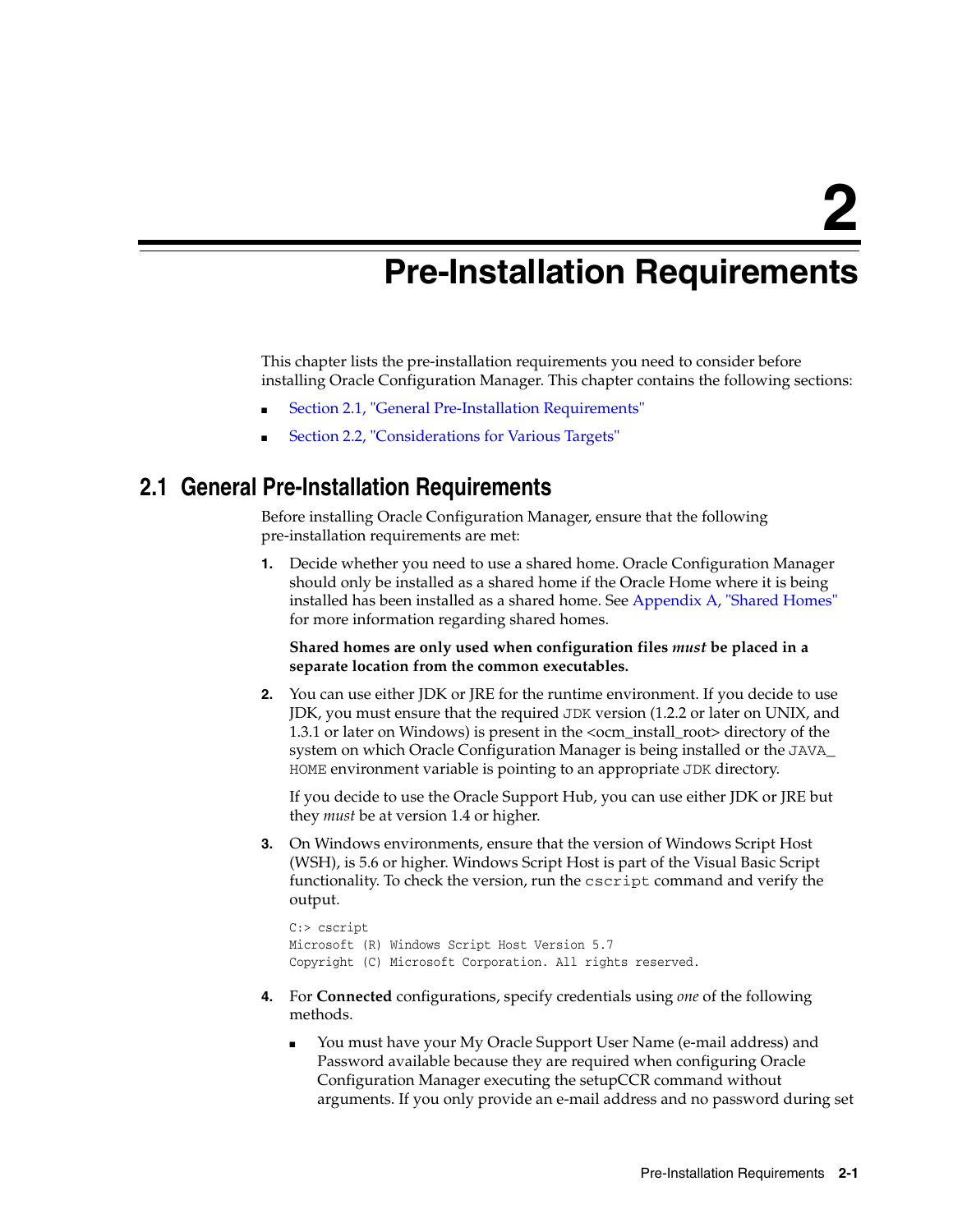up, Oracle Configuration Manager will be registered in unauthenticated mode. Note that unauthenticated mode is not recommended.

or

- You must have your Customer Support Identifier (CSI) and your My Oracle Support User Name available.
- **5.** If you are using the Oracle Support Hub, have the Oracle Support Hub URL available.
- **6.** Should a proxy server be required, have the proxy server, port, and password information available if they are required to connect to the Internet.
- **7.** Oracle Configuration Manager is a 32-bit product, not a 64-bit product. As such, 32-bit libraries on UNIX platforms must be available.

# <span id="page-15-0"></span>**2.2 Considerations for Various Targets**

This section elaborates on the considerations for the various targets. The targets include:

- [Section 2.2.1, "Oracle E-Business Suite Installation Considerations"](#page-15-1)
- [Section 2.2.2, "Oracle Retail Product Line Installation Considerations"](#page-16-0)
- Section 2.2.3, "Oracle Business Intelligence Enterprise Edition Installation [Considerations"](#page-16-1)
- Section 2.2.4, "Siebel Customer Relationship Management Installation [Considerations"](#page-17-0)
- [Section 2.2.5, "JD Edwards EnterpriseOne Installation Considerations"](#page-17-1)
- Section 2.2.6, "Oracle Hyperion Enterprise Performance Management System [Installation Considerations"](#page-17-2)

## <span id="page-15-1"></span>**2.2.1 Oracle E-Business Suite Installation Considerations**

In an Oracle E-Business Suite Release 11*i* installation, you must install and configure the Oracle Configuration Manager in the *i*AS Oracle home and in the database Oracle home. After installing Oracle Configuration Manager, instrument the database and Oracle E-Business Schema for configuration collections as described in [Section 3.9.2,](#page-36-3)  ["Instrumenting the Database for Configuration Collection"](#page-36-3).

**Note:** You must *not* install Oracle Configuration Manager in the APPL\_TOP or the 8.0.6 Oracle home.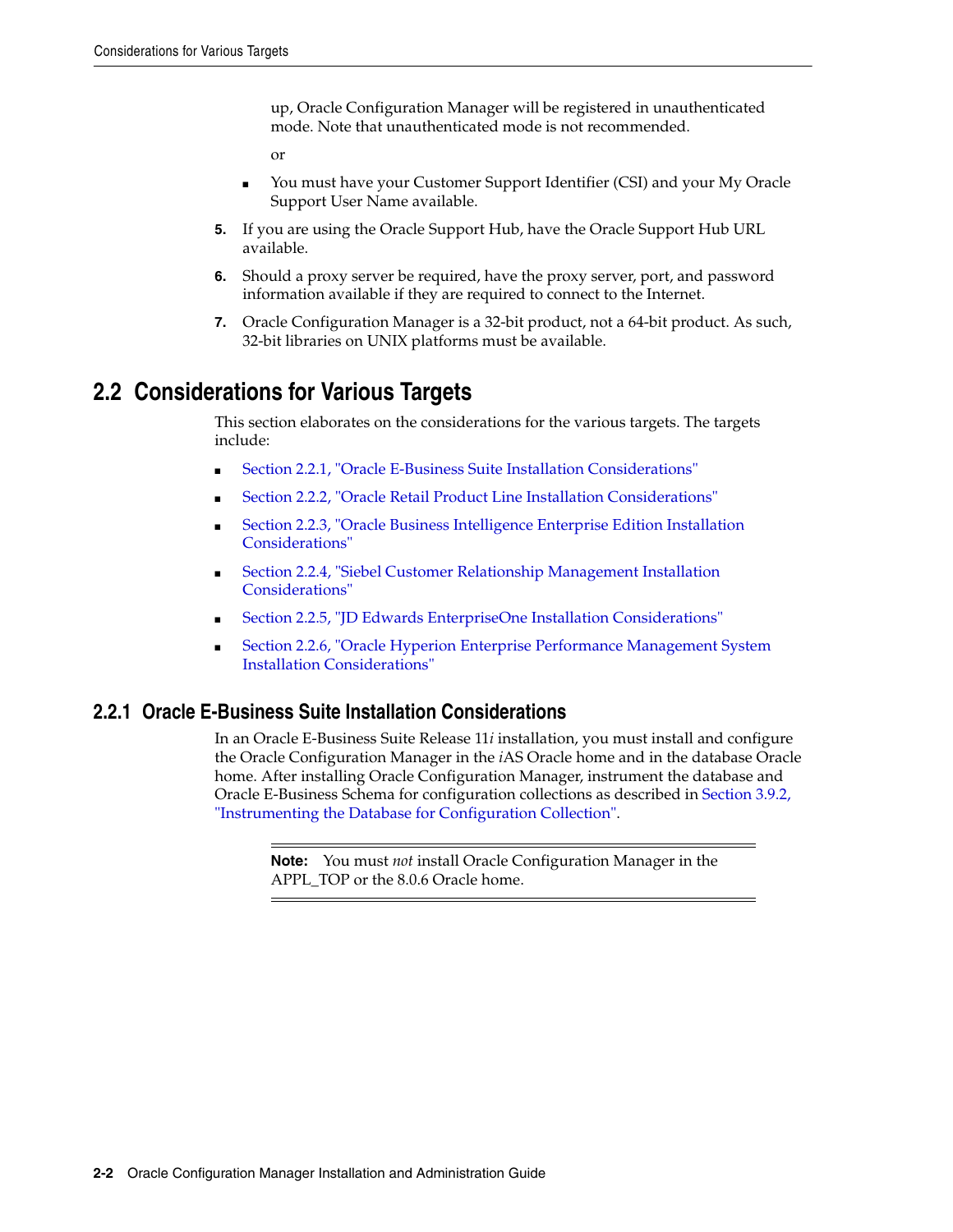**Important:** For R12 Oracle E-Business Suite customers who want to use / configure Oracle Configuration Manager releases 10.2.6 and earlier, comply with the following:

Do *not* manually download and install Oracle Configuration Manager in a Release 12 environment. Rather, to install Oracle Configuration Manager in an Oracle E-Business Suite Release 12 installation, you must use Rapid Wizard and / or AutoConfig to install and configure Oracle Configuration Manager. This process, along with known issues and other considerations for E-Business Suite users, is described in the *My Oracle Support* Note 406369.1.

For R12 Oracle E-Business Suite customers who want to use or configure Oracle Configuration Manager releases 10.2.7 and later, to take advantage of the support for native integration, review *My Oracle Support* Note 727157.1.

## <span id="page-16-0"></span>**2.2.2 Oracle Retail Product Line Installation Considerations**

In an Oracle Retail 13.0 product line installation, you must install and configure the Oracle Configuration Manager in the installation directory corresponding to the application.

The following Oracle Retail product application zip files include the Oracle Configuration Manager installer zip file.

- Oracle Retail Merchandising System (Forms application zip)
- Oracle Retail Price Management (Java application zip)
- Oracle Retail Invoice Matching (Java application zip)
- Oracle Retail Allocation (Java application zip)
- Oracle Retail Integration Bus (RIB Kernel distribution)
- Oracle Retail Store Inventory Management (Java application zip)
- Oracle Retail Central Office
- Oracle Retail Back Office
- Oracle Retail Labels and Tags
- Oracle Retail Predictive Application Server
- Oracle Retail Advanced Inventory Planning (Java application zip)
- Oracle Retail Workspace (ORW application zip)

Refer to My Oracle Support note 559539.1 for more information of how to perform this installation.

### <span id="page-16-1"></span>**2.2.3 Oracle Business Intelligence Enterprise Edition Installation Considerations**

In an Oracle Business Intelligence Enterprise Edition (BI EE) installation, you must install and configure the Oracle Configuration Manager in the installation directory of the Business Intelligence product (SAROOTDIR) and in the database home.

Configuration collection covers the Analytics Server, Presentation Server, Analytics Web Plugin, Scheduler, Cluster Controller and DAC components of the BI stack. The current Oracle Configuration Manager release has been certified for 7.8.4 and 10.1.3.2 releases of Business Intelligence.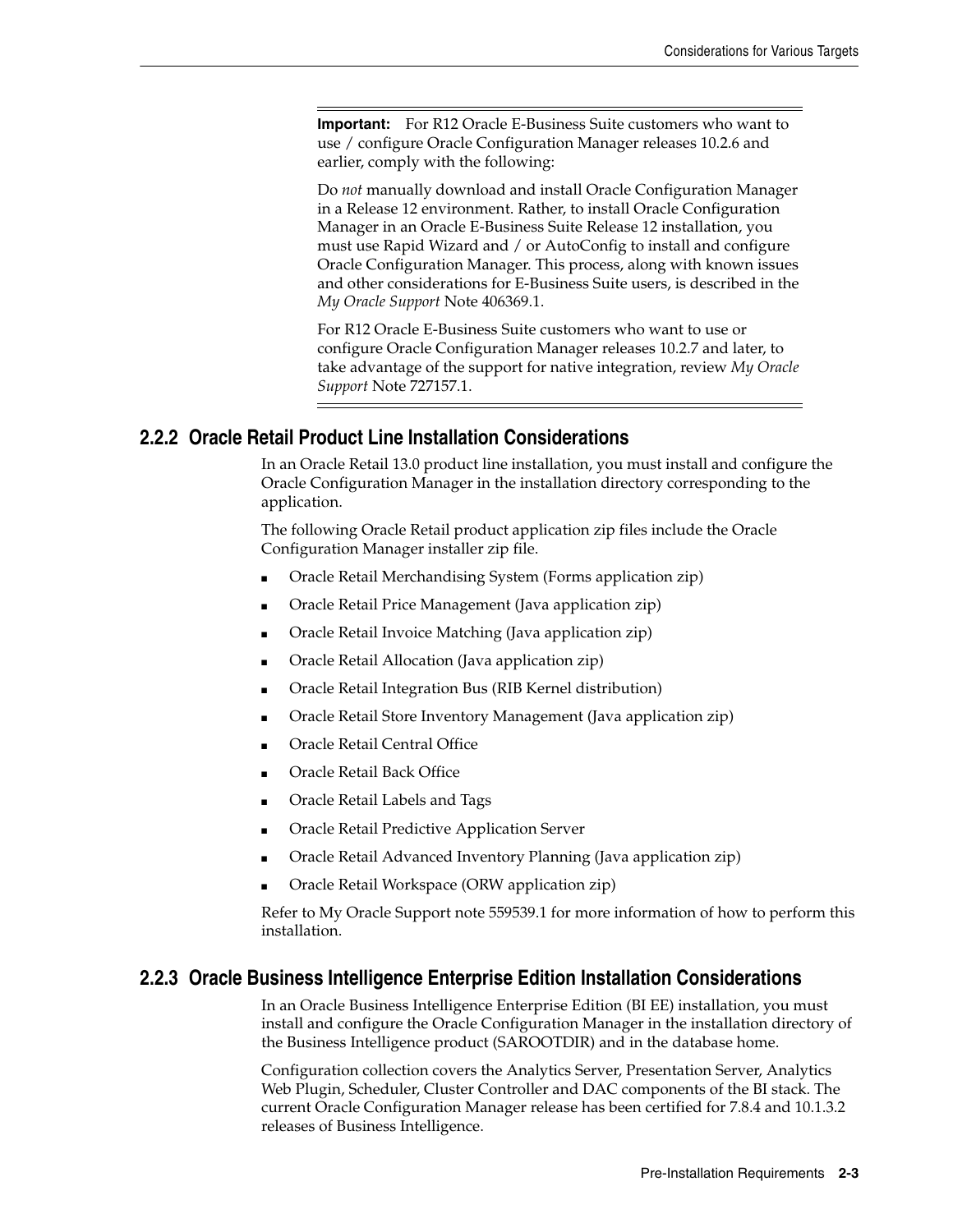After installing Oracle Configuration Manager, instrument the database and Oracle Business Intelligence Enterprise Edition Schema for configuration collections as described in [Section 3.9.2, "Instrumenting the Database for Configuration Collection"](#page-36-3).

## <span id="page-17-0"></span>**2.2.4 Siebel Customer Relationship Management Installation Considerations**

In a Siebel Customer Relationship Management (CRM) installation, you must install and configure the Oracle Configuration Manager in the Siebel homes for CRM. For example:

- On Windows, if your Siebel home directory is  $c: \s i a81$ , then your Oracle Configuration Manager installation would be in the  $c:\s$  in  $81\ccor$  directory.
- On UNIX systems, if your Siebel home directory is /app/sia81, then your Oracle Configuration Manager installation would be in the /app/sia81/ccr directory.

The current Oracle Configuration Manager release has been certified for 7.7, 7.8, 8.0 and 8.1 releases of CRM.

After installing Oracle Configuration Manager, instrument the database and Oracle Business Intelligence Enterprise Edition Schema for configuration collections as described in [Section 3.9.2, "Instrumenting the Database for Configuration Collection"](#page-36-3).

## <span id="page-17-1"></span>**2.2.5 JD Edwards EnterpriseOne Installation Considerations**

In a JD Edwards EnterpriseOne Tools Release 8.97or 8.98 installation, the Oracle Configuration Manager installation is only supported through the JD Edwards Server Manager console, *not* through the Oracle Configuration Manager command line installation described in this document.

**Note:** Oracle Configuration Manager does not currently support the JD Edwards iSeries platform.

For more information about installing and administering Oracle Configuration Manager on JD Edwards EnterpriseOne, refer to the *JD Edwards EnterpriseOne Tools Release Server Manager Guide*s, located on My Oracle Support site: https://support.oracle.com/CSP/main/article?cmd=show&type=NOT&id =747330.1

## <span id="page-17-2"></span>**2.2.6 Oracle Hyperion Enterprise Performance Management System Installation Considerations**

Oracle Hyperion Enterprise Performance Management System release 11.1.2.0 is the earliest supported release that can be used with Oracle Configuration Manager.

## <span id="page-17-3"></span>**2.2.7 PeopleSoft Installation Considerations**

There are no special steps required for the installation and configuration of Oracle Configuration Manager in the PeopleSoft home.

Oracle Configuration Manager works in tandem with PeopleSoft Environment Management Framework (EMF) for collecting configuration data from the PeopleSoft environment. The PSEMAgent must be running on the instance for gathering configuration data. PSEMAgent, after crawling, drops the environment data in XML format (.psft extension) to the PS\_HOME/ccr/state folder.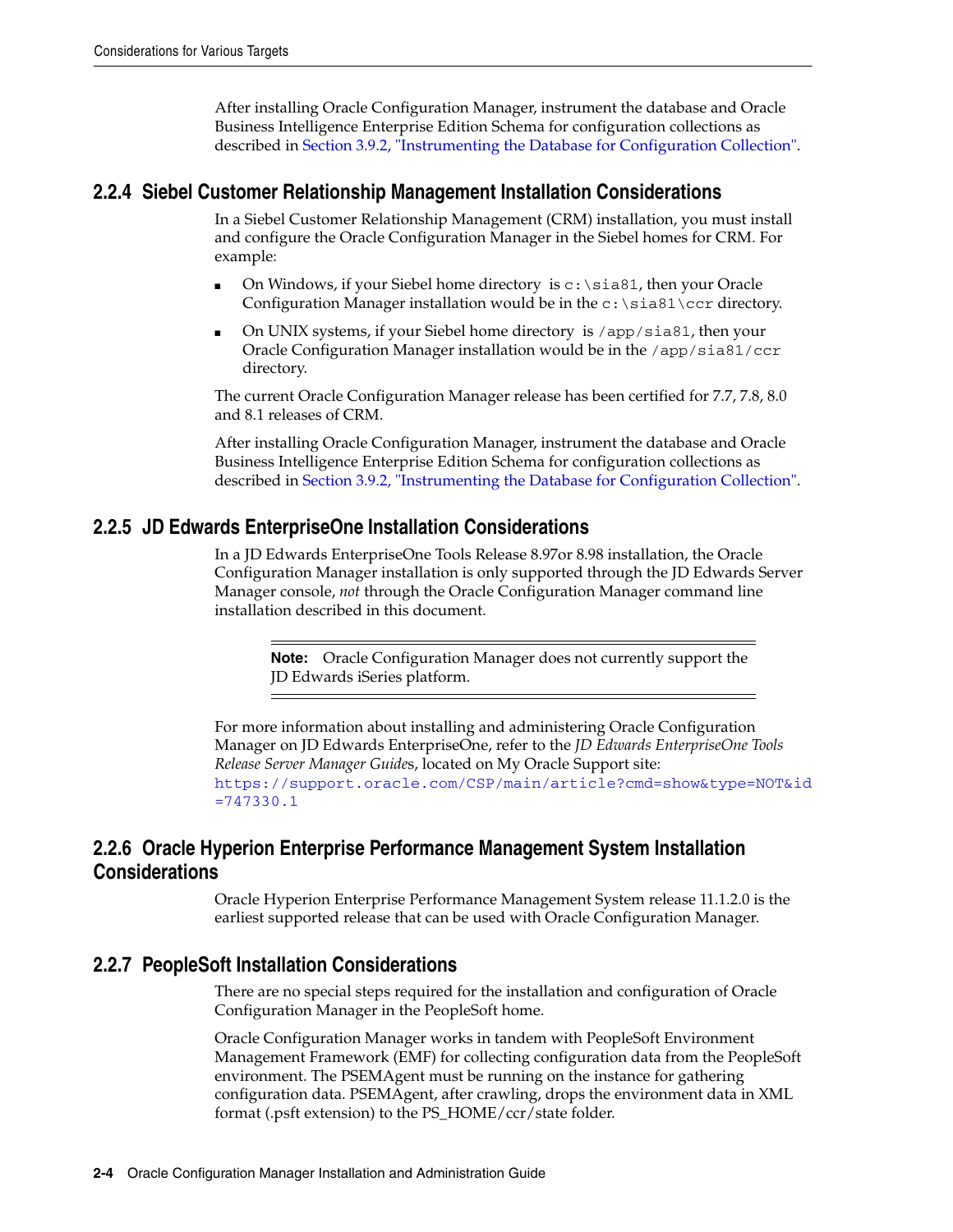To learn more about configuring EMF, refer to:

Enterprise PeopleTools 8.50 PeopleBooks: PeopleSoft Change Assistant, Configuring and Running Environment Management Components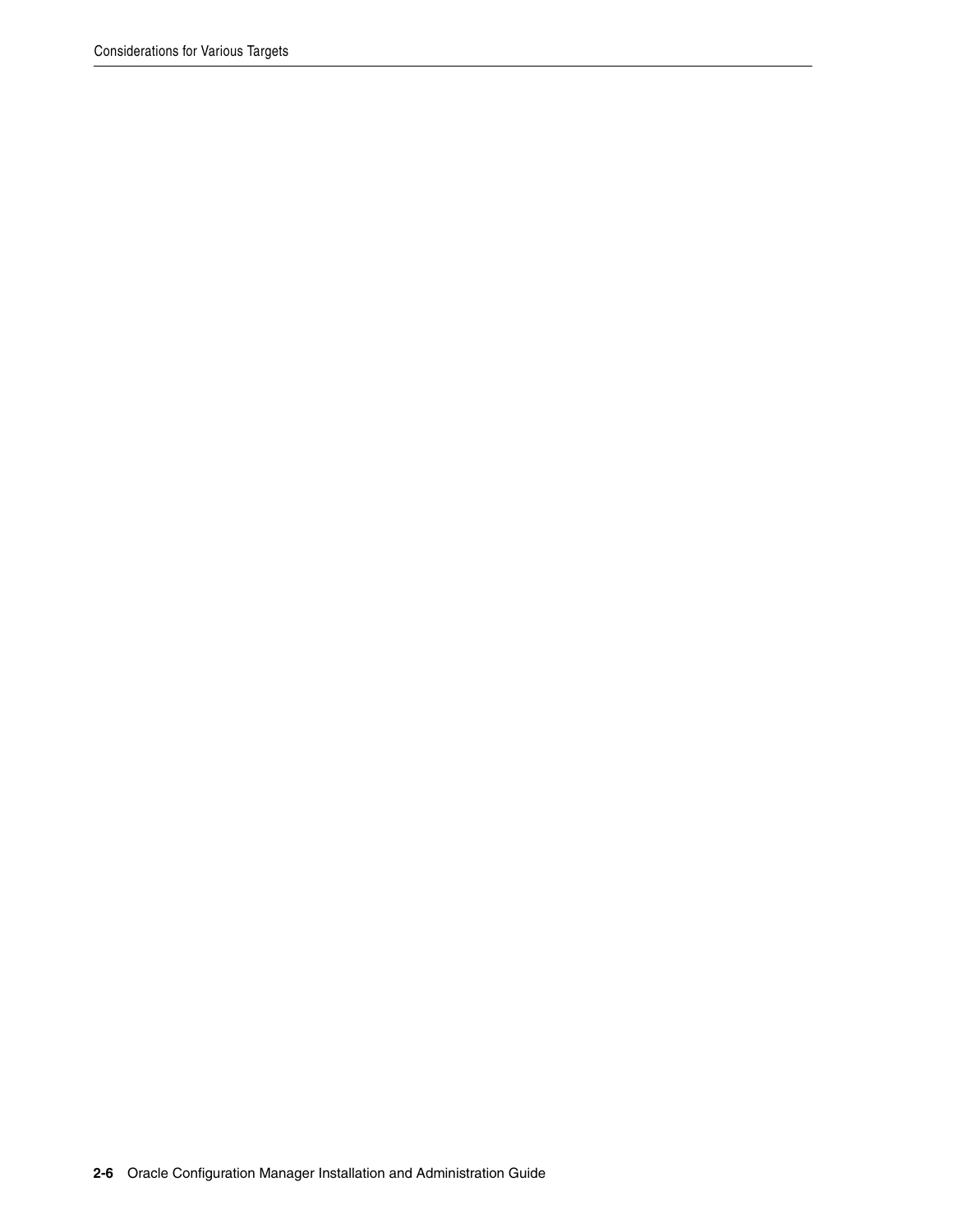# <span id="page-20-0"></span><sup>3</sup>**Installing Oracle Configuration Manager**

This chapter provides detailed instructions about installing Oracle Configuration Manager. It also describes the procedure to prepare a database for configuration collections. It contains the following sections:

- [Section 3.1, "Before You Begin"](#page-20-1)
- Section 3.2, "Installing Oracle Configuration Manager Using the Command Line [Interface"](#page-23-0)
- Section 3.3, "Installing Oracle Configuration Manager Using the Oracle Universal [Installer"](#page-29-1)
- [Section 3.4, "Oracle Enterprise Linux Installation Using RPM Package Manager"](#page-33-2)
- [Section 3.5, "Installing Oracle Configuration Manager on Enterprise Manager Grid](#page-34-1)  [Control"](#page-34-1)
- [Section 3.6, "Installing Oracle Configuration Manager in a Shared Home"](#page-34-2)
- [Section 3.7, "Setting Up Oracle Configuration Manager in a Cloned Home"](#page-35-0)
- [Section 3.8, "Post-Installation PeopleSoft Configuration"](#page-35-1)
- [Section 3.9, "Post-Installation Database Configuration"](#page-36-0)
- [Section 3.10, "Uninstalling Oracle Configuration Manager"](#page-38-1)

## <span id="page-20-1"></span>**3.1 Before You Begin**

Before you start the installation, you need to decide how you will access the kit. You can install Oracle Configuration Manager using either of the following methods:

- Download the standalone install kit from the *My Oracle Support* site (http://support.oracle.com) and install Oracle Configuration Manager using the Command Line Interface. For more information, refer to [Section 3.2,](#page-23-0)  ["Installing Oracle Configuration Manager Using the Command Line Interface".](#page-23-0)
- Oracle Configuration Manager is also bundled with new product releases and in patchsets. Use the product's installation program to collect user information, install, and configure Oracle Configuration Manager. For more information, refer to [Section 3.3, "Installing Oracle Configuration Manager Using the Oracle](#page-29-1)  [Universal Installer"](#page-29-1) and [Section 3.4, "Oracle Enterprise Linux Installation Using](#page-33-2)  [RPM Package Manager".](#page-33-2)

After installation, you can reconfigure the Oracle Support Hub or the proxy server and registration credentials, add additional instance homes and additional hosts, as well as switch between **Connected** and **Disconnected** modes, by using the \$ORACLE\_ HOME/ccr/bin/configCCR script. Registration credentials are either the My Oracle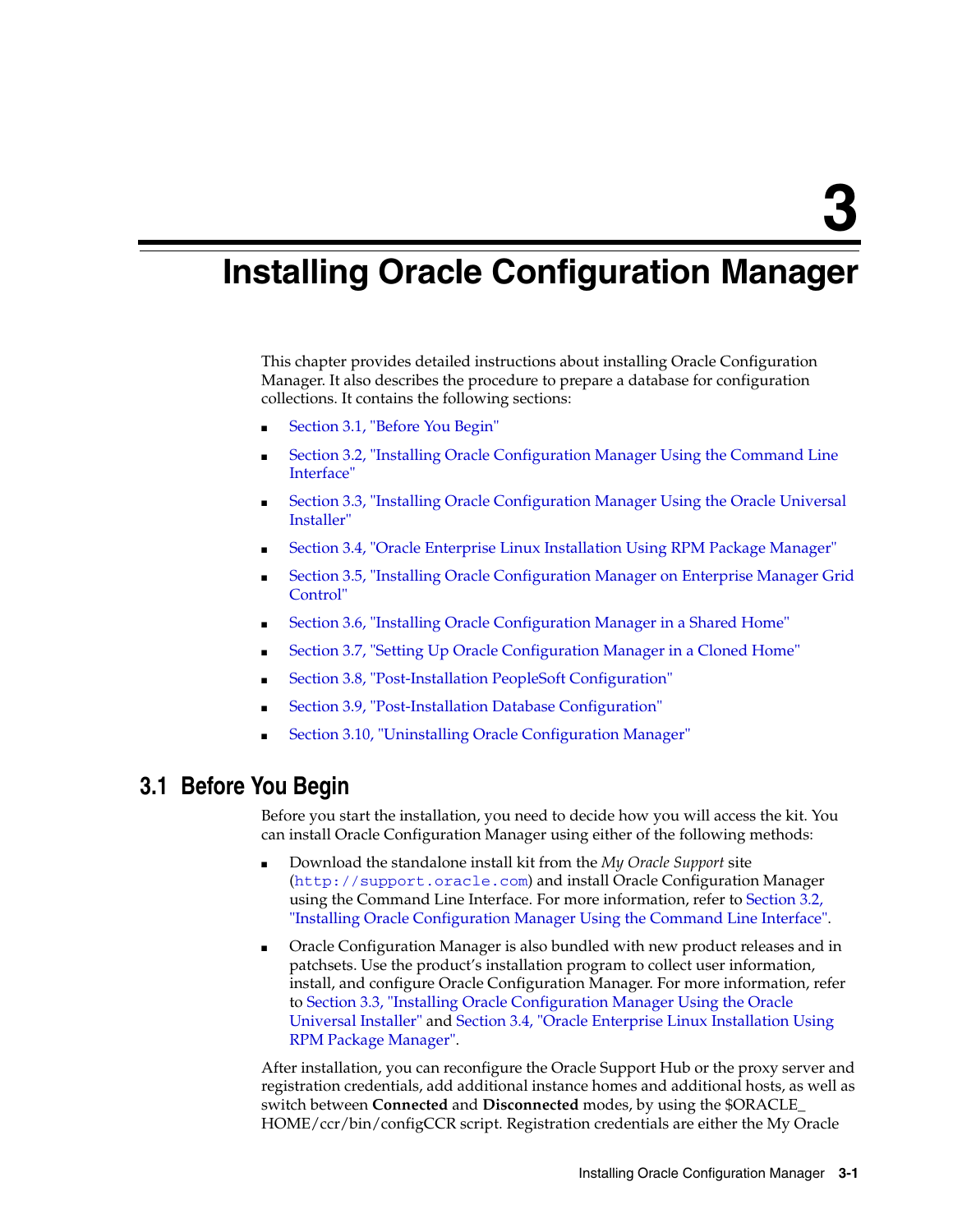Support User Name and Password credentials or the CSI and My Oracle Support User Name credentials. For more information, refer to [Section 6.19, "configCCR".](#page-72-1)

**Note:** If you are using a UNIX system and you do not have access to CRON, the following message displays:

This account does not have permission to use cron. The Oracle Configuration Manager will not be automatically started on system reboot. Add the command:

/net/host123/scratch/jnk/ccr/bin/emCCR start -silent

to your system startup procedures. \*\* Installing base package \*\* Deploying core - Version 10.3.5.0.0 ...

### <span id="page-21-0"></span>**3.1.1 Command Used for Installation - setupCCR**

The setupCCR command is the command by which you perform the majority of the Oracle Configuration Manager installation tasks. This section explains the command in detail.

```
setupCCR [ -s ] [ -d | -C <OracleSupportHubUrl> ] [ -a | -r ] [<csi-number>
[[<MyOracleSupportId>] ]]
```

```
setupCCR [-R <response_file>]
```
- **Usage:**
	- **–** The -s parameter indicates the acceptance of the Oracle Configuration Manager license agreement. This parameter is optional.
	- **–** If you use the -d parameter, Oracle Configuration Manager will be installed in **Disconnected Mode**. In this mode, configuration data is not collected automatically. This mode is used when your computer does not have Internet access. You can manually collect the data using the emCCR collect option. For details, refer to [Section 6.3, "emCCR collect"](#page-56-1). When the -d parameter is specified along with the CSI and My Oracle Support User Name parameters, these parameters will be ignored. You cannot use the -C parameter when the -d parameter is used.
	- **–** The -C parameter indicates the use of the Oracle Support Hub. The URL for the Oracle Support Hub is of the form: http[s]://<OracleSupportHubHost>:<OracleSupportHubPort>

You can also enter **NONE** to indicate that no Oracle Support Hub is to be used. When you use NONE, you will be prompted for the proxy server if no direct connection is available.

- **–** The -a parameter configures Oracle Configuration Manager to run within the instance defined by the ORACLE\_CONFIG\_HOME environment variable or the current host.
	- **–** If ORACLE\_CONFIG\_HOME is set to a valid directory, the Oracle Configuration Manager subdirectories are created in this directory, and the crontab entry (for UNIX platforms) or the service (for Windows platforms) for this instance is also created.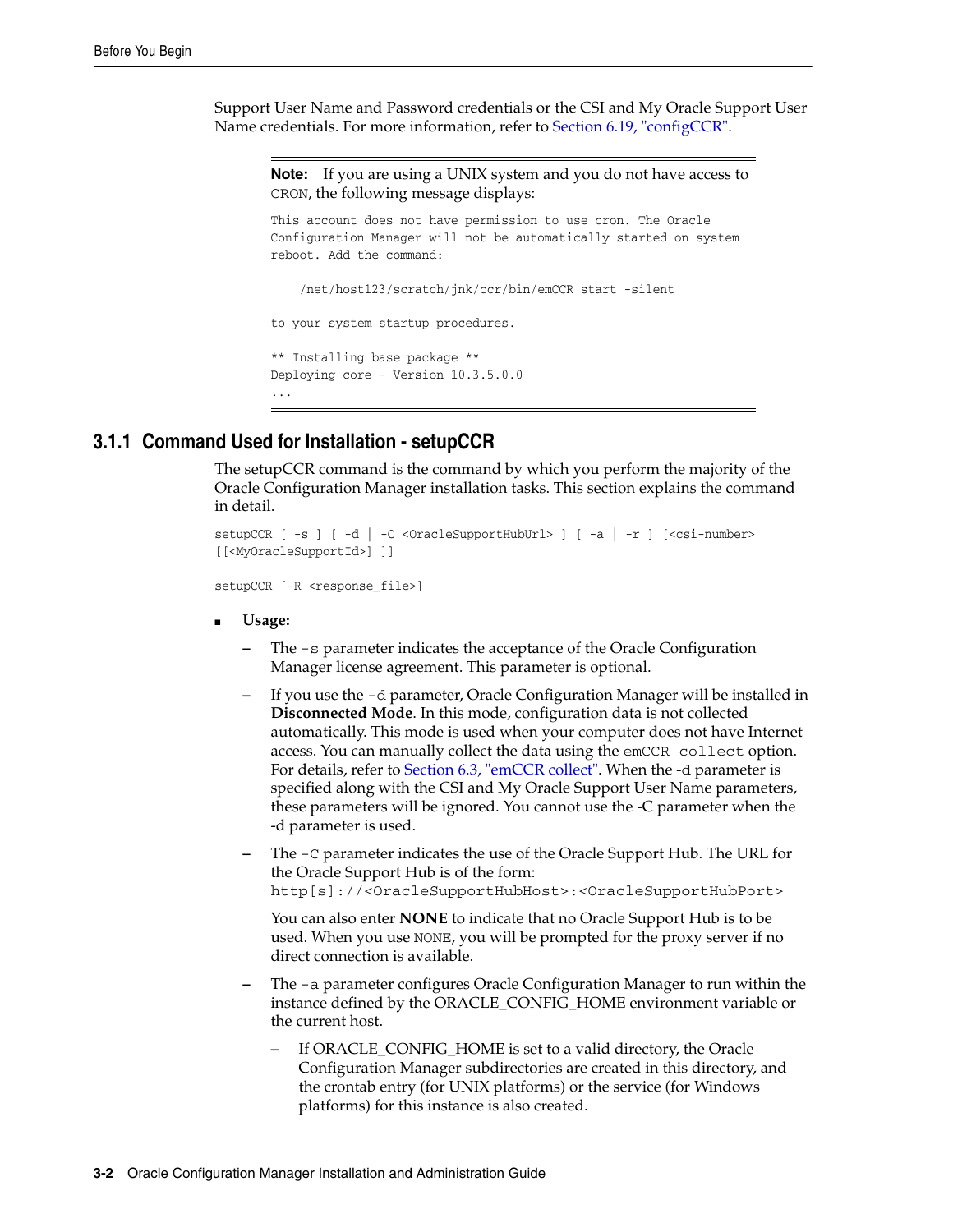**–** If ORACLE\_CONFIG\_HOME is *not* set, the Oracle Configuration Manager subdirectories are added to <ocm\_install\_root>/ccr/hosts/<hostname> (where hostname is the current host) and the crontab entry (for UNIX platforms) or the service (for Windows platforms) for this host is added.

You can pass the configuration information on the command line, otherwise you will be prompted for the credentials.

- **–** The -r parameter removes Oracle Configuration Manager instance-specific data from the instance directory.
	- **–** If ORACLE\_CONFIG\_HOME is set, the Oracle Configuration Manager subdirectories are removed from this directory, and the associated crontab entry (for UNIX platforms) or the service (for Windows platforms) is also removed.
	- **–** If ORACLE\_CONFIG\_HOME is *not* set, the directory <ocm\_install\_ root>/ccr/hosts/<hostname> (where hostname is the current host) is removed and the associated crontab entry (for UNIX platforms) or the service (for Windows platforms) is also removed.

**Note:** Parameters -a and -r are mutually exclusive. In a multi-host, shared home environment, no prerequisite steps are required to add or remove an instance home.

In a single host, shared file system environment, you must first set the ORACLE\_CONFIG\_HOME environment variable to the instance home being added or removed before running configCCR -a or configCCR -r.

- **–** <csi-number> is the Customer Support Identifier (CSI). Your CSI number can be found in the **Profile** section of *My Oracle Support* under the **Licenses** link. When you specify CSI, you are prompted for the My Oracle Support User Name. If the CSI is not specified on the command line, you will be prompted for e-mail address and password.
- **–** <MyOracleSupportId> is the My Oracle Support User Name.
- **–** The -R parameter indicates the installation is using the contents of the response file, created using the emocmrsp utility, for all required input. The -R parameter cannot be used with any of the following qualifiers: -d (disconnected mode), -s (signature accepted), -C (Oracle Support Hub configuration), and CSI and My Oracle Support User Name.
- **–** <response-file> is the response file generated by the emocmrsp utility.
- **Execute Privileges:** Can be executed by  $\langle \text{ocm}_\text{in} \rangle$  from  $\langle \text{ocm}_\text{in} \rangle$  owner.
- **Prerequisites**: None
- **Restrictions:**
	- When specifying an e-mail address, avoid using UNIX characters that overlap with the TTY terminal settings in use. Otherwise an undefined resultant behavior may occur.
	- For Windows 2008, the user account control must be turned off when installing and using Oracle Configuration Manager. If user account control is on, Oracle Configuration Manager experiences permission errors during installations and other Oracle Configuration Manager operations.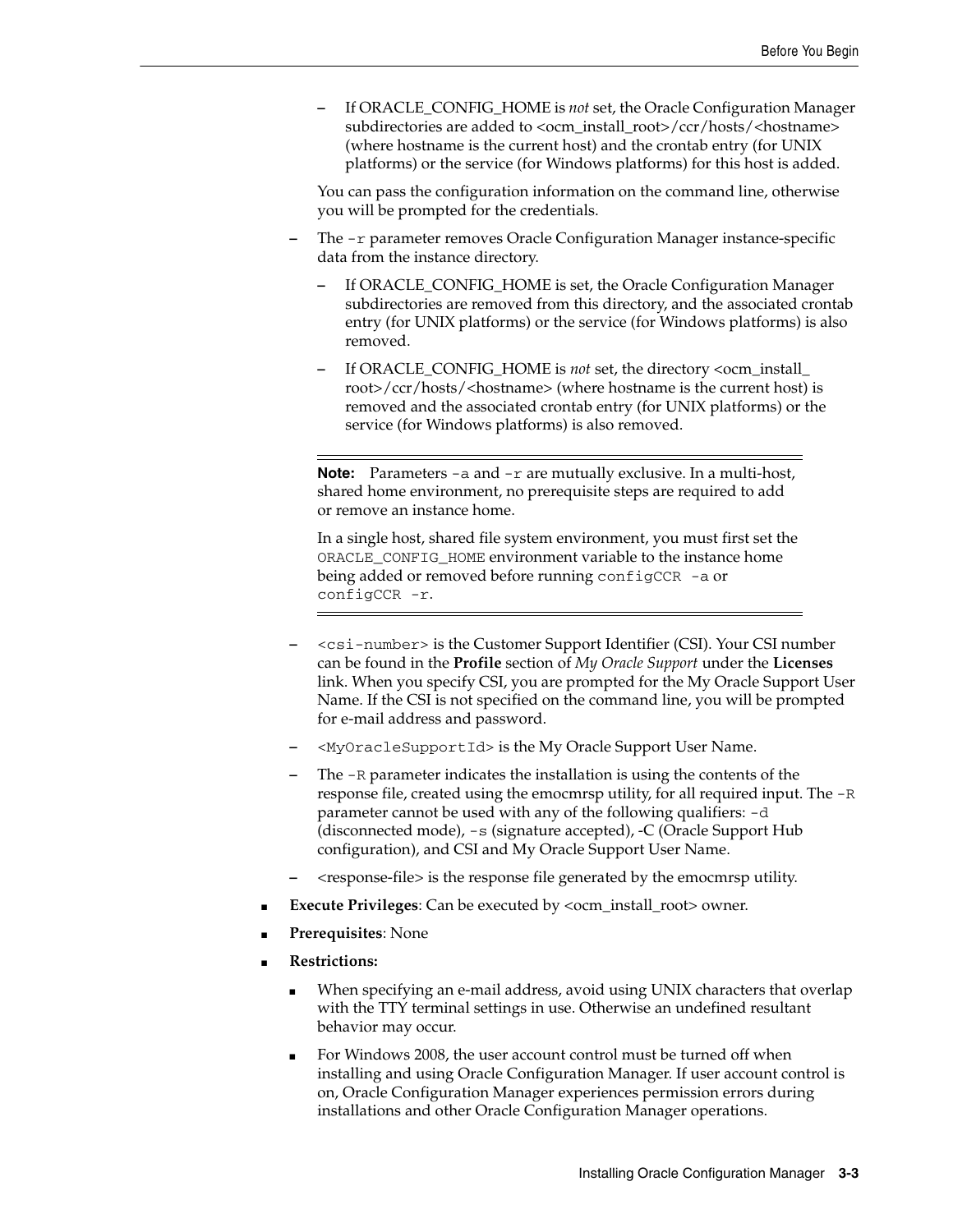- **Examples:** See [Section 3.2.3, "Sample setupCCR Command Output"](#page-25-2)
- Errors:
	- **–** Invalid credentials
	- **–** Server unavailable

**Note:** Oracle Configuration Manager *must* be installed in every product directory that contains configuration data to be collected.

## <span id="page-23-0"></span>**3.2 Installing Oracle Configuration Manager Using the Command Line Interface**

To install Oracle Configuration Manager using the Command Line Interface, follow these steps.

### <span id="page-23-1"></span>**3.2.1 Preinstallation Steps**

Before starting the installation, perform the following steps:

- **1.** Log in as the <ocm\_install\_root> directory owner.
- **2.** On UNIX based systems, issue the following command to protect the unzipped files:

umask 077

**3.** Unzip the Oracle Configuration Manager distribution file into the <ocm\_install\_ root> directory as follows:

```
$unzip -d <ocm_install_root> ccr-Production-10.3.5.0.0-<OS_NAME>-<CHIP
ARCH>.zip
```
The name of the platform-specific distribution file for Oracle Configuration Manager may appear as ccr-Production-10.3.5.0.0-<OS\_NAME>-<CHIP\_ ARCH>. zip where OS\_NAME refers to the name of the operating system such as Linux, AIX, Windows and <CHIP\_ARCH> refers to the base architecture such as i386, x86, and so on.

### <span id="page-23-2"></span>**3.2.2 Installing Oracle Configuration Manager in a Single Home**

After the file has been unzipped, you have the following options to perform the installation:

- [Section 3.2.2.1, "Scripted Installation"](#page-23-3)
- [Section 3.2.2.2, "Direct Connectivity to Internet"](#page-24-0)
- [Section 3.2.2.3, "No Direct Connectivity to Internet Using Oracle Support Hub"](#page-24-1)
- [Section 3.2.2.4, "No Direct Connectivity to Internet Using a Proxy Server"](#page-25-0)

#### <span id="page-23-3"></span>**3.2.2.1 Scripted Installation**

Ensure a response file has been created that contains all the registration information. Install and complete the configuration of Oracle Configuration Manager by entering the following command from the <ocm\_install\_root>/ccr/bin directory:

setupCCR -R <response file>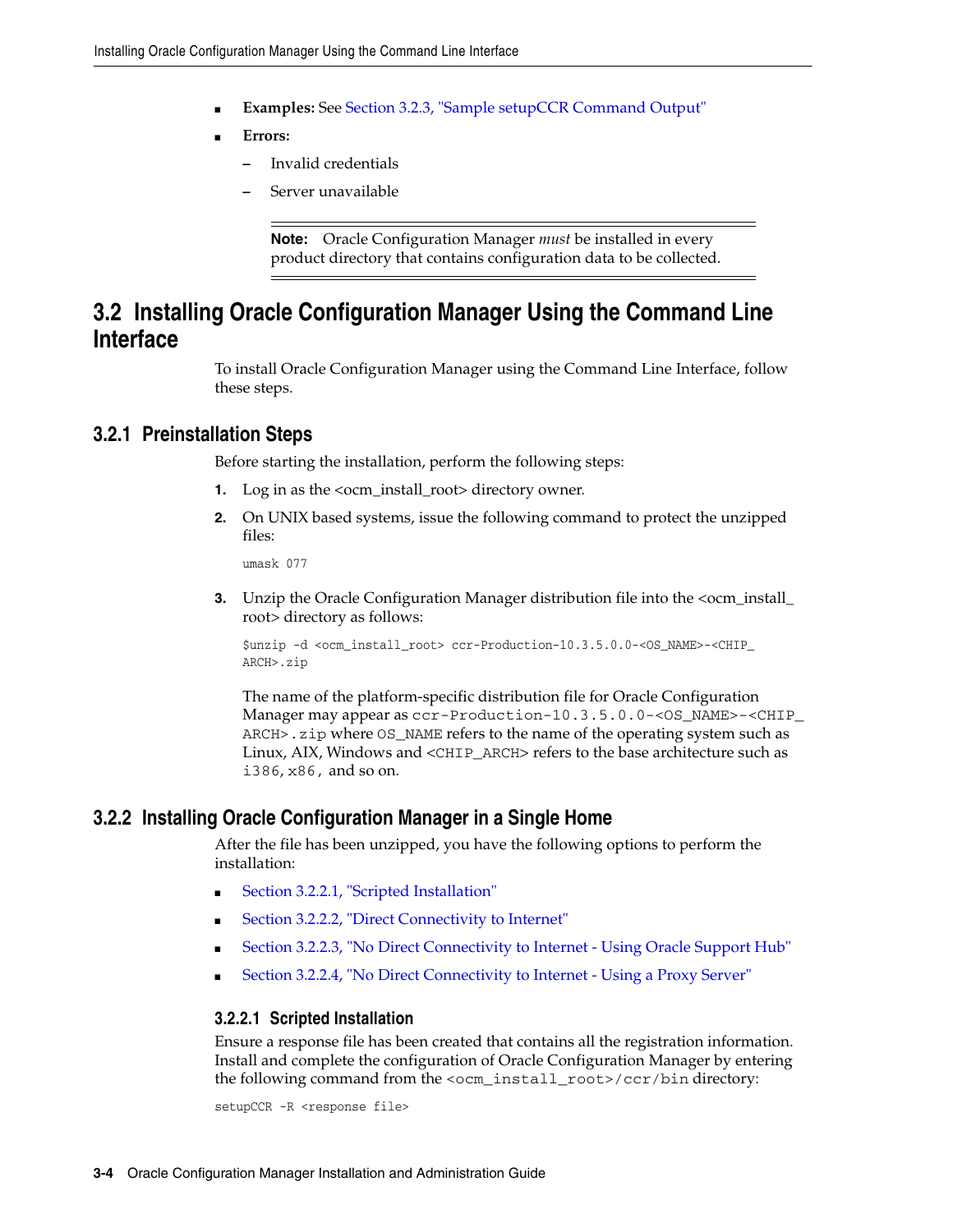See [Section 5.7, "Creating a Response File"](#page-49-1) for information of how to create a Response file.

### <span id="page-24-0"></span>**3.2.2.2 Direct Connectivity to Internet**

Install and complete the configuration of Oracle Configuration Manager by entering the setupCCR command from the <ocm\_install\_root>/ccr/bin directory:

```
setupCCR [-s] [<csi-number> [<MyOracleSupportId>] ]
```
**Note:** When you set up Oracle Configuration Manager in **Connected** mode and you want to use the My Oracle Support User Name (e-mail address) for registration, specify nothing on the command line. You will be prompted for the My Oracle Support User Name and Password.

To read the license agreement, visit http://www.oracle.com/support/policies.html.

You will be registered in unauthenticated mode if any of the following occurs:

- You are unable to provide correct My Oracle Support credentials (User Name/Password, or CSI and My Oracle Support User Name, or Oracle Support Hub URL) within three tries
- You press the Enter key without supplying data when prompted for the password associated with the My Oracle Support User Name

When registered in unauthenticated mode, data is uploaded but not accessible, that is, data is not tied to any organization.

### <span id="page-24-1"></span>**3.2.2.3 No Direct Connectivity to Internet - Using Oracle Support Hub**

If you do not have direct connectivity to the Internet, use the Oracle Support Hub.

- **1.** If you cannot access the Oracle Support Hub specified or you entered NONE, you are prompted for the proxy server.
	- **–** Either enter a proxy server or type **NONE**.
	- **–** If you entered NONE for both Oracle Support Hub and proxy server, Oracle Configuration Manager is configured in disconnected mode.
- **2.** If you specified a proxy server but you still cannot access Oracle, you will be prompted for Oracle Support Hub again.
	- **–** Supply the URL for the Oracle Support Hub or type **NONE**.

You will be prompted for Oracle Support Hub and possibly proxy server until there is connectivity to Oracle or you type NONE for both the Oracle Support Hub and proxy server.

If you entered NONE for both Oracle Support Hub and proxy server, Oracle Configuration Manager is configured in disconnected mode.

After the file has been unzipped, install and complete the configuration of Oracle Configuration Manager by entering the following command from the <ocm\_ install\_root>/ccr/bin directory:

```
bin/setupCCR [ -s ] [ -d | -C <OracleSupportHubUrl> ] [ -a | -r ] [<csi-number>
[<MyOracleSupportId>] ]
```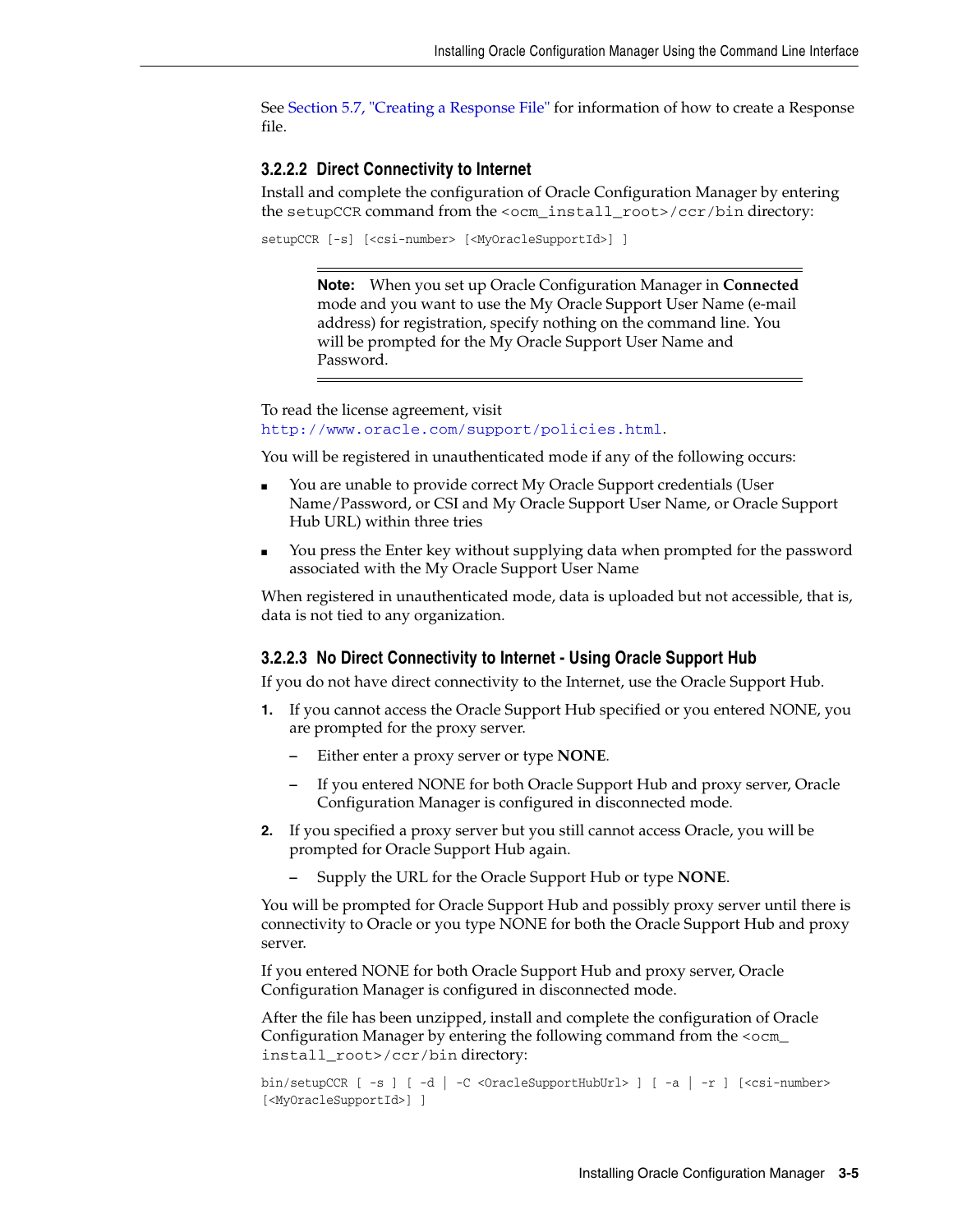### <span id="page-25-0"></span>**3.2.2.4 No Direct Connectivity to Internet - Using a Proxy Server**

After the file has been unzipped, install and complete the configuration of Oracle Configuration Manager by entering the following command from the <ocm\_ install\_root>/ccr/bin directory:

```
setupCCR [-s] [[<CSI>] [<MyOracleSupportUserName>] ]
```
**Note:** When you set up Oracle Configuration Manager in **Connected** mode and you want to register using the Customer Support Identifier (CSI), you *must* specify at least the CSI on the command line. If the CSI is not specified on the command line, you will be prompted for credentials. If you do not specify correct credentials in three tries, unauthenticated mode will be used.

To install and complete the configuration of Oracle Configuration Manager using a proxy server, do the following:

- **1.** If you do not have direct access to the Internet and you do not have access to an Oracle Support Hub, type **NONE** at the prompt for the Oracle Support Hub.
- **2.** Specify the host, port, and authentication information, if required, for the proxy server. The format is as follows:

[<proxy-user>@]<proxy-host>:<proxy-port>

**3.** If you specify a proxy server but you still cannot access Oracle, you will be prompted for a proxy server until you type a correct proxy server or you type **NONE**.

Note the following:

- If the proxy-user is specified, you will be prompted to enter the password.
- If the proxy-user is not specified (<proxy-host>:<proxy-port>), a proxy server will be used for the connection, but will not be authenticated.
- If a default  $\gamma$  -port is to be used, any of the following is a valid proxy string:

<proxy-host> <proxy-user>@<proxy-host>

See ["Using Both Oracle Support Hub and Proxy Server \(In Connected Mode\)" on](#page-28-0)  [page 3-9](#page-28-0) for an example using proxy information.

### <span id="page-25-1"></span>**3.2.2.5 After Configuration Is Completed**

After you have completed the configuration, Oracle Configuration Manager will begin to collect and upload configuration data. If there is a database in the  $\sim$ ocm\_install\_ root> directory, you *must* run the database collection scripts after the configuration of the Oracle Configuration Manager. If a database is being used by either an Oracle E-Business installation or an Oracle Enterprise Manager Grid Control installation, you *must* execute the database collection scripts to enable the collection of the database configuration data. Refer to [Section 3.9.2, "Instrumenting the Database for](#page-36-2)  [Configuration Collection"](#page-36-2) for details.

## <span id="page-25-2"></span>**3.2.3 Sample setupCCR Command Output**

This section provides samples of setupCCR command output in both connected mode and disconnected mode.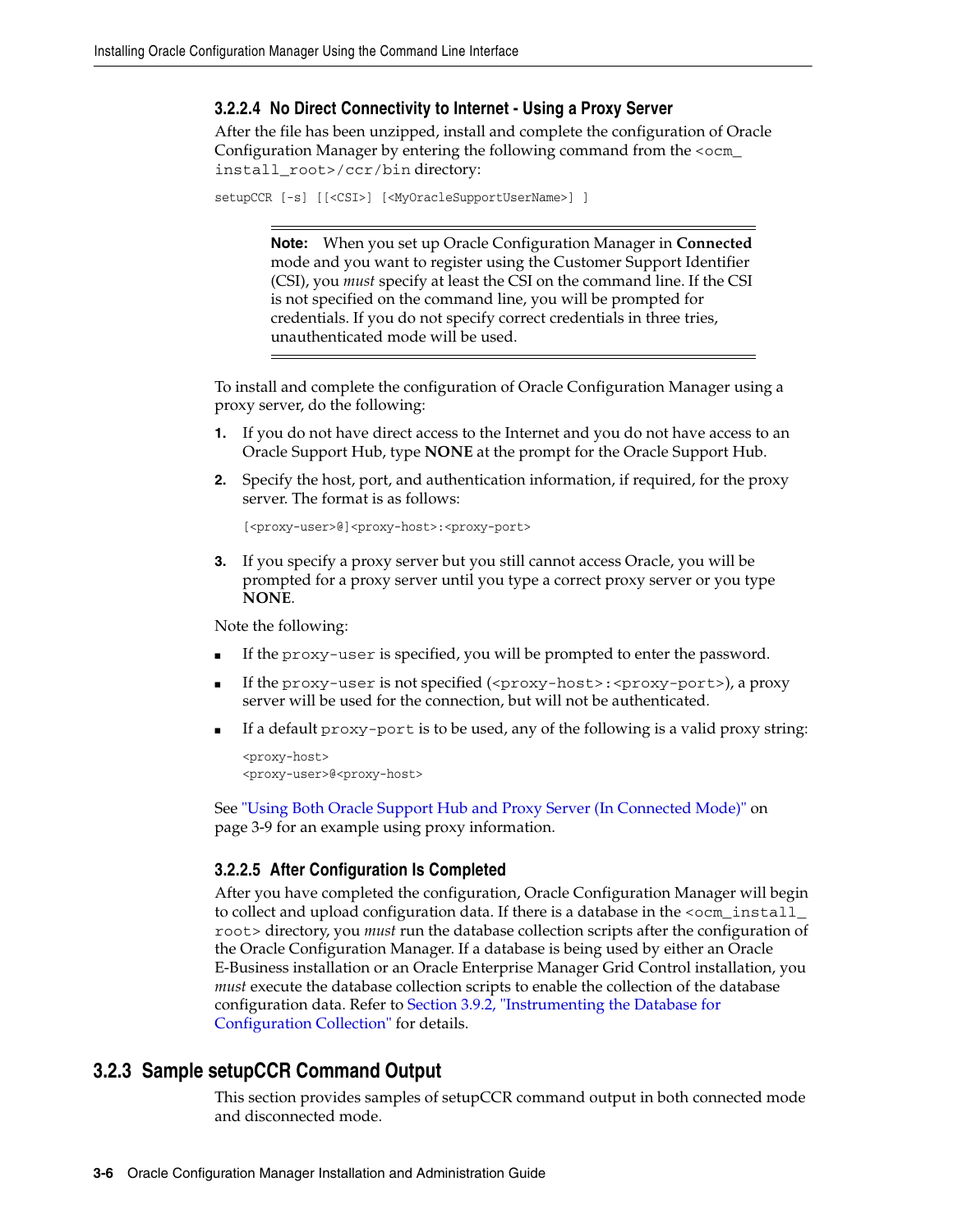### <span id="page-26-0"></span>**3.2.3.1 Using My Oracle Support User Name and Password (No Parameters Used)**

<ocm\_install\_root>/ccr/bin/setupCCR

```
Provide your email address to be informed of security issues, install and
initiate Oracle Configuration Manager. Easier for you if you use your My Oracle 
Support
Email address/User Name.
Visit http://www.oracle.com/support/policies.html for details.
Email address/User Name: jsmith@example.com
Provide your My Oracle Support password to receive security updates via your My 
Oracle Support account.
Password (optional):
** Installing base package **
Deploying core - Version 10.3.5.0.0
** Registering installation with Oracle Configuration Manager server(s) **
Deploying engines - Version 10.2.7.1.0
Deploying metricdata - Version 10.2.4.0.3
Deploying scripts - Version 10.3.5.0.0
** Getting package updates from ContentServer **
** Starting the Oracle Configuration Manager Scheduler **
Oracle Configuration Manager - Release: 10.3.5.0.0 - Production
Copyright (c) 2005, 2011, Oracle. All rights reserved.
------------------------------------------------------------------
Starting Oracle Configuration Manager...
Waiting for status from Oracle Configuration Manager....
Start Date 06-Jan-2011 12:49:53
Last Collection Time
Next Collection Time 07-Jan-2011 12:49:00
Collection Frequency Daily at 12:49
Collection Status scheduled collection running
Log Directory /scratch/jsmith/test/ccr/hosts/myhost/log
Registered At 06-Jan-2011 12:49:05
Automatic Update On
Collector Mode Connected
Oracle Configuration Manager successfully started.
```
Oracle Configuration Manager has been configured in connected mode. If the target ORACLE\_HOME is running a database, please refer to the "Post-installation Database Configuration" section of the OCM Installation and Administration Guide (http://www.oracle.com/technology/documentation/ocm.html) to complete the installation.

View configuration data reports and access valuable configuration best practices by going to My Oracle Support.

### <span id="page-26-1"></span>**3.2.3.2 Using CSI**

<ocm\_install\_root>/ccr/bin/setupCCR 12345678

Configuration requires the following pieces(s) of information. Oracle My Oracle Support User Name: joe.smith@example.com

```
** Installing base package **
Deploying core - Version 10.3.5.0.0
```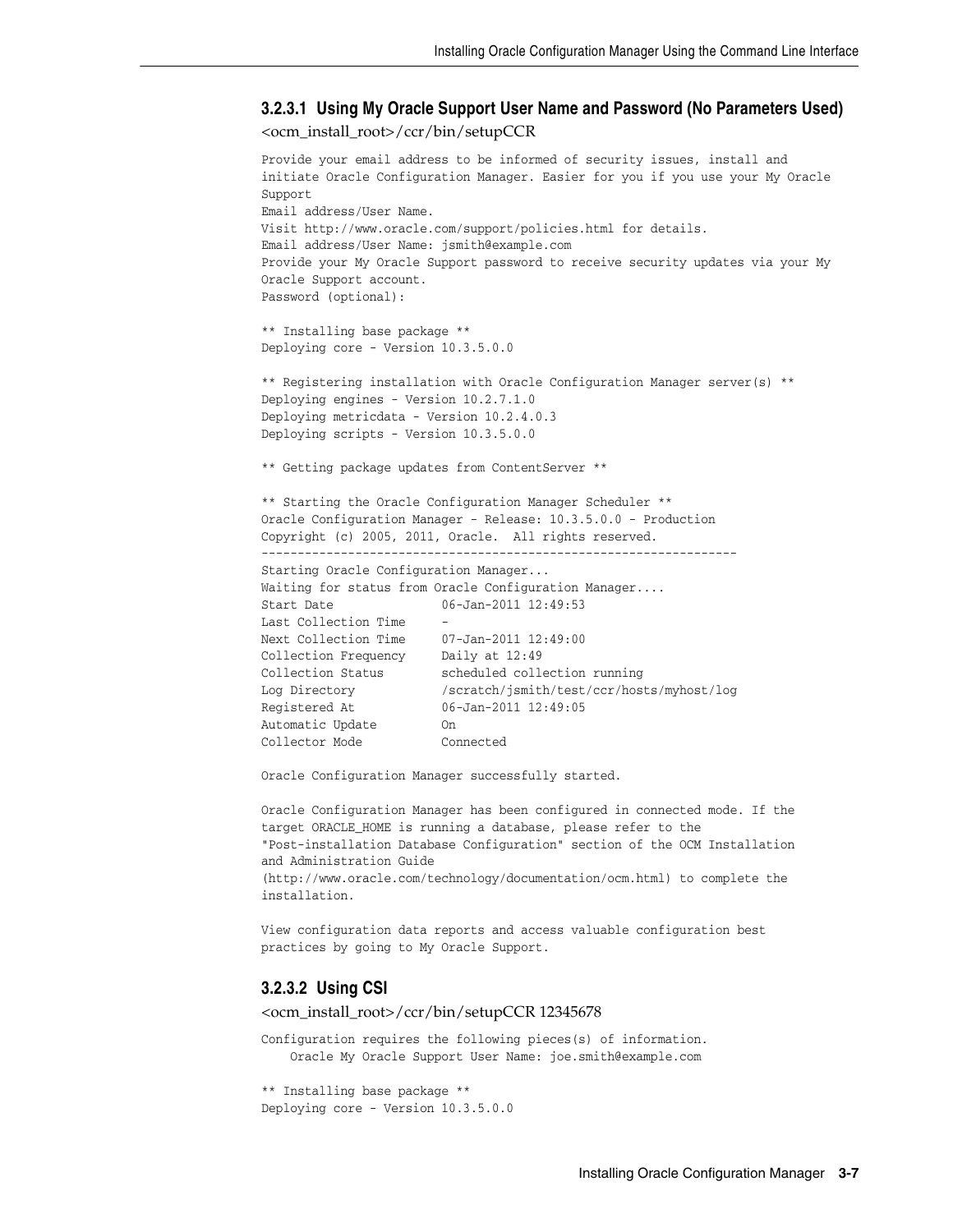```
** Registering installation with Oracle Configuration Manager server(s) **
Deploying engines - Version 10.2.7.1.0
Deploying metricdata - Version 10.2.4.0.3
Deploying scripts - Version 10.3.5.0.0
** Getting package updates from ContentServer **
** Starting the Oracle Configuration Manager Scheduler **
Oracle Configuration Manager - Release: 10.3.5.0.0 - Production
Copyright (c) 2005, 2011, Oracle. All rights reserved.
------------------------------------------------------------------
Starting Oracle Configuration Manager...
Waiting for status from Oracle Configuration Manager....
Start Date 06-Jan-2011 12:49:53
Last Collection Time -
Next Collection Time 07-Jan-2011 12:49:00
Collection Frequency Daily at 12:49<br>Collection Status scheduled coll
                      scheduled collection running
Log Directory /scratch/jsmith/test/ccr/hosts/myhost/log
Registered At 06-Jan-2011 12:49:05
Automatic Update On
Collector Mode Connected
```
Oracle Configuration Manager successfully started.

Oracle Configuration Manager has been configured in connected mode. If the target ORACLE\_HOME is running a database, please refer to the "Post-installation Database Configuration" section of the OCM Installation and Administration Guide (http://www.oracle.com/technology/documentation/ocm.html) to complete the installation.

View configuration data reports and access valuable configuration best practices by going to My Oracle Support.

#### <span id="page-27-0"></span>**3.2.3.3 Using Oracle Support Hub**

```
Provide your email address to be informed of security issues, install and
initiate Oracle Configuration Manager. Easier for you if you use your My
Oracle Support Email address/User Name.
Visit http://www.oracle.com/support/policies.html for details.
Email address/User Name: joe.smith@company.com
Provide your My Oracle Support password to receive security updates via your My 
Oracle Support account.
Password (optional): 
Unable to establish a network connection to Oracle. Specify the URL for an
Oracle Support Hub in this format:
```
 http[s]://<OracleSupportHubHost>:<OracleSupportHubPort> If you do not wish to configure OCM through an Oracle Support Hub, enter NONE Oracle Support Hub URL: http://host123.company.com:7654

```
** Installing base package **
Deploying core - Version 10.3.5.0.0
```

```
** Registering installation with Oracle Configuration Manager server(s) **
Deploying engines - Version 10.2.7.1.0
Deploying metricdata - Version 10.2.4.0.3
Deploying scripts - Version 10.3.5.0.0
```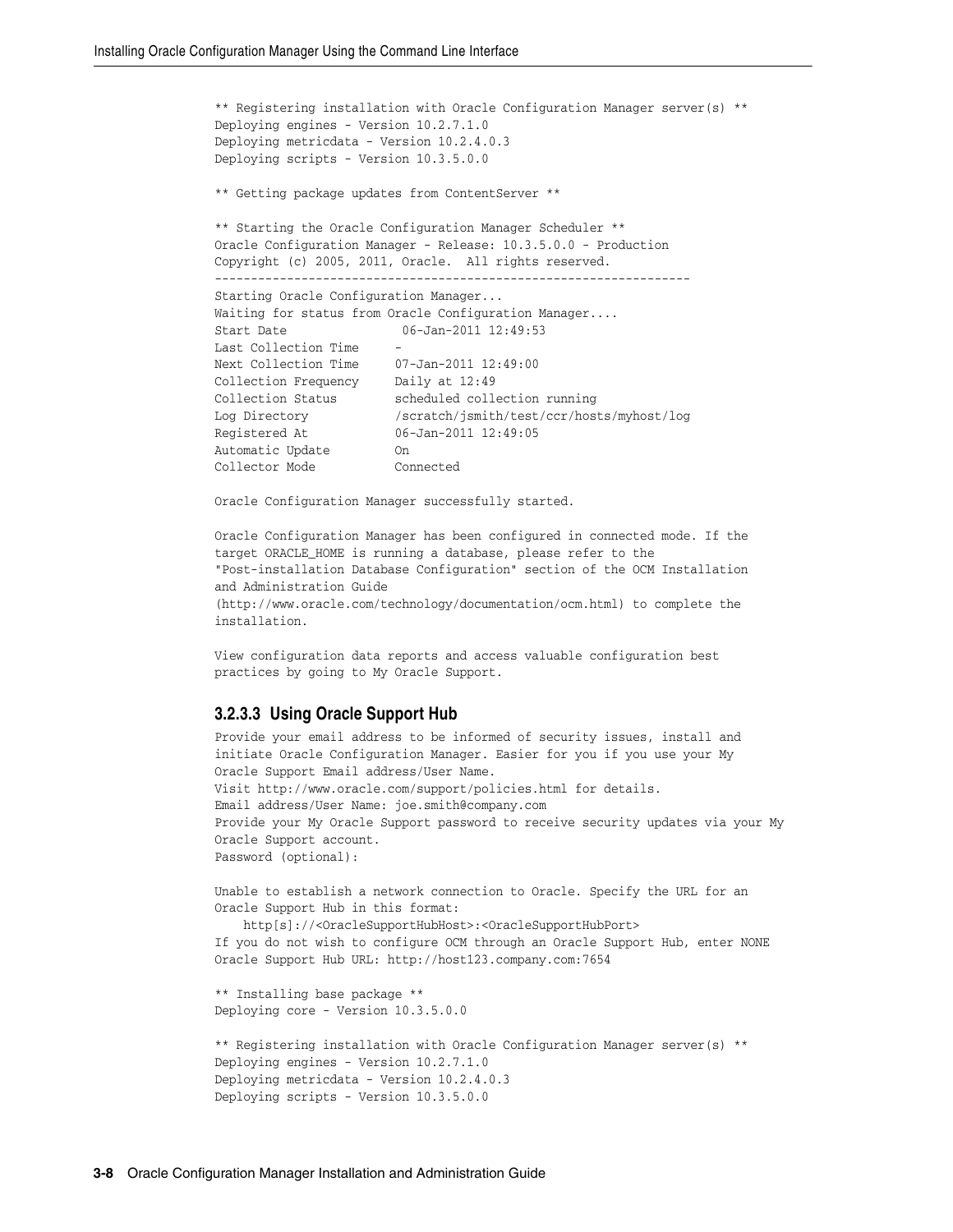\*\* Getting package updates from ContentServer \*\*

\*\* Starting the Oracle Configuration Manager Scheduler \*\* Oracle Configuration Manager - Release: 10.3.5.0.0 - Production Copyright (c) 2005, 2011, Oracle and/or its affiliates. All rights reserved. ------------------------------------------------------------------ Starting Oracle Configuration Manager... Waiting for status from Oracle Configuration Manager.... Start Date 03-Jan-2011 15:13:47 Last Collection Time Next Collection Time 04-Jan-2011 15:13:00 Collection Frequency Daily at 15:13 Collection Status scheduled collection running Log Directory /scratch/jsmith/test/ccr/hosts/host123/log Registered At 03-Jan-2011 15:13:27 Automatic Update On Collector Mode Connected (via Oracle Support Hub) Oracle Support Hub URL http://host123.company.com:7654

Oracle Configuration Manager successfully started.

Oracle Configuration Manager has been configured in connected mode. If the target ORACLE\_HOME is running a database, please refer to the "Post-installation Database Configuration" section of the OCM Installation and Administration Guide (http://www.oracle.com/technology/documentation/ocm.html) to complete the installation.

#### <span id="page-28-0"></span>**3.2.3.4 Using Both Oracle Support Hub and Proxy Server (In Connected Mode)**

Provide your email address to be informed of security issues, install and initiate Oracle Configuration Manager. Easier for you if you use your My Oracle Support Email address/User Name. Visit http://www.oracle.com/support/policies.html for details. Email address/User Name: joe.smith@company.com Provide your My Oracle Support password to receive security updates via your My Oracle Support account. Password (optional):

Unable to establish a network connection to Oracle. Specify the URL for an Oracle Support Hub in this format:

 http[s]://<OracleSupportHubHost>:<OracleSupportHubPort> If you do not wish to configure OCM through an Oracle Support Hub, enter NONE Oracle Support Hub URL: http://host123.company.com:7654

Unable to establish a network connection to the Oracle Support Hub. If your systems require a local proxy server, enter the proxy server details in this format:

 [<proxy-user>@]<proxy-host>[:<proxy-port>] To go back to the previous menu, enter NONE Proxy specification: ccr@jsmith-sun:8083 Proxy Password: Proxy information verified, validating specified email value(s).

```
** Installing base package **
Deploying core - Version 10.3.5.0.0
```
\*\* Registering installation with Oracle Configuration Manager server(s) \*\* Deploying engines - Version 10.2.7.1.0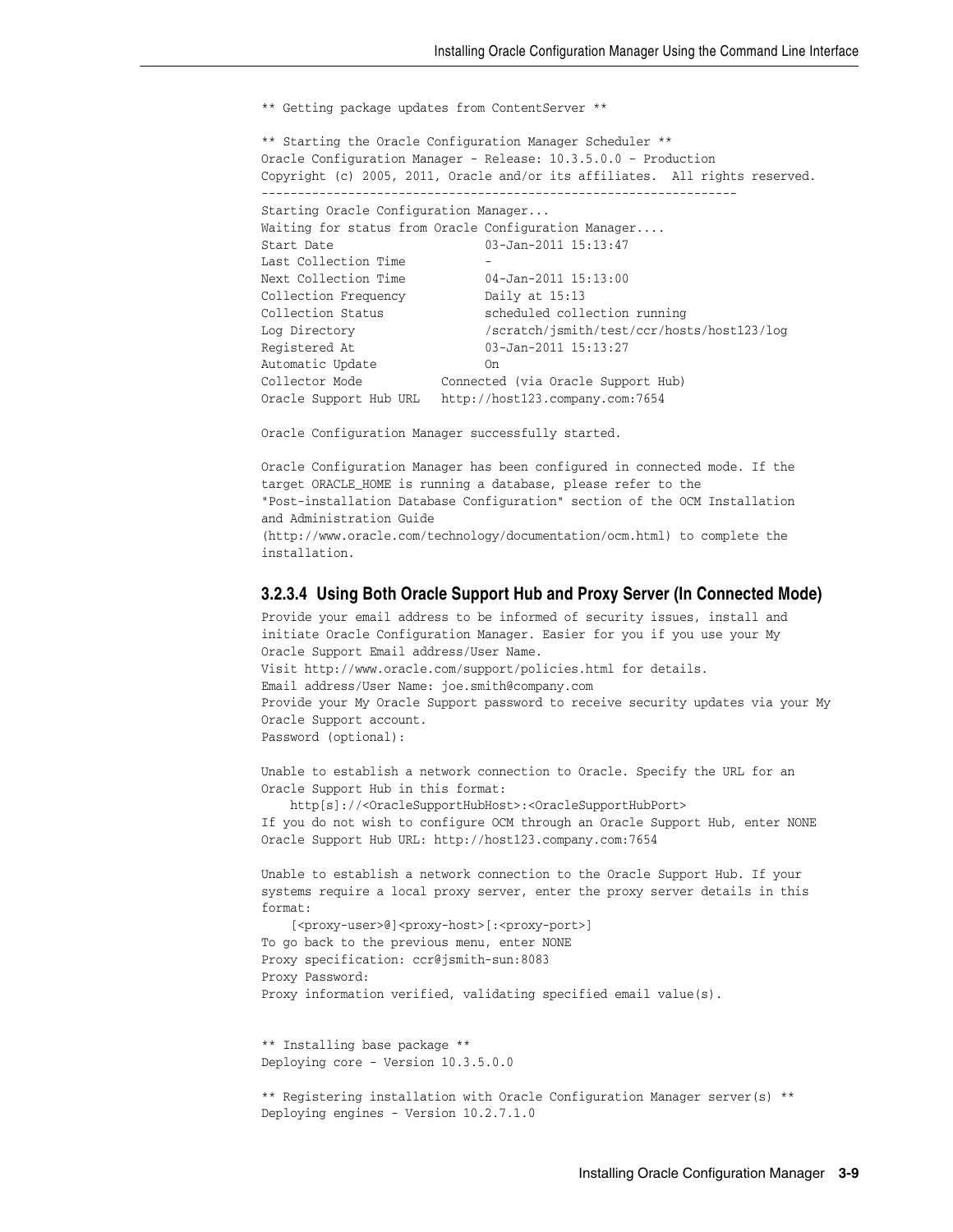Deploying metricdata - Version 10.2.4.0.3 Deploying scripts - Version 10.3.5.0.0 \*\* Getting package updates from ContentServer \*\* \*\* Starting the Oracle Configuration Manager Scheduler \*\* Oracle Configuration Manager - Release: 10.3.5.0.0 - Production Copyright (c) 2005, 2011, Oracle and/or its affiliates. All rights reserved. ------------------------------------------------------------------ Starting Oracle Configuration Manager... Waiting for status from Oracle Configuration Manager.... Start Date 03-Jan-2011 15:04:46 Last Collection Time Next Collection Time 04-Jan-2011 15:04:00 Collection Frequency Daily at 15:04 Collection Status scheduled collection running Log Directory /scratch/jsmith/test/ccr/hosts/host123/log Registered At 03-Jan-2011 15:04:27 Automatic Update On Collector Mode Connected (via Oracle Support Hub) Oracle Support Hub URL http://host123.company.com:7654 HTTP Proxy ccr@jsmith-sun:8083

Oracle Configuration Manager successfully started.

Oracle Configuration Manager has been configured in connected mode. If the target ORACLE\_HOME is running a database, please refer to the "Post-installation Database Configuration" section of the OCM Installation and Administration Guide (http://www.oracle.com/technology/documentation/ocm.html) to complete the installation.

### <span id="page-29-0"></span>**3.2.3.5 Disconnected Mode**

#### **Sample setupCCR Command Output (In Disconnected Mode)**

<ocm\_install\_root>/ccr/bin/setupCCR -s -d

```
** Installing base package **
Deploying core - Version 10.3.5.0.0
Deploying engines - Version 10.2.7.1.0
Deploying metricdata - Version 10.2.4.0.3
Deploying scripts - Version 10.3.5.0.0
```
To verify Oracle Configuration Manager is in disconnected mode, execute emCCR status.

```
Oracle Configuration Manager - Release: 10.3.5.0.0 - Production
Copyright (c) 2005, 2011, Oracle and/or its affiliates. All rights reserved.
------------------------------------------------------------------
Log Directory /scratch/jsmith/test/ccr/hosts/host123/log
Collector Mode Disconnected
To switch to connected mode, please run /scratch/jsmith/test/ccr/bin/configCCR
```
## <span id="page-29-1"></span>**3.3 Installing Oracle Configuration Manager Using the Oracle Universal Installer**

Oracle Configuration Manager may be bundled with another product release or patchset, and can be installed using the Oracle Universal Installer. When you are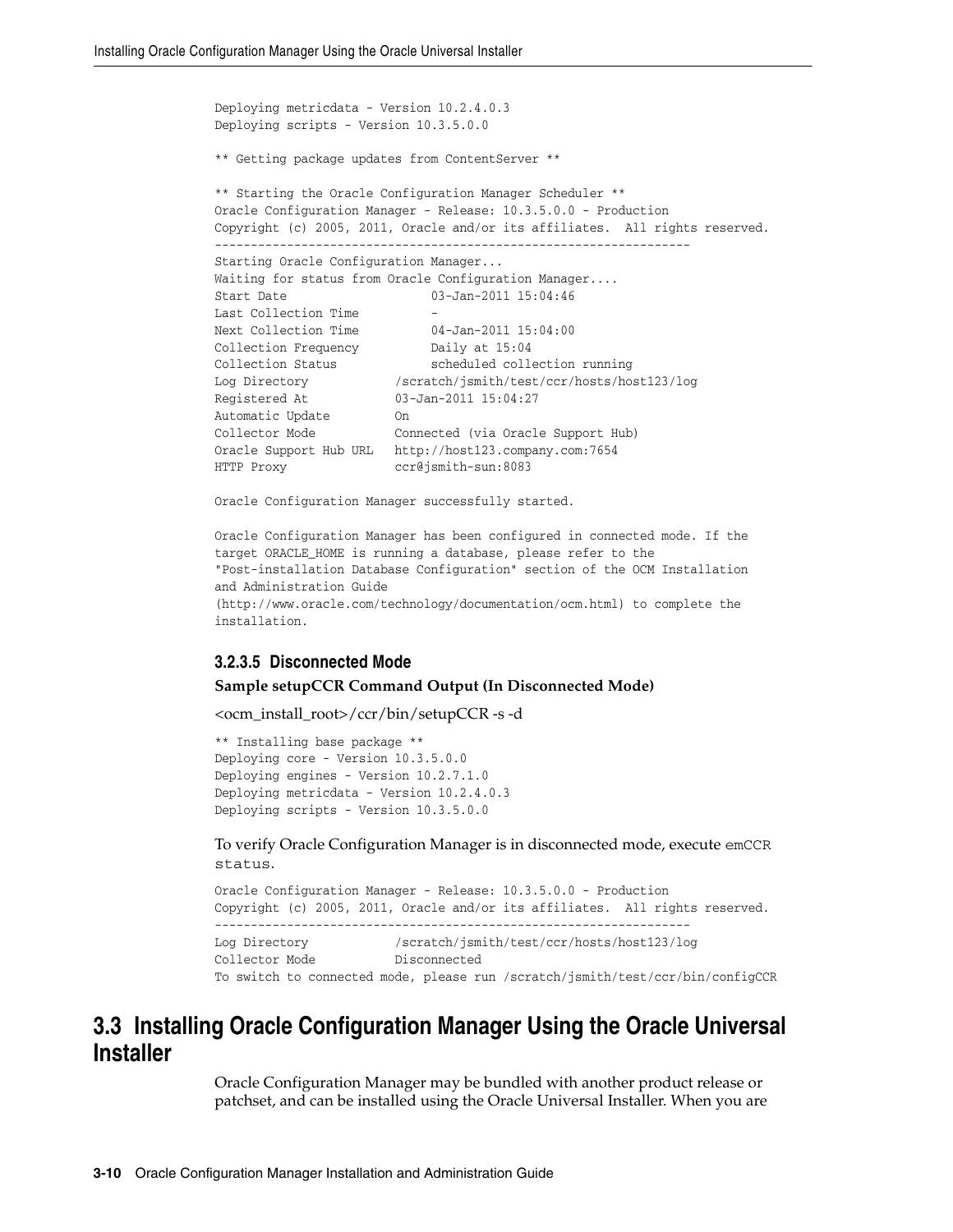installing the product release or patchset with which Oracle Configuration Manager has been included, Figure 3-1 is displayed.

| Figure 3-1 Oracle Configuration Manager Registration Screen |
|-------------------------------------------------------------|
|                                                             |

| Oracle Enterprise Manager Grid Control 11gR1 Installation - Step 1 of 15 |                                                   |                                                                                   | $-10x$ |
|--------------------------------------------------------------------------|---------------------------------------------------|-----------------------------------------------------------------------------------|--------|
| Specify Oracle Configuration Manager Details                             |                                                   | ORACLE<br><b>Enterprise Manager 11g</b><br><b>Grid Control</b>                    |        |
| <b>Oracle Configuration Manage</b>                                       | and initiate configuration manager. View details. | Provide your email address to be informed of security issues, install the product |        |
| <b>Installation Types</b>                                                |                                                   |                                                                                   |        |
| Oracle Inventory                                                         | Em ail:                                           |                                                                                   |        |
| Software Updates                                                         |                                                   | Easier for you if you use your My Oracle Support email<br>address/username.       |        |
| Prerequisite Checks                                                      |                                                   |                                                                                   |        |
| Install Location Details                                                 |                                                   | I wish to receive security updates via My Oracle Support.                         |        |
| WebLogic Details                                                         | My Oracle Support Password:                       |                                                                                   |        |
| Install and Database Connectio                                           |                                                   |                                                                                   |        |
| Database configuration details<br>$\circ$                                |                                                   |                                                                                   |        |
| Oracle Management Service Ser                                            |                                                   |                                                                                   |        |
| Advanced Configuration                                                   |                                                   |                                                                                   |        |
| Customize Ports                                                          |                                                   |                                                                                   |        |
| Summary                                                                  |                                                   |                                                                                   |        |
| Install Progress                                                         |                                                   |                                                                                   |        |
| End Of Install Messages<br>$\odot$                                       |                                                   |                                                                                   |        |
|                                                                          |                                                   |                                                                                   |        |
|                                                                          |                                                   |                                                                                   |        |
|                                                                          |                                                   |                                                                                   |        |
| 3888<br>r<br>$\blacktriangleleft$                                        |                                                   |                                                                                   |        |
| Help                                                                     | <b>Installed Products</b>                         | $<$ Back<br>Install<br>Next                                                       | Cancel |

## <span id="page-30-0"></span>**3.3.1 Providing Credentials**

When you provide both the e-mail address and password, Oracle Configuration Manager checks for connectivity to verify the credentials specified. If there is no direct connectivity to Oracle, the Connection Failed dialog box appears with the Proxy connection method selected (Figure 3–2). If you want to configure Oracle Configuration Manager to connect to Oracle using an Oracle Support Hub, you must select the Oracle Support Hub radio button (Figure 3–3). Either of these methods enable you to define a connection to Oracle.

If no connection is possible, check the **I want to remain uninformed of critical security issues in my configuration** check box on the Connection Failed dialog box. This causes Oracle Configuration Manager to be installed in disconnected mode.

Once connectivity is established, the credentials are verified. You are given three opportunities to enter correct credentials. After the third failure, you will no longer be prompted and Oracle Configuration Manager will be configured in unauthenticated mode.

You must supply at least the e-mail address. Oracle Configuration Manager is configured in unauthenticated mode.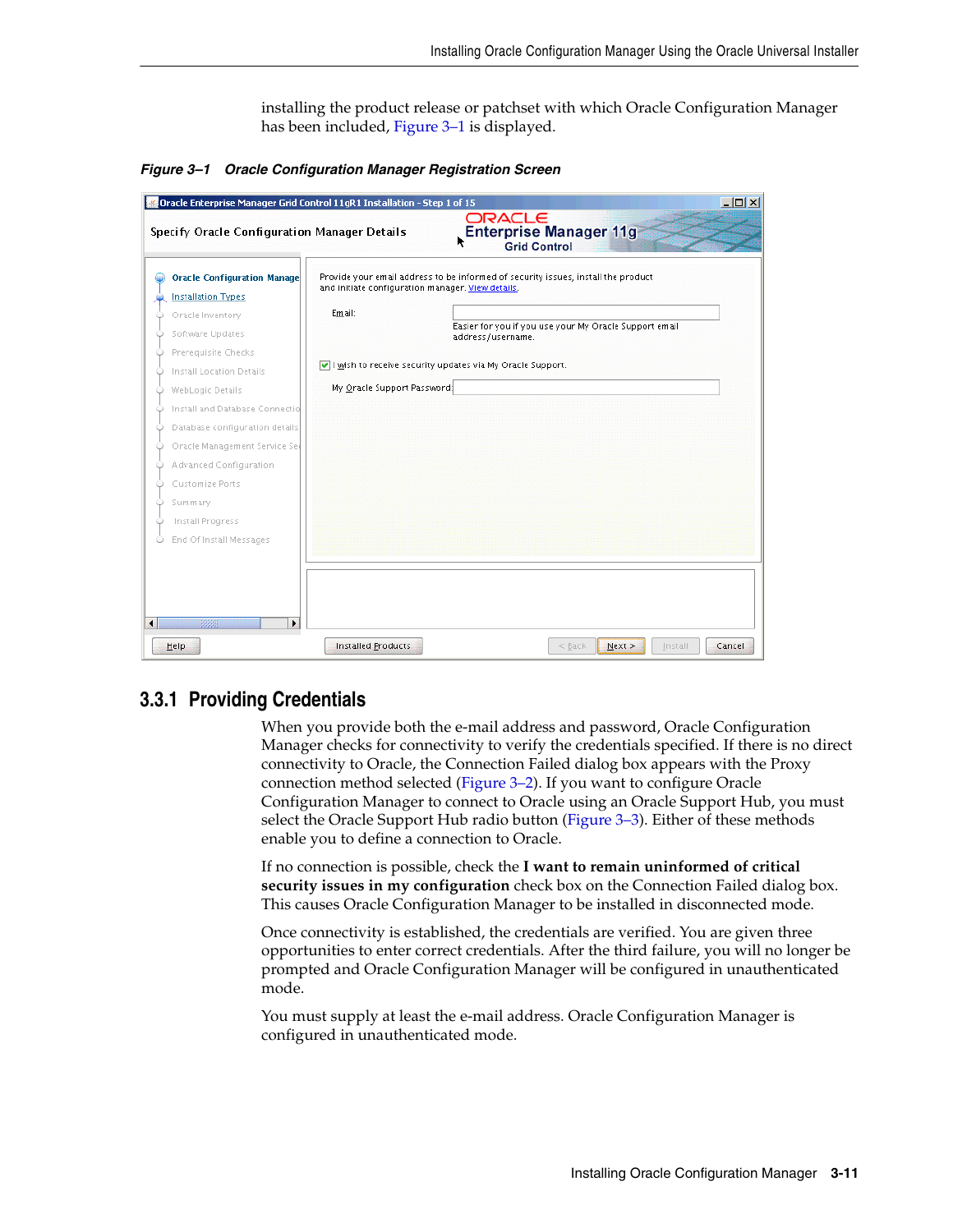### <span id="page-31-0"></span>**3.3.1.1 Connection Settings Using Proxy Server**

The Connection Failed dialog box, with Proxy connection method selected (Figure 3–2), appears when Oracle Universal Installer determines there is no connectivity to Oracle.

*Figure 3–2 Connection Failed - Proxy Method*

| <b>Connection Failed</b> |                                                                              |          |
|--------------------------|------------------------------------------------------------------------------|----------|
|                          | Connection Method: O Proxy O Oracle Support Hub 2                            |          |
| Proxy Server:            |                                                                              |          |
| Proxy Port:              |                                                                              |          |
| Proxy Username:          |                                                                              |          |
| Proxy Password:          |                                                                              |          |
|                          | I want to remain uninformed of critical security issues in my configuration. |          |
|                          | Cancel                                                                       | Continue |

To configure Oracle Configuration Manager to use a proxy server, enter the following details.

On the Connection Failed dialog box:

Enter the host name of the proxy server. For example, you can specify the proxy server setting as follows:

**Proxy Server:** www-proxy.example.com

Enter the port number of the proxy server. For example, you can specify the proxy port as follows:

**Port:** 98

- If the proxy server requires authentication, you must specify the credentials in the **Proxy Username** and **Password** fields.
- Click **Continue** to verify that you can connect to Oracle.
	- **–** If the connection *is not* successful, you remain on the Connection Failed dialog box. Either enter correct proxy server information or, if no connection is possible, check the **I want to remain uninformed of critical security issues in my configuration** checkbox. Oracle Configuration Manager will be installed in disconnected mode.
	- **–** If the connection *is* successful, Oracle Configuration Manager validates the My Oracle Support User Name (e-mail address) and My Oracle Support Password. See [Section 3.3.1, "Providing Credentials"](#page-30-0) for additional information.

**Note:** NT LAN Manager (NTLM) proxy server settings are not supported.

### <span id="page-31-1"></span>**3.3.1.2 Connection Settings Using Oracle Support Hub**

When Oracle Universal Installer determines there is no connectivity to Oracle, you can choose the Oracle Support Hub connection method (Figure 3–3).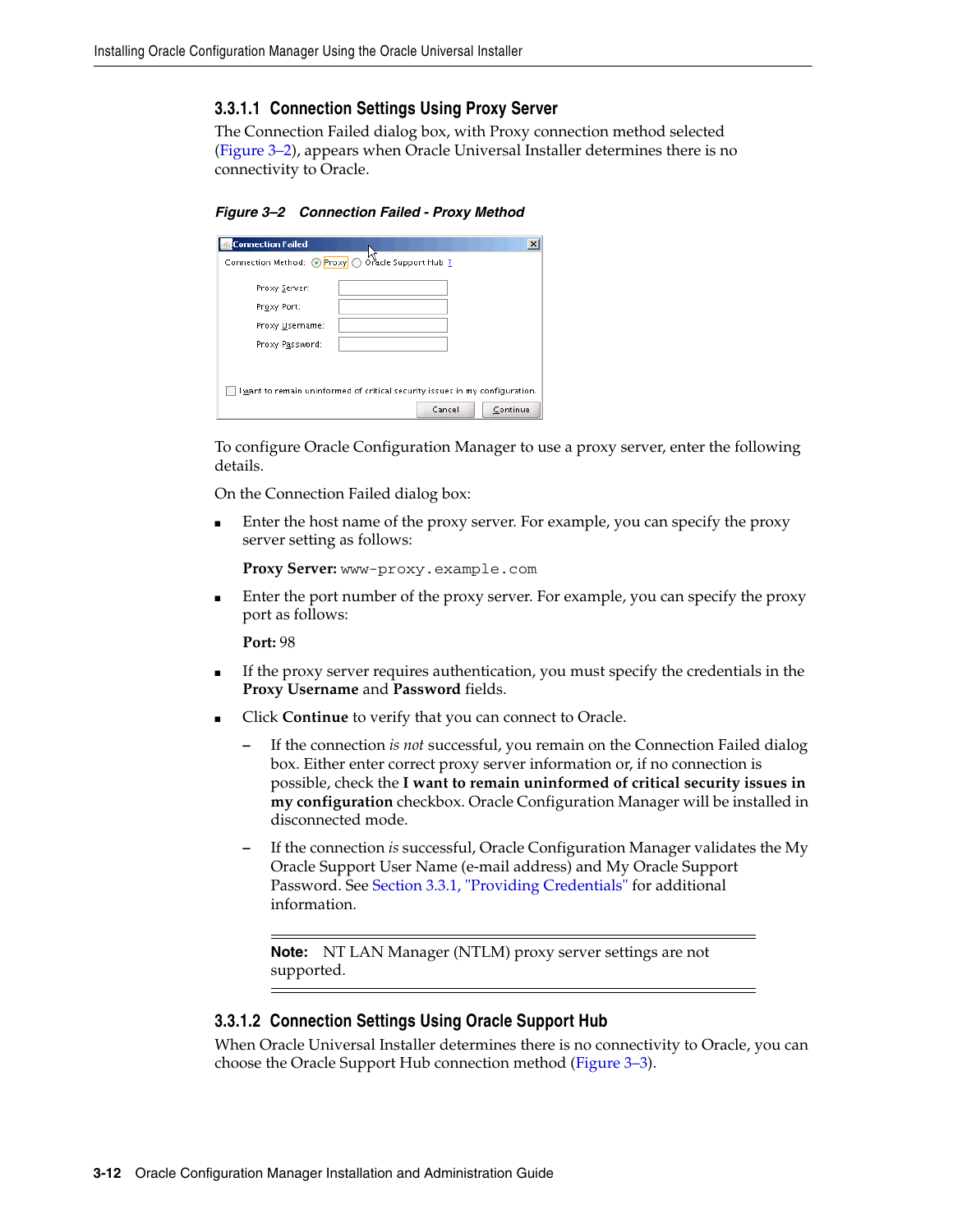| <b>Connection Failed</b>                                                   |          |
|----------------------------------------------------------------------------|----------|
| Connection Method: SProxy O Oracle Support Hub 2                           |          |
| Support Hub URL:                                                           |          |
| Connect to Support Hub through a proxy                                     |          |
| Proxy Server:                                                              |          |
| Proxy Port:                                                                |          |
| Proxy Username:                                                            |          |
| Proxy Password:                                                            |          |
| want to remain uninformed of critical security issues in my configuration. |          |
| Cancel                                                                     | Continue |

*Figure 3–3 Connection Failed - Oracle Support Hub Method*

Enter the Oracle Support Hub configuration details as follows.

On the Connection Failed dialog box:

- Choose the appropriate Oracle Support Hub from the Existing Oracle Support Hub URL drop-down list or enter the URL for the Oracle Support Hub, for example, http://host123.company.com:8888.
- Decide whether you need to connect to the Oracle Support Hub by way of a proxy server. If so:
	- **–** Check the 'Connect Using Proxy Server' box.
	- **–** Enter the host name of the proxy server. For example, you can specify the proxy server setting as follows:

**Proxy Server:** www-proxy.example.com

**–** Enter the port number of the proxy server. For example, you can specify the proxy port as follows:

**Port:** 98

- **–** If the proxy server requires authentication, you must specify the credentials in the **Proxy Username** and **Proxy Password** fields.
- **–** Click **Continue** to validate that you can connect to Oracle.
	- **\*** If the connection *is not* successful, you remain on the Connection Failed dialog box. Either enter the Oracle Support Home URL or, add or correct the proxy server information. If no connection is possible, check the **I want to remain uninformed of critical security issues in my configuration** checkbooks. Oracle Configuration Manager will be installed in disconnected mode.
	- **\*** If the connection *is* successful, Oracle Configuration Manager validates the My Oracle Support User Name (e-mail address) and My Oracle Support Password. See [Section 3.3.1, "Providing Credentials"](#page-30-0) for additional information.

## <span id="page-32-0"></span>**3.3.2 Entering E-Mail Address But No Password**

If you specify only an e-mail address and the check box for receiving security updates (I wish to receive security updates via My Oracle Support) is unchecked, Oracle Configuration Manager is installed and configured in unauthenticated mode.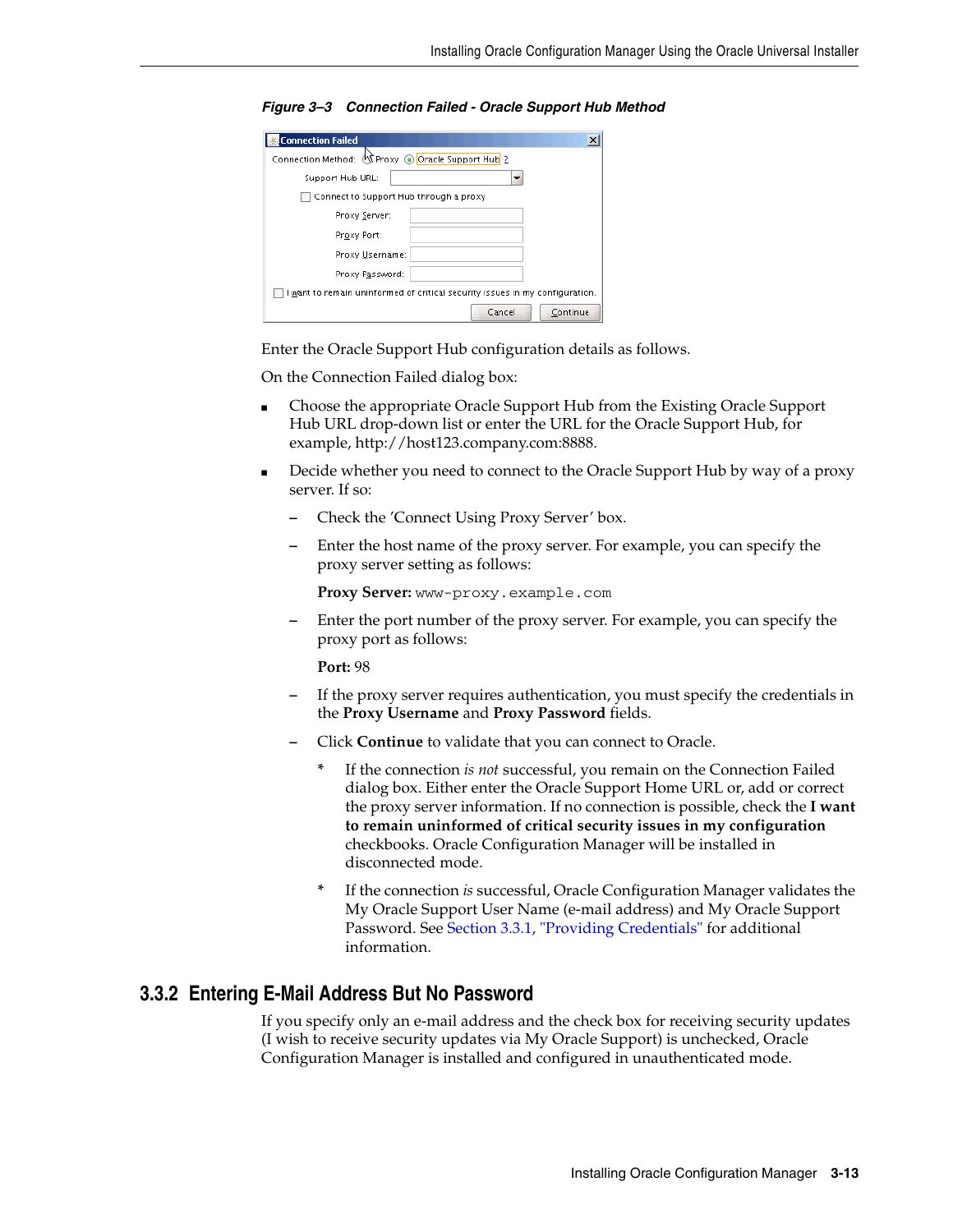### <span id="page-33-0"></span>**3.3.3 Not Entering E-Mail Address**

If you do not enter the e-mail address, a confirmation dialog box appears asking if you really do not want to receive security updates. If you click **Yes**, the installation continues and Oracle Configuration Manager is installed but not configured.

### <span id="page-33-1"></span>**3.3.4 Completing the Installation**

At the end of the installation, the Oracle Configuration Manager Configuration Assistant is executed. The Configuration Assistant displays the success or failure of the installation. If the installation has failed, check the install log files located in the Oracle Home directory. You can reattempt the configuration after the installation by invoking the command <ocm\_install\_root>/ccr/bin/setupCCR.

If a previous version of Oracle Configuration Manager has been installed in the Oracle Home directory, Oracle Configuration Manager will be automatically updated to the latest shipping version of the software.

## <span id="page-33-2"></span>**3.4 Oracle Enterprise Linux Installation Using RPM Package Manager**

To install Oracle Configuration Manager on Oracle Enterprise Linux (OEL) machines, the Oracle Configuration Manager kit is packaged as an RPM Package Manager (RPM). Oracle Configuration Manager for OEL is available on Unbreakable Linux Network (ULN) (see http://linux.oracle.com). Following are the channel details:

```
OEL 4 (32 Bit) Oracle Software for Enterprise Linux 4 (i386) - el4_i386_oracle
OEL 4 (64 Bit) Oracle Software for Enterprise Linux 4 (x86_64) - el4_x86_64_oracle
OEL 5 (32 Bit) Oracle Software for Enterprise Linux 5 (i386)- el5_i386_oracle
OEL 5 (64 Bit) Oracle Software for Enterprise Linux 5 (x86_64) - el5_x86_64_oracle
```
**Note:** To avoid CCR configuration failure on 64-bit Linux systems, install the 32-bit gcc RPM and reconfigure the Oracle Configuration Manager using the command line interface: \$ORACLE\_ HOME/ccr/bin/setupCCR

## <span id="page-33-3"></span>**3.4.1 Installing and Upgrading Oracle Configuration Manager on Oracle Enterprise Linux**

To install and upgrade Oracle Configuration Manager, you must have a subscription to the appropriate channel listed in [Section 3.4, "Oracle Enterprise Linux Installation](#page-33-2)  [Using RPM Package Manager".](#page-33-2)

To install Oracle Configuration Manager, run the following command:

up2date ocm

This command only installs Oracle Configuration Manager.

Invoke the /usr/lib/oracle/ccr/ccr/bin/setupCCR command manually to configure Oracle Configuration Manager.

If Oracle Configuration Manager already exists on the system and you run the up2date ocm command, Oracle Configuration Manager will be upgraded to the newest version.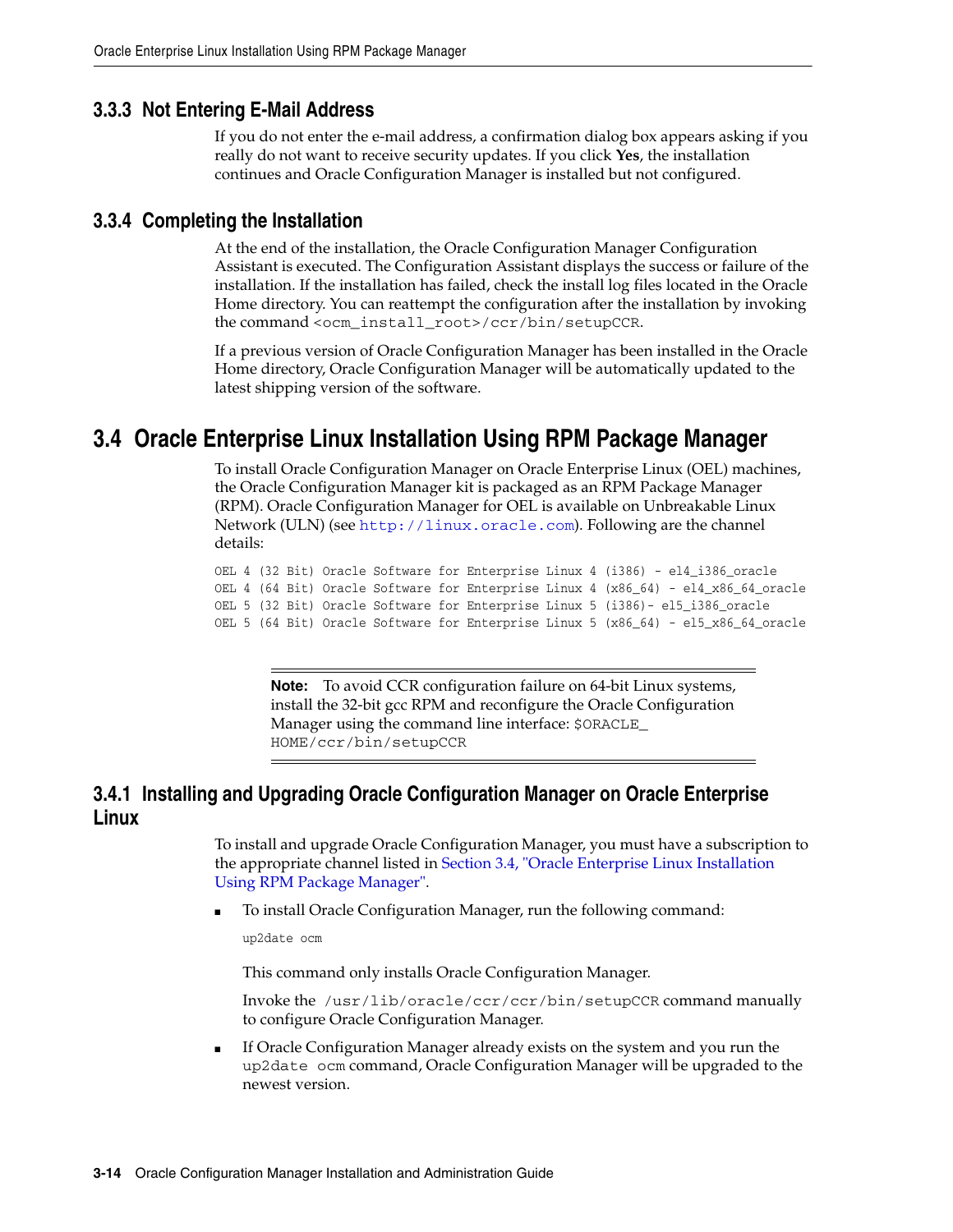If the up2date command fails during upgrade, for example, CCR registration site is temporarily down, you must perform the following steps:

**1.** Run:

up2date --get ocm

This command downloads the rpm file to the /var/spool/up2date/ location.

**2.** Run:

rpm -U --replacepkgs <rpm file>

This command forces an upgrade to the latest version of Oracle Configuration Manager

### <span id="page-34-0"></span>**3.4.2 Uninstalling Oracle Configuration Manager on Oracle Enterprise Linux**

To uninstall Oracle Configuration Manager, run the following command:

rpm -e ocm

# <span id="page-34-1"></span>**3.5 Installing Oracle Configuration Manager on Enterprise Manager Grid Control**

The Oracle Configuration Manager leverages your existing investment in deployed Oracle Grid Control Management Agents by uploading configuration information present in the Oracle Enterprise Manager Grid Control Management Repository. The uploaded configuration information provides value-added services available through My Oracle Support.

To upload Oracle Grid Control discovered configuration information, the Oracle Configuration Manager collector must have connectivity to Oracle on the host where the Oracle Enterprise Manager Management Service resides.

For information of how to install Oracle Configuration Manager on Enterprise Manager Grid Control, refer to the *Oracle Enterprise Manager Grid Control Basic Installation Guide* located at:

http://www.oracle.com/technology/documentation/oem.html

## <span id="page-34-2"></span>**3.6 Installing Oracle Configuration Manager in a Shared Home**

Oracle Configuration Manager should only be installed as a shared home if the application in the Oracle Home where it is being installed has been installed as a shared home. **Shared homes are only used when configuration files** *must* **be placed in a separate location from the common executables.**

Perform the following steps:

- **1.** Install Oracle Configuration Manager in the base directory following the instructions described in [Section 3.2, "Installing Oracle Configuration Manager](#page-23-0)  [Using the Command Line Interface"](#page-23-0).
- **2.** Install Oracle Configuration Manager in the shared home:
	- **a.** For each additional instance in the same host, set the ORACLE\_CONFIG HOME variable for *each* instance you want to configure.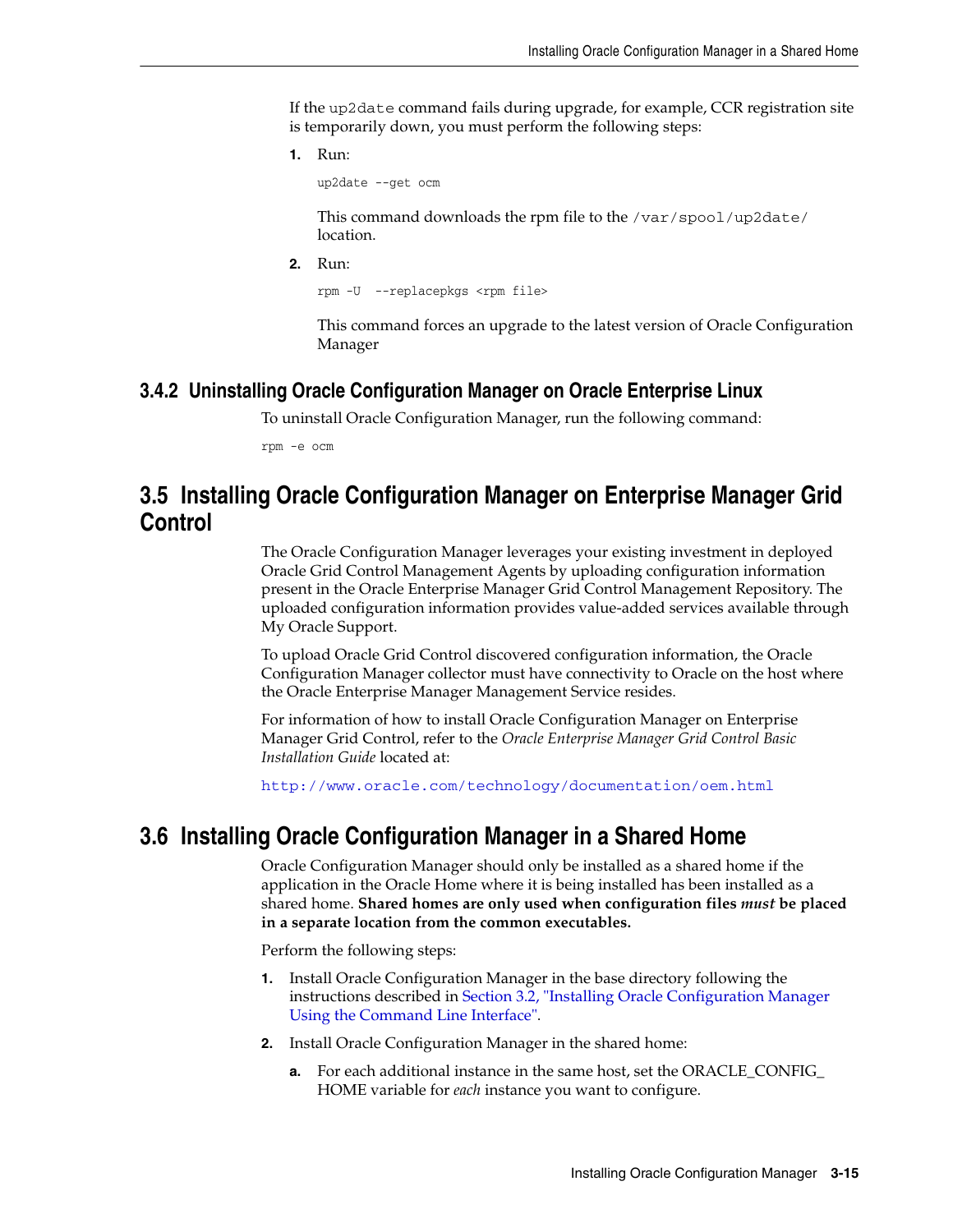**b.** Run <ocm\_install\_root>/ccr/bin/configCCR -a. You will be prompted for credentials. See [Section 6.19, "configCCR"](#page-72-1) for configuration information.

# <span id="page-35-0"></span>**3.7 Setting Up Oracle Configuration Manager in a Cloned Home**

After cloning an Oracle home that has Oracle Configuration Manager installed and configured, perform the following steps in the cloned Oracle home:

- **1.** Ensure environment variables are properly set. See [Section 5.8, "Verifying](#page-51-2)  [Environment Variables"](#page-51-2) for details.
- **2.** Run the following command from \$ORACLE\_HOME/ccr/bin:

\$ ./deriveCCR

See [Section 6.20, "deriveCCR"](#page-78-1) for details regarding the deriveCCR command.

**3.** Perform all post derivation operations, for example, re-instrumentation of the database. See [Section 3.9, "Post-Installation Database Configuration"](#page-36-0) for additional information.

# <span id="page-35-1"></span>**3.8 Post-Installation PeopleSoft Configuration**

This step is only needed if you are installing a version of Oracle Configuration Manager into a PeopleSoft home (PS\_HOME) with PeopleTools release 8.51 and higher or if Oracle Configuration Manager is updated in the PeopleSoft home.

## <span id="page-35-2"></span>**3.8.1 Instrumenting PeopleSoft for Configuration Collection**

The PeopleSoft query definitions for configuration collections are packaged as part of Oracle Configuration Manager and will be published by way of the Integration Broker interface to your PeopleSoft environment during this step.

The PeopleSoft Integration Broker configuration required for publishing the configuration collections are defined in PeopleBooks (PeopleTools 8.51 PeopleBook: PeopleSoft Change Assistant: "Configuring and Running Environment Management Components," Integrating with Oracle Configuration Manager located at http://ple70008uias.dsi-inet.peoplesoft.com:6460/ODLA/pt851pbr0\_ run1\_yk/eng/psbooks/tswu/htm/tswu01.htm.)

To configure the PeopleSoft for configuration collection, perform the following steps:

**1.** Run publisher:

Go to the PS\_HOME/ccr/sysman/admin/util directory.

On UNIX run psft\_qrypub.sh; on Windows run psft\_qrypub.bat

**2.** Provide the parameters when prompted.

Provide SOAP url. (Format:

https://<hostname>:<port>/PSIGW/PeopleSoftServiceListeningConnector): Provide HTTPS Listener endpoint

For example: https://rtdc78454vmc/PSIGW/PeopleSoftServiceListeningConnector

**3.** Provide security credentials when prompted

Provide User ID: QEDMO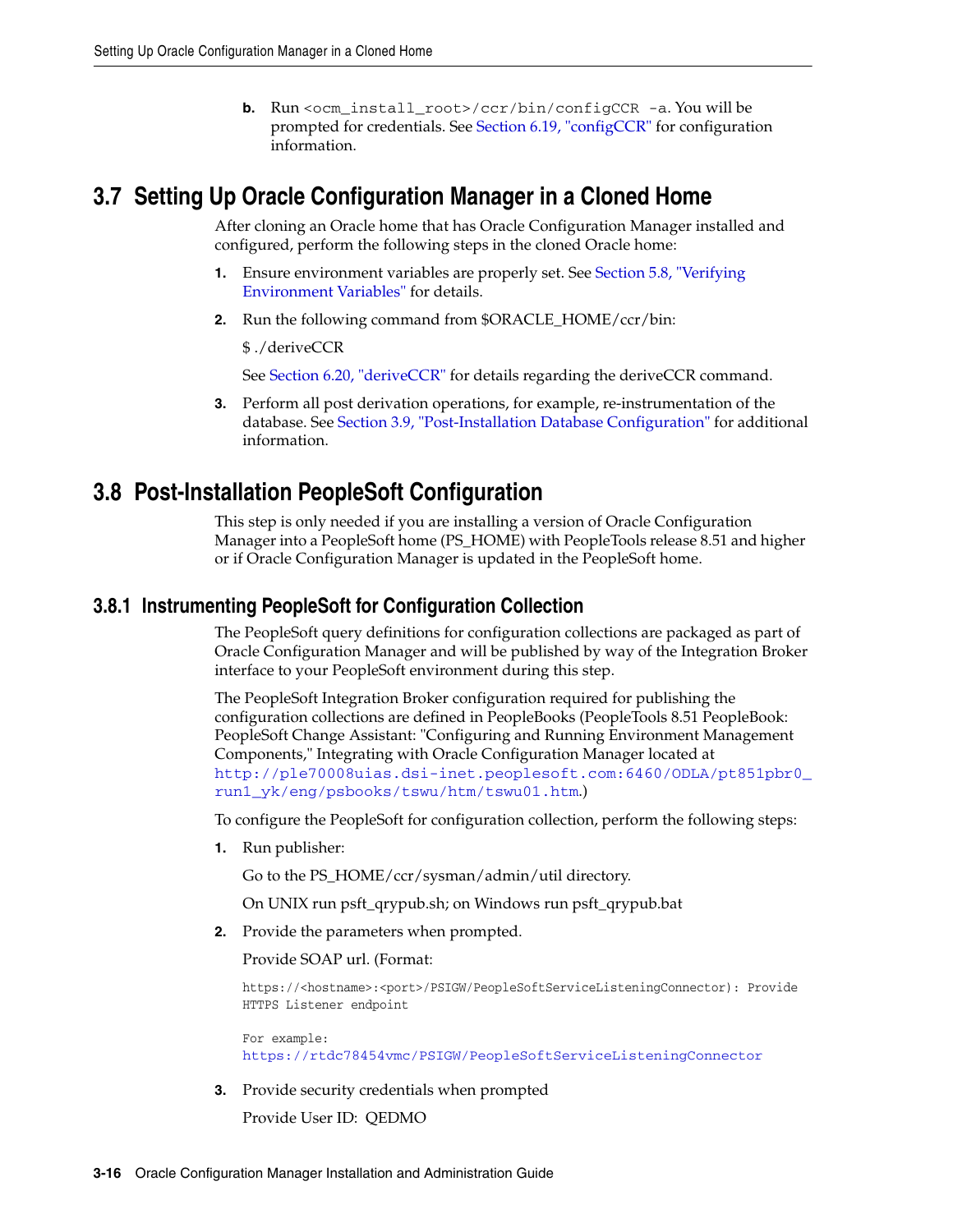Provide Password:

**Note:** This step needs to be performed only once for your PeopleSoft environment. If you have Oracle Configuration Manager installed and configured on each PeopleSoft server (Application Server, Web Server, Process Schedluer, or Web server ), publishing needs to be done only once for a PeopleSoft environment from any of the configured collectors in your PeopleSoft servers (PS\_HOME/ccr).

# **3.9 Post-Installation Database Configuration**

If you have installed Oracle Configuration Manager in a home that contains a database, you must run a script to instrument the database for configuration collection. Whether you are in **Connected** or **Disconnected** mode, you *must* run this script. It will create the database account, ORACLE\_OCM. This account stores the PL/SQL procedures that collect the configuration information, and the account owns the database management system (DBMS) job that performs the collection. After the account has been set up, it is locked because login privileges are no longer required.

#### **Note:**

- Because the collected configuration data is not stored in the database, additional disk space is not required for the database.
- Because database configuration collections are performed using the database jobs, the job\_queue\_process initialization parameter must have a value greater than 0 for pre-10*g* databases only.

#### **3.9.1 Preparing Pre-9.2 Databases**

Before running the installCCRSQL.sh (UNIX) or installCCRSQL.exe (Windows) script to prepare the database for configuration collection, you must perform the following steps for pre 9.2 databases:

**1.** Edit the init<sid>.ora file where sid is the database system identifier, and set the UTL\_FILE\_DIR parameter to include OCM\_CONFIG\_HOME/state as one of its directories.

If a server parameter file ( $\text{spfile}$ ) is used, alter the UTL FILE DIR parameter using the following SQL\*Plus command:

SQL>alter system set utl\_file\_dir=<value> scope=spfile

where value is OCM\_CONFIG\_HOME/state.

**2.** Restart the database.

#### <span id="page-36-0"></span>**3.9.2 Instrumenting the Database for Configuration Collection**

This step is *only* needed if you are installing a version of Oracle Configuration Manager into a database release home that is prior to release 10.2.0.4 or if Oracle Configuration Manager is updated in the database home. As of Oracle Database release 10.2.0.4, the database is automatically instrumented.

To configure the database for configuration collection, perform the following steps:

Run the following script which will prompt for the SYSDBA-USER password: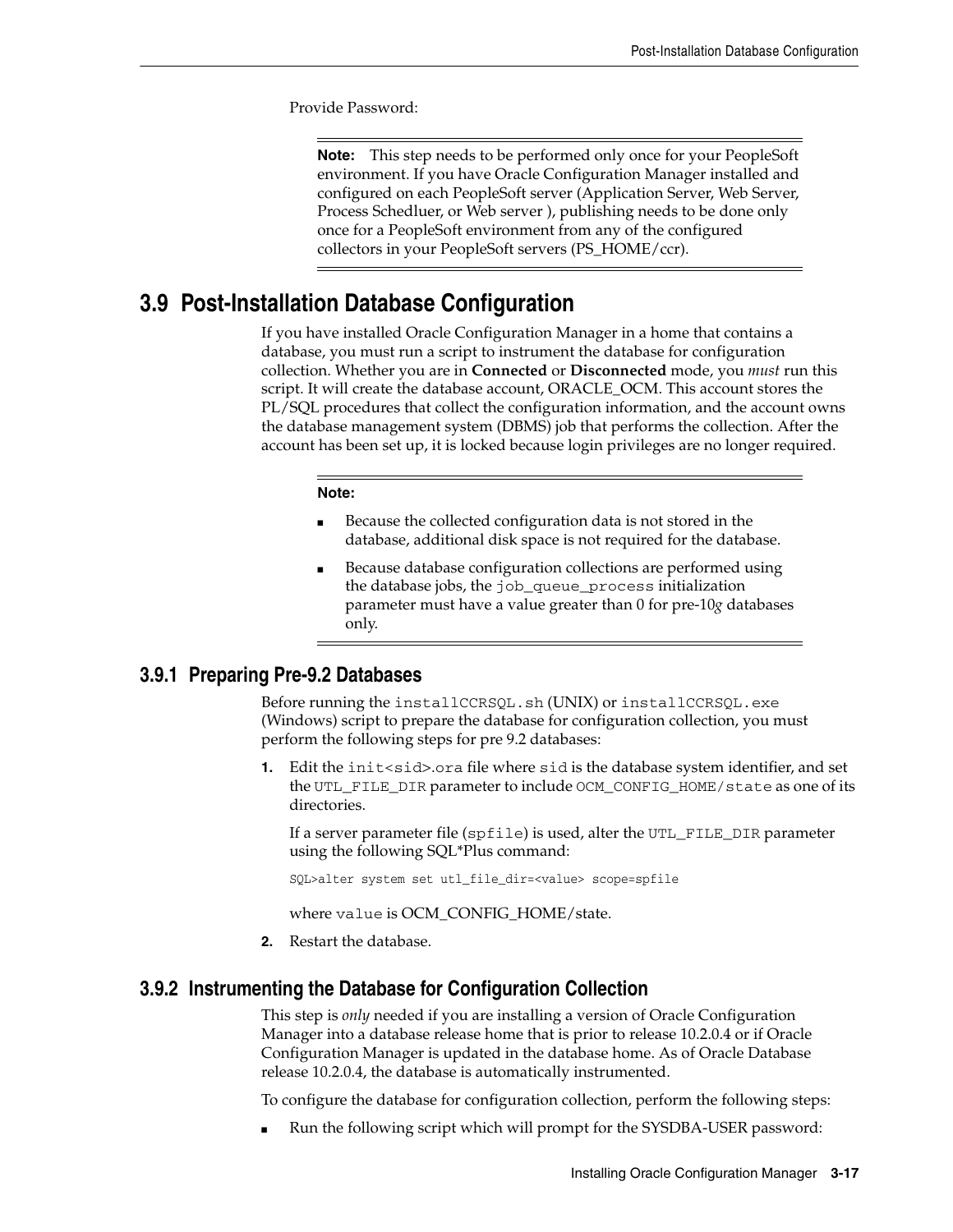<ocm\_install\_root>/ccr/admin/scripts/installCCRSQL.sh collectconfig -s <SID> -r <SYSDBA-USER>

The installCCRSQL.sh (UNIX) or installCCRSQL.exe (Windows) script creates an Oracle Configuration Manager user and loads the PL/SQL procedure into the database defined by the ORACLE\_SID. You can also specify the database <SID> by using the -s option in the command line as in the following example where the <SID> is orcl:

<ocm\_install\_root>/ccr/admin/scripts/installCCRSQL.sh collectconfig -s orcl

By default, the connection to the database is through OS authentication, "/as sysdba." To specify a different SYSDBA user and password, you can use this option:

-r <SYSDBA-USER>: The login name of the SYSDBA user

You will be prompted for the corresponding password.

For Oracle Real Application Cluster (RAC) databases, you must run the database script against only one instance, but Oracle Configuration Manager must be installed in all instance homes. Oracle Configuration Manager does not support active/passive clusters.

#### **Note:**

- If the Oracle Configuration Manager account already exists, when you run the installCCRSQL.sh script, it will be dropped and re-created.
- If you upgrade from a 9.x database version to a 10.x version after the Oracle Configuration Manager installation, you must run the installCCRSQL.sh script again to instrument the upgraded version.
- In a RAC configuration with a non-shared file system environment, it is possible to alter Oracle Configuration Manager configuration and installation such that the dbms\_job output is not sent to a host-specific directory:

Set the ORACLE\_CONFIG\_HOME environment variable to \$ORACLE\_ HOME prior to running the installCCRSQL.sh script. This causes the dbms\_job output to go to the \$ORACLE\_HOME/ccr/state directory. The discovery scripts for databases account for this already, so the database and RAC database targets will be discovered and have their configuration information collected.

#### **3.9.2.1 Additional Step for E-Business Suite**

If the database is used as a repository for an Oracle E-Business Suite, you must also run the following script from the  $\le$ ocm install root> directory in which the E-Business database has been hosted:

```
<ocm_install_root>/ccr/admin/scripts/installCCRSQL.sh ebs_collectconfig -u 
<Oracle_Applications_User>
```
The -u parameter is mandatory. If you do not specify this parameter, you will be prompted for the Oracle Applications User. If the -u parameter is specified, you will be prompted for the Oracle Applications Password.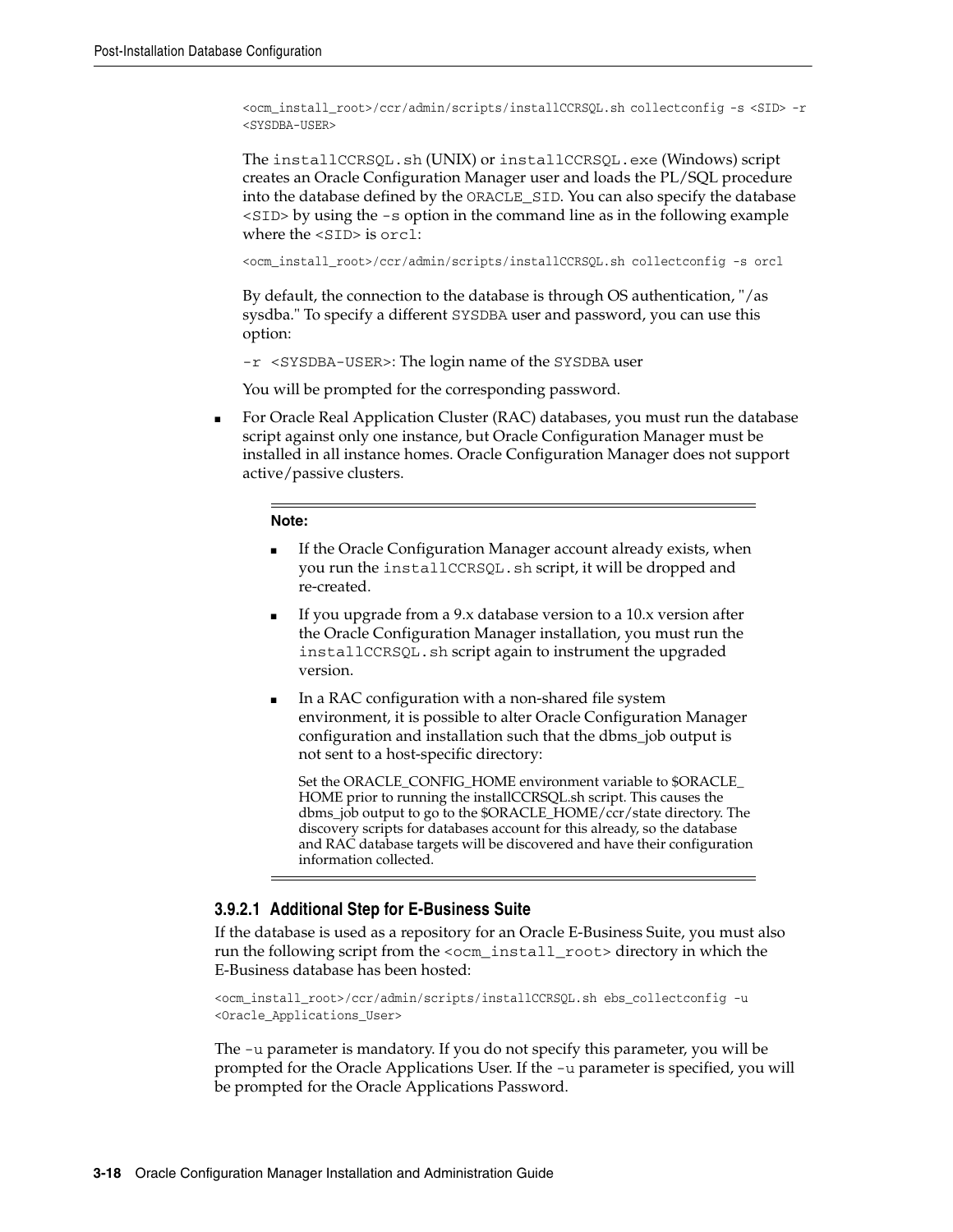If you want to automate the install, you can create a script that will run the installCCRSQL.sh script with an additional -w option to specify the Oracle Applications Password. For example:

```
<ocm_install_root>/ccr/admin/scripts/installCCRSQL.sh ebs_
collectconfig -u <Oracle_Applications_User> -w <Oracle_
Applications_Password>
```
**WARNING: Creating a script containing a password could pose a risk to database security.**

You can add the  $-s$   $\langle$ SID $\rangle$  command to specify the SID of the Oracle Applications Database instance.

If you are not using OS authentication to connect to the database, you must use the  $-r$ parameter to specify the following:

-r <SYSDBA-USER>: The login name of the SYSDBA user; you will be prompted for the corresponding password.

#### **3.9.2.2 Additional Step for Oracle Enterprise Manager Grid Control**

As of Grid Control release 10.2.0.5, this step is automatically executed.

If the database is used as a repository for Oracle Enterprise Manager Grid Control, you must also run the following script:

```
<ocm_install_root>/ccr/admin/scripts/installCCRSQL.sh 
collectemrep
```
When you run this command, you will be prompted for the SYSMAN password. If you want to automate the install, you can create a script that will run the installCCRSQL.sh script specifying the SYSMAN password. For example:

<ocm\_install\_root>/ccr/admin/scripts/installCCRSQL.sh collectemrep -e <SYSMAN.PASSWORD>

> **WARNING: Creating a script containing a password could pose a risk to database security.**

You can add the  $-s$  <SID> command to specify the SID of the Oracle Enterprise Manager Grid Control Database instance. You must run this script from the <ocm\_ install\_root> in which the Oracle Enterprise Manager Grid Control database has been hosted.

If you are not using OS authentication to connect to the database, you must use the  $-r$ parameter to specify the following:

 $-r$  <SYSDBA-USER>: The login name of the SYSDBA user; you will be prompted for the corresponding password.

# **3.10 Uninstalling Oracle Configuration Manager**

To uninstall Oracle Configuration Manager, follow the steps in the following sections:

Section 3.10.1, "Removing Oracle Configuration Manager Instrumentation from a [Database"](#page-39-0)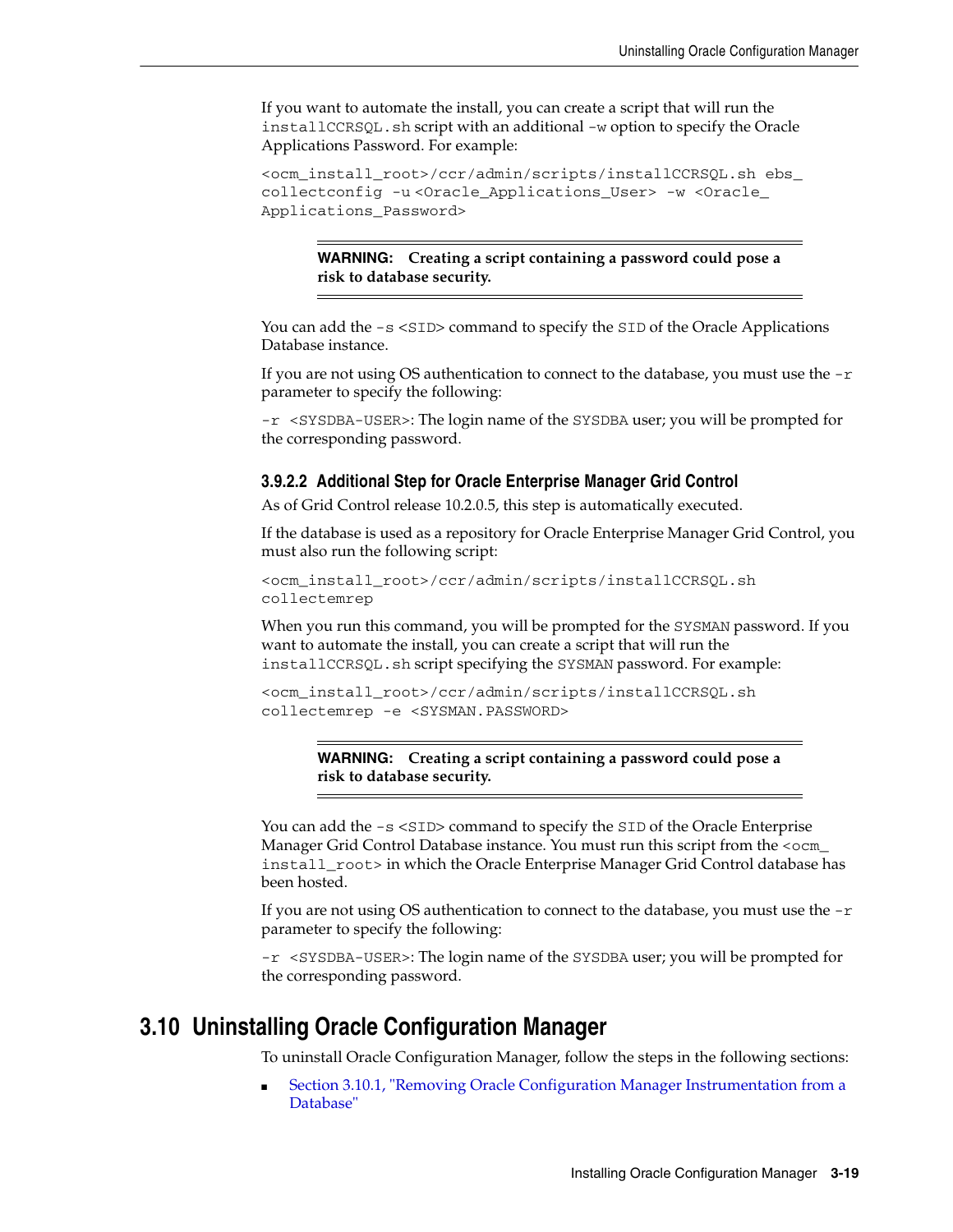- Section 3.10.2, "Uninstalling Oracle Configuration Manager in a Single Instance [Home \(Upgraded Pre-10.2.7 Installations\)"](#page-39-1)
- Section 3.10.3, "Uninstalling Oracle Configuration Manager in Shared Homes [\(10.2.7 and Higher Installations\)"](#page-40-0)

#### <span id="page-39-0"></span>**3.10.1 Removing Oracle Configuration Manager Instrumentation from a Database**

Follow these steps to remove a database:

**1.** If the <ocm\_install\_root> directory contains a database, remove the Oracle Configuration Manager user and the associated objects from the database as follows:

SQL> @ccr/admin/scripts/dropocm.sql;

**Note:** You must have SYSDBA privileges to perform this operation.

**2.** If the database is a repository for the Oracle E-Business Suite, log in to the database as an SYSDBA user and remove the additional objects from the database as follows:

SQL> @ccr/admin/scripts/ebs\_dropccr.sql <Oracle\_Applications\_User>

**3.** If the database is a repository for Oracle Grid Control, log in to the database as the SYSMAN user and remove the additional objects from the database as follows:

```
SQL> @ccr/admin/scripts/dropemrep_collect.sql;
```
### <span id="page-39-1"></span>**3.10.2 Uninstalling Oracle Configuration Manager in a Single Instance Home (Upgraded Pre-10.2.7 Installations)**

To remove Oracle Configuration Manager from an upgraded pre 10.2.7 installation, follow these steps:

**1.** To stop the Scheduler and remove the service or the crontab entry, enter the following command:

```
<ocm_install_root>/ccr/bin/deployPackages -d <ocm_install_
root>/ccr/inventory/core.jar
```
**Note:** On Windows operating systems, the message Batch file not found is displayed upon command completion. This message indicates that all primary components of Oracle Configuration Manager have been removed.

**2.** Delete the ccr directory by entering the following command:

```
$rm -rf <ocm_install_root>/ccr (On UNIX)
```
>rmdir /s/q %<ocm\_install\_root>%\ccr (On Windows)

Oracle Configuration Manager is successfully uninstalled.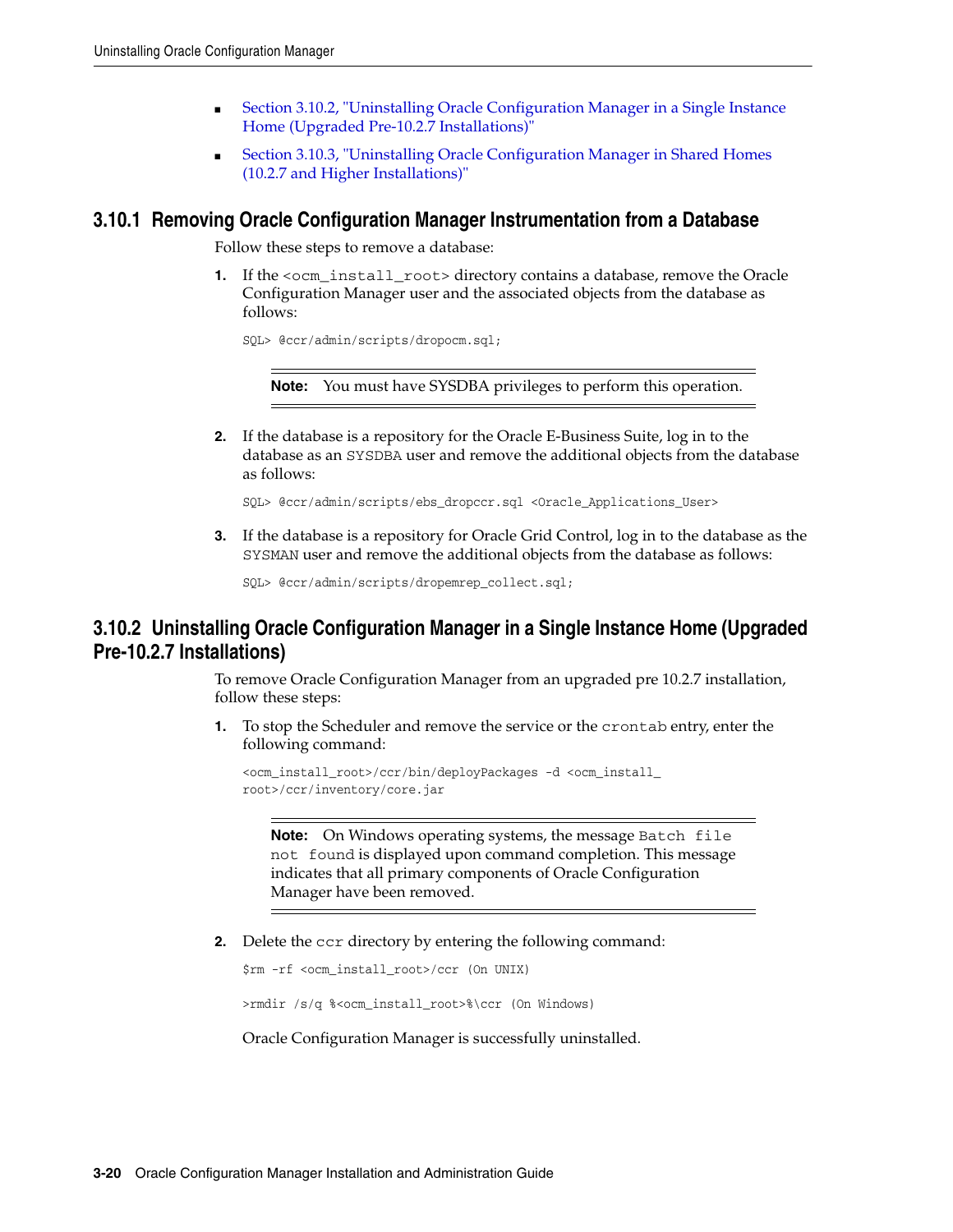### <span id="page-40-0"></span>**3.10.3 Uninstalling Oracle Configuration Manager in Shared Homes (10.2.7 and Higher Installations)**

If Oracle Configuration Manager has been installed and configured to support a shared home system environment, you must deconfigure all instances prior to removing the base ccr directory.

To remove shared homes:

- **1.** For each instance, run configCCR -r to remove the Oracle Configuration Manager configuration for that instance.
	- If the instances are on separate hosts, no setup is required prior to running this command.
	- If the instances are on the same host, you must set the ORACLE\_CONFIG\_HOME environmental variable to point to the instance prior to running this command.
	- Delete the ORACLE\_CONFIG\_HOME.
- **2.** All shared homes must first be deinstalled; then the base can be deinstalled and the directory removed. Delete the ccr directory by entering the following command:

\$rm -rf <ocm\_install\_root>/ccr (On UNIX)

>rmdir /s/q <ocm\_install\_root>\ccr (On Windows)

**Note:** If the "base" contains a host directory, then all ORACLE\_ CONFIG\_HOMEs must be deinstalled.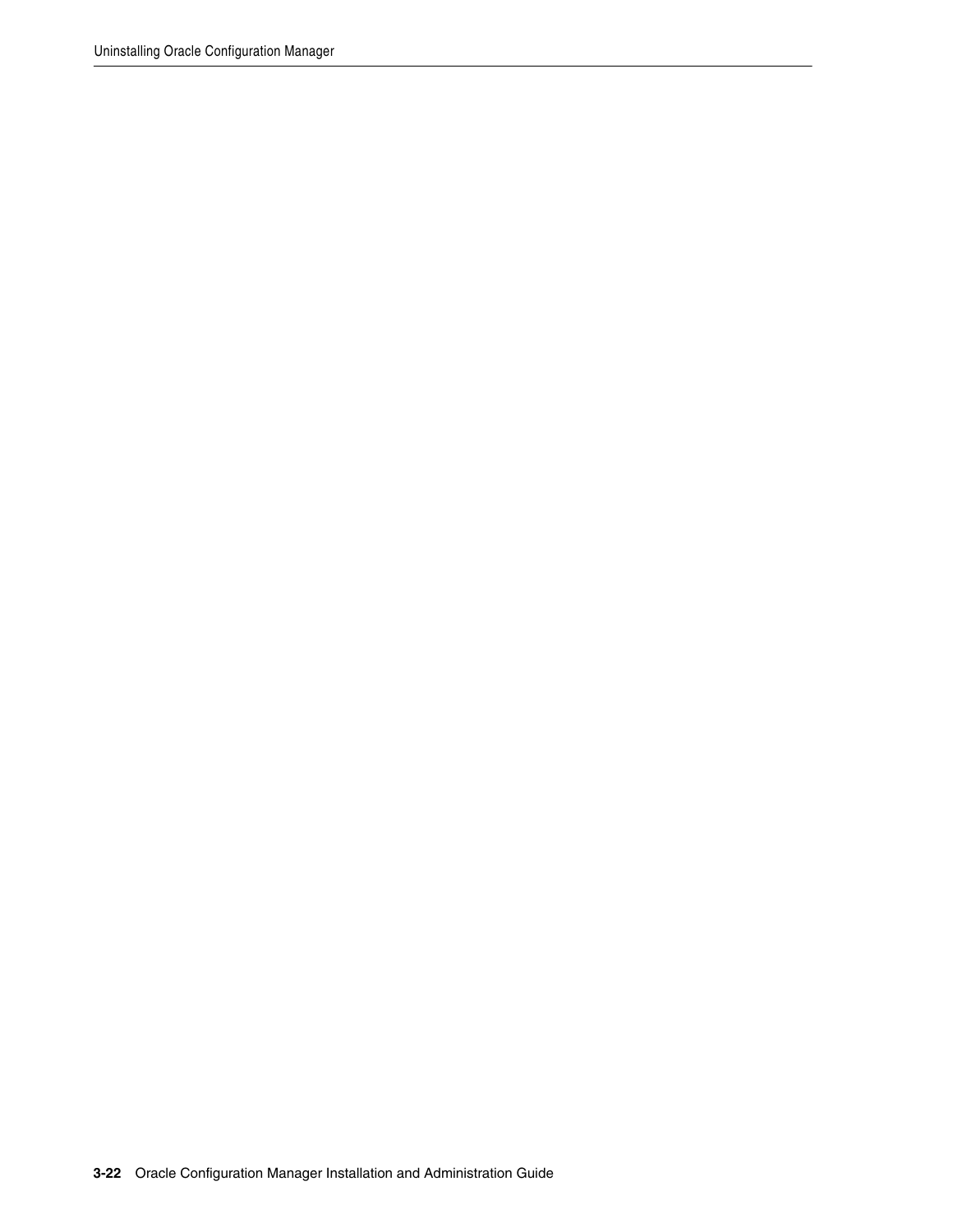# <sup>4</sup>**Advanced Deployment Tasks**

This chapter describes the different ways in which Oracle Configuration Manager can be deployed.

# **4.1 Mass Deployment of Oracle Configuration Manager**

Oracle Configuration Manager can be deployed into every <ocm\_install\_root> that must be monitored. In a large enterprise, this may require hundreds or thousands of installations. To facilitate ease of deployment, the Oracle Configuration Manager distribution file should be present in a central location. The different options that can be used to deploy Oracle Configuration Manager are as follows:

- [Section 4.1.1, "Mass Deployment Utility"](#page-42-1)
- [Section 4.1.2, "Network File System"](#page-42-0)
- [Section 4.1.3, "Secure Copy \(SCP\) and Secure Shell \(SSH\)"](#page-43-0)
- [Section 4.1.4, "Oracle Enterprise Manager Grid Control"](#page-43-1)

#### <span id="page-42-1"></span>**4.1.1 Mass Deployment Utility**

The Oracle Configuration Mass Deployment Utility provides a mechanism by which you can distribute Oracle Configuration Manager to any Oracle home where the Oracle Configuration Manager is not installed, or installed but not configured.

The Mass Deployment utility also updates existing homes where Oracle Configuration Manager installations are out of date, reconfigures existing installations, and instruments the database located in that Oracle home.

For the complete description of the Mass Deployment utility, refer to the *Oracle Configuration Manager Companion Distribution Guide*.

#### <span id="page-42-0"></span>**4.1.2 Network File System**

The Oracle Configuration Manager distribution file can be made available through a network file system (NFS). Once the Oracle Configuration Manager distribution file is available on each host, it can be unzipped into the required <ocm\_install\_root> directory and the setupCCR.sh script can be executed.

**1.** On UNIX based systems, issue the following command to protect the unzipped files:

umask 077

**2.** Then execute the unzip command as follows: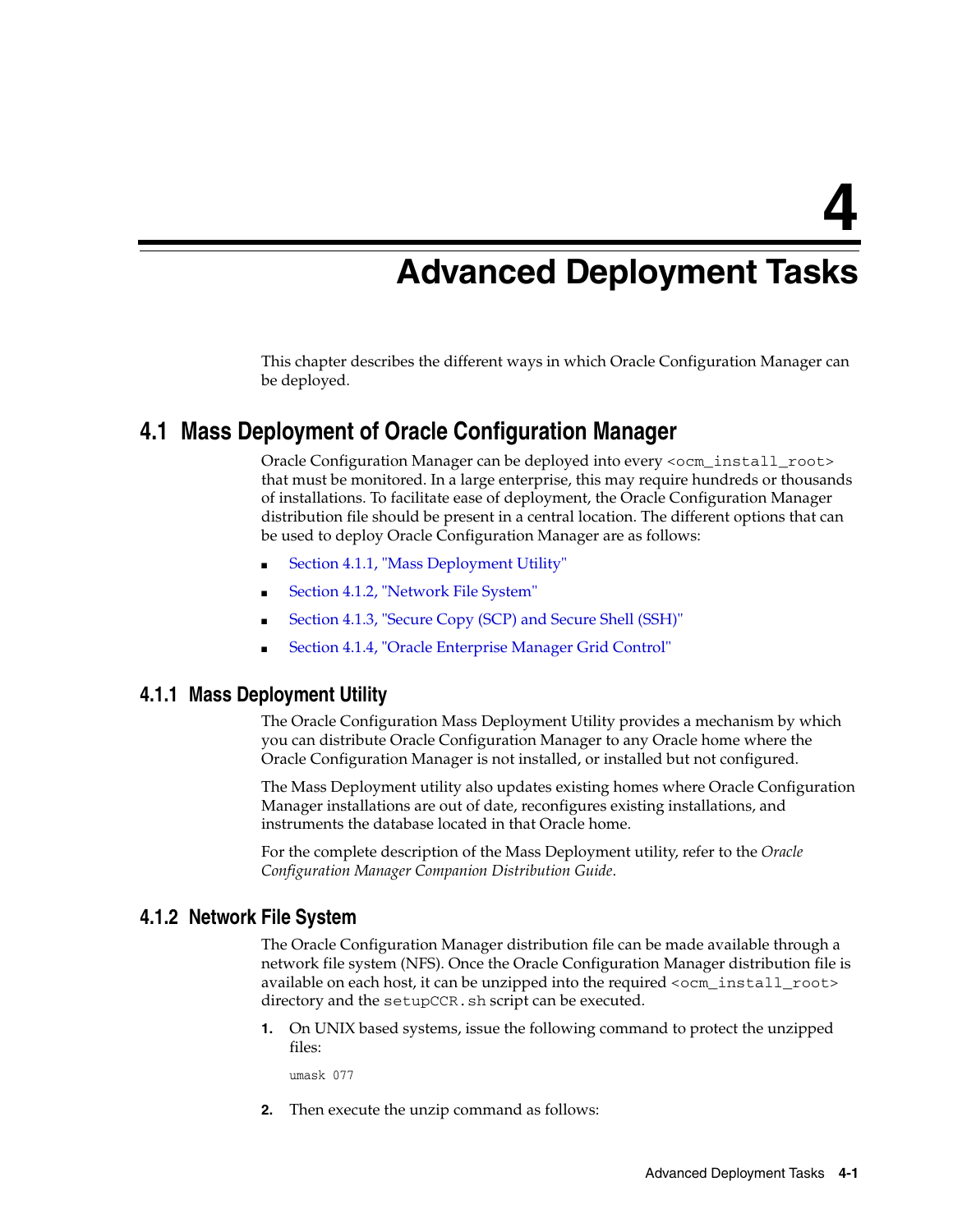```
% unzip -d <ocm_install_root> /nfsdisk/ccr-Production-10.3.5.0.0-<0S_
NAME>-<CHIP_ARCH>.zip
OR
% unzip -d <ocm_install_root> 
/net/hostname/directory/ccr-Production-10.3.5.0.0-<OS_NAME>-<CHIP_ARCH>.zip
```
The name of the platform-specific distribution file for Oracle Configuration Manager is ccr-Production-10.3.5.0.0-<OS\_NAME>-<CHIP\_ARCH>.zip where OS\_NAME refers to the name of the operating system such as Linux, AIX, Windows and <CHIP\_ ARCH> refers to the base architecture such as i386, x86, and so on.

### <span id="page-43-0"></span>**4.1.3 Secure Copy (SCP) and Secure Shell (SSH)**

Oracle Configuration Manager can also be deployed from a central trusted host.

The system administrator can create an installation script to unzip the Oracle Configuration Manager distribution file and invoke the installation script. (In the following example, ccr-Production-10.3.5.0.0-<OS\_NAME>-<CHIP\_ ARCH>.zip is the Oracle Configuration Manager distribution file and installscript.sh is the name of the administrator created installation script.)

Both the Oracle Configuration Manager distribution file and the installation script are copied to the remote system and the installation script is executed. For a truly secure environment, the scp command appears as follows. **Note:** This command prompts for a password:

```
% scp ccr-Production-10.3.5.0.0-<OS_NAME>-<CHIP_ARCH>.zip \ 
<user>@<hostname>:ccr-Production-10.3.5.0.0-<OS_NAME>-<CHIP_ARCH>.zip
% ssh <user>@<hostname> installscript.sh -s
where <user> is a remote username on the host denoted by <hostname>
```
The installscript.sh script contains the following commands:

**1.** On UNIX based systems, the umask command protects the unzipped files:

umask 077

**2.** Then the unzip command follows:

```
> unzip -d <ocm_install_root> ccr-Production-10.3.5.0.0-<OS_NAME>-<CHIP_
ARCH>.zip
```
- > <ocm\_install\_root>/ccr/bin/setupCCR -s <CSI> <MyOracleSupportUserName>
- OS\_NAME refers to the name of the operating system such as Linux, AIX, Windows and <CHIP\_ARCH> refers to the base architecture such as i386, x86, and so on.
- CSI is the Customer Support Identifier.
- MyOracleSupportUserName is the My Oracle Support User Name.

#### <span id="page-43-1"></span>**4.1.4 Oracle Enterprise Manager Grid Control**

You can deploy Oracle Configuration Manager using Oracle Enterprise Manager Grid Control in two ways:

Copy the Oracle Configuration Manager distribution file (ccr-Production-10.3.5.0.0-<OS\_NAME>-<CHIP\_ARCH>.zip) to the <ocm\_install\_root>/sysman/agent\_download/ccr/<OS> directory (where OS is the operating system).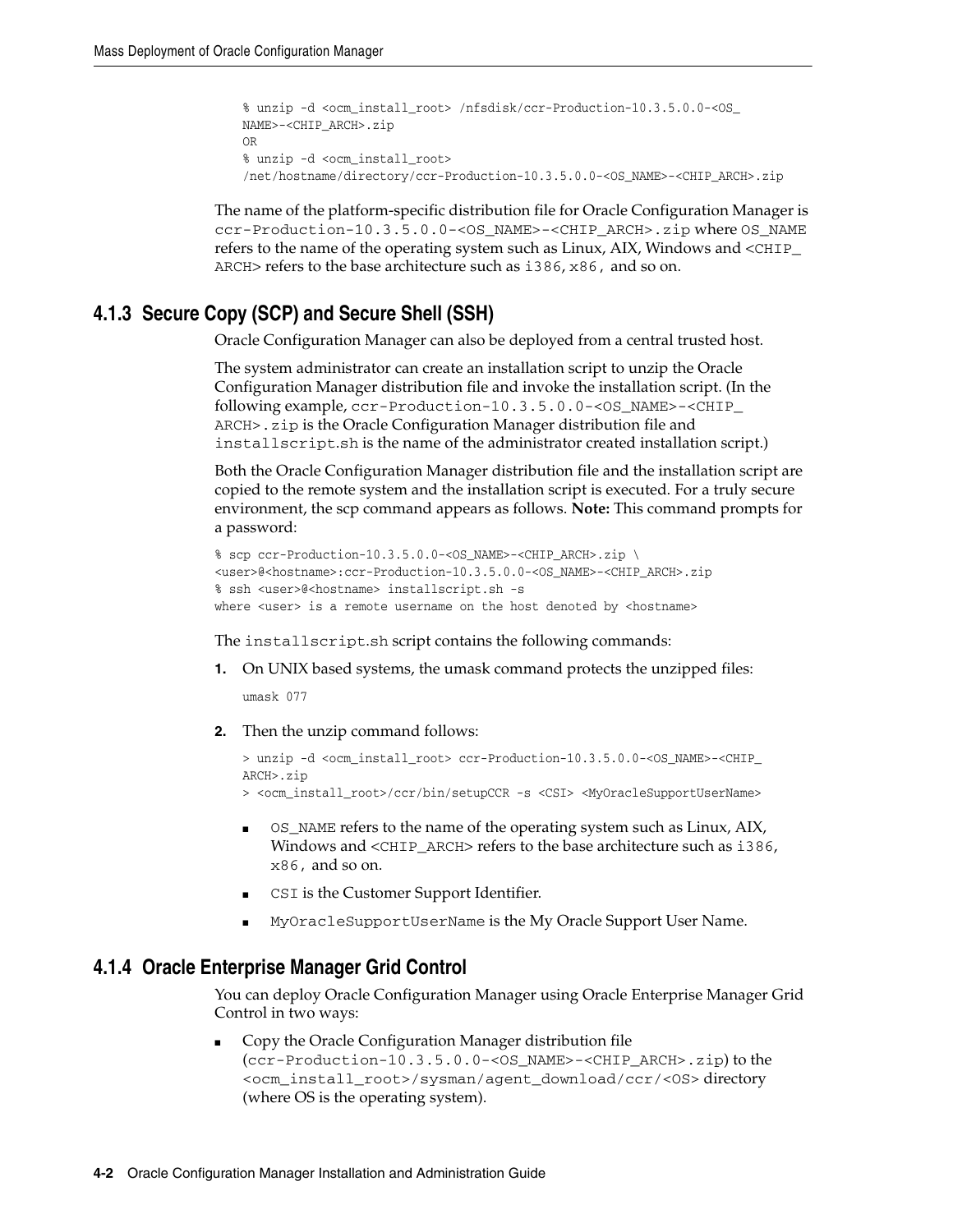- You can also deploy Oracle Configuration Manager by using the built-in Enterprise Manager Grid Control functions that allows it to run on monitored hosts. To use this method, the following must be true:
	- **–** The Oracle Management Agent must be deployed on all the host machines.
	- **–** The Oracle Configuration Manager distribution file must be available to the agent on every remote host machine (this can be done using NFS or by using a Web server).

You can then create an OS script that will copy, unzip, and set up Oracle Configuration Manager on all the systems. For example:

```
#!/bin/sh
cd <ocm_install_root>;
wget http://oms_machinename:4889/agent_download/ccr/OS
ccr-Production-10.3.5.0.0-<OS_NAME>-<CHIP_ARCH>.zip;
umask 077
unzip -d . ccr-Production-10.3.5.0.0-Linux-x86.zip;
/ccr/bin/setupCCR -s <CSI> <MyOracleSupportUserName>;
exit
```
#### **4.1.4.1 Additional Information for Database Homes**

When you deploy Oracle Configuration Manager into a database home, you must run a database configuration script. Enter the following commands:

```
$setenv <ocm_install_root>; 
$setenv ORACLE_SID <oracle sid>;
<ocm_install_root>/ccr/admin/scripts/installCCRSQL.sh collectconfig;
<ocm_install_root>/ccr/bin/emCCR collect;
```
The setenv command may not work in all UNIX shells. For Oracle E-Business databases, you must run installCCRSQL with the ebs\_collectconfig option. For details, refer to [Instrumenting the Database for Configuration Collection on page 3-17.](#page-36-0)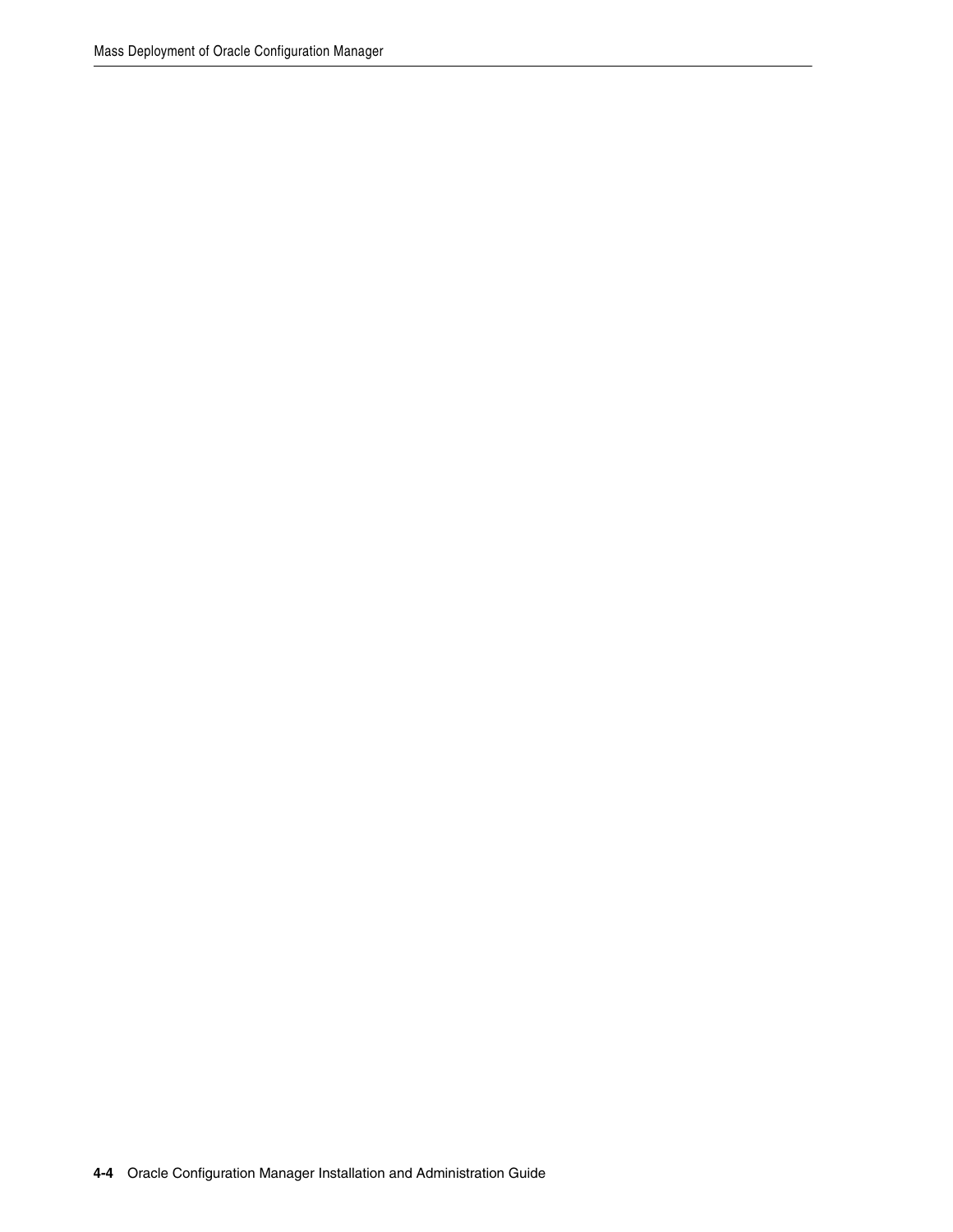# <sup>5</sup>**Oracle Configuration Manager Administration**

This chapter contains the following sections:

- [Section 5.1, "Collecting Configuration Data \(Connected Mode\)"](#page-46-0)
- [Section 5.2, "Collecting Configuration Data \(Disconnected Mode\)"](#page-47-1)
- [Section 5.3, "Updating Oracle Configuration Manager"](#page-47-0)
- [Section 5.4, "Disabling Collection of IP, MAC, and Broadcast Addresses"](#page-48-0)
- [Section 5.5, "Disabling the Collection of Database Columns"](#page-48-2)
- [Section 5.6, "Enabling the Default Collection of NFS Disk Information"](#page-48-1)
- [Section 5.7, "Creating a Response File"](#page-49-0)
- [Section 5.8, "Verifying Environment Variables"](#page-51-1)
- [Section 5.9, "Evaluating System Health"](#page-51-0)

# <span id="page-46-0"></span>**5.1 Collecting Configuration Data (Connected Mode)**

Configuration data is automatically collected on a regular schedule. By default, collections are scheduled to run once a day at the time the original installation was done. Therefore, no matter how many times you view the data within that 24 hour time period, the data will remain the same until the time of the next collection.

To start a manual collection of configuration data, enter the following command:

<ocm\_install\_root>/ccr/bin/emCCR collect

This command collects the configuration data and uploads it to the server located at Oracle. Configuration data is collected only if the Scheduler has been started. The Scheduler is always running unless it has been manually stopped with the emCCR stop command. In this case, you will have to manually restart the Scheduler so that configuration data can be automatically collected. Check the status of the Scheduler by entering emCCR status which indicates whether the Scheduler has been started. To start the Scheduler, enter the following command:

<ocm\_install\_root>/ccr/bin/emCCR start

# **5.1.1 Using the Scheduler to Collect Configuration Data**

The Scheduler acts as a coordinator of activities, and provides both a richer schedule capability and the ability to perform collections on a regular schedule. Scheduled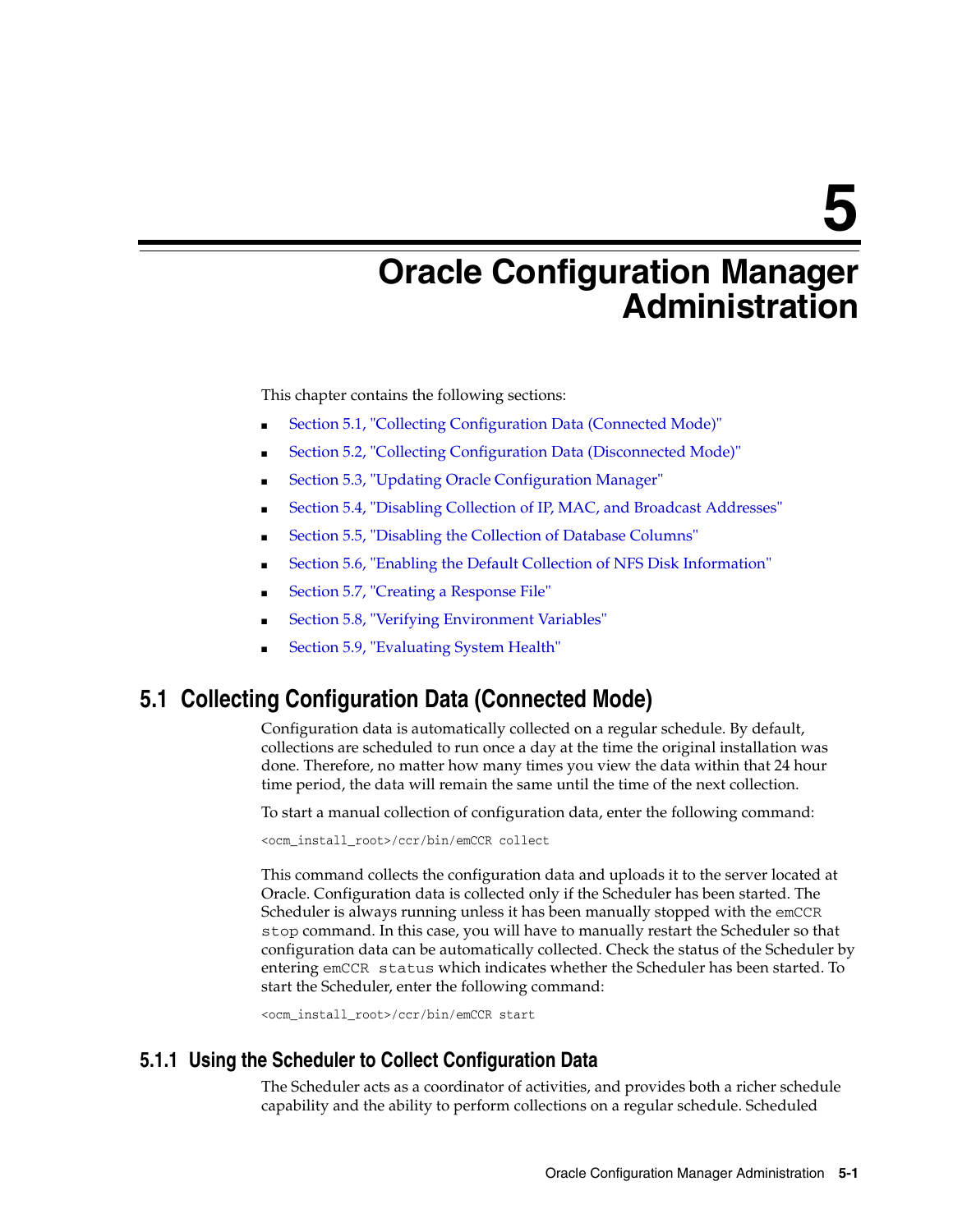collections are only available when Oracle Configuration Manager is running in **Connected** mode.

Configuration data can be collected daily, weekly, or monthly, at a particular date and time. You can set the interval for automatically collecting the configuration data with the emCCR set collection\_interval command.

The emCCR stop, emCCR set collection\_interval, emCCR hold, emCCR resume, emCCR getupdates, and emCCR upload commands can be used only if the Scheduler has been started.

For more information on these commands, refer to [Chapter 6, "Managing the Oracle](#page-54-0)  [Configuration Manager Client".](#page-54-0)

# <span id="page-47-1"></span>**5.2 Collecting Configuration Data (Disconnected Mode)**

If you are using Oracle Configuration Manager in **Disconnected** mode, configuration data needs to be manually collected. As the **Scheduler** is not running in this mode, it cannot be used to automatically collect configuration data at regular intervals.

You can collect configuration data manually by using the emCCR collect command. When you run this command, the ocmconfig.jar is created in the OCM\_CONFIG\_ HOME/state/upload/ directory. This file contains the manually collected configuration data. You can then upload this file to Oracle by way of My Oracle Support from another system that has internet access. For more details on manual collection of configuration data, refer to [Section 6.3, "emCCR collect".](#page-56-0)

In this mode, the only commands supported are emCCR collect, emCCR status, emCCR enable\_target, emCCR disable\_target, emCCR update\_components, configCCR, and emCCR help.

# <span id="page-47-0"></span>**5.3 Updating Oracle Configuration Manager**

You can update Oracle Configuration Manager either manually or automatically.

**Updating Oracle Configuration Manager Automatically: After the Oracle** Configuration Manager client has been installed in **Connected** mode, it automatically schedules a collection. If any updates to the Oracle Configuration Manager client are available, they are downloaded and applied before the configuration data is collected.

To disable the automatic updates, enter the following command:

<ocm\_install\_root>/ccr/bin/emCCR automatic\_update off

**Note:** The automatic update feature is enabled by default. When you disable automatic updates, the configuration data will be collected and uploaded but updates will not be applied automatically.

**Updating Oracle Configuration Manager Manually:** You can manually apply updates by using the emCCR update\_components command. These updates can include a new Oracle Configuration Manager distribution or packages; and the Diagnostic Checks package. Copy the packages to a directory and deploy them by using the emCCR update components command. This command can be used in both **Connected** and **Disconnected** modes. For more information on this command, refer to [Section 6.16, "emCCR update\\_components"](#page-67-0).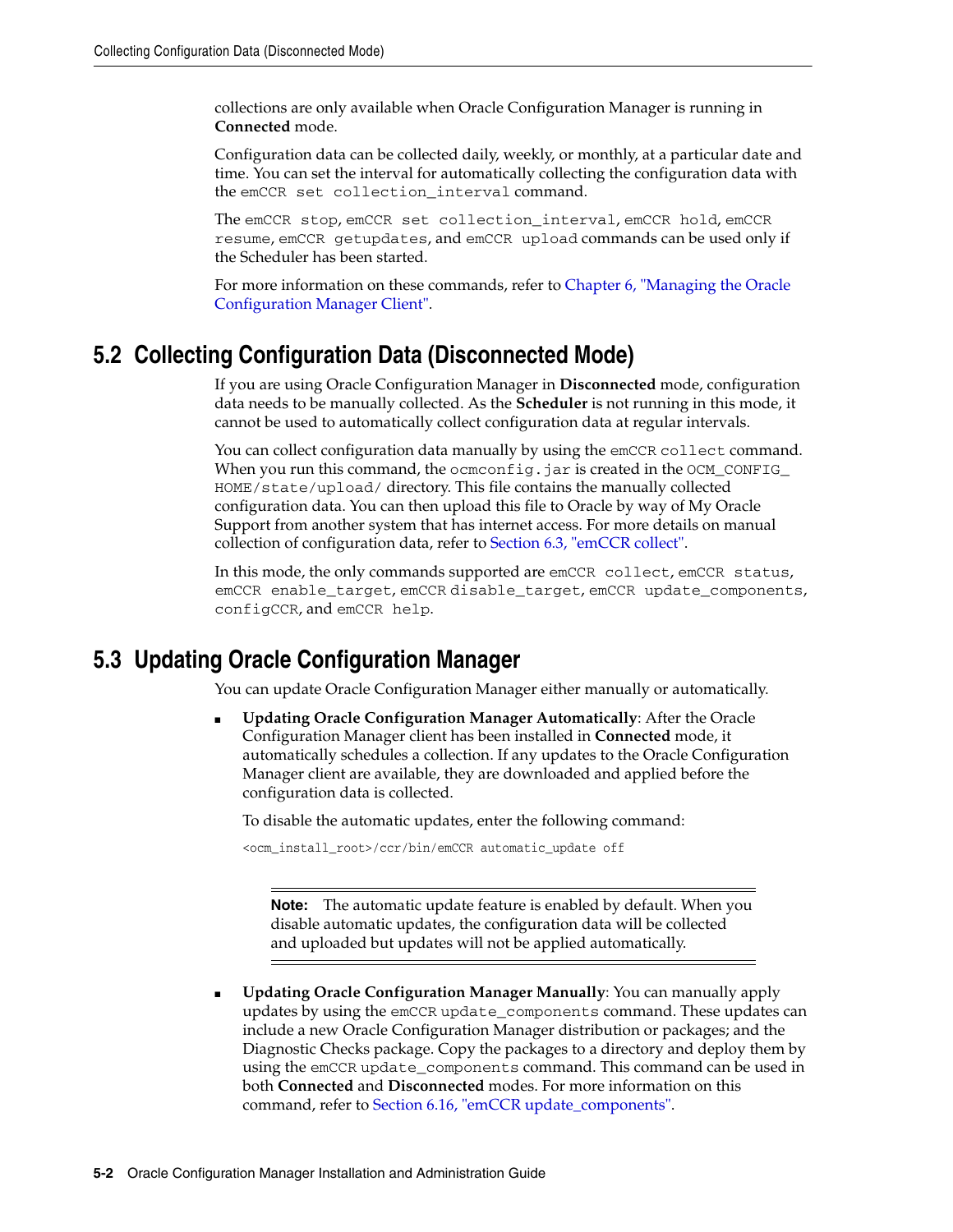If you have disabled the automatic updates, the updates can be manually downloaded and applied. To manually download and deploy the updates, enter the following command:

<ocm\_install\_root>/ccr/bin/emCCR getupdates

**Important:** Automatic updates are not possible if Oracle Configuration Manager is installed on a shared, read-only file system. In this situation, the automatic update feature should be disabled and all updates performed manually.

# <span id="page-48-0"></span>**5.4 Disabling Collection of IP, MAC, and Broadcast Addresses**

You can disable the collection of the Host IP Address, the Network Interface MAC Address, and the Broadcast Address. To disable the collection of these items, you must add the following entries to the OCM\_CONFIG\_ HOME/config/collector.properties file.

To disable the collection of network addresses, add the following entry:

ccr.metric.host.ecm\_hw\_nic.inet\_address=false

To disable the collection of the MAC address, add the following entry:

ccr.metric.host.ecm\_hw\_nic.mac\_address=false

- To disable the collection of the Broadcast address, add the following entry: ccr.metric.host.ecm\_hw\_nic.broadcast\_address=false
- To disable the collection of the Host IP address, add the following entry:

ccr.metric.host.ecm\_hw\_nic.inet\_address=false

# <span id="page-48-2"></span>**5.5 Disabling the Collection of Database Columns**

You can disable the collection of certain database columns by using data masking. Masking data means replacing certain fields with a mask character, such as an X.

All masking operations are defined in the collector.properties file located in the \$ORACLE\_HOME/ccr/hosts/<hostname>/config/ directory or the \$ORACLE\_ HOME/ccr/config/ directory.

To mask the database user name in the database collection, include the following in the collector.properties file:

ccr.metric.oracle\_database.db\_users.username=mask

To remove the database user name mask, remove the associated line from the collector.properties file or set the parameter to false:

ccr.metric.oracle\_database.db\_users.username=mask or ccr.metric.oracle\_database.db\_users.username=false

# <span id="page-48-1"></span>**5.6 Enabling the Default Collection of NFS Disk Information**

The NFS mounted file system information is no longer collected by default. Only local file system information is collected by default.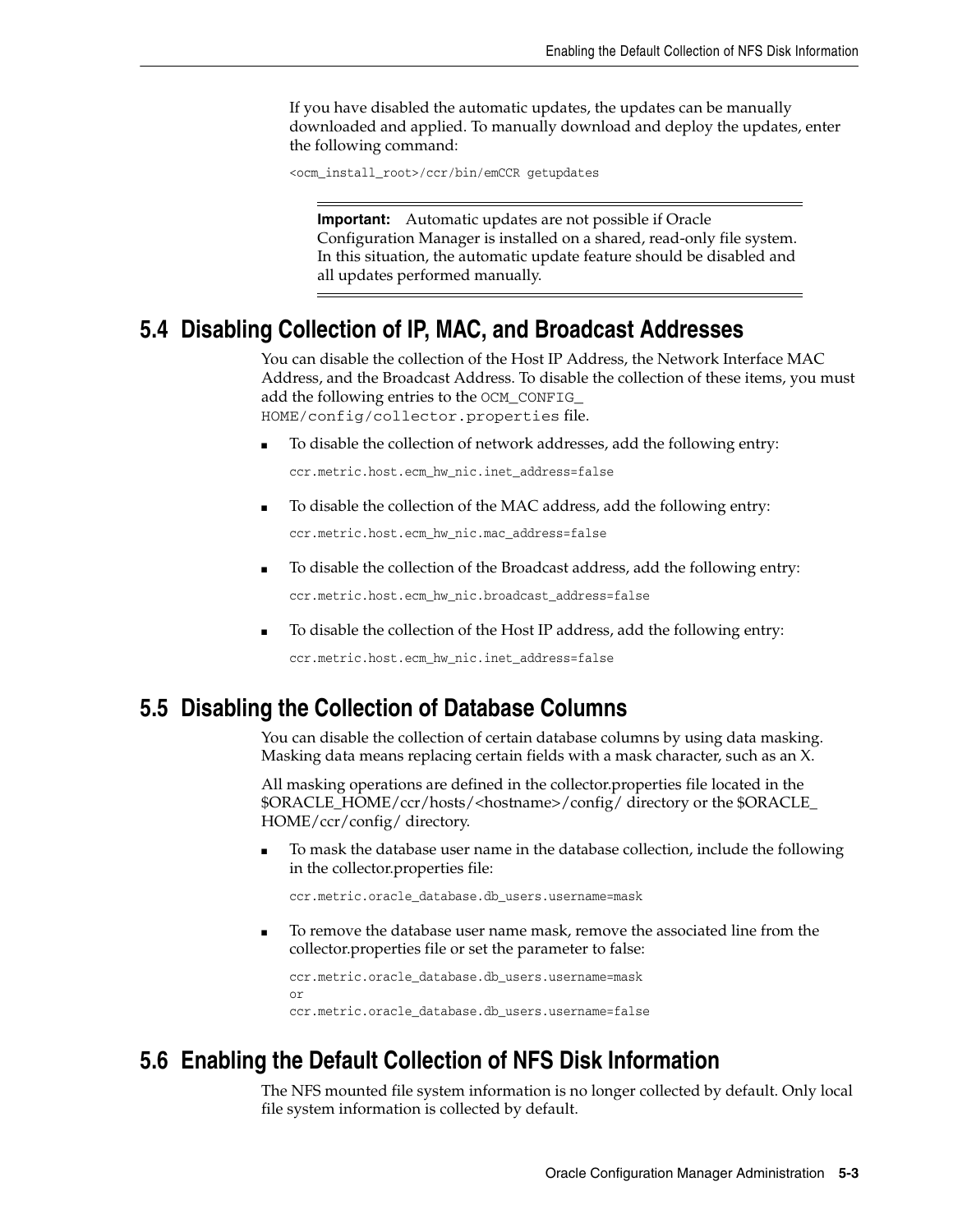To enable the collection of NFS mounted file system information, add the following entry to the OCM\_CONFIG\_HOME/config/collector.properties file.

metric.host.ecm\_os\_filesystem.nfs\_enable=true

# <span id="page-49-0"></span>**5.7 Creating a Response File**

In support of mass deployment using a scripted installation, Oracle Configuration Manager installation and configuration supports the ability to create and specify a response file. The response file contains all the user required input needed when running the setupCCR and configCCR commands.

To specify the response file with the setupCCR and configCCR commands, use the -R qualifier with the <response file> argument.

```
configCCR [-R <response file>]
setupCCR [-R <response file>]
```
To create a response file, use the emocmrsp response generation utility, located in the \$ORACLE\_HOME/ccr/bin directory. This utility walks you through the interrogation phase of an installation and records your responses to the prompts. The information is recorded in an Oracle Configuration Manager private format response file. By default, the response file is created in the current directory with the file name ocm.rsp. To view the contents of the response file, use the -verbose option on the command line.

**Note:** To create a response file that installs but does not configure Oracle Configuration Manager, click **ENTER** when prompted for the e-mail address and specify **Yes** when asked to confirm if you want to remain uninformed.

To create the response file, enter the following command:

```
emocmrsp [-output <response-file>] [-help] [-no_banner] [-repeater <URL>] [<CSI>
                       [<MyOracleSupportUserName>] ] 
          [-verbose <response-file>] 
          [-verify <response-file>]
```
The following qualifiers are allowed:

| Qualifier                                           | <b>Description</b>                                                                                                                                                                                  |  |
|-----------------------------------------------------|-----------------------------------------------------------------------------------------------------------------------------------------------------------------------------------------------------|--|
| $\langle$ CSI $>$                                   | To use Customer Support Identifier for registration, enter<br>CSI at the end of the command line. You can either enter the<br>MyOracleSupportUserName on the command line or be<br>prompted for it. |  |
|                                                     | <b>Note:</b> If CSI is not specified, you will be prompted for the<br>My Oracle Support User Name (e-mail) and Password.                                                                            |  |
| <myoraclesupportusername></myoraclesupportusername> | My Oracle Support User Name holding the CSI in its My<br>Oracle Support profile.                                                                                                                    |  |
| -help                                               | Displays this usage information.                                                                                                                                                                    |  |
| -no banner                                          | Indicates the banner for the response utility is not to be<br>displayed.                                                                                                                            |  |
| -output <response_file></response_file>             | Creates a response file with the name specified. If you do not<br>specify this qualifier, the response file is created in your<br>current working directory with the file name ocm. rsp.            |  |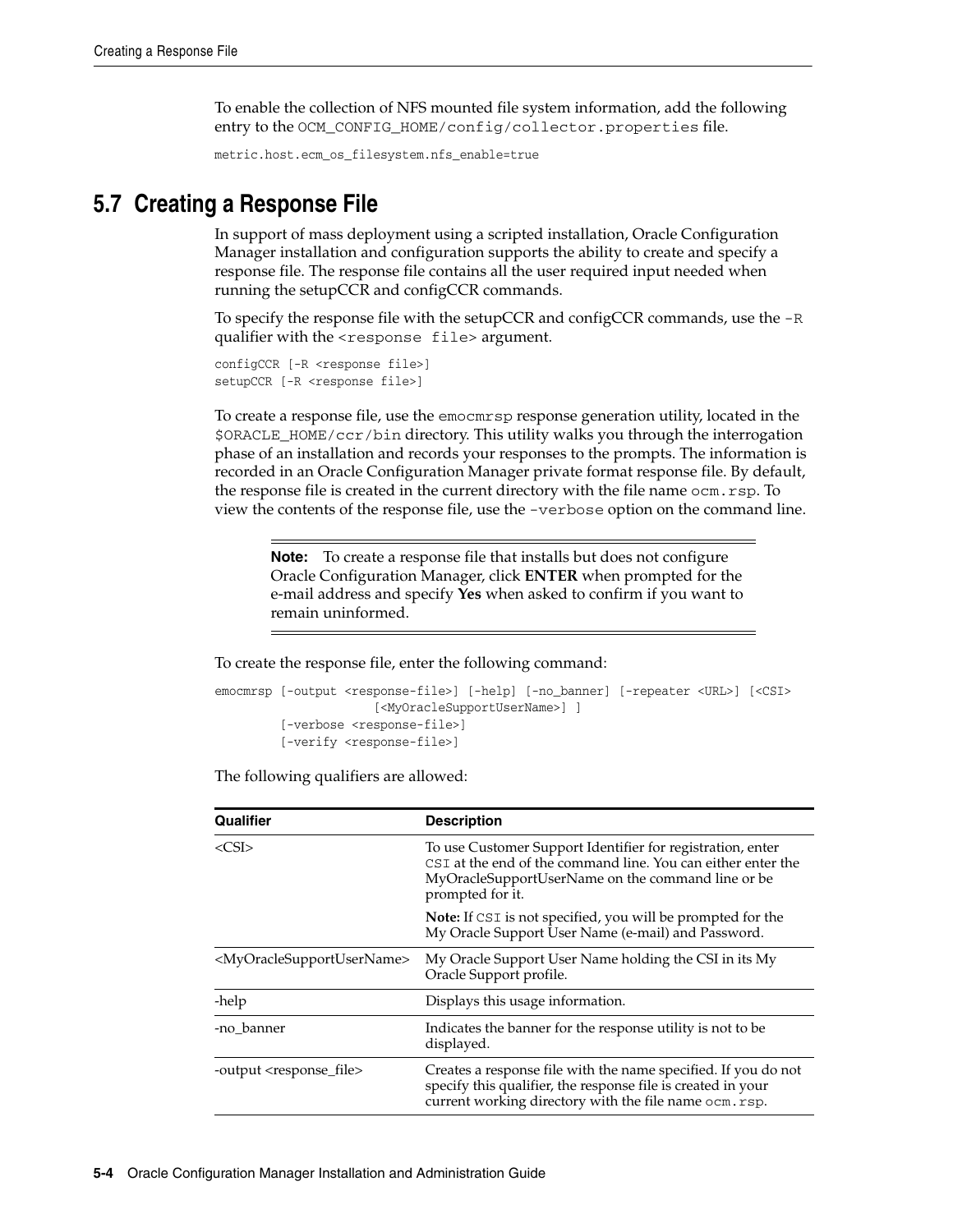| <b>Qualifier</b>                         | <b>Description</b>                                         |  |
|------------------------------------------|------------------------------------------------------------|--|
| -repeater <url></url>                    | Indicates the URL of the Oracle Support Hub.               |  |
| -verbose <response-file></response-file> | Displays contents of the response file specified.          |  |
| -verify <response-file></response-file>  | Verifies that the contents of the response file are valid. |  |

#### **Example**

#### \$ORACLE\_HOME/ccr/bin/emocmrsp

OCM Installation Response Generator 10.3.5.0.0 - Production Copyright (c) 2005, 2011, Oracle. All rights reserved.

Provide your email address to be informed of security issues, install and initiate Oracle Configuration Manager. Easier for you if you use your My Oracle Support Email address/User Name. Visit http://www.oracle.com/support/policies.html for details. Email address/User Name: test@company.com Provide your My Oracle Support password to receive security updates via your My Oracle Support account. Password (optional): The OCM configuration response file (ocm.rsp) was successfully created.

#### **Notes**

- If you cannot access the Oracle server, you will be prompted for the URL of the Oracle Support Hub. If NONE is entered to indicate that no Oracle Support Hub is to be used, or if a proxy server is required to access the Oracle Support Hub, you will be prompted for proxy server information. If NONE is entered for both Oracle Support Hub and proxy server, Oracle Configuration Manager will be installed in **Disconnected** mode.
- If you do not specify password when prompted, the setup will use unauthenticated mode.
- Because the information is stored in an internal format, to see the contents of the response file, use the emocmrsp -verbose command.

#### **Example Using -verbose Qualifier**

This example displays the contents of a response file.

#### \$ORACLE\_HOME/ccr/bin/emocmrsp -verbose <response\_file>

OCM Installation Response Generator 10.3.5.0.0 - Production Copyright (c) 2005, 2011, Oracle and/or its affiliates. All rights reserved.

Response file created: Jan 3, 2011 3:09:29 PM Created by: jsmith License agreement: accepted Connected configuration state: connected Proxy configuration: (none specified) Oracle Support Hub: http://host123.company.com:7654 Response file registration via: My Oracle Support username My Oracle Support registration username: ccrother@jsmith.com

#### **Example Using -verify Qualifier**

#### \$ORACLE\_HOME/ccr/bin/emocmrsp -verify <response\_file>

OCM Installation Response Generator 10.3.5.0.0 - Production Copyright (c) 2005, 2011, Oracle and/or its affiliates. All rights reserved.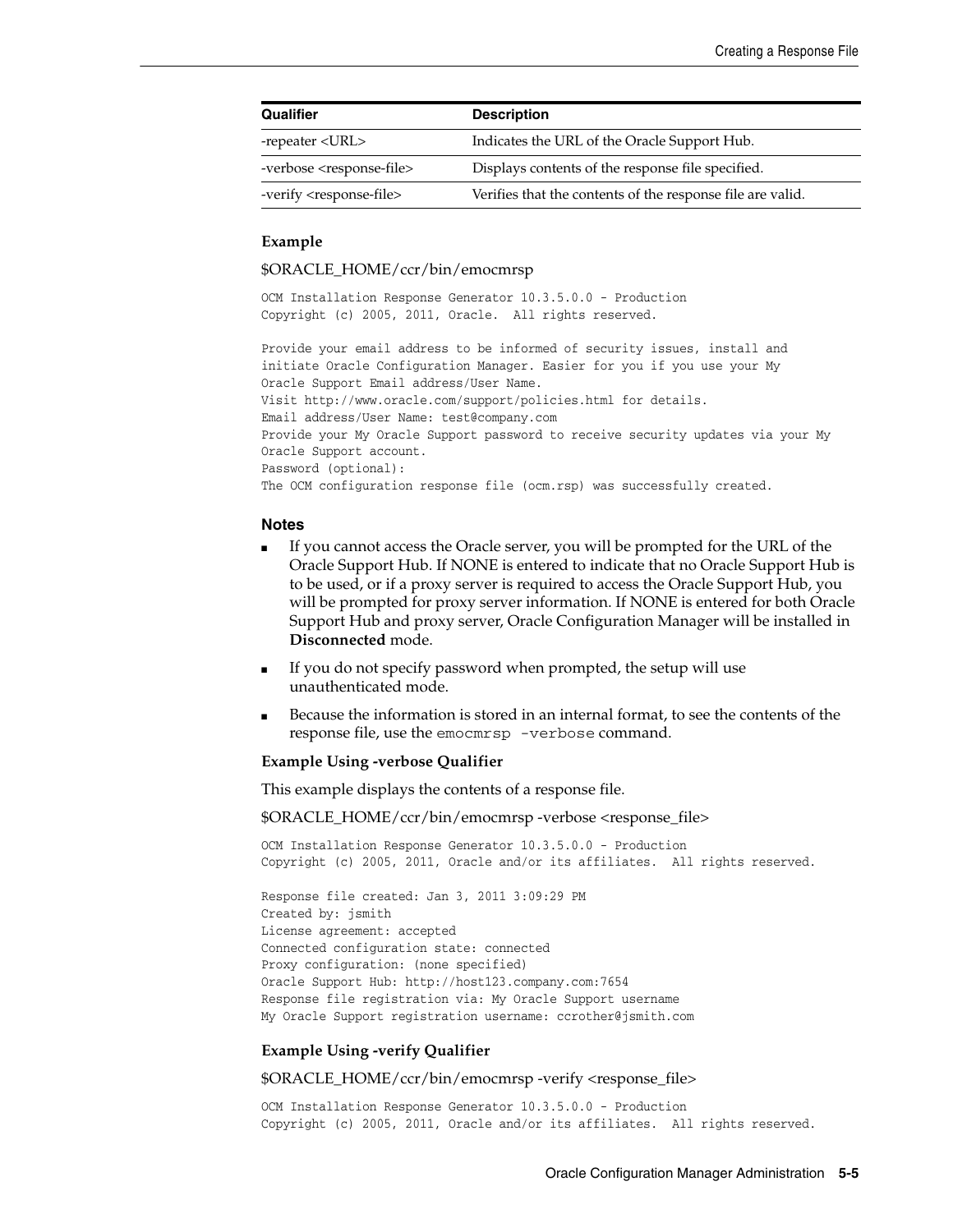Configuration connectivity verified successfully.

# <span id="page-51-1"></span>**5.8 Verifying Environment Variables**

For a given environment, the administrator installing Oracle Configuration Manager sets things so that all the parts of that environment are functioning properly. Part of that set up is determining the environment variables used in Oracle Configuration Manager.

To run the configuration collection, Oracle Configuration Manager needs to be in sync with the given environment. The emSnapshotEnv script (shell script on UNIX; Visual Basic script on Windows) captures the values of the environment variables required by Oracle Configuration Manager. The environment variables are listed in [Table 5–1](#page-51-2):

| <b>Environment Variable</b> | <b>Description</b>                                                                        | <b>Used on UNIX</b> | <b>Used on Windows</b> |
|-----------------------------|-------------------------------------------------------------------------------------------|---------------------|------------------------|
| <b>BEA HOME</b>             | Used for WebLogic Server                                                                  | yes                 | yes                    |
| CRS_HOME                    | Used for clustering                                                                       | yes                 | yes                    |
| <b>CLUSTER_NAME</b>         | Used for clustering                                                                       | yes                 | yes                    |
| IAS CONFIG HOME             | Used for Oracle E-Business Suite                                                          | yes                 | no                     |
| <b>JAVA_HOME</b>            | Must point to an appropriate JDK<br>directory                                             | yes                 | yes                    |
| ORACLE CONFIG HOME          | Used to define the location of<br>instance-specific data in a shared home<br>environment. | yes                 | yes                    |
| ORACLE_HOME                 | This is the default.                                                                      | yes                 | yes                    |
| <b>WL_HOME</b>              | Used for WebLogic Server                                                                  | yes                 | yes                    |

<span id="page-51-2"></span>*Table 5–1 Environment Variables Used in Oracle Configuration Manager*

# <span id="page-51-0"></span>**5.9 Evaluating System Health**

The diagnostic health check evaluation (Diagnostic Checks) feature performs diagnostic health checks against your installations and generates diagnostic results that are uploaded to Oracle. The Diagnostic Checks feature is included in the regular Oracle Configuration Manager configuration collection. Oracle Support uses these results to provide efficient and timely resolution to requests for assistance.

The Diagnostic Checks feature is enabled by default, however the associated package required to collect the diagnostic data is not available until you manually download it from Oracle. To use the Diagnostics Checks feature:

- **1.** Download the Diagnostic Checks package from the location provided to you by your Oracle Support representative.
- **2.** Copy the package to a directory on your system and deploy the package into your environment using the emCCR update\_components -staged\_dir <location\_ of\_package> command.

The package might require configuration. After the installation, run the configCCR -D -v command to determine if there are properties to be configured. Running the emccr status command after the first collection identifies that there are properties that need to be configured for a target diagnostic check collection. To configure properties, use the configCCR -D command.

**3.** Perform a collection using the emCCR collect command.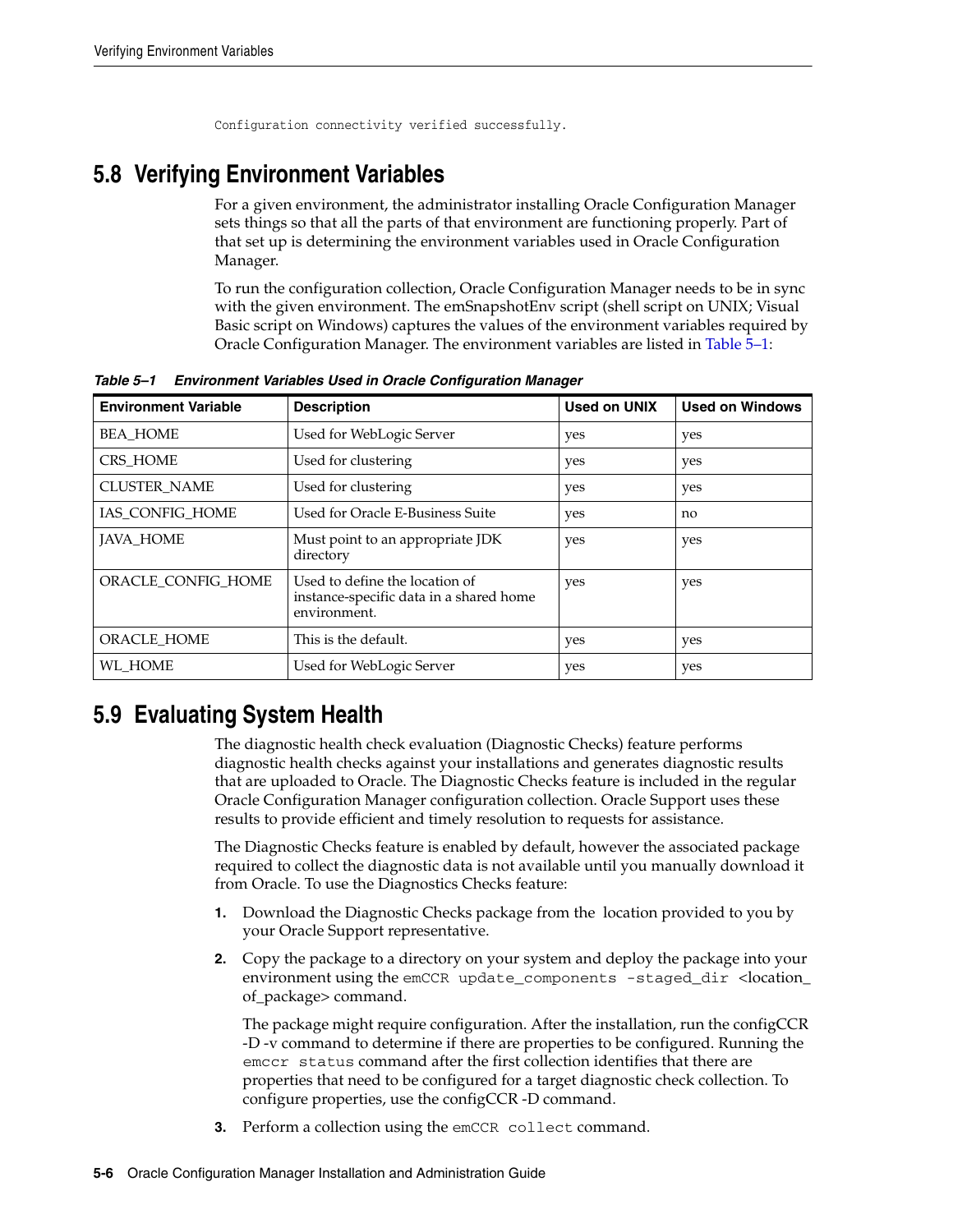**4.** Diagnostic Checks information is collected and uploaded to Oracle.

#### **5.9.1 Turning Off Specific Diagnostics Checks**

The collector uses diagexclude target .ini files to determine if any diagnostics checks need to be excluded from a collection. Diagnostics checks can be excluded on a per target basis.To exclude certain diagnostics checks:

**1.** Copy

```
OCM_CONFIG_HOME/config/diagchecks_exclude/diagexclude.template file
to
OCM_CONFIG_HOME/config/diagchecks_exclude/diagexclude_<target_type>.ini file
```
**2.** Edit the diagexclude\_<target\_type>.ini file.

The format of the diagexclude\_<target\_type>.ini file is as follows:

```
excludeAll 
[ExcludedGroups]
<GroupName1>
<GroupName2>
...
[ExcludedChecks]
<CheckName1>
<CheckName2>
...
```
where:

| <b>Fields</b>         | <b>Description</b>                                                                                                                                                            |
|-----------------------|-------------------------------------------------------------------------------------------------------------------------------------------------------------------------------|
| excludeAll            | Disables all diagnostic checks. When this field is present, all<br>subsequent exclusions are ignored. This field is optional.                                                 |
| ExcludedGroups        | Section header for the names of the groups excluded for the<br>target type                                                                                                    |
| GroupName1            | Name of the group. Group name is defined in the diagcheck<br>metadata and script files located in the OCM_INSTALL_<br>ROOT/diagchecks/ <target_type> directory.</target_type> |
| <b>ExcludedChecks</b> | Section header for the names of the checks excluded for the<br>target type                                                                                                    |
| CheckName1            | Name of the check. Check name is defined in the diagcheck<br>metadata and script files located in the ccr_<br>home/diagchecks/ <target_type> directory.</target_type>         |

#### **Example of a group**

\$ cat ccr/diagchecks/host/DiagMetadata.xml check1.xml check2.xml

```
<?xml version="1.0" encoding="windows-1252" ?>
<DiagMetadata TYPE="host" VERSION="1.0">
  <DiagGroup NAME="group1" FILENAME="check1.xml"> </DiagGroup>
   <DiagGroup NAME="group2" FILENAME="check2.xml"> </DiagGroup>
</DiagMetadata>
```
#### **Example of a check**

\$ ls ccr/diagchecks/host/ DiagMetadata.xml check1.xml check2.xml \$ cat ccr/diagchecks/host/check2.xml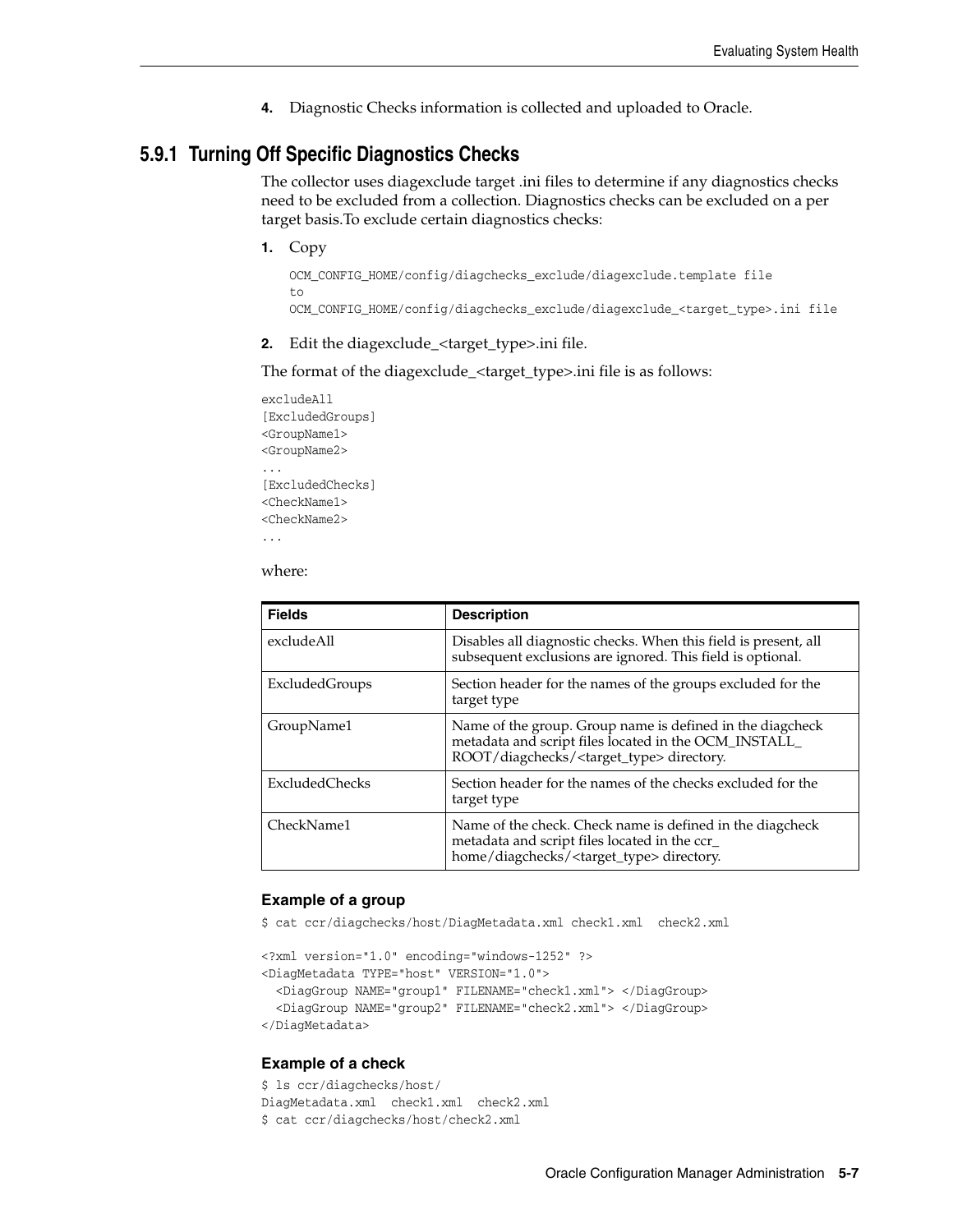<DiagnosticChecks> <DiagnosticCheck NAME="mycheck1"> ... </DiagnosticCheck> <DiagnosticCheck NAME="mycheck2">

#### **Example of disabling a group and check**

ccr\_config\_home/config/diagchecks\_exclude/diagexclude\_host.ini

[ExcludedGroups] group2 [ExcludedChecks] mycheck1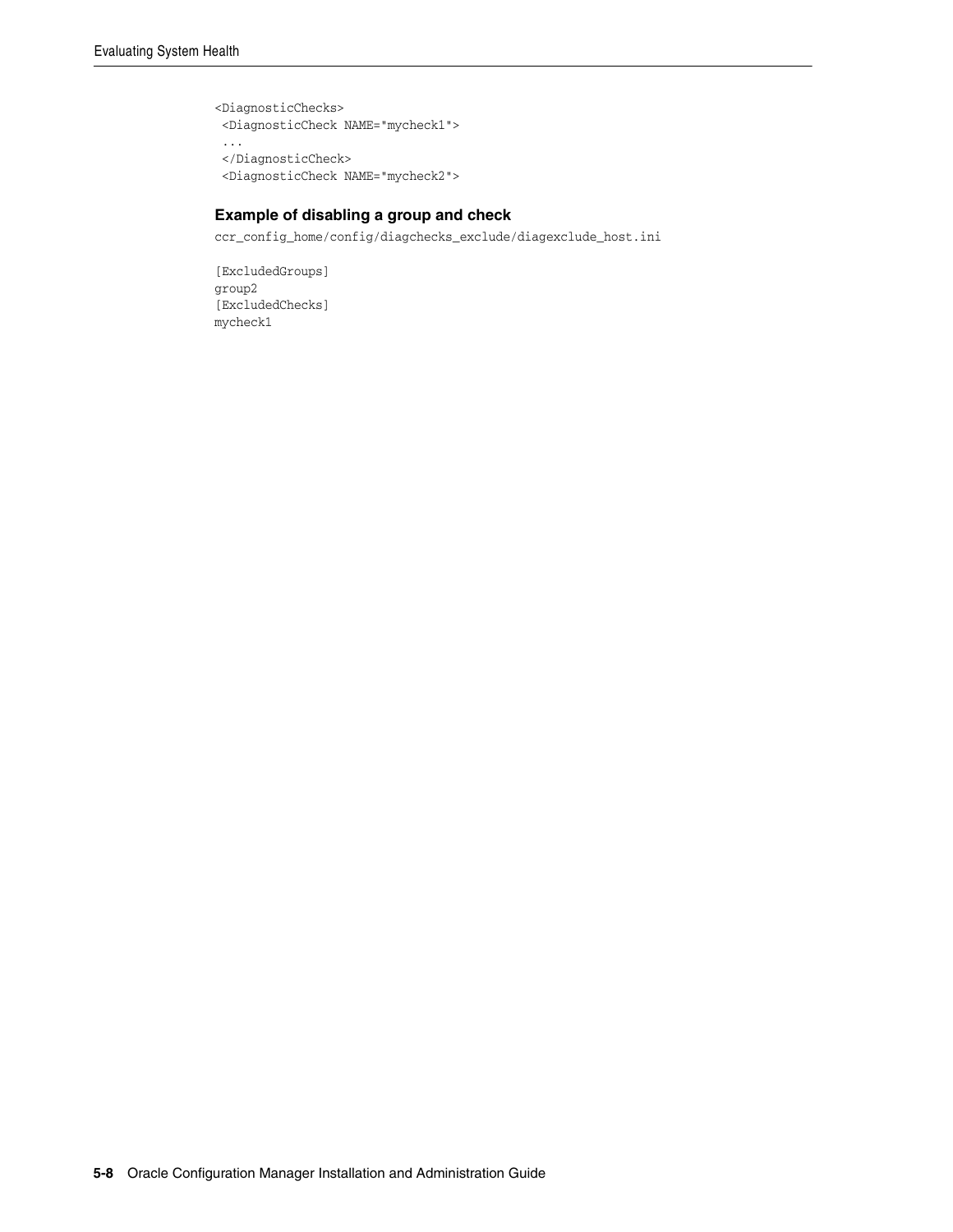# <span id="page-54-0"></span><sup>6</sup>**Managing the Oracle Configuration Manager Client**

This chapter describes the various command line options that are available to manage the Oracle Configuration Manager client.

The Root user can perform diagnostic upload, diagnostic status, and diagnostic clear commands. In addition, Root user can perform configuration collection in connected and disconnected mode.

**Note:** The <ocm\_install\_root> represents the directory in which the Oracle Configuration Manager common code is installed.

ORACLE\_CONFIG\_HOME is an environment variable used to define the location of instance-specific data in a shared home environment.

The following commands are described:

- [Section 6.1, "emCCR automatic\\_update on / off"](#page-55-0)
- [Section 6.2, "emCCR clear diagnostic"](#page-55-1)
- [Section 6.3, "emCCR collect"](#page-56-1)
- [Section 6.4, "emCCR enable\\_diagchecks | disable\\_diagchecks"](#page-57-0)
- [Section 6.5, "emCCR enable\\_target | disable\\_target"](#page-58-0)
- [Section 6.6, "emCCR getupdates"](#page-59-0)
- [Section 6.7, "emCCR help"](#page-59-1)
- [Section 6.8, "emCCR hold"](#page-60-0)
- [Section 6.9, "emCCR register"](#page-61-0)
- [Section 6.10, "emCCR resume"](#page-62-0)
- [Section 6.11, "emCCR set collection\\_interval"](#page-62-1)
- [Section 6.12, "emCCR start"](#page-63-0)
- [Section 6.13, "emCCR status -diagnostic"](#page-64-0)
- [Section 6.14, "emCCR stop"](#page-65-0)
- [Section 6.15, "emCCR \[-register\] \[-verbose\] test"](#page-66-0)
- [Section 6.16, "emCCR update\\_components"](#page-67-1)
- [Section 6.17, "emCCR upload"](#page-69-0)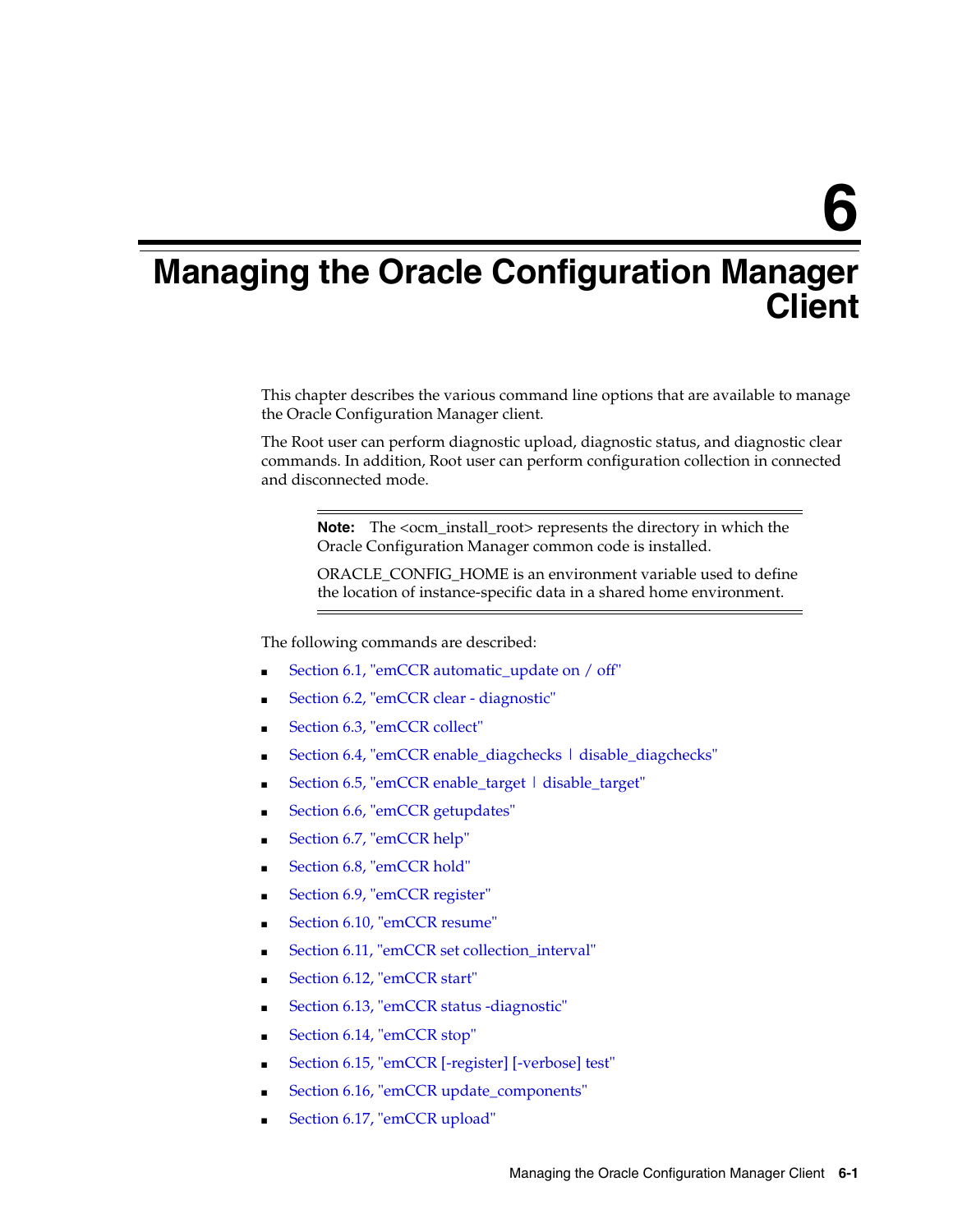- [Section 6.18, "emCCR upload -diagnostic"](#page-70-0)
- [Section 6.19, "configCCR"](#page-72-0)
- [Section 6.20, "deriveCCR"](#page-78-0)

# <span id="page-55-0"></span>**6.1 emCCR automatic\_update on / off**

**Usage:** Use this command to enable and disable the automatic retrieval of new software updates. Automatic retrieval of new software updates occurs only with automatic collections. By default, automatic updates are enabled.

<ocm\_install\_root>/ccr/bin/emCCR automatic\_update on / off

- **Execute Privileges:** Can be executed by <ocm\_install\_root> owner
- **Prerequisites:** Oracle Configuration Manager must be running in **Connected** mode.
- **Example:**

```
<ocm_install_root>/ccr/bin/emCCR automatic_update on 
Oracle Configuration Manager - Release: 10.3.5.0.0 - Production 
Copyright (c) 2005, 2011, Oracle. All rights reserved. 
---------------------------------------------------------------- 
AUTOMATIC_UPDATE command ended successfully.
```
- **Errors:** Some of the error messages you may see are the following:
	- **–** Access Denied: This error is displayed if you do not have the required privileges to run this command.

# <span id="page-55-1"></span>**6.2 emCCR clear - diagnostic**

**Usage:** Use this command to clear all diagnostic upload files. The syntax is as follows:

```
emCCR clear -diagnostic[=SR=<Service request number>,FILE=<Absolute path of 
diagnostic package> [-completed] [-force]]
```
- **–** Specify the -diagnostic parameter to clear all diagnostic upload files.
- **–** Specify the -diagnostic parameter with the SR number to clear all uploads for a particular service request. The SR number must be in format  $x-y$  where:
	- **\*** x represents one digit
	- **\*** y represents multiple digits
- **–** Specify the -diagnostic parameter with SR number and FILE to clear a particular upload. FILE must include the name and the full path to the file that contains diagnostic information.
- **–** Specify the -completed parameter to clear only completed uploads.
- **–** Specify the -force parameter to clear all uploads even if there are errors.
- **Execute Privileges:** Can be executed by <ocm\_install\_root> owner
- **Prerequisites**: Oracle Configuration Manager must be running in **Connected** mode.
- **Example**:

<ocm\_install\_root>/ccr/bin/emCCR clear -diagnostic=SR=3-543219500,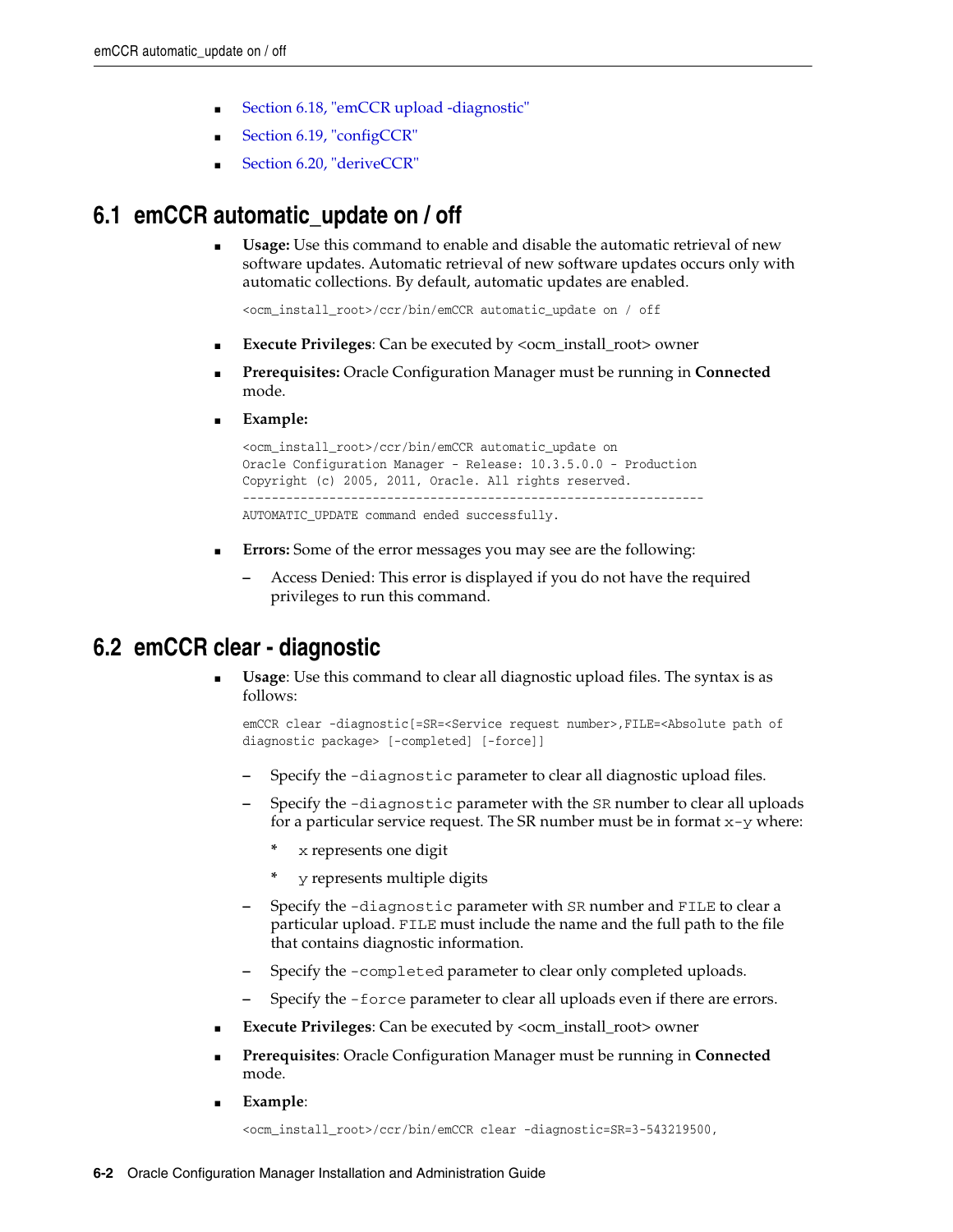FILE=/scratch/test/support\_info.zip Oracle Configuration Manager - Release: 10.3.5.0.0 - Production Copyright (c) 2005, 2011, Oracle. All rights reserved. ------------------------------------------------------------------ Command successfully completed.

- **Errors**: Some of the error messages you may see are the following:
	- **–** Invalid SR format: This error occurs when the SR format does not match the required format of x-y. To resolve this error, you must specify the SR number in the correct format.
	- **–** No such diagnostic upload request exists. This error occurs if you run a -diagnostic command for a non-existent or invalid SR number or file name. To resolve this error, view the status of all submitted packages and specify the correct SR number or file name.
	- **–** Could not access diagnostic upload data. This error occurs while reading or writing diagnostic upload data. To resolve this error, make sure that the diagnostic upload client has read and write permissions to the  $\le$ ocm\_ install\_root>/ccr/state directory.
	- **–** Invalid upload state. Could not perform clear. Please use -force to clear. This error occurs when the diagnostic package is corrupted. To resolve this error, use emCCR clear -force to clear the upload request.
	- **–** Invalid command. This error occurs when invalid arguments are specified on the command line. Use emCCR help, view all the command line options and enter the correct arguments.

# <span id="page-56-1"></span><span id="page-56-0"></span>**6.3 emCCR collect**

■ **Usage:** This command can be run in **Connected** and **Disconnected** modes. You might need to run this command to determine the properties that need to be configured as a result of deploying the Diagnostic Checks package.

**Connected Mode**: Use this command to perform an immediate discovery, collection, and uploading of configuration data. When you run this command, it checks if any Oracle Configuration Manager software updates are available but does not install them.

**Disconnected Mode**: Use this command to perform a manual discovery and collection of configuration data. Collected data is not automatically uploaded but is stored in the <ocm\_install\_root>/ccr/state/upload/ocmconfig.jar file. You can then upload this file to Oracle by way of My Oracle Support from another system that has internet access

- **Execute Privileges:** Can be executed by <ocm\_install\_root> owner or user ROOT
- **Prerequisites:**
	- **–** Oracle Configuration Manager is registered with Oracle. (For **Connected** mode)
	- **–** The Scheduler is already running. (For **Connected** mode)
- **Example 1**

```
<ocm_install_root>/ccr/bin/emCCR collect
Oracle Configuration Manager - Release: 10.3.5.0.0 - Production
Copyright (c) 2005, 2011, Oracle. All rights reserved.
  ----------------------------------------------------------------
```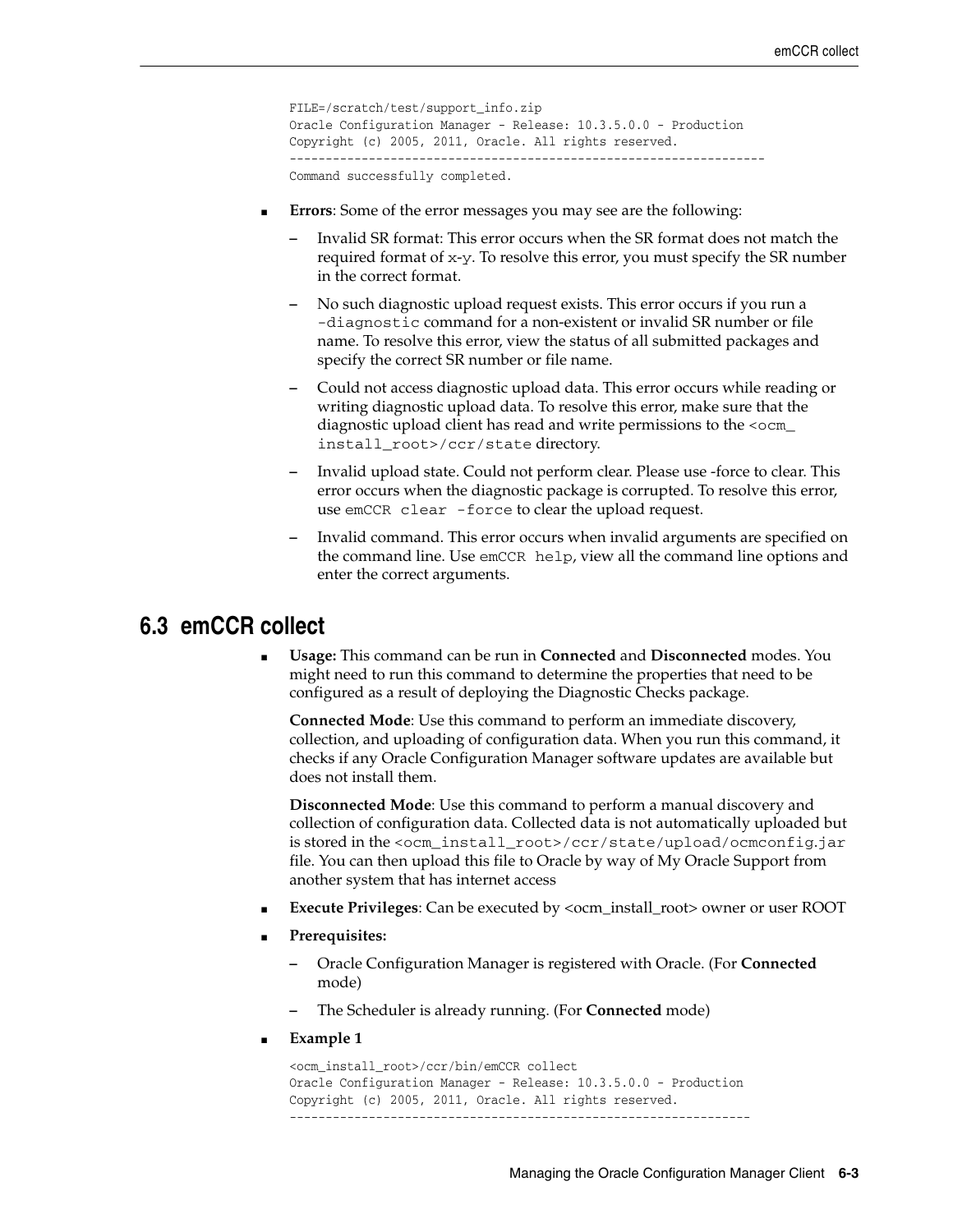Collection and upload done.

**Example 2**: Sample output when the minimum JDK version is not met. Minimum version of JDK is 1.4.

```
<ocm_install_root>/ccr/bin/emCCR collect
Oracle Configuration Manager - Release: 10.3.5.0.0 - Production
Copyright (c) 2005, 2011, Oracle and/or its affiliates. All rights reserved.
------------------------------------------------------------------
JDK version does not meet the minimum requirement to run diagchecks (Diagnostic
Checks). Requires 1.4 or later, actual version is 1.2.2. Deployed diagchecks
will not be run.
```
Collection and upload done.

- **Errors:** Some of the error messages you may see are the following:
	- **–** Access Denied: This error is displayed if you do not have the required privileges to run this command.
	- **–** Oracle Configuration Manager Not Registered with Oracle: In this case, you must register Oracle Configuration Manager with Oracle.
	- **–** Mandatory updates available. Command failed. This error occurs if you perform a manual collection before applying the mandatory updates.
	- **–** Server not available.
	- **–** Handshake failure. You must reregister Oracle Configuration Manager.
	- **–** Oracle Configuration Manager is Not Running Restart the Scheduler using the emCCR start command.

#### **6.3.1 emCCR -annotation="annotation string" collect**

- **Usage:** Use this command to manually collect configuration data. If you want to annotate the data collected, use the -annotation option. You can also run this command in **Disconnected** mode.
- **Execute Privileges:** Can be executed by  $\le$  cocm\_install\_root > owner or user ROOT
- **Prerequisites:** None
- **Example:**

```
<ocm_install_root>/ccr/bin/emCCR -annotation="annotation string" collect
Oracle Configuration Manager - Release: 10.3.5.0.0 - Production
Copyright (c) 2005, 2011, Oracle. All rights reserved.
----------------------------------------------------------------
Collection and upload done.
```
### <span id="page-57-0"></span>**6.4 emCCR enable\_diagchecks | disable\_diagchecks**

- **Usage:** Use this command to enable or disable all diagnostic checks collections in the Oracle Configuration Manager home for all targets. This command can be run in **Connected** or **Disconnected** mode.
- **Execute Privileges**: Can be executed by <ocm\_install\_root> owner
- Prerequisites: None.
- **Example 1:** Sample output when the Diagnostic Checks feature is enabled.

<ocm\_install\_root>/ccr/bin/emCCR enable\_diagchecks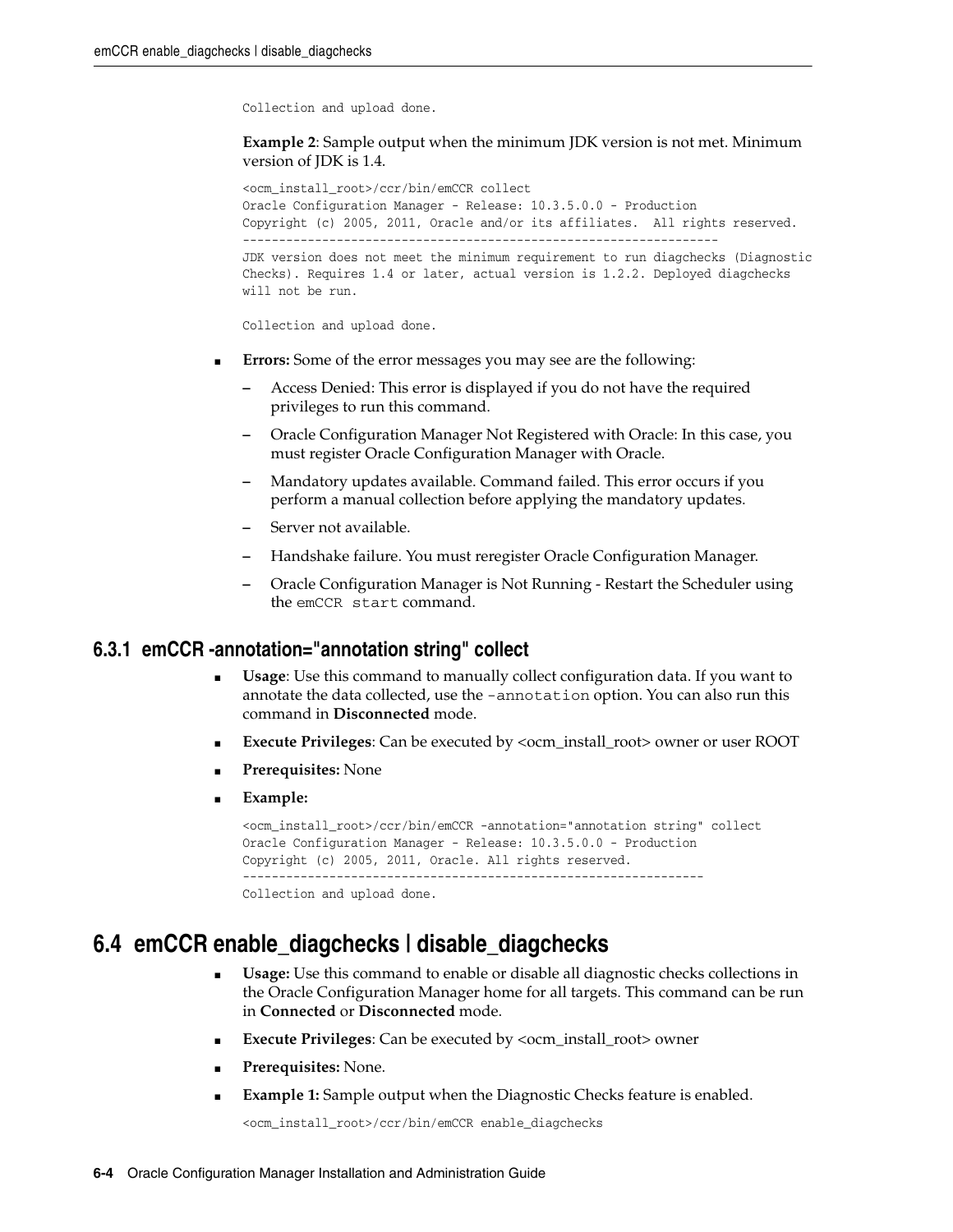Oracle Configuration Manager - Release: 10.3.5.0.0 - Production Copyright (c) 2005, 2011, Oracle and/or its affiliates. All rights reserved. ------------------------------------------------------------------ Diagchecks have been enabled.

**Example 2:** Sample output when the Diagnostic Checks feature is disabled.

<ocm\_install\_root>/ccr/bin/emCCR disable\_diagchecks Oracle Configuration Manager - Release: 10.3.5.0.0 - Production Copyright (c) 2005, 2011, Oracle and/or its affiliates. All rights reserved. ------------------------------------------------------------------ Diagchecks have been disabled

- Errors and Informational Messages: Some of the error and informational messages you may see are:
	- **–** "disable\_diagchecks" is not a valid command for root user. Log out as root user and login as the owner of the home in which Oracle Configuration Manager is installed.
	- **–** Diagchecks are already enabled. No action is required because diagnostic checks are in the required state.

# <span id="page-58-0"></span>**6.5 emCCR enable\_target | disable\_target**

- **Usage:** Use this command to enable or disable the collection of configuration information for targets discovered by the Oracle Configuration Manager. This command can be run in **Connected** or **Disconnected** mode. By default, all targets are enabled for collection. When you enter this command, the list of targets that can be enabled or disabled is displayed. Enter the number for the target that is to be enabled or disabled.
- **Execute Privileges:** Can be executed by <ocm\_install\_root> owner
- **Prerequisites:** You can use this option only if Oracle Configuration Manager has been registered with Oracle. This prerequisite is applicable only if you are running Oracle Configuration Manager in **Connected** mode.
- **Example:** For example, enter the command to disable the database instance HTMLDB.

<ocm\_install\_root>/ccr/bin/emCCR disable\_target Oracle Configuration Manager - Release: 10.3.5.0.0 - Production Copyright (c) 2005, 2011, Oracle. All rights reserved.

| S. No. | Category          | Target Name |
|--------|-------------------|-------------|
|        | Host.             | XVZ.COM     |
|        | Database Instance | ND10G       |
|        | Database Instance | HTMI DR     |
|        | Oracle Home       | 10qR1db     |

Press Enter to exit the command. Use Comma to separate multiple target numbers. Enter the number(s) corresponding to the target(s) you wish to disable:  $2$ DISABLE\_TARGET command ended successfully.

- **Errors:** Some of the error messages you may see are:
	- **–** Access Denied This error is displayed if you do not have the required privileges to run this command.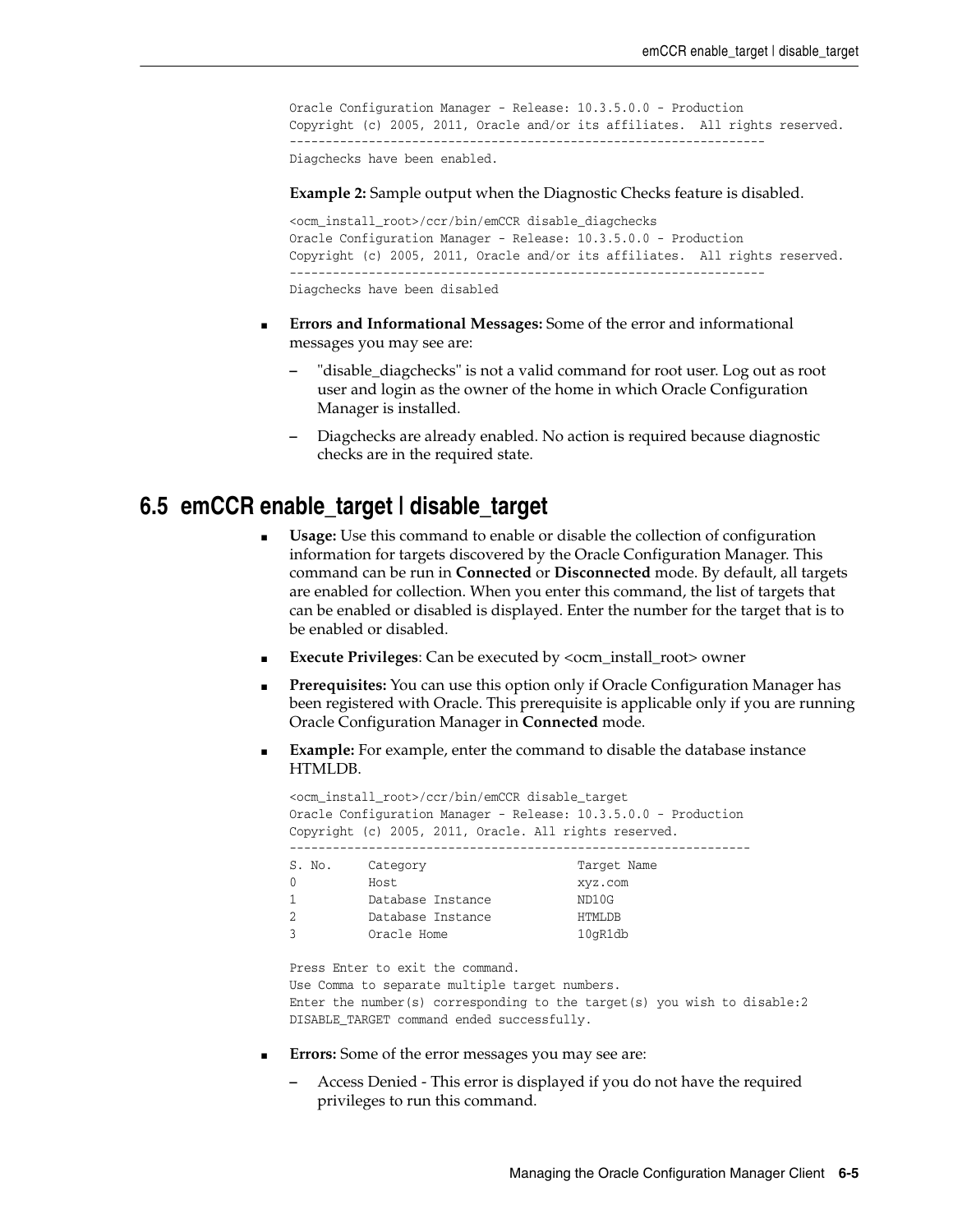- **–** Oracle Configuration Manager Not Registered With Oracle In this case, you must register Oracle Configuration Manager with Oracle.
- **–** No targets to act on by this Command. There are no targets that can be enabled or disabled.

# <span id="page-59-0"></span>**6.6 emCCR getupdates**

- **Usage:** Use this command to retrieve any new software updates from the content server and deploy these updates.
- **Execute Privileges:** Can be executed by <ocm\_install\_root> owner
- **Prerequisites:**
	- **–** Oracle Configuration Manager is registered with Oracle.
	- **–** The Scheduler is already running.
- **Example:**

```
<ocm_install_root>/ccr/bin/emCCR getupdates
Oracle Configuration Manager - Release: 10.3.5.0.0 - Production
Copyright (c) 2005, 2011, Oracle. All rights reserved.
----------------------------------------------------------------
Updates are downloaded from the Content Server.
Deploying core.jar at 01-06-2011_13:57:27
Deploying core - Version 10.3.5.0.0
Deploying scripts.jar at 01-06-2011_13:57:35
Deploying scripts - Version 10.3.5.0.0
```
- **Errors:** Some of the error messages you may see are the following:
	- **–** Access Denied: This error is displayed if you do not have the required privileges to run this command.
	- **–** Oracle Configuration Manager Not Registered with Oracle: In this case, you must register Oracle Configuration Manager with Oracle.
	- **–** Server not available.
	- **–** Oracle Configuration Manager is Not Running Restart the Scheduler using the emCCR start command.

# <span id="page-59-1"></span>**6.7 emCCR help**

- **Usage:** Use this command to list the available emCCR (Oracle Configuration Manager) options. This command can be run in **Connected** or **Disconnected** modes.
- **Execute Privileges:** Can be executed by  $\langle \text{ocm}_\text{in} \rangle$  root  $\rangle$  owner or user ROOT
- **Prerequisites:** None
- Example:

#### **Sample Output in Connected Mode**

```
<ocm_install_root>/ccr/bin/emCCR help
Oracle CCR - Release: 10.3.5.0.0 - Production
Copyright (c) 2005, 2011, Oracle. All rights reserved.
------------------------------------------------------------------
Usage:
    emCCR start| stop| status
```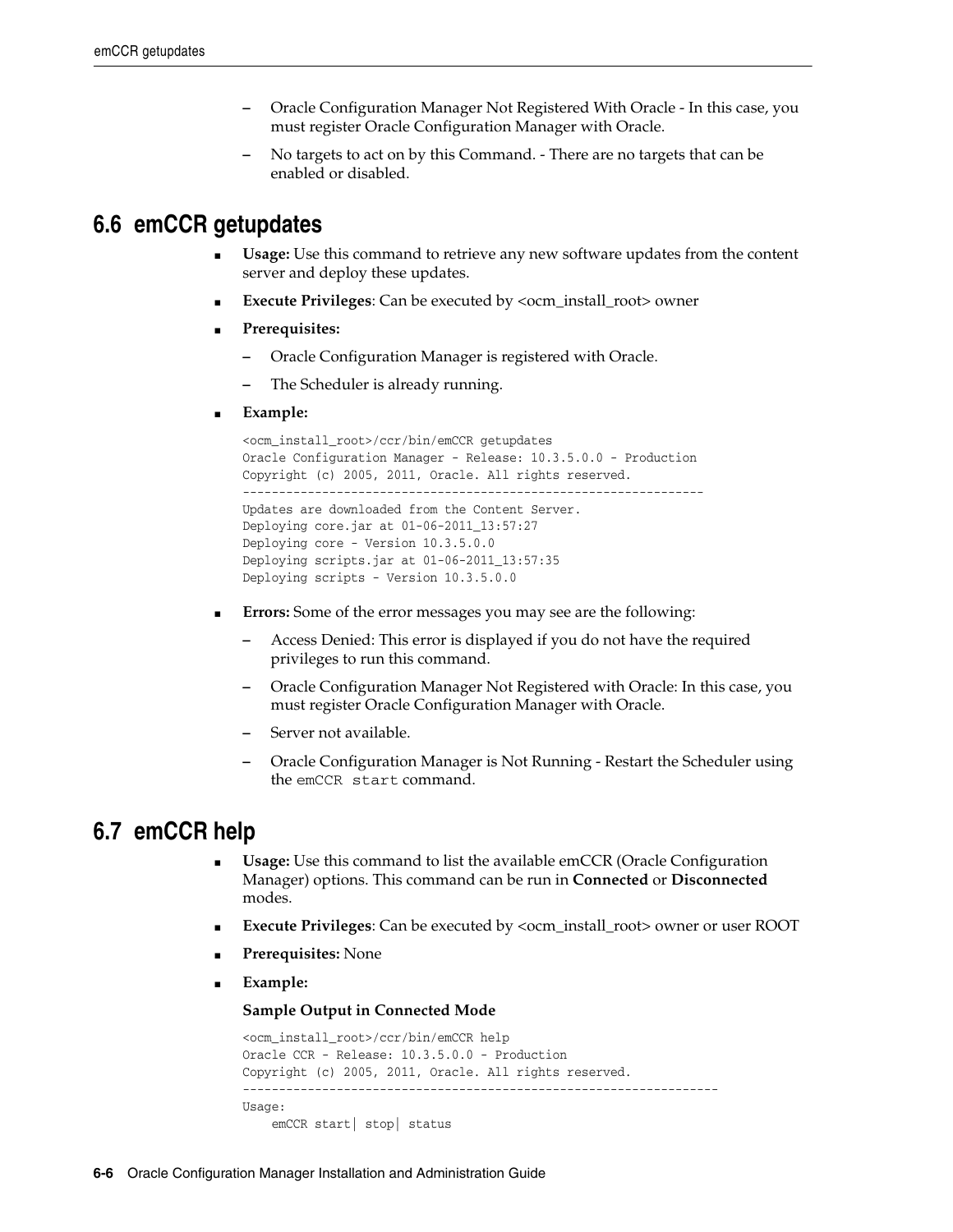```
 emCCR set collection_interval="[FREQ=MONTHLY | WEEKLY | DAILY]
                               [; BYMONTHDAY=1 to 31, when FREQ is MONTHLY]
                               [; BYDAY=MON to SUN, when FREQ is WEEKLY]
                              [; BYHOUR=0 to 23]
                               [; BYMINUTE=0 to 59]" 
             DAILY is the default Frequency.
    emCCR hold | resume
    emCCR [-annotation="annotation string"] collect | upload | getupdates
    emCCR [-verbose] [-register] test
    emCCR register
    emCCR automatic_update on/off
   emCCR enable diagchecks | disable diagchecks
    emCCR enable_target | disable_target
    emCCR upload -diagnostic=SR=Service request number,FILE=Absolute path of
 diagnostic package [-restart] [-force]
    emCCR status -diagnostic=[SR=Service request number,FILE=Absolute path of
 diagnostic package]
    emCCR clear -diagnostic[=SR=Service request number,FILE=<Absolute path of
 diagnostic package] [-completed] [-force]
    emCCR update_components [-silent] -staged_dir="Directory containing OCM
    packages" | -distribution="OCM installation kit path"
    emCCR help
```
#### **Sample Output in Disconnected Mode**

```
<ocm_install_root>/ccr/bin/emCCR help
Oracle Configuration Manager - Release: 10.3.5.0.0 - Production
Copyright (c) 2005, 2011, Oracle. All rights reserved.
           -------------------------------------------------------
Usage:
     emCCR [-annotation="annotation string"] collect 
     emCCR status
     emCCR enable_diagchecks | disable_diagchecks
     emCCR enable_target | disable_target
     emCCR update_components [-silent] -staged_dir="Directory containing
     OCM packages" | -distribution="OCM installation kit path" 
     emCCR help
```
#### **Sample Output for Root User**

Oracle Configuration Manager - Release: 10.3.5.0.0 - Production Copyright (c) 2005, 2011, Oracle. All rights reserved. ------------------------------------------------------------------

```
Usage:
     emCCR status
     emCCR [-annotation="annotation string"] collect | upload
     emCCR upload [-diagnostic=SR=Service request number,FILE=Absolute path of 
diagnostic package [-restart] [-force]]
    emCCR status [-diagnostic[=SR=Service request number,FILE=Absolute path of 
diagnostic package]]
     emCCR clear -diagnostic[=SR=Service request number,FILE=Absolute path of 
diagnostic package] [-completed] [-force]
     emCCR help
```
### <span id="page-60-0"></span>**6.8 emCCR hold**

**Usage:** Use this command to put Oracle Configuration Manager on hold. When Oracle Configuration Manager is on hold, configuration data will not be automatically collected and uploaded to the Oracle repository. You can perform only a manual collection and upload using the <ocm\_install\_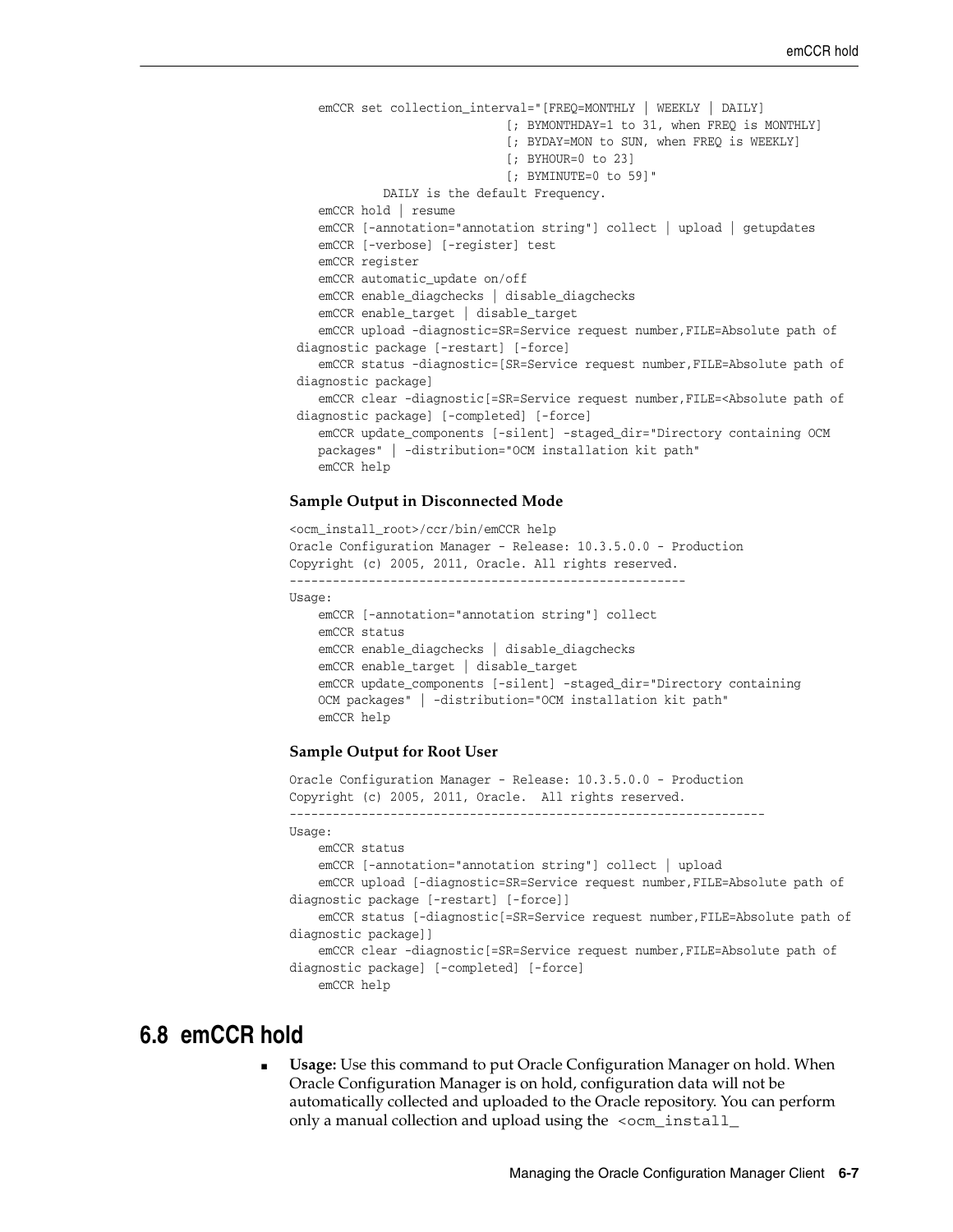root>/ccr/bin/emCCR collect command. To resume the collection of configuration data, use the emCCR resume command.

- **Execute Privileges:** Can be executed by <oom\_install\_root> owner
- **Prerequisites:**
	- **–** Oracle Configuration Manager is registered with Oracle.
	- **–** The Scheduler is already running and is not on hold.
	- **–** Oracle Configuration Manager must be running in **Connected** mode.
- **Example:**

```
<ocm_install_root>/ccr/bin/emCCR hold
Oracle Configuration Manager - Release: 10.3.5.0.0 - Production
Copyright (c) 2005, 2011, Oracle. All rights reserved.
---------------------------------------------------------------
Oracle Configuration Manager set on Hold successfully.
```
- **Errors**: Some of the error messages you may see are the following:
	- **–** Access Denied This error is displayed if you do not have the required privileges to run this command.
	- **–** Oracle Configuration Manager Not Registered With Oracle In this case, you must register Oracle Configuration Manager with Oracle.
	- **–** Oracle Configuration Manager is Not Running In this case, you must restart the Scheduler using the emCCR start command.
	- **–** Oracle Configuration Manager is already on hold.

### <span id="page-61-0"></span>**6.9 emCCR register**

- Usage: After you have installed Oracle Configuration Manager, it is automatically registered. If any of the registration information has changed, use this command to reregister Oracle Configuration Manager.
- **Execute Privileges:** Can be executed by <ocm\_install\_root> owner
- **Prerequisites**: Oracle Configuration Manager must be running in **Connected** mode.
- **Example:**

```
<ocm_install_root>/ccr/bin/emCCR register
Oracle Configuration Manager - Release: 10.3.5.0.0 - Production
Copyright (c) 2005, 2011, Oracle. All rights reserved.
---------------------------------------------------------------
REGISTER command completed successfully.
```
- **Errors:** Some of the error messages you may see are the following:
	- **–** Access Denied: This error is displayed if you do not have the required privileges to run this command.
	- **–** Cannot connect to the server.
	- **–** Invalid credentials specified.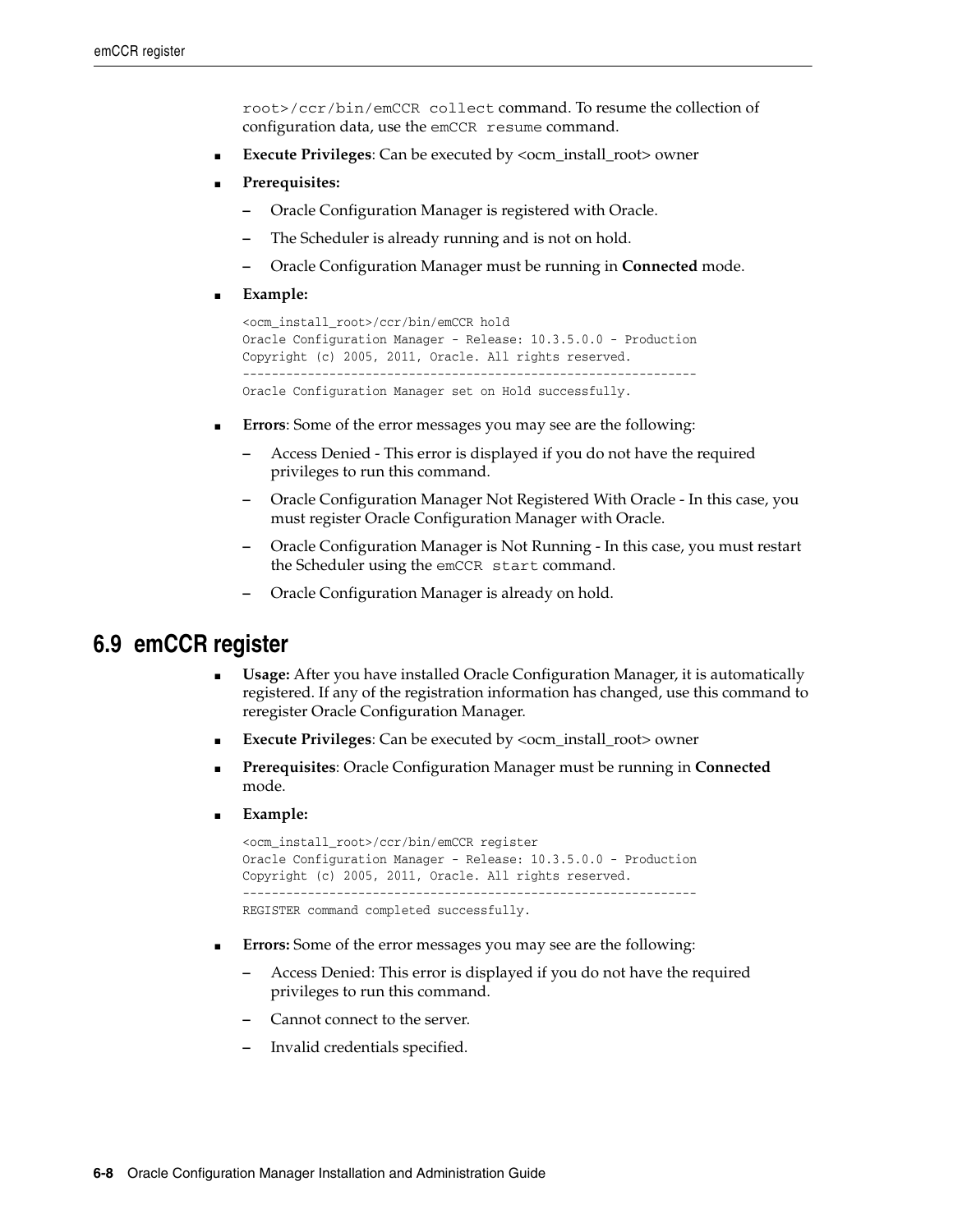# <span id="page-62-0"></span>**6.10 emCCR resume**

- **Usage:** Use this command to resume the automatic collection and uploading of the configuration data.
- **Execute Privileges:** Can be executed by <oom\_install\_root> owner
- **Prerequisites:**
	- **–** Oracle Configuration Manager is registered with Oracle.
	- **–** Oracle Configuration is on hold.
	- **–** The Scheduler is already running.
	- **–** Oracle Configuration Manager must be running in **Connected** mode.
- **Example**

<ocm\_install\_root>/ccr/bin/emCCR resume Oracle Configuration Manager - Release: 10.3.5.0.0 - Production Copyright (c) 2005, 2011, Oracle. All rights reserved. ----------------------------------------------------------------

Oracle Configuration Manager Resumed.

- **Errors:** Some of the error messages you may see are the following:
	- **–** Access Denied: This error is displayed if you do not have the required privileges to run this command.
	- **–** Oracle Configuration Manager Not Registered with Oracle: In this case, you must register Oracle Configuration Manager with Oracle.
	- **–** Oracle Configuration Manager is not on hold.
	- **–** Oracle Configuration Manager is Not Running Restart the Scheduler using the emCCR start command.

# <span id="page-62-1"></span>**6.11 emCCR set collection\_interval**

- Usage: Use this command to define the schedule to collect configuration data. Configuration data can be collected daily, weekly, or monthly.
	- **–** If configuration data is collected daily (FREQ=DAILY), you can specify the hour (BYHOUR) and the minute (BYMINUTE) at which the collection is to be performed.
	- **–** If the frequency is weekly, you can specify the day of the week (BYDAY=[MON|TUE|WED|THU|FRI|SAT|SUN]) and the time (BYHOUR and BYMINUTE) at which the data is to be collected.
	- **–** If the frequency is monthly, you can specify the date [BYMONTHDAY=1 to 31] and the time (BYHOUR and BYMINUTE) at which the collection is to be performed.

<ocm\_install\_root>/ccr/bin/emCCR set collection\_interval= "[FREQ=MONTHLY|WEEKLY|DAILY] [; BYMONTHDAY=1 to 31, when FREQ is MONTHLY] [; BYDAY=MON to SUN, when FREQ is WEEKLY] [; BYHOUR=0 to 23] [; BYMINUTE=0 to 59]"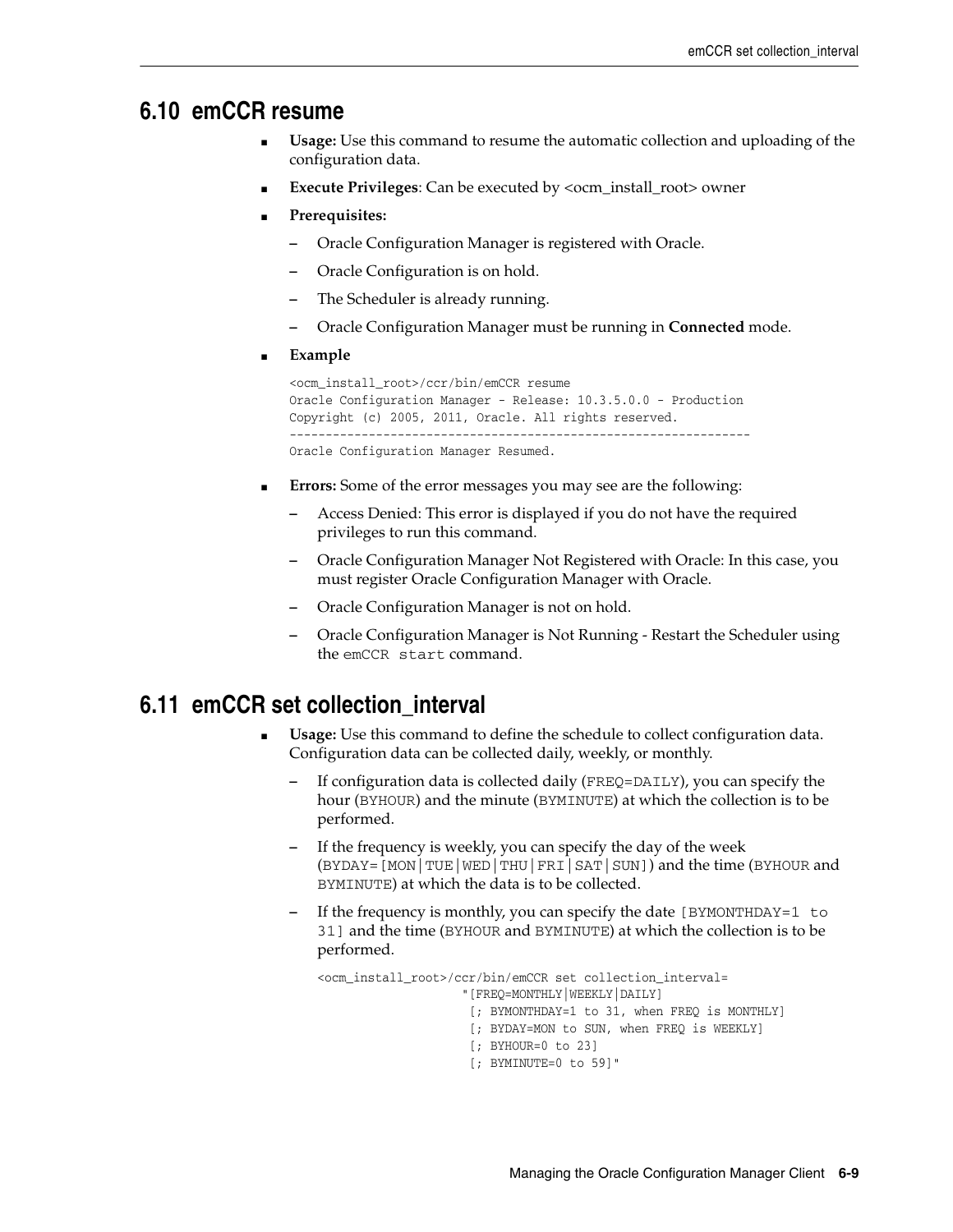**Note:** Configuration data is collected only if the Scheduler has been started. By default, configuration data is collected DAILY at the time Oracle Configuration Manager was installed.

The BYHOUR and BYMINUTE parameters can be used with all frequencies.

If the frequency is set to MONTHLY, and the month does not include the value of the MONTHDAY, configuration data will not be collected for that month.

You can verify the collection interval and the collection time by using the emCCR status command.

- **Execute Privileges:** Can be executed by <ocm\_install\_root> owner
- **Prerequisites:**
	- **–** Oracle Configuration Manager is registered with Oracle.
	- **–** The Scheduler is already running.
	- **–** Oracle Configuration Manager must be running in **Connected** mode.
- **Example:** Enter the command to specify that configuration data is to be collected on the fourth day of the month at 11.30 pm.

```
<ocm_install_root>/ccr/bin/emCCR set collection_
interval="FREQ=MONTHLY;BYMONTHDAY=4;BYHOUR=23;BYMINUTE=30"
Oracle Configuration Manager - Release: 10.3.5.0.0 - Production
Copyright (c) 2005, 2011, Oracle. All rights reserved.
     ----------------------------------------------------------------
Collection interval set successfully.
```
- **Errors:** Some of the error messages you may see are:
	- **–** Access Denied This error is displayed if you do not have the required privileges to run this command.
	- **–** Oracle Configuration Manager Not Registered With Oracle In this case, you must register Oracle Configuration Manager with Oracle.
	- **–** Usage errors such as mismatched options are also returned.

## <span id="page-63-0"></span>**6.12 emCCR start**

- Usage: Use this command to start the **Scheduler**.
- **Execute Privileges:** Can be executed by <ocm\_install\_root> owner
- **Prerequisites:** Oracle Configuration Manager must be running in **Connected** mode.
- **Example:**

```
<ocm_install_root>/ccr/bin/emCCR start
Oracle Configuration Manager - Release: 10.3.5.0.0 - Production
Copyright (c) 2005, 2011, Oracle. All rights reserved.
----------------------------------------------------------------
Starting Oracle Configuration Manager...
Waiting for status from Oracle Configuration Manager....
Start Date 06-Jan-2011 07:51:18
Last Collection Time 07-Jan-2011 11:12:00
```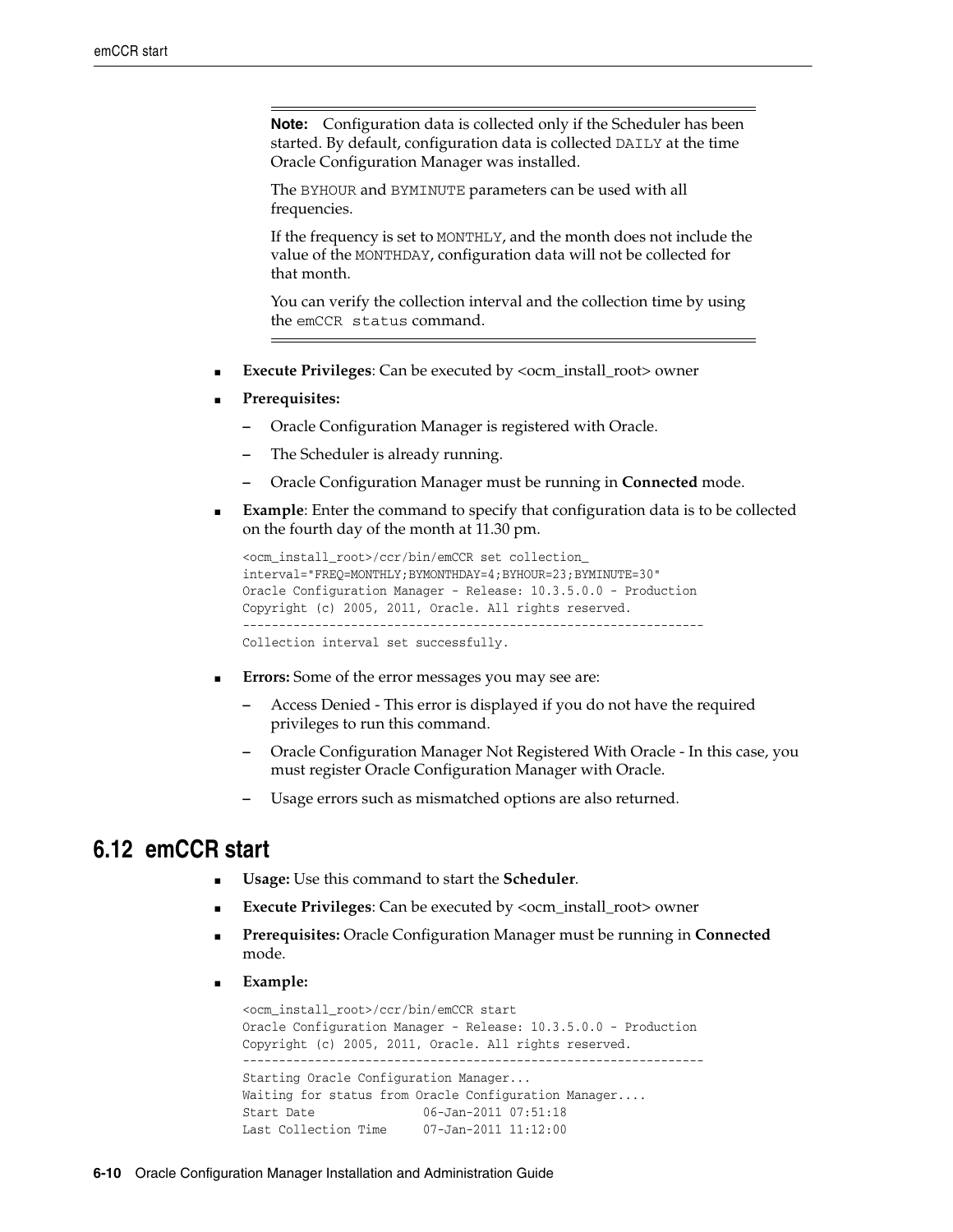```
Next Collection Time 08-Jan-2011 11:12:00
Collection Frequency Daily at 11:12
Collection Status idle
Log Directory /u01/oracle/10.1.0/database/ccr/hosts/host1/log
Registered At 05-Jan-2011 11:13:00
Automatic Update On
Collector Mode Connected
```
Oracle Configuration Manager successfully started.

- **Errors:** Some of the error messages you may see are:
	- **–** Access Denied This error is displayed if you do not have the required privileges to run this command.
	- **–** Oracle Configuration Manager Not Registered With Oracle In this case, you must register Oracle Configuration Manager with Oracle.
	- **–** Oracle Configuration Manager is Already Running In this case, the Scheduler has already been started. No action is required.
	- **–** Registration failure errors.

# <span id="page-64-0"></span>**6.13 emCCR status -diagnostic**

**Usage:** Use this command to view the current status of all diagnostic uploads. The syntax for this command is as follows:

emCCR status -diagnostic[=SR=<Service request number>,[FILE=<Absolute path of diagnostic package>]]

- **–** Specify the -diagnostic parameter to see the status of all diagnostics uploads.
- **–** Specify the -diagnostic parameter with the SR request to view the status of all uploads for a particular service request. The SR number must be in the format x-y where x represents one digit and y represents multiple digits, for example, 3-543210001.
- **–** Specify the -diagnostic parameter with SR and FILE options to view the status for a particular upload. FILE must include the name and the full path to the file that contains diagnostic information.
- **Execute Privileges:** Can be executed by <ocm\_install\_root> owner or user ROOT
- **Prerequisites:** Oracle Configuration Manager must be running in **Connected** mode.
- **Example 1**

Time Elapsed  $00:00:07$ 

```
<ocm_install_root>/ccr/bin/emCCR status 
-diagnostic=SR=3-543219500,FILE=/scratch/test/support_info.zip 
Oracle Configuration Manager - Release: 10.3.5.0.0 - Production
Copyright (c) 2005, 2011, Oracle. All rights reserved.
----------------------------------------------------------------
SR Number 1234.222
Package Name /scratch/test/support_info.zip<br>Start Time 02-Jan-2011 09:23:13
                02-Jan-2011 09:23:13
Submit Time 02-Jan-2011 09:23:13 
Update Time 02-Jan-2011 09:23:20 
b<br>Restarts 0<br>Co
Status COMPLETED
```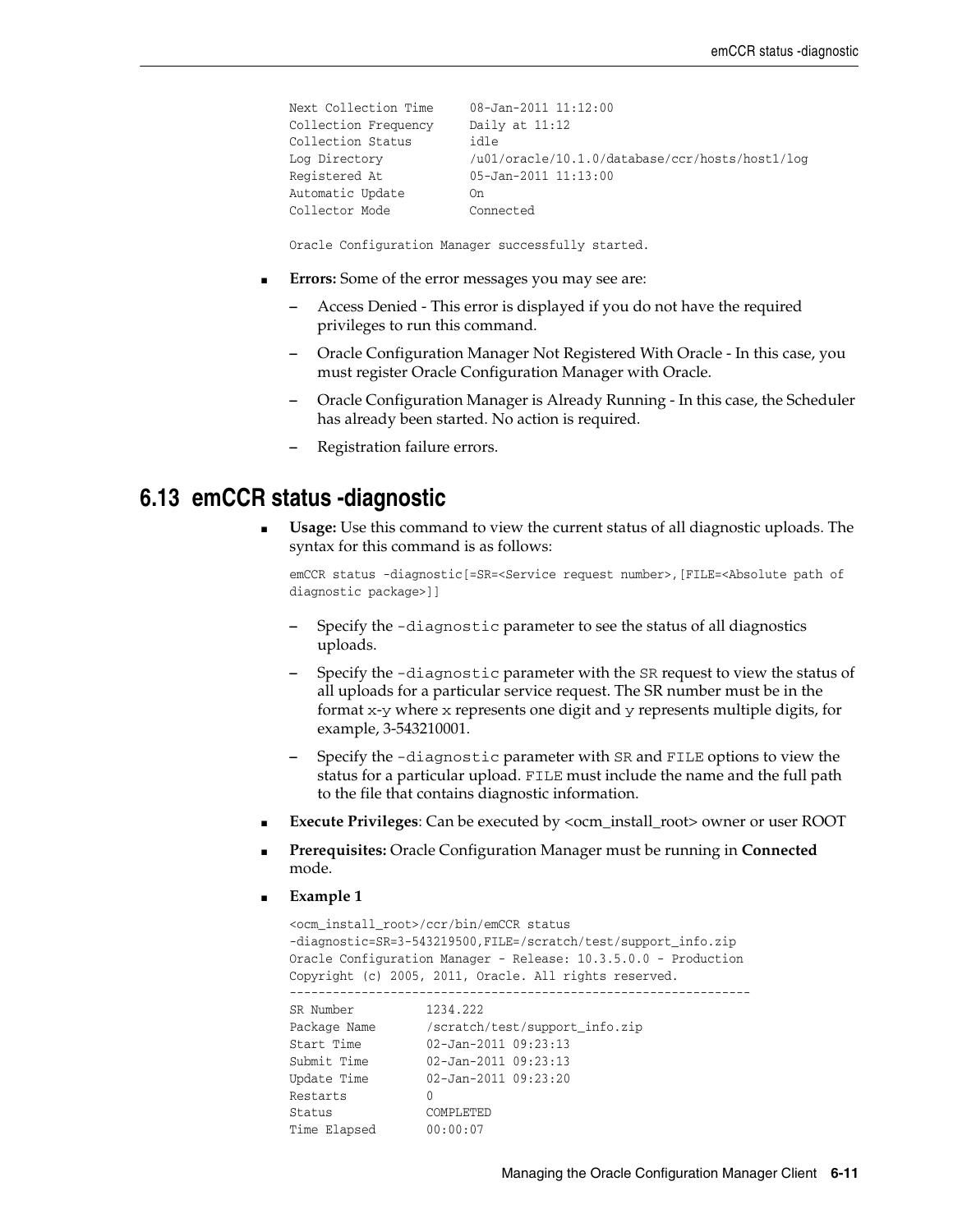# **Example 2: When Diagnostic Checks Package Needs Property Definitions**

----------------------------------------------------------------

<ocm\_install\_root>/ccr/bin/emCCR status Oracle Configuration Manager - Release: 10.3.5.0.0 - Production Copyright (c) 2005, 2011, Oracle and/or its affiliates. All rights reserved.  $-$ 

```
Start Date 24-Mar-2011 15:45:33
Last Collection Time 24-Mar-2011 15:49:59
Next Collection Time 25-Mar-2011 15:45:00
Collection Frequency Daily at 15:45
Collection Status idle
                   <ocm_install_root>/ccr/hosts/abc/log
Registered At 24-Mar-2011 14:45:13
Automatic Update On
Collector Mode Connected
Diagchecks Status Meeds configuration
```
#### Diagcheck errors: [database, ABC]: Missing properties Please run "configCCR -D [-T targetType [ -N targetName [-P propertyName]]]" to configure the diagcheck properties.

- **Errors:** Some of the error messages you may see are the following:
	- **–** Invalid SR format: This error occurs when the SR format does not match the required format of x-y where x is a single digit and y is multiple digits. To resolve this error, you must specify the SR number in the correct format.
	- **–** No such diagnostic upload request exists. This error occurs if you run a -diagnostic command for a non-existent or invalid SR number or file name. To resolve this error, view the status of all submitted packages and specify the correct SR number or file name.
	- **–** Could not access diagnostic upload data. This error occurs while reading or writing diagnostic upload data. To resolve this error, ensure that the diagnostic upload client has read and write permissions to the OCM\_CONFIG\_ HOME/state directory.
	- **–** The diagnostic upload state is not valid. Cannot perform the requested operation. Use upload -diagnostic to start fresh upload. This error occurs when the diagnostic package is corrupted. To resolve this error, use emCCR clear -force to clear the invalid upload request.
	- **–** Invalid command. This error occurs when invalid arguments are specified on the command line. Use emCCR help, view all the command line options and enter the correct arguments.

### <span id="page-65-0"></span>**6.14 emCCR stop**

- **Usage:** Use this command to stop the Scheduler. When the Scheduler has been manually stopped, the Scheduler is not restarted automatically after a reboot or by the cron job. You must start it manually using the emCCR start command. If you run the emCCR stop command when a data collection or another command is in progress, a stop pending message is displayed. Once the command in progress is completed, the Scheduler will be stopped.
- **Execute Privileges:** Can be executed by <ocm\_install\_root> owner
- **Prerequisites:** You can use this command only if the Scheduler is already running.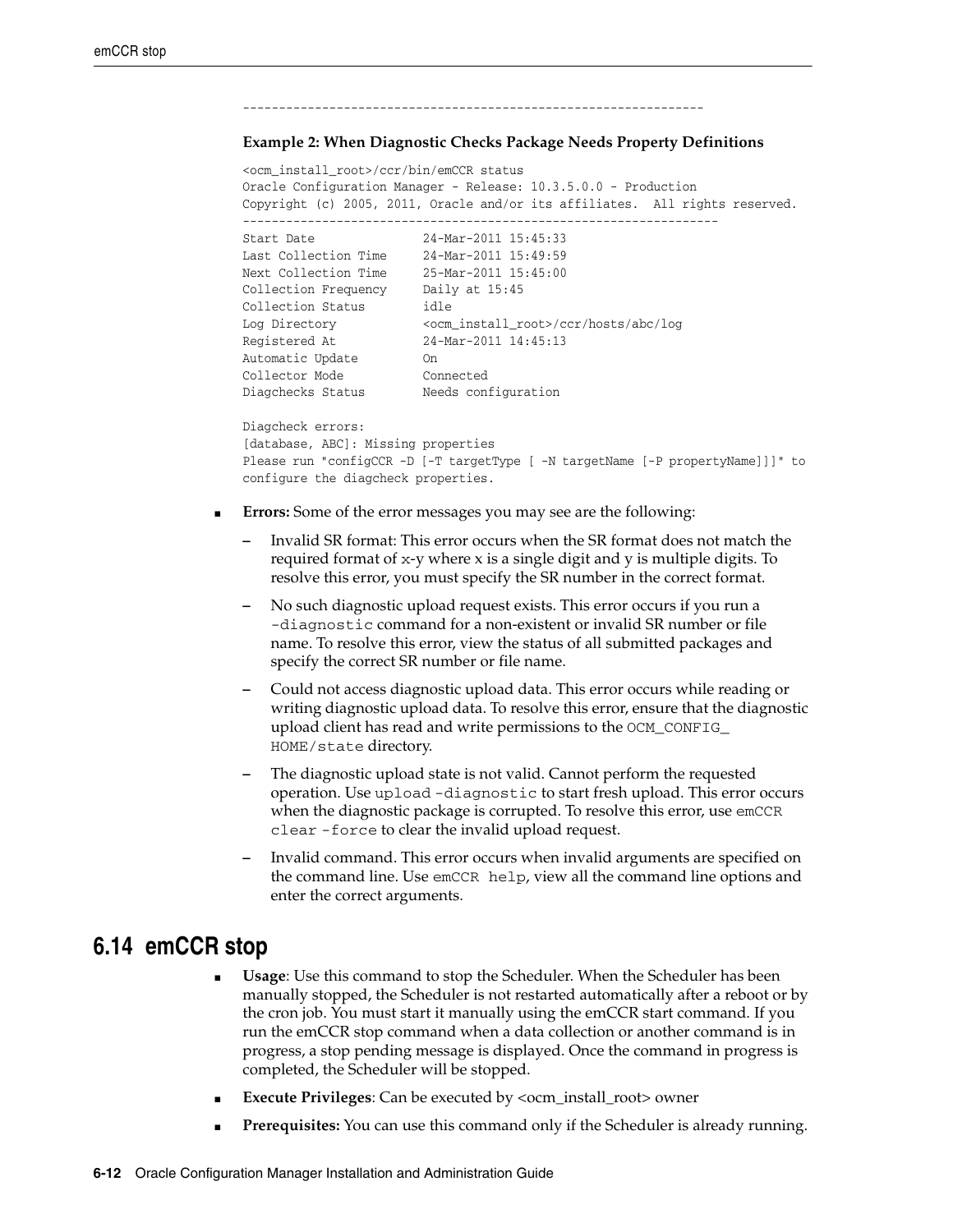#### ■ **Example:**

```
<ocm_install_root>/ccr/bin/emCCR stop
Oracle Configuration Manager - Release: 10.3.5.0.0 - Production
Copyright (c) 2005, 2011, Oracle. All rights reserved.
----------------------------------------------------------------
Oracle Configuration Manager Stopped...
```
- **Errors:** Some of the error messages you may see are:
	- **–** Access Denied This error is displayed if you do not have the required privileges to run this command.
	- **–** Oracle Configuration Manager Not Registered With Oracle In this case, you must register Oracle Configuration Manager with Oracle.
	- **–** Oracle Configuration Manager is Not Running Restart the Scheduler using the emCCR start command.
	- **–** Stop Pending a collection already in progress; the Scheduler will be stopped once the collection completes.

# <span id="page-66-0"></span>**6.15 emCCR [-register] [-verbose] test**

- **Usage:** Use this command to test the connection to the server at Oracle. If you specify the -register option, the client will be registered during the test. The -verbose option displays detailed information about the connection process. Both -register and -verbose arguments are optional.
- **Execute Privileges:** Can be executed by <oom\_install\_root> owner
- **Prerequisites:**
	- **–** Oracle Configuration Manager is registered with Oracle.
	- **–** Oracle Configuration Manager must be running in **Connected** mode.
- **Example 1:**

```
<ocm_install_root>/ccr/bin/emCCR -register test
Oracle Configuration Manager - Release: 10.3.5.0.0 - Production
Copyright (c) 2005, 2011, Oracle. All rights reserved.
-------------------------------------------------------------
```

```
Verifying Proxy settings...
No Proxy host set.
Oracle Configuration Manager Server is: ccr.oracle.com
Resolving Oracle Configuration Manager Server address...
Connecting to Oracle Configuration Manager server...
Registering with Oracle Configuration Manager server...
```
Command successfully completed.

#### ■ **Example 2:**

```
<ocm_install_root>/ccr/bin/emCCR -verbose test
Oracle Configuration Manager - Release: 10.3.5.0.0 - Production
Copyright (c) 2005, 2011, Oracle. All rights reserved.
-------------------------------------------------------------
Verifying Proxy settings...
{main} [08:28:04.761] Conn: added module HTTPClient.RetryModule
{main} [08:28:04.771] Conn: added module HTTPClient.CookieModule
{main} [08:28:04.776] Conn: added module HTTPClient.RedirectionModule
{main} [08:28:04.782] Conn: added module HTTPClient.AuthorizationModule
```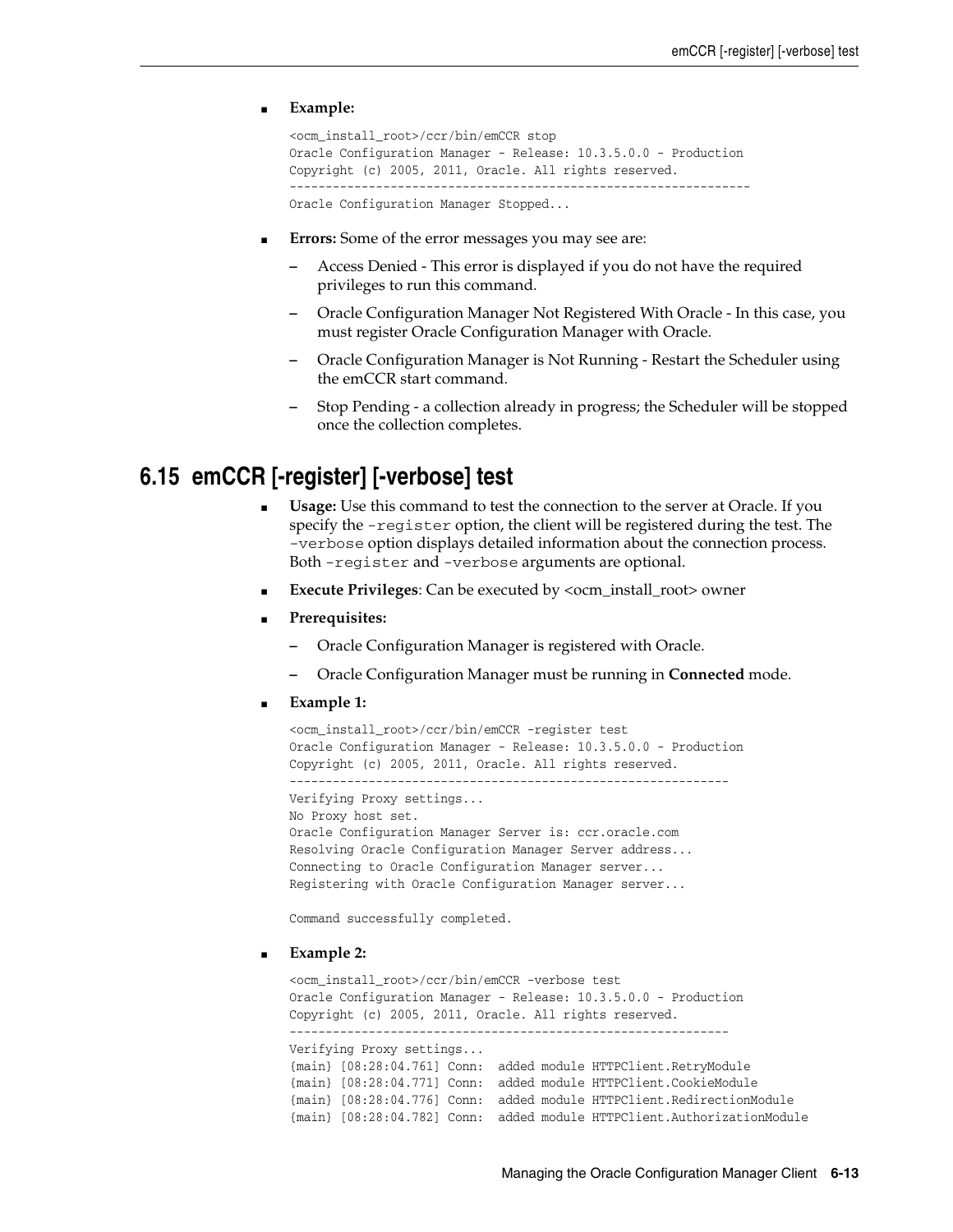```
{main} [08:28:04.783] Conn: added module HTTPClient.DefaultModule
{main} [08:28:04.789] Conn: added module HTTPClient.TransferEncodingModule
{main} [08:28:04.794] Conn: added module HTTPClient.ContentMD5Module
{main} [08:28:04.796] Conn: added module HTTPClient.ContentEncodingModule
No Proxy host set.
Oracle Configuration Manager Server is: ccr.oracle.com
Resolving Oracle Configuration Manager Server address...
Connecting to Oracle Configuration Manager server...
{main} [08:28:05.103] Conn: Creating Socket: ccr.oracle.com:7782
{main} [08:28:05.140] Demux: Initializing Stream Demultiplexor (6915075)
{main} [08:28:05.792] Conn: Sending Request: 
GET /em/upload HTTP/1.1
Host: ccr.oracle.com
Connection: Keep-Alive, TE
TE: trailers, deflate, gzip, compress
User-Agent: RPT-HTTPClient/0.3-3
Accept-Encoding: gzip, x-gzip, compress, x-compress
{main} [08:28:05.804] Demux: Opening stream 18929195 for demux (6915075)
{main} [08:28:05.804] Conn: Request sent
{main} [08:28:05.804] Resp: Reading Response headers 18929195
{main} [08:28:05.805] Resp: Parsing Response headers from Request "GET
 /em/upload": (18929195)
HTTP/1.1 200 OK
Date: Wed, 07 Jan 2011 17:32:47 GMT
Server: Oracle-Application-Server-10g/10.1.2.2.0 Oracle-HTTP-Server
Content-Length: 170
Cache-Control: private
Keep-Alive: timeout=5, max=999
Connection: Keep-Alive
Content-Type: text/xml; charset=windows-1252
{main} [08:28:05.808] Resp: Response entity delimiter: Content-Length 
(18929195)
{main} [08:28:05.808] Conn: Protocol Version established: HTTP/1.1
Command successfully completed.
```
- **Errors:** Some of the error messages you may see are the following:
	- **–** Access Denied: This error is displayed if you do not have the required privileges to run this command.
	- **–** Cannot connect to the server.
	- **–** Proxy server information is incorrect.
	- **–** Proxy server is not available.

For other registration errors, refer to the error messages listed under the emCCR register command.

# <span id="page-67-1"></span><span id="page-67-0"></span>**6.16 emCCR update\_components**

**Usage:** Use this command to manually deploy any updates to the Oracle Configuration Manager client and deploy the Diagnostic Check package. You can either use the latest Oracle Configuration Manager distribution kit for the update or stage individual Oracle Configuration Manager packages in a local directory and deploy them by using this command. This command can be run in **Connected** or **Disconnected** mode. The syntax is as follows: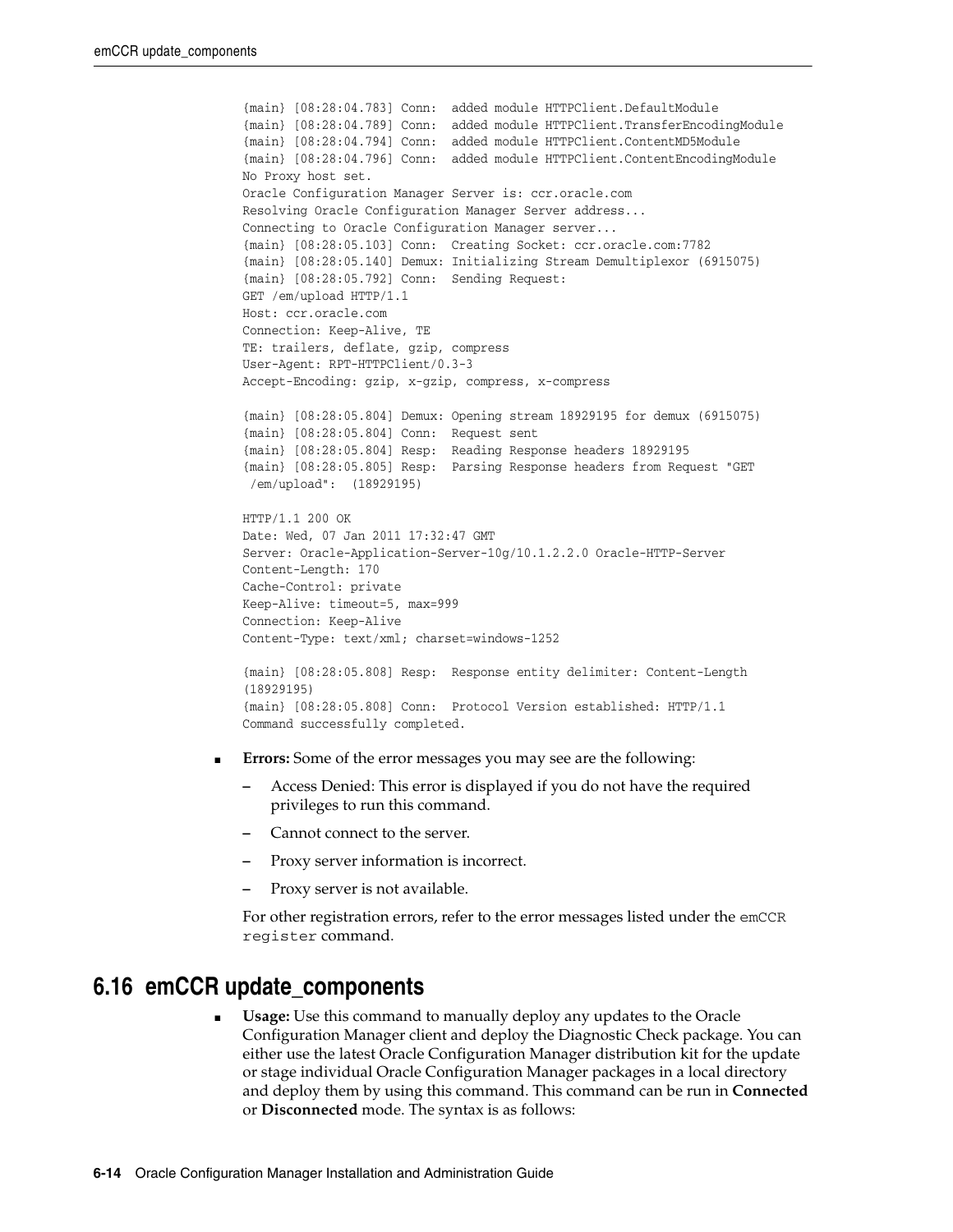```
<ocm_install_root>/ccr/bin/emCCR update_components [-silent] -staged_dir
="Directory containing OCM packages" | -distribution="OCM installation kit
path"
```
- **–** If the -silent parameter is used, no output is displayed on the screen. You will see the prompt on the screen when the command has been executed.
- **–** Use the -staged\_dir parameter to specify the directory in which the Oracle Configuration Manager packages have been staged. For the Diagnostic Check package,
- **–** Use the -distribution parameter to specify the Oracle Configuration Manager kit that will be used for deployment.
- **Execute Privileges:** Can be executed by  $\langle$ ocm\_install\_root $\rangle$  owner
- **Prerequisites:** None
- **Example 1:** Sample output when staged directory contains one new package (core.jar) and an old package (scripts.jar).

<ocm\_install\_root>/ccr/bin/emCCR update\_components -stage\_dir= "/scratch/updates/ocm\_pkgs" Oracle Configuration Manager - Release: 10.3.5.0.0 - Production Copyright (c) 2005, 2011, Oracle. All rights reserved. ----------------------------------------------------------------

Deploying core - Version 10.3.5.0.0 scripts.jar is an old package. No update required.

#### **Example 2:** Sample output when staged directory does not contain any packages.

<ocm\_install\_root>/ccr/bin/emCCR update\_components -staged\_dir= "/scratch/updates/ocm\_pkgs" Oracle Configuration Manager - Release: 10.3.5.0.0 - Production Copyright (c) 2005, 2011, Oracle. All rights reserved. ---------------------------------------------------------------- No Oracle Configuration Manager packages are candidates for updating.

#### **Example 3:** Sample output with the -distribution parameter:

<ocm\_install\_root>/ccr/bin/emCCR update\_components -distribution= /scratch/distribution/ccr-Production-10.3.5.0.0-Linux-i386.zip Oracle Configuration Manager - Release: 10.3.5.0.0 - Production Copyright (c) 2005, 2011, Oracle. All rights reserved. --------------------------------------------------------------- Deploying core - Version 10.3.5.0.0 Deploying engines - Version 10.2.7.1.0 Deploying metricdata - Version 10.2.4.0.3 Deploying scripts - Version 10.3.5.0.0

#### **Example 4:** Sample output when deploying a Diagnostic Checks package.

```
<ocm_install_root>/ccr/bin/emCCR update_components -staged_
dir=/scratch/user/diagheck
Oracle Configuration Manager - Release: 10.3.5.0.0 - Production
Copyright (c) 2005, 2011, Oracle and/or its affiliates. All rights reserved.
------------------------------------------------------------------
Deploying diagchecks - Version 10.3.5.0.0
```
- **Errors:** Some of the error messages you may see are the following:
	- **–** Access Denied: This error is displayed if you do not have the required privileges to run this command.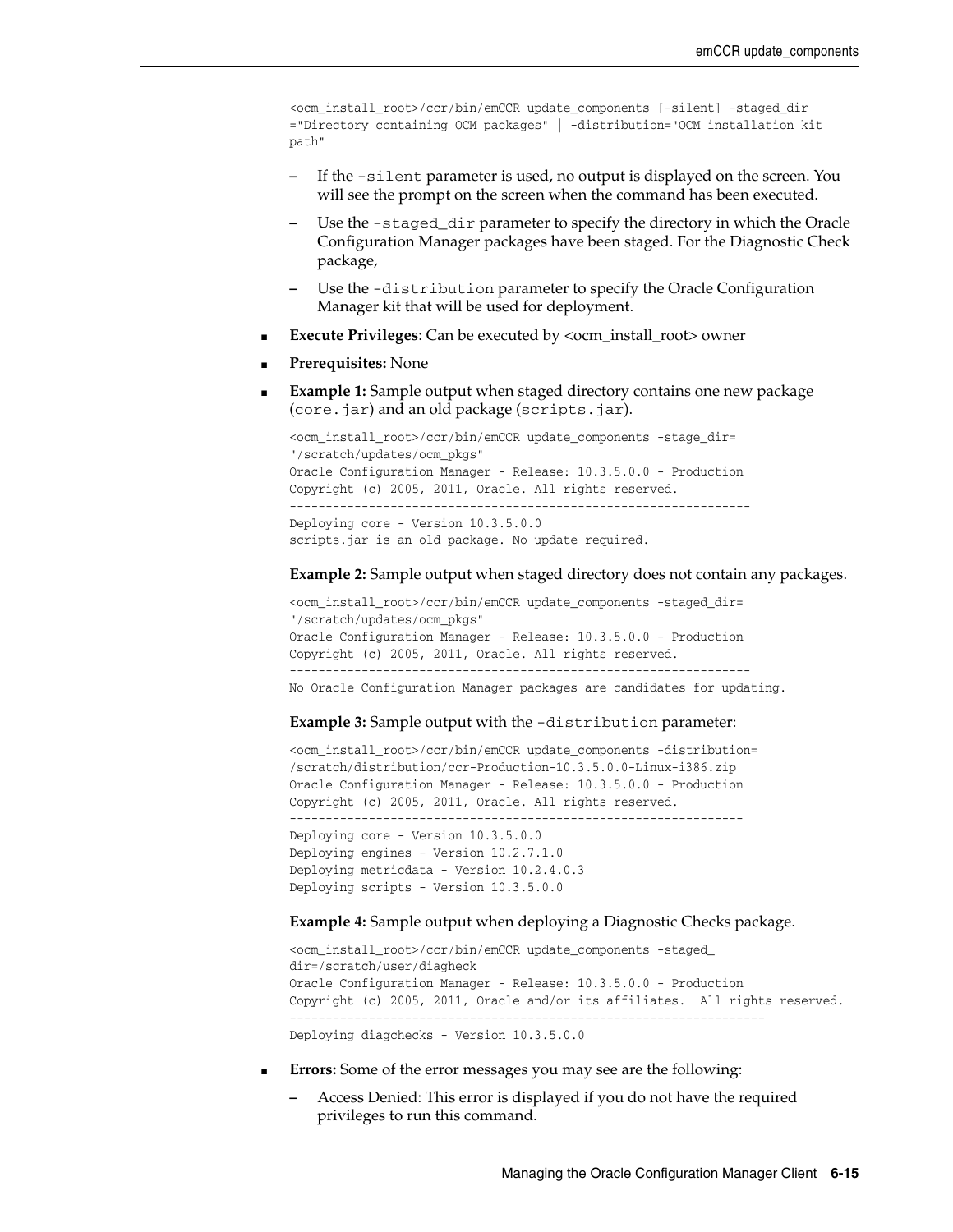- **–** Package not supported. This error occurs when the specified package is not supported by this platform or platform architecture. To resolve this error, download the latest packages which match target system's OS and processor architecture from My Oracle Support.
- **–** Not a valid OCM distribution. This error occurs when the <filespec> specified with the -distribution parameter is not valid. Ensure that the distribution kit is valid and has not been corrupted.
- **–** Not a valid OCM package. This error occurs when the directory specified in the -staged\_dir parameter contains .jar files that are not OCM packages. This is an informational message and requires no action be taken.
- **–** A package deployment issue was encountered. This indicates an error during the deployment of a package. The log file containing failure details is displayed. Review the log file to find out the exact reason for the error.
- **–** No read access. This error occurs when you do not have permissions to read the target package or directory. Ensure that you have permissions to access the specified target package or directory.
- **–** Qualifiers -distribution and -staged\_dir are mutually exclusive This error occurs when you specify the -distribution and -staged\_dir arguments together. You cannot specify both the arguments at the same time. Refer to [Section 6.7, "emCCR help"](#page-59-1) for the correct syntax.
- **–** Invalid directory specified for the -staged\_dir qualifier. This error occurs if you specify the \$OCM\_HOME/inventory directory with -staged\_dir qualifier. To resolve this error, specify a different directory for staging the packages.
- **–** No Oracle Configuration Manager packages are candidates for updating. This error occurs when the specified directory does not contain any Oracle Configuration Manager packages.

# <span id="page-69-0"></span>**6.17 emCCR upload**

**Usage:** Use this command to upload the configuration data to the Oracle repository especially when an upload has failed. The collection upload failure can occur in either interactive or scheduled collections. In interactive collections, you get an error indicating that there was a problem uploading the files. In the scheduled collections, the message is recorded in the <OCM\_CONFIG\_ HOME>/log/collector.log file.

Collections, when already in connected mode, automatically upload collections.

- **Execute Privileges**: Can be executed by <ocm\_install\_root> owner or user ROOT
- **Prerequisites:**
	- **–** Oracle Configuration Manager is registered with Oracle.
	- **–** Configuration data must have been collected but not uploaded.
	- **–** The Scheduler is already running.
	- **–** Oracle Configuration Manager must be running in **Connected** mode.
- **Example:**

```
<ocm_install_root>/ccr/bin/emCCR upload
Oracle Configuration Manager - Release: 10.3.5.0.0 - Production
Copyright (c) 2005, 2011, Oracle. All rights reserved.
```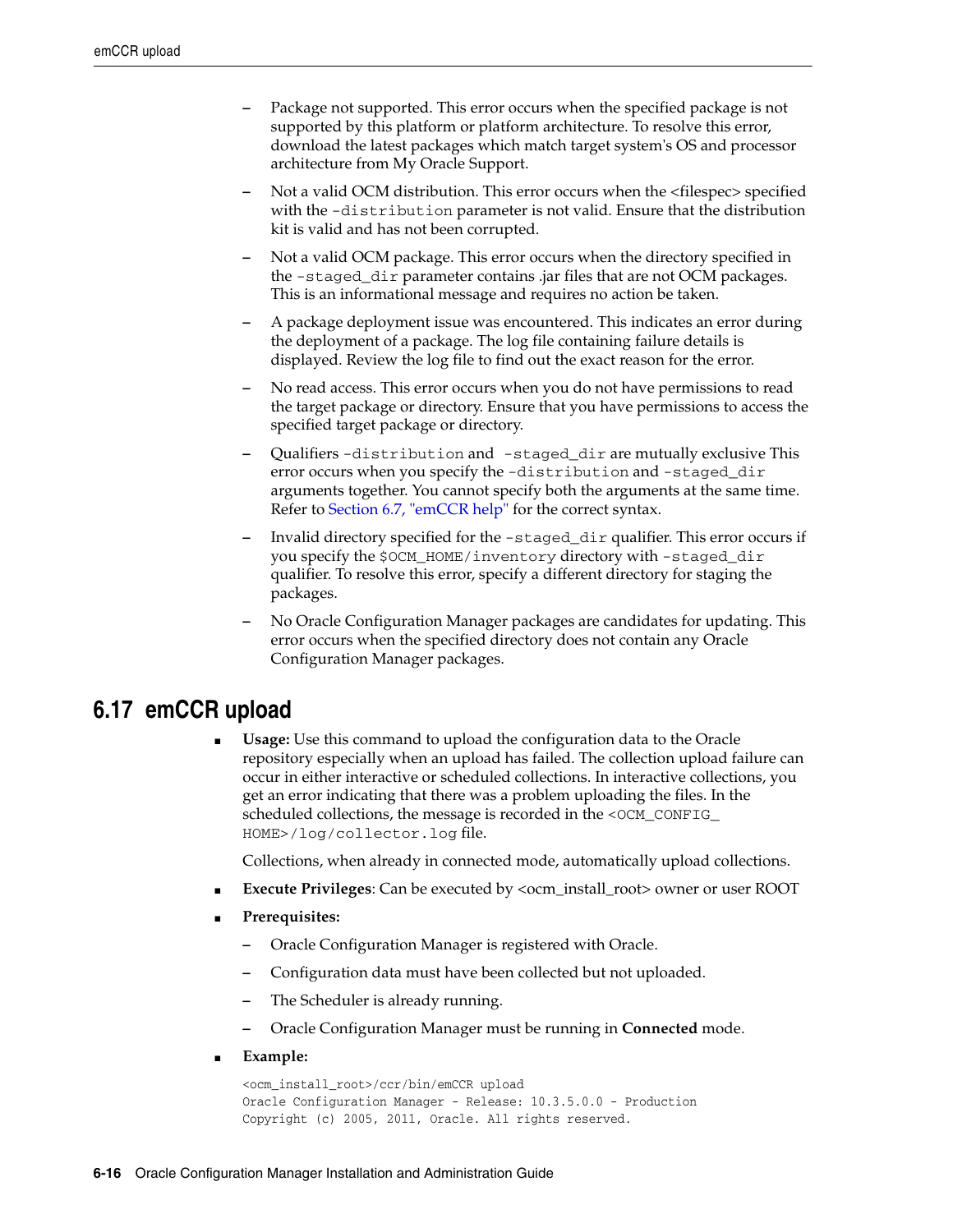Upload Done.

**Errors:** Some of the error messages you may see are the following:

----------------------------------------------------------------

- **–** Access Denied: This error is displayed if you do not have the required privileges to run this command.
- **–** Oracle Configuration Manager Not Registered with Oracle: In this case, you must register Oracle Configuration Manager with Oracle.
- **–** Mandatory update available. Command failed.
- **–** Cannot connect with the server.
- **–** Handshake failure. You must register Oracle Configuration Manager.
- **–** Oracle Configuration Manager is Not Running Restart the Scheduler using the emCCR start command.

### <span id="page-70-0"></span>**6.18 emCCR upload -diagnostic**

**Usage:** Use this command to upload a file containing diagnostic information to the Oracle repository. You will be prompted for My Oracle Support credentials (user name and password).

**Note:** When specifying an e-mail address, avoid using UNIX characters that overlap with the TTY terminal settings in use. Otherwise an undefined resultant behavior may occur.

The file is generally a **.zip** file that contains all the files required to troubleshoot the specified SR (service request). This command can be run only in **Connected** mode. The syntax for this command is as follows:

emCCR upload -diagnostic=SR=<Service request number>,FILE=<Absolute path of diagnostic package> [-restart] [-force]

- **–** The -restart parameter is used for an upload that is incomplete or has been aborted. When you use this parameter, upload will continue from the last successful point in the previous upload.
- **–** The -force parameter starts the upload from the beginning and overwrites anything on the server.
- **Execute Privileges:** Can be executed by <oom\_install\_root> owner or user ROOT
- **Prerequisite:**
	- **–** Oracle Configuration Manager is registered with Oracle.
	- **–** Oracle Configuration Manager must be running in **Connected** mode.
- **Example:**

```
<ocm_install_root>/ccr/bin/emCCR upload 
-diagnostic=SR=3-543210001,FILE=/scratch/test/support_info.zip
Oracle Configuration Manager - Release: 10.3.5.0.0 - Production
Copyright (c) 2005, 2011, Oracle. All rights reserved.
----------------------------------------------------------------
My Oracle Support User Name: <e-mail address>
My Oracle Support User Password: Initializing upload...
Starting upload...
```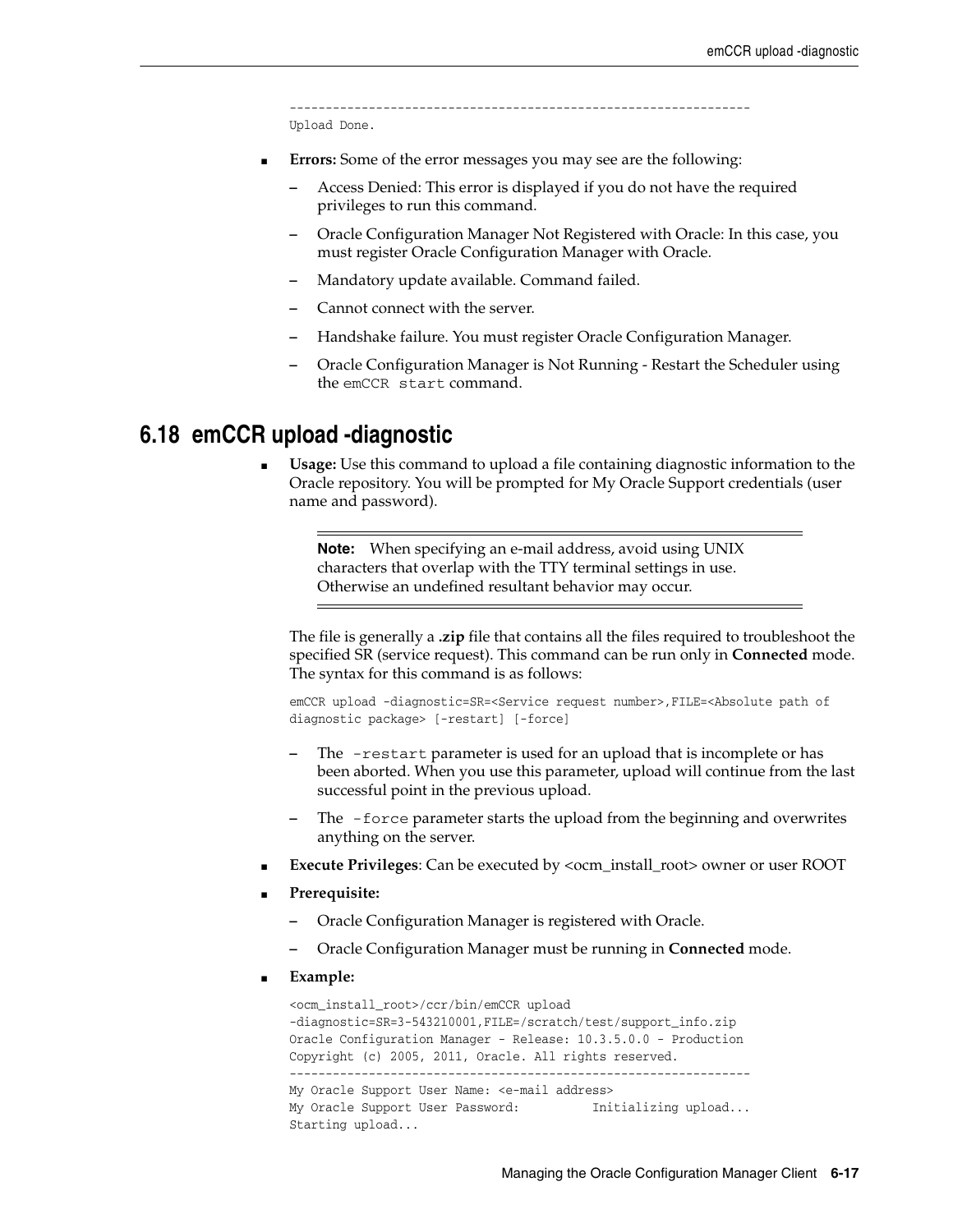```
Establishing connection to Oracle...
Uploading...
Upload completed.
Command successfully completed.
-----------------------------------------------------------------
```
- **Errors:** Some of the error messages you may see are the following:
	- **–** Access Denied: This error is displayed if you do not have the required privileges to run this command.
	- **–** Oracle Configuration Manager Not Registered with Oracle: In this case, you must register Oracle Configuration Manager with Oracle.
	- **–** Cannot connect with the server.
	- **–** Handshake failure. You must register Oracle Configuration Manager.
	- **–** Invalid SR format: This error occurs when the SR format does not match the required format of x-y. To resolve this error, you must specify the SR number in the correct format. The SR number must be in the format x-y where x represents one digit; y represents multiple digits.
	- **–** No such diagnostic upload request exists. This error occurs if you restart a -diagnostic command for a non-existent or invalid SR number or file name. To resolve this error, view the status of all submitted packages and specify the correct SR number or file name.
	- **–** Could not access diagnostic upload data. This error occurs while reading or writing diagnostic upload data. To resolve this error, ensure that the diagnostic upload client has read and write permissions to the OCM\_CONFIG\_ HOME/state directory.
	- **–** The diagnostic upload state is not valid. Cannot perform the requested operation. Use upload -diagnostic to start fresh upload. This error occurs when the diagnostic package is corrupted. To resolve this error, use emCCR clear -force to clear the invalid upload request.
	- **–** Invalid command. This error occurs when invalid arguments are specified on the command line. Use emCCR help, view all the command line options, and enter the correct arguments.
	- **–** Could not open diagnostic package file (No such file or directory). This error occurs when Oracle Configuration Manager cannot locate the file specified on the command line. To resolve this error, ensure that the file is available in the specified directory and specify the absolute path to the file.
	- **–** Could not open diagnostic package file (Permission denied). This error occurs when Oracle Configuration Manager cannot access the file specified on the command line. To resolve this error, ensure that you have Read permission on the specified directory.
	- **–** Following error occurred (actual error). This error occurs due to an unexpected reason. See OCM\_HOME/log/collector.log for the exact reason for the error.
	- **–** Failed to create directory structure for diagnostic state. This error occurs when the diagnostic upload client failed to store upload state. This error may occur due to lack of permissions. Ensure that the upload client has write permissions to the OCM\_HOME/state directory.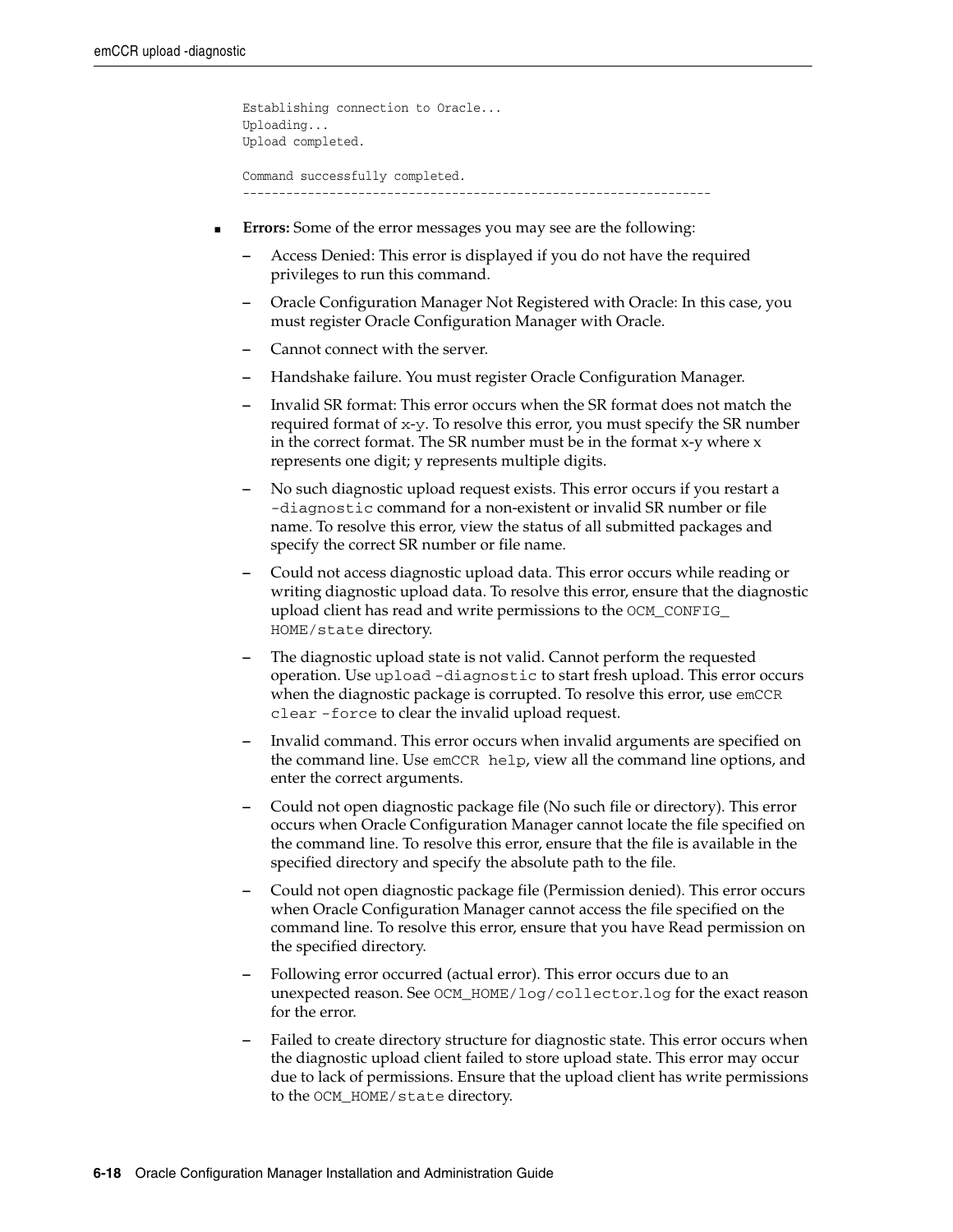- **–** Upload request already submitted. Please use -force to overwrite previous upload. This error occurs when you submit a second upload request for the same SR number and file name. In this case, you must use emCCR clear to clear the previous upload request and resubmit the upload request or use the -force option to overwrite the previous upload.
- **–** Upload already in progress. This error occurs when you try to upload a package which is currently being uploaded. This upload may have been initiated from a different system and is using the same SR number and file name as the upload currently being attempted. You must either cancel the current upload or specify a different SR number.
- **–** Error occurred in obtaining diagnostic upload endpoint URL for Oracle Configuration Manager. This error occurs when the upload client fails to obtain diagnostic receiver URL. Ensure that the OCM\_ HOME/config/default/ccr.properties or OCM\_ HOME/config/ccr.properties file contains ccr.endpoint property.
- **–** This diagnostic package is already uploaded. Use upload -diagnostic to start fresh upload. This error occurs when you try to restart the upload of an already uploaded package. To upload an already uploaded package, you must submit a new upload request.
- **–** Diagnostic package file modified since last upload. Use upload -diagnostic to start fresh upload. This error occurs when a package is modified during the upload procedure. It may also occur if you try to restart the upload of a package that has been modified since the last upload request. To upload the modified package, you must submit a new upload request.
- **–** Could not recognize server response. This error occurs when the client could not interpret the server response. Check the OCM\_HOME/log/collector.log file for more details.
- **–** Maximum session time-out limit reached. The network connection is too slow. Please restart the upload to try again. This error occurs due to slow data transfer speed. Ensure that the upload bandwidth available at customer system is at least 56 kbps.
- **–** An internal server error has occurred. This error occurs due to internal issues at the server. Check the OCM\_HOME/log/collector.log file for more details.
- **–** Unexpected error occurred during diagnostic upload. This error is caused due to unexpected errors that occurred when the diagnostic package was being uploaded. Check the OCM\_HOME/log/collector.log file for more details.
- **–** This feature is currently not supported. This error occurs when the requested operation is not supported.

# **6.19 configCCR**

#### **Usage:**

Use this command to modify the configuration information using the command line interface. This command enables you to modify the registration credentials after Oracle Configuration Manager has been installed. You can also use this command to switch between **Connected** and **Disconnected** modes, and to configure Diagnostic Checks properties. The syntax is as follows:

configCCR [ -s ] [ -d | -C <OracleSupportHubUrl> ] [ -a | -r ] [<csi-number>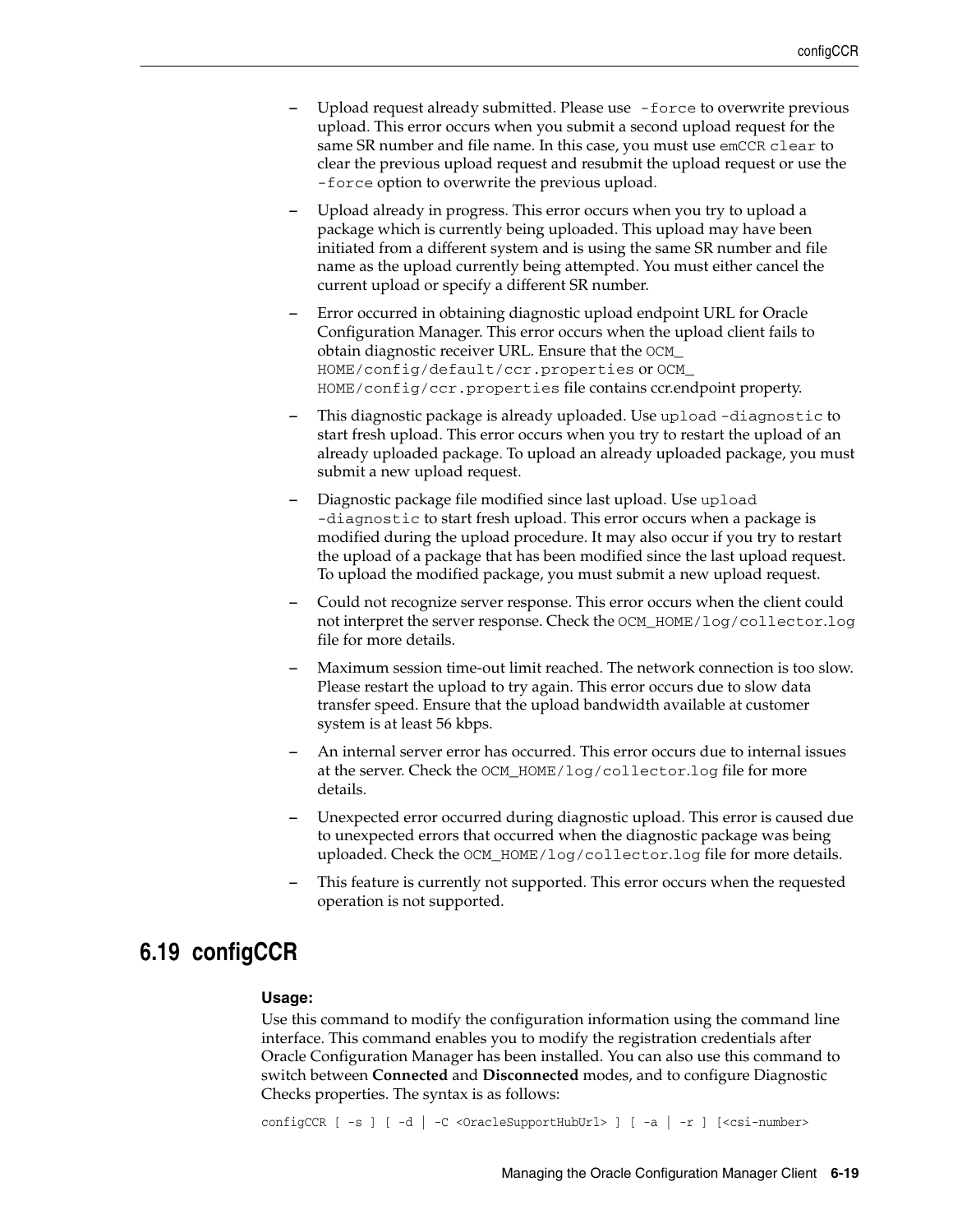```
[<MyOracleSupportId> ]]
configCCR [ -R <response-file> ] 
configCCR -D [ -v ] [ -T <target type> [ -N <target name> [ -P <property name> ]]]
```
**1.** If you do not specify any arguments and you *can* connect directly to Oracle, you are prompted for credentials.

configCCR

- **2.** If you do not specify any arguments but you *cannot* connect directly to Oracle, the following occurs:
	- **a.** You are prompted for credentials.
	- **b.** You are prompted for an Oracle Support Hub.
	- **c.** If you cannot access the Oracle Support Hub specified or you entered NONE, you are prompted for the proxy server.
		- **–** Either enter a proxy server or type NONE.
		- **–** If you entered NONE for both Oracle Support Hub and proxy server, Oracle Configuration Manager is configured in disconnected mode.
	- **d.** If you specified a proxy server but you still cannot access Oracle, you will be prompted for Oracle Support Hub again.
		- **–** Supply the URL for the Oracle Support Hub or type NONE.

You will be prompted for Oracle Support Hub and possibly proxy server until there is connectivity to Oracle or you type NONE for both the Oracle Support Hub and proxy server.

## **Parameters**

- The -a parameter configures Oracle Configuration Manager to run within the instance defined by the ORACLE\_CONFIG\_HOME environment variable or the current host.
	- **–** If ORACLE\_CONFIG\_HOME is set to a valid directory, the Oracle Configuration Manager subdirectories are created in this directory, and the crontab entry (for UNIX platforms) or the service (for Windows platforms) for this instance is also created.
	- **–** If ORACLE\_CONFIG\_HOME is *not* set, the Oracle Configuration Manager subdirectories are added to <ocm\_install\_root>/ccr/hosts/<hostname> (where hostname is the current host) and the crontab entry (for UNIX platforms) or the service (for Windows platforms) for this host is added.

You can pass the configuration information on the command line, otherwise you will be prompted for the credentials.

- The  $-C$  URL parameter defines the Oracle Support Hub used to connect to Oracle. If a proxy server is required to access the Oracle Support Hub, the user will be prompted for the proxy information.
- If you use the -d parameter, Oracle Configuration Manager will be switched to **Disconnected** mode. In this mode, configuration data is not collected automatically. This mode is useful when your computer does not have Internet access. You can manually collect the data using the emCCR collect option. For details, refer to [Section 6.3, "emCCR collect"](#page-56-0). When the -d parameter is used, do not use the following qualifiers:  $-C$ ,  $-r$ , and  $-R$ .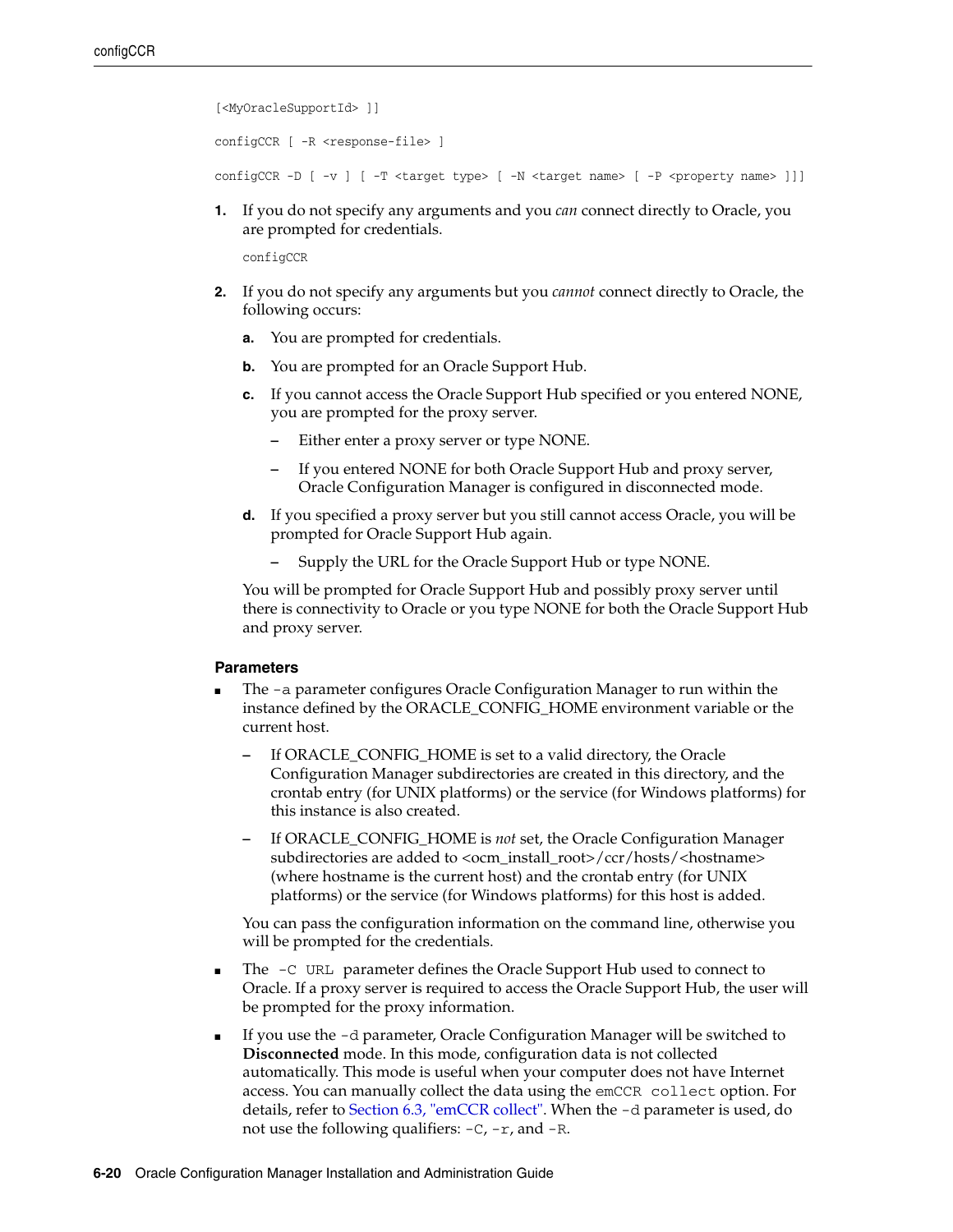- The  $-D$  parameter configures missing diagnostic check properties. If you use the -D parameter without any qualifiers, you will be prompted for all required properties. The qualifiers associated with the -D parameter are:
	- **–** The -v qualifier verfies that all target properties are properly configured, and no properties are missing.
	- **–** The -T qualifier provides the target type for the target to be configured or verified. The -T qualifier is only used with the -D parameter.
	- **–** The -N qualifier provides the target name for the target to be configured or verified. The -N qualifier is only used with the -D parameter. The -T qualifier must be specified.
	- **–** The -P qualifier provides the target property name for the target to be configured or verified. The -P qualifier is only used with the -D parameter. The -T and -N qualifiers must be specified.
- The  $-r$  parameter removes Oracle Configuration Manager instance-specific data from the instance directory.
	- **–** If ORACLE\_CONFIG\_HOME is set, the Oracle Configuration Manager subdirectories are removed from this directory, and the associated crontab entry (for UNIX platforms) or the service (for Windows platforms) is also removed.
	- **–** If ORACLE\_CONFIG\_HOME is *not* set, the directory <ocm\_install\_ root>/ccr/hosts/<hostname> (where hostname is the current host) is removed and the associated crontab entry (for UNIX platforms) or the service (for Windows platforms) is also removed.

**Note:** Parameters -a and -r are mutually exclusive. In a multi-host, shared home environment, no prerequisite steps are required to add or remove an instance home.

In a single host, shared file system environment, you must first set the ORACLE\_CONFIG\_HOME environment variable to the instance home being added or removed before running configCCR -a or configCCR -r.

- The  $-R$  parameter indicates the reconfiguration using the contents of the response file created using the emocmrsp utility. This parameter is mutually exclusive with the specification of the following on the command line: -d (disconnected mode), -s (signature accepted), and CSI and My Oracle Support User Name.
- The  $-$ s parameter indicates the acceptance of the Oracle Configuration Manager license agreement. This parameter is optional.
- The CSI and My Oracle Support User Name are optional and only used if you are using Oracle Configuration Manager in **Connected** mode or switching to **Connected** mode. All parameters can be specified on the command line. You will be prompted for any parameters that are not specified. After you specify the parameters, registration will be performed. If the registration fails, the original values for these parameters will be maintained.

If the CSI is not specified and you are using connected mode, you will be prompted for the My Oracle Support User Name and Password.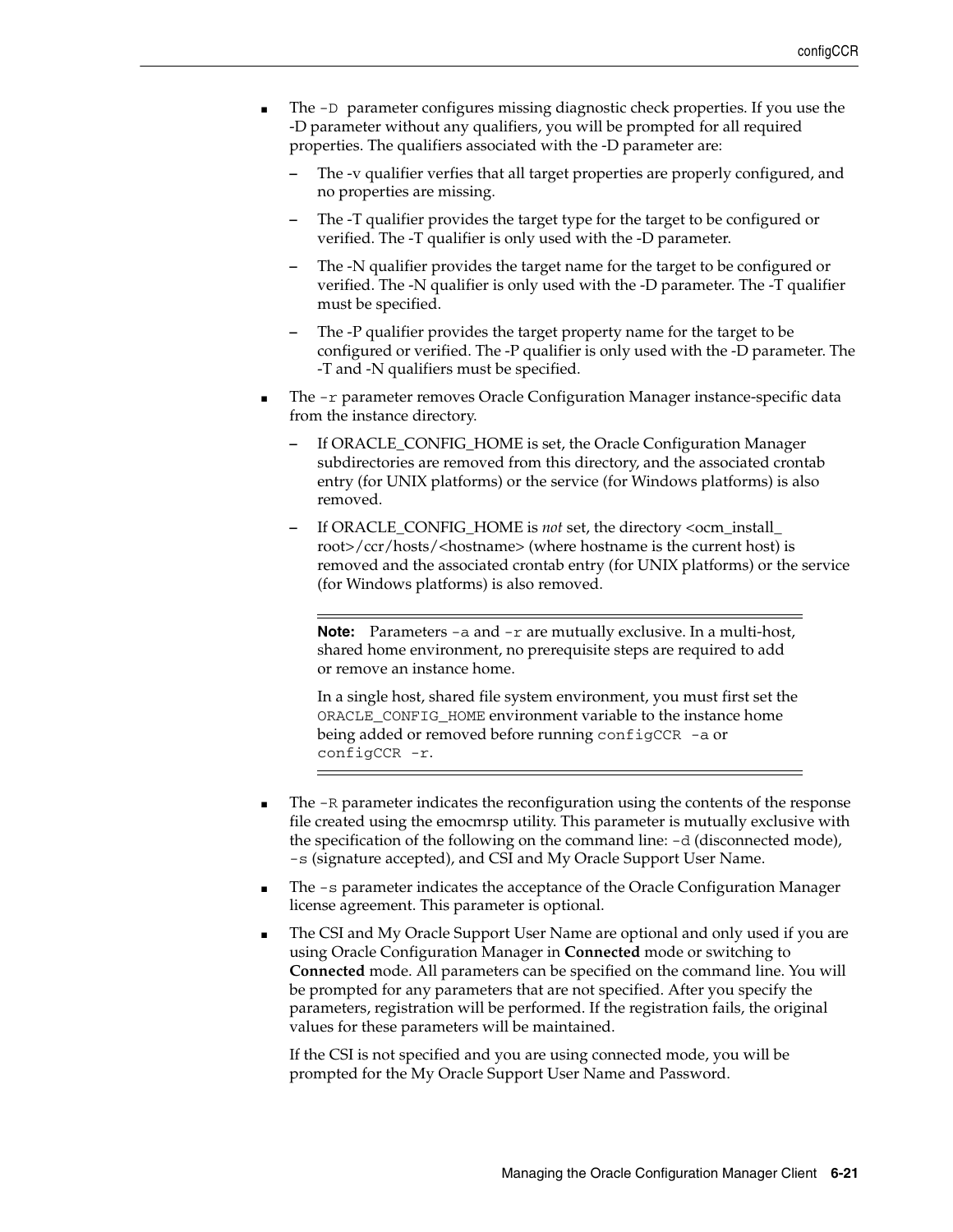#### **Execute Privileges**

Can be executed by  $\leq$  or install\_root  $\geq$  owner. Only the same user as the owner of the <ocm\_install\_root> directory can configure additional Oracle Configuration Manager instances.

#### **Restrictions**

The following restrictions apply when you install Oracle Configuration Manager:

- When specifying an e-mail address, avoid using UNIX characters that overlap with the TTY terminal settings in use. Otherwise an undefined resultant behavior may occur.
- For Windows 2008, the user account control must be turned off when installing and using Oracle Configuration Manager. If user account control is on, Oracle Configuration Manager experiences permission errors during installations and other Oracle Configuration Manager operations.

#### **Prerequisites**

None

#### **Examples**

**Example 1** 

This example demonstrates the use of the configCCR command without the use of parameters.

```
<ocm_install_root>/ccr/bin/configCCR
Provide your email address to be informed of security issues, install and
initiate Oracle Configuration Manager. Easier for you if you use your
My Oracle Support Email address/User Name.
Visit http://www.oracle.com/support/policies.html for details.
Email address/User Name: joe.smith@example.com
Provide your My Oracle Support password to receive security updates via your
My Oracle Support account.
Password (optional):
```
\*\* Validating configuration changes with Oracle Configuration Manager server(s) \*\*

#### **Usage:**

*joe.smith@example.com* represents the My Oracle Support User Name

The user is prompted for the My Oracle Support Password which is not echoed.

Example 2

This example demonstrates the use of the configCCR command specifying CSI and My Oracle Support User Name.

<ocm\_install\_root>/ccr/bin/configCCR 123456 cust@customercorp.com

\*\* Validating configuration changes with Oracle Configuration Manager server(s) \*\*

#### **Usage:**

*123456* represents the Customer Support Identifier (CSI)

*cust@customercorp.com* represents the My Oracle Support User Name

Example 3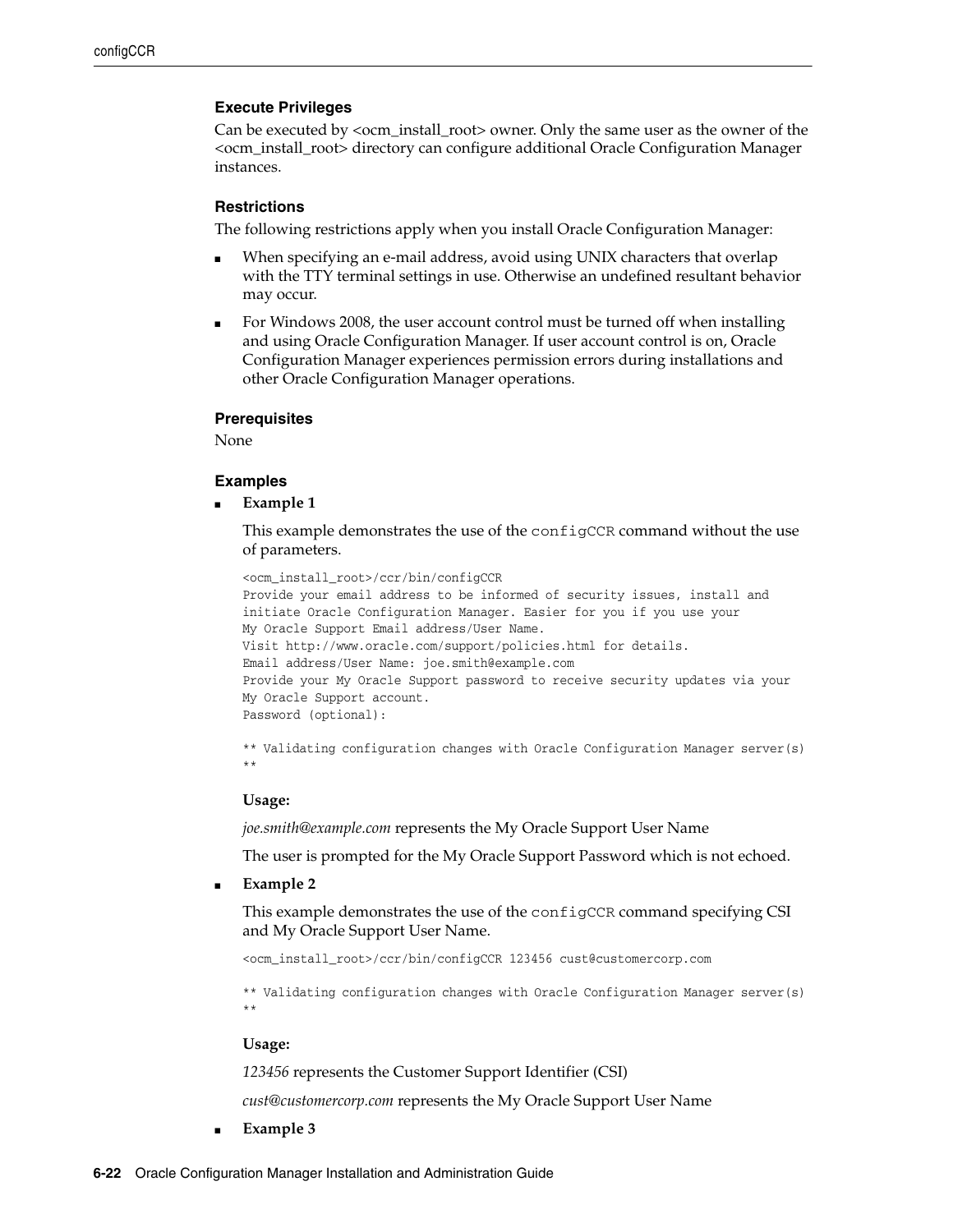This example demonstrates the use of the configCCR command specifying the CSI. The user is prompted for My Oracle Support User Name.

```
<ocm_install_root>/ccr/bin/configCCR 123456 
Configuration requires the following pieces(s) of information.
     My Oracle Support User Name: cust@customercorp.com
** Validating configuration changes with Oracle Configuration Manager server(s) 
**
```
#### **Usage:**

*123456* represents the Customer Support Identifier (CSI)

*cust@customercorp.com* represents the My Oracle Support User Name

■ **Example 4**

This example demonstrates the use of the configCCR command without parameters but where a proxy server is required. The proxy server being used requires authentication.

<ocm\_install\_root>/ccr/bin/configCCR Provide your email address to be informed of security issues, install and initiate Oracle Configuration Manager. Easier for you if you use your My Oracle Support Email address/User Name. Visit http://www.oracle.com/support/policies.html for details. Email address/User Name: joe.smith@example.com Provide your My Oracle Support password to receive security updates via your My Oracle Support account. Password (optional):

Unable to establish a network connection to Oracle. Specify the URL for an Oracle Support Hub in this format:

 http[s]://<OracleSupportHubHost>:<OracleSupportHubPort> If you do not wish to configure OCM through an Oracle Support Hub, enter NONE Oracle Support Hub URL: http://host123.company.com:7654

Unable to establish a network connection to the Oracle Support Hub. If your systems require a local proxy server, enter the proxy server details in this format:

[<proxy-user>@]<proxy-host>[:<proxy-port>]

If you want to remain uninformed of critical security issues in your configuration, enter NONE Proxy specification: ccr@jsmith-sun:8083 Proxy Password: Proxy information verified, validating specified email value(s).

\*\* Validating configuration changes with Oracle Configuration Manager server(s) \*\*

#### **Usage:**

*ccr@jsmith-sun:8083* represents the proxy server information where: *ccr* is the proxy user, *jsmith-sun* is the proxy server, and *8083* is the proxy port.

*joe.smith@example.com* represents the My Oracle Support User Name. At the prompt, you enter the My Oracle Support Password. The password is not echoed.

■ **Example 5**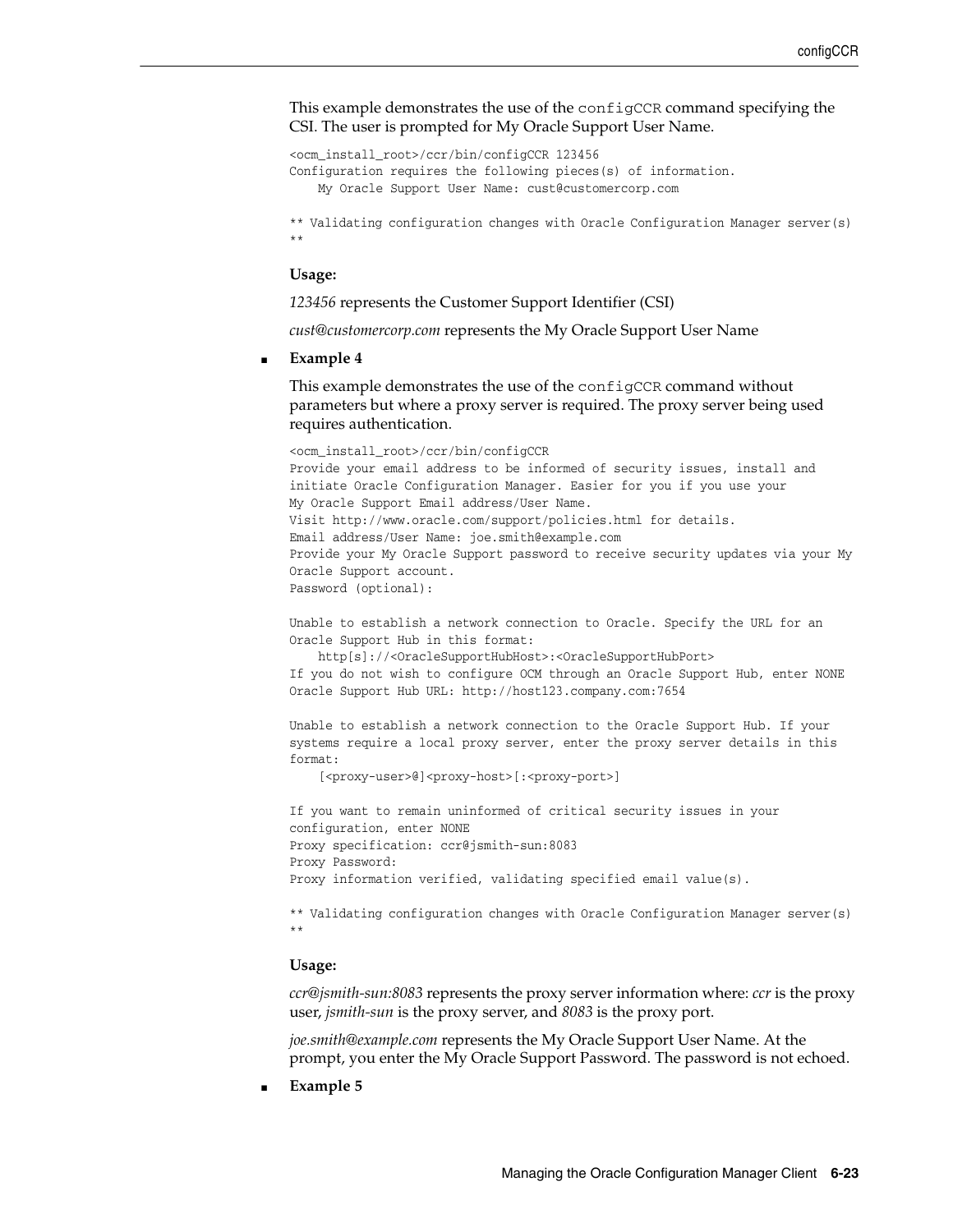This example demonstrates the use of the configCCR command configuring missing Diagnostic Checks properties.

<ocm\_install\_root>/ccr/bin/configCCR -D -T database -N ABC Please enter the values for the following missing properties (Hit enter key to skip configuring a property). Target [database, ABC], Property name: MachineName Please enter the property value: mysys.us.company.com Target [database, ABC], Property name: Port Please enter the property value: 1483 Target [database, ABC], Property name: SID Please enter the property value: DBSID Target [database, ABC], Property name: UserName Please enter the property value: Target [database, ABC], Property name: password Please enter the property value:

Note: The username and password are not echoed to the console and they must be confirmed, that is, you must type the username and passwowrd a second time.

#### **Usage**:

*database* represents the target type

*ABC* represents the name of the target

#### **Errors**

Some of the error messages you may see are the following:

Failure in registering with Oracle Configuration Manager server. Invalid credentials specified

The My Oracle Support User Name (e-mail address) or Password or both are incorrect. If you get this message three times when you are registering using configCCR, you will register in unauthenticated mode.

This installation is already configured for Oracle Configuration Manager. Please remove existing configuration first.

Received when executing configCCR -a and the host or ORACLE\_CONFIG\_ HOME has already been configured for Oracle Configuration Manager.

ORACLE\_CONFIG\_HOME refers to a non-existent directory. Redefine \$ORACLE\_CONFIG\_HOME to refer to the correct location or unset it if the configuration state is in the ccr directory tree.

The ORACLE\_CONFIG\_HOME environment variable is defined to a nonexistent directory. The user must redefine the variable to a valid directory and rerun the configCCR command.

The Oracle Configuration Manager state/writable directory structure is incomplete. OCM is not configured for this host or ORACLE\_CONFIG\_HOME. Please configure OCM first.

Received when executing configCCR -r and the host or ORACLE\_CONFIG\_ HOME has already been removed.

- The configCCR command cannot be executed as root. It can only be executed as the owner of the ORACLE\_HOME.
- The Oracle Configuration Manager install can support only one instance.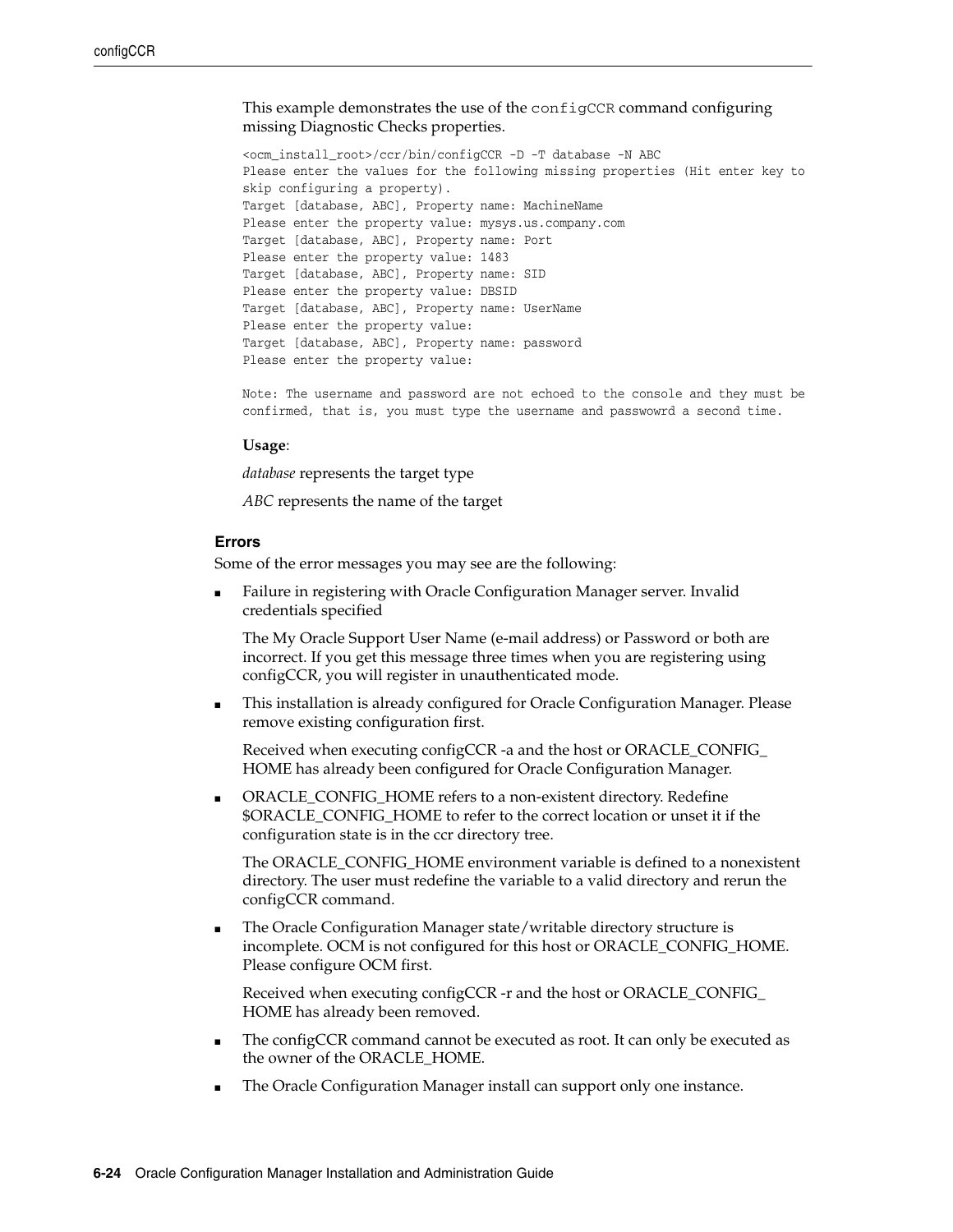The user is running a version of Oracle Configuration Manager that has been upgraded from a version prior to 10.3.5.0.0 and is attempting to configure a shared home. To use the shared home support, Oracle Configuration Manager must be deinstalled from the Oracle home and reinstalled.

Invalid My Oracle Support credentials.

The My Oracle Support User Name (e-mail address) or Password or both are incorrect. If you get this message three times when you are registering using configCCR, you will register in unauthenticated mode.

Invalid CSI or My Oracle Support User Name will also return this error.

# **6.20 deriveCCR**

**Note:** Before using the deriveCCR command, refer to [Section 3.7, "Setting Up Oracle](#page-35-0)  [Configuration Manager in a Cloned Home".](#page-35-0)

#### **Usage:**

Use this command to configure Oracle Configuration Manager in an Oracle Home that has been cloned. Execute this command from the ccr directory in the cloned home.

The syntax is as follows:

```
deriveCCR
deriveCCR [ -d | -C <OracleSupportHubUrl> ] [ <csi-number> <MyOracleSupportID> ]
deriveCCR [ -R <response-file> ]
```
Before executing deriveCCR, ensure that the environment variables needed to configure Oracle Configuration Manager in the cloned Oracle home are set. Of special importance is the ORACLE\_CONFIG\_HOME environment variable. If ORACLE\_ CONFIG\_HOME was used in the original home environment, then you must set this variable to the cloned home environment before executing deriveCCR.

The JAVA\_HOME used for Oracle Configuration Manager is determined in the following order:

- **1.** If the JAVA\_HOME variable is set for the environment, that is the variable used.
- **2.** If the JAVA\_HOME variable is not set, but there is a JDK or JRE in the cloned home, that is the path used.
- **3.** Otherwise, the JAVA\_HOME variable is determined from the Oracle Configuration Manager properties in the source home.

#### **Parameters:**

If no parameters are specified on the command line, configuration information is extracted from the Oracle Configuration Manager information in the source home.

If connectivity cannot be established to Oracle using Oracle Configuration Manager information from the source home, you will be prompted for all connection information.

If you use the  $-d$  parameter, Oracle Configuration Manager will be configured to **Disconnected** mode. In this mode, configuration data is not collected automatically. This mode is useful when your computer does not have Internet access. When the -d parameter is used, do not use the following qualifiers: -C and  $-R.$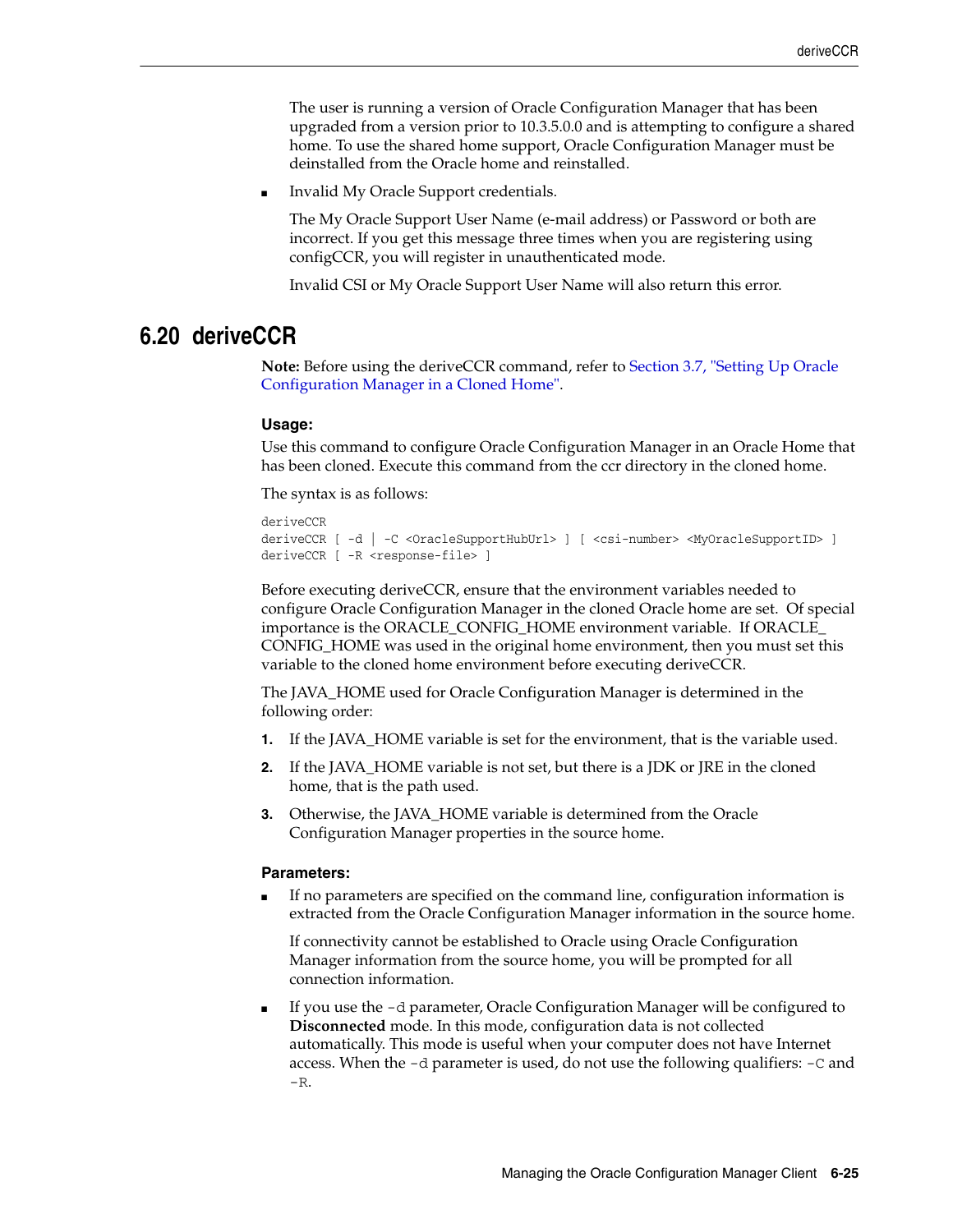- The  $-C \simeq$   $\text{CracleSupportHubUr1}$  parameter defines the Oracle Support Hub used to connect to Oracle. The deriveCCR command will prompt for User Name, Password and, if required, a proxy server.
- The -R parameter indicates deriveCCR will get the configuration information from the response file created using the emocmrsp utility. This parameter is mutually exclusive with the specification of the following on the command line: -d (disconnected mode) and CSI and My Oracle Support User Name.
- Specify the CSI and My Oracle Support User Name if you want to use a specific CSI and My Oracle Support User Name. The deriveCCR command will prompt you for any other configuration information required for connectivity to Oracle. After you specify the parameters, registration will be performed.

If the registration fails, you will be prompted again for the information. If the validation fails three times, deriveCCR will configure Oracle Configuration Manager in unauthenticated mode.

#### **Execute Privileges**

Can only be executed by <oom\_install\_root> owner.

#### **Restrictions**

On UNIX, if the source home was in disconnected mode, you are prompted for credentials so Oracle Configuration Manager will be configured in connected mode.

#### **Prerequisites**

Oracle Configuration Manager had to have been configured in the original source home.

#### **Examples**

Example 1

This example demonstrates the use of the deriveCCR command without the use of parameters.

```
<ocm_install_root>/ccr/bin/deriveCCR
Snapshot the environmental variables.
Ensure OCM collector is not already running by executing emCCR status.
OCM collector is not running... continue to derive the OCM collector 
installation.
Gleaning OCM collector installation to create a temporary response file.
Verifying the gleaned response file.
Configuration connectivity verified successfully.
Derived OCM collector will be configured using the gleaned response file.
Invoking configCCR to re-configure using the gleaned response file.
** Installing base package **
Deploying core - Version 10.3.5.0.0
** Registering installation with Oracle Configuration Manager server(s) **
** Getting package updates from ContentServer **
** Starting the Oracle Configuration Manager Scheduler **
Oracle Configuration Manager - Release: 10.3.5.0.0 - Production
Copyright (c) 2005, 2011, Oracle and/or its affiliates. All rights reserved.
------------------------------------------------------------------
Starting Oracle Configuration Manager...
```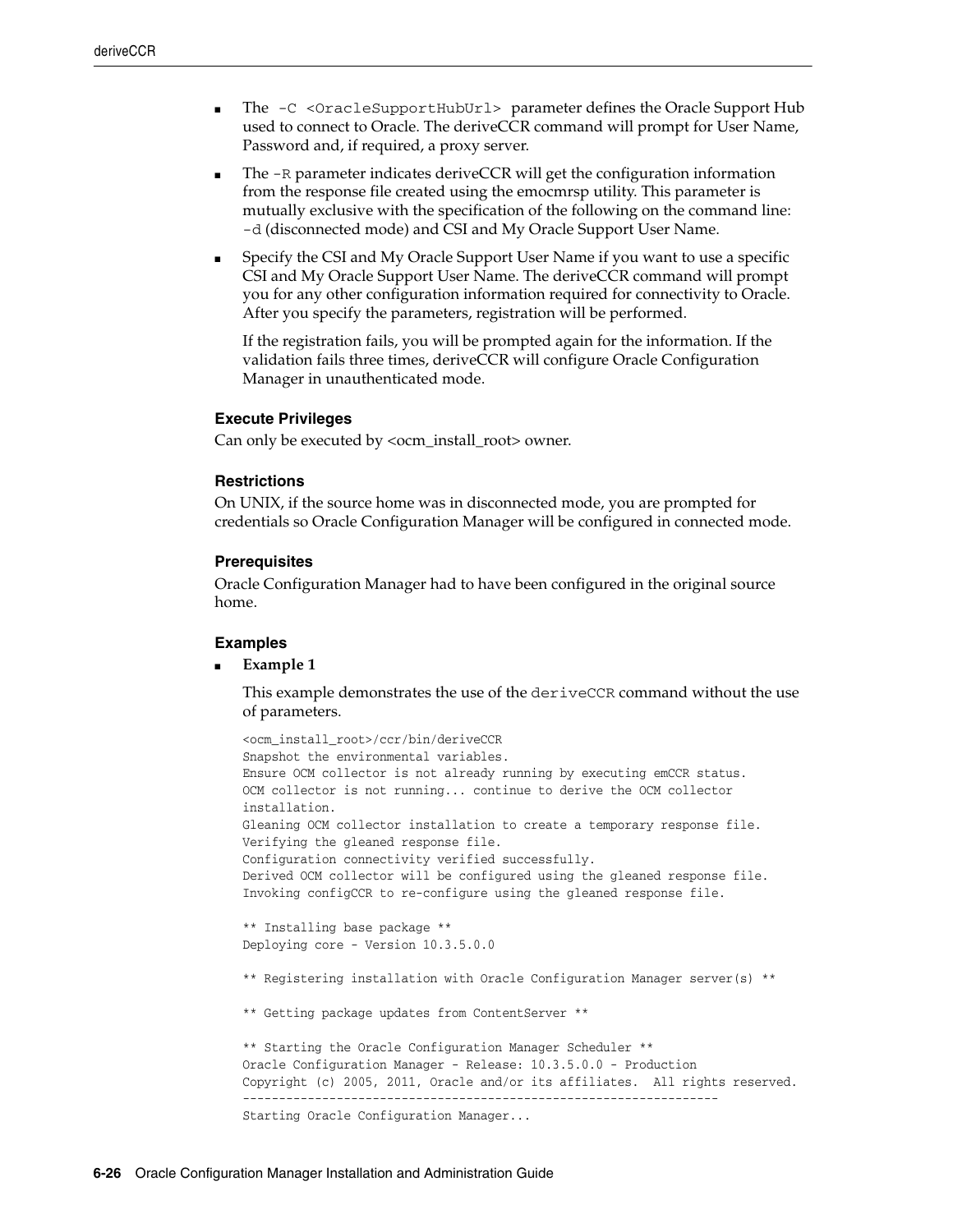Waiting for status from Oracle Configuration Manager.... Start Date 16-May-2011 12:04:12 Last Collection Time - Next Collection Time 17-May-2011 12:02:00 Collection Frequency Daily at 12:02 Collection Status scheduled collection running Log Directory <ocm\_install\_root>/ccr/hosts/abc/log Registered At 16-May-2011 12:04:07 Automatic Update On Collector Mode Connected

Oracle Configuration Manager successfully started.

Oracle Configuration Manager has been configured in connected mode. If the target ORACLE\_HOME is running a database, please refer to the "Post-installation Database Configuration" section of the OCM Installation and Administration Guide (http://www.oracle.com/technology/documentation/ocm.html) to complete the installation.

View configuration data reports and access valuable configuration best practices by going to My Oracle Support.

#### ■ **Example 2**

This example demonstrates the use of the deriveCCR command using the CSI.

```
<ocm_install_root>/ccr/bin/deriveCCR 12345678
Snapshot the environmental variables.
Ensure OCM collector is not already running by executing emCCR status.
OCM collector is not running... continue to derive the OCM collector 
installation.
Invoking configCCR to re-configure.
Configuration requires the following pieces(s) of information.
    My Oracle Support User Name: ccrsmpdevelopment@sleepycat.com
** Installing base package **
Deploying core - Version 10.3.5.0.0
** Registering installation with Oracle Configuration Manager server(s) **
** Getting package updates from ContentServer **
** Starting the Oracle Configuration Manager Scheduler **
Oracle Configuration Manager - Release: 10.3.5.0.0 - Production
Copyright (c) 2005, 2011, Oracle and/or its affiliates. All rights reserved.
------------------------------------------------------------------
Starting Oracle Configuration Manager...
Waiting for status from Oracle Configuration Manager....
Start Date 16-May-2011 12:07:18
Last Collection Time
Next Collection Time 17-May-2011 12:02:00
Collection Frequency Daily at 12:02
Collection Status scheduled collection running
Log Directory <com_install_root>/ccr/hosts/abc/log
Registered At 16-May-2011 12:07:15
Automatic Update On
Collector Mode Connected
```
Oracle Configuration Manager successfully started.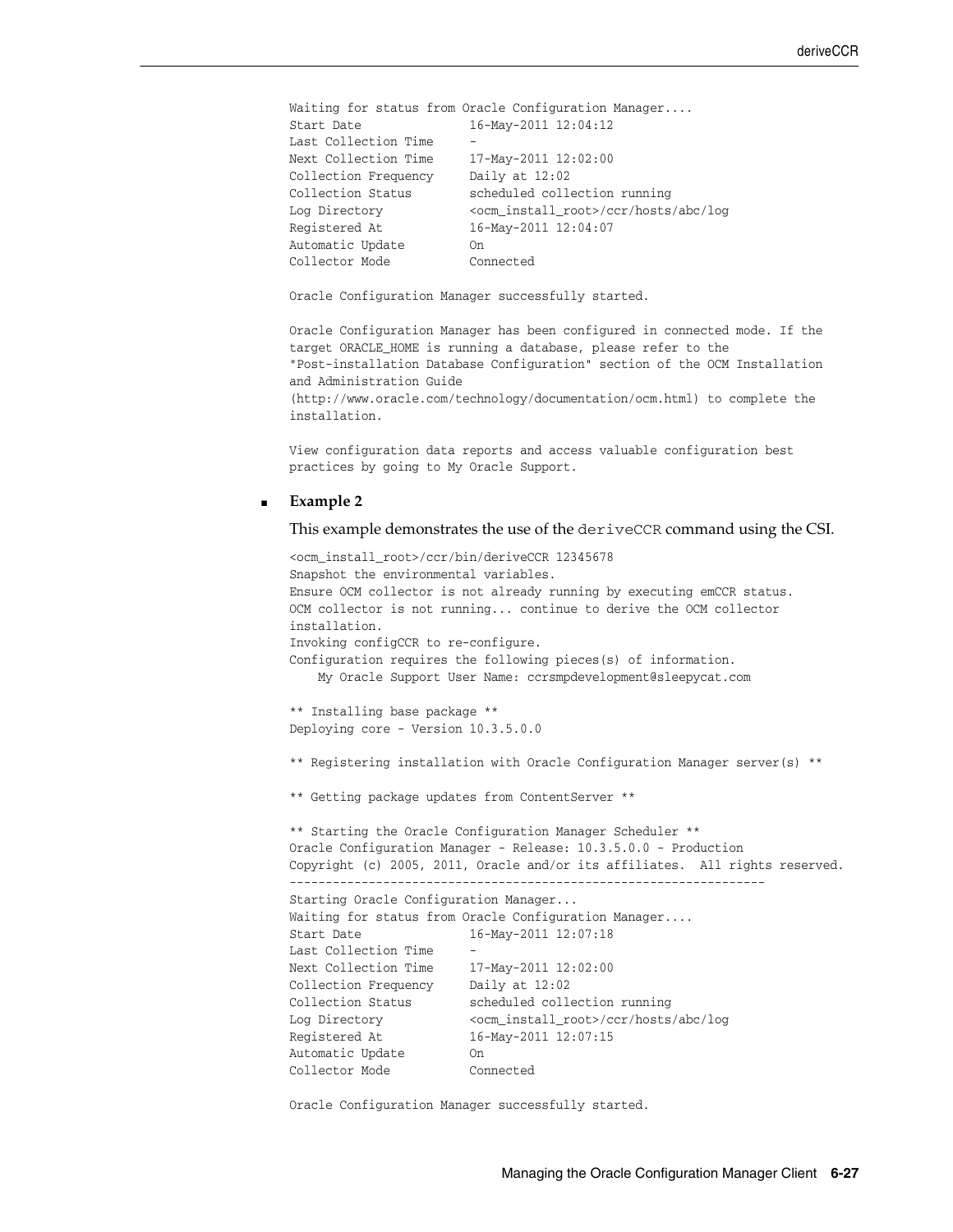Oracle Configuration Manager has been configured in connected mode. If the target ORACLE\_HOME is running a database, please refer to the "Post-installation Database Configuration" section of the OCM Installation and Administration Guide (http://www.oracle.com/technology/documentation/ocm.html) to complete the installation.

View configuration data reports and access valuable configuration best practices by going to My Oracle Support.

#### ■ **Example 3**

This example demonstrates the use of the deriveCCR command using the disconnected (-d) parameter.

```
<ocm_install_root>/ccr/bin/deriveCCR -d
Snapshot the environmental variables.
Ensure OCM collector is not already running by executing emCCR status.
OCM collector is not running... continue to derive the OCM collector 
installation.
Invoking configCCR to re-configure.
Visit http://www.oracle.com/support/policies.html for Oracle Technical Support 
policies.
```

```
** Installing base package **
Deploying core - Version 10.3.5.0.0
```
Oracle Configuration Manager has been configured in disconnected mode. If the target ORACLE HOME is running a database, please refer to the "Post-installation Database Configuration" section of the OCM Installation and Administration Guide (http://www.oracle.com/technology/documentation/ocm.html) to complete the installation.

View configuration data reports and access valuable configuration best practices by going to My Oracle Support.

## **Errors**

If deriveCCR cannot configure the Oracle Configuration Manager in the cloned home, it returns an appropriate error.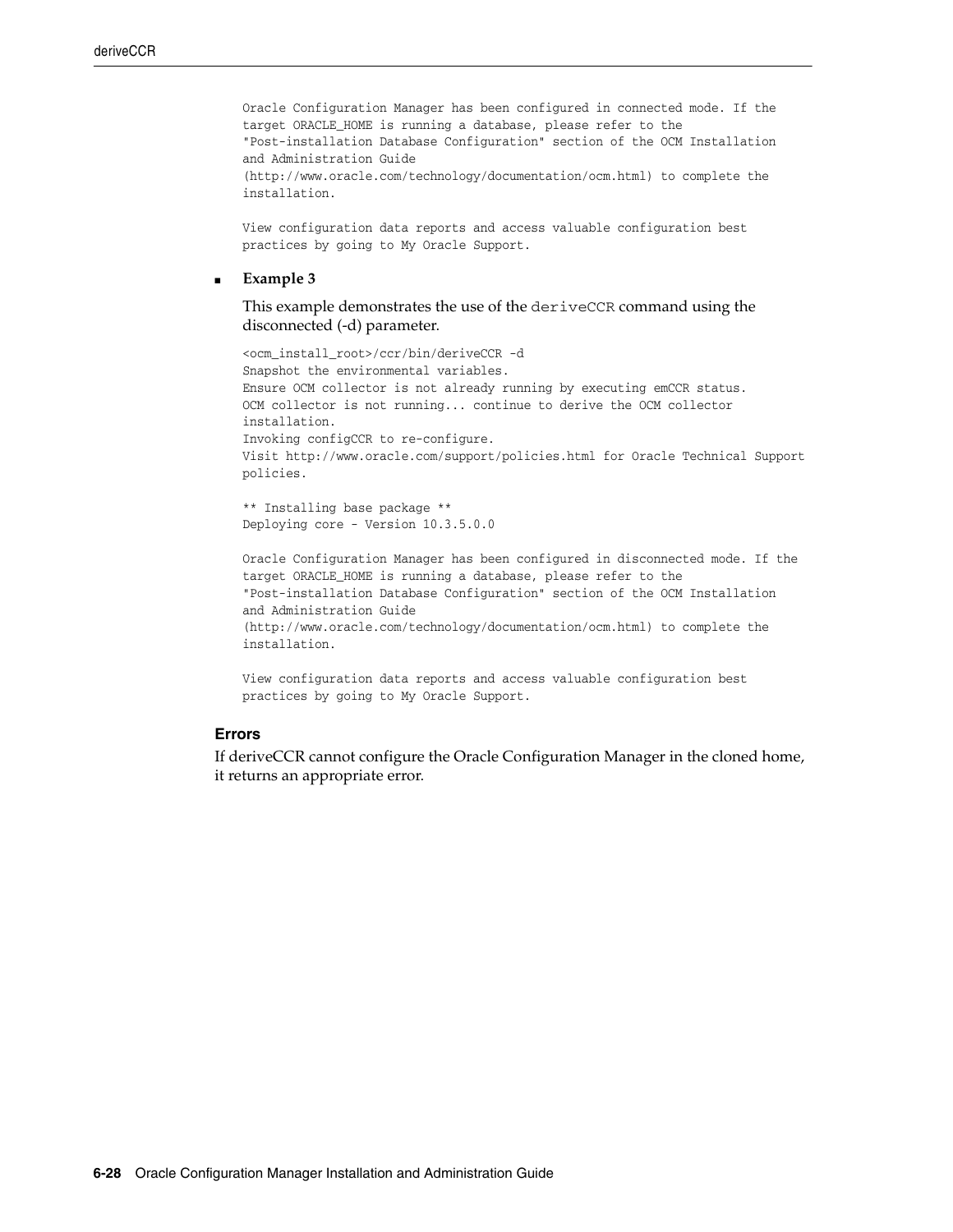**7**

# <sup>7</sup>**Troubleshooting Oracle Configuration Manager**

This chapter explains how to enable debug logging, lists some of the errors that may occur while using Oracle Configuration Manager, and provides tips on how to troubleshoot these errors.

This chapter includes the following sections:

- [Section 7.1, "Enabling Debug Logging"](#page-82-0)
- [Section 7.2, "Errors You May Encounter"](#page-82-1)

# <span id="page-82-0"></span>**7.1 Enabling Debug Logging**

To enable debug logging by the collector, add the following property to the collector.properties file.

log4j.rootCategory=DEBUG, Rolling

If the \$ORACLE\_CONFIG\_HOME variable was defined for the deployment of the collector, the location of the collector.properties file is the \$ORACLE\_CONFIG\_ HOME/ccr/config directory.

Otherwise, add the property to the <INSTALLED\_PRODUCT\_ ROOT>/ccr/hosts/<hostname>/config/collector.properties file.

Note that debug logging of the collector consumes space. Once you have completed the debugging task, remove the added entry from the collector.properties file to resume the previous behavior.

To have Perl scripts generate debugging output when the collection is run, set EMAGENT\_PERL\_TRACE\_LEVEL=1 and run emSnapshotEnv.

To see all the steps performed throughout the execution of the setupCCR, configCCR, and deriveCCR commands, set the CCR\_DEBUG environment variable to 1. We suggest that the output be redirected to a file. This enables you to send the file to Oracle Support if needed.

# <span id="page-82-1"></span>**7.2 Errors You May Encounter**

This section describes some of the errors you may encounter while you work with Oracle Configuration Manager and provides possible solutions to these errors.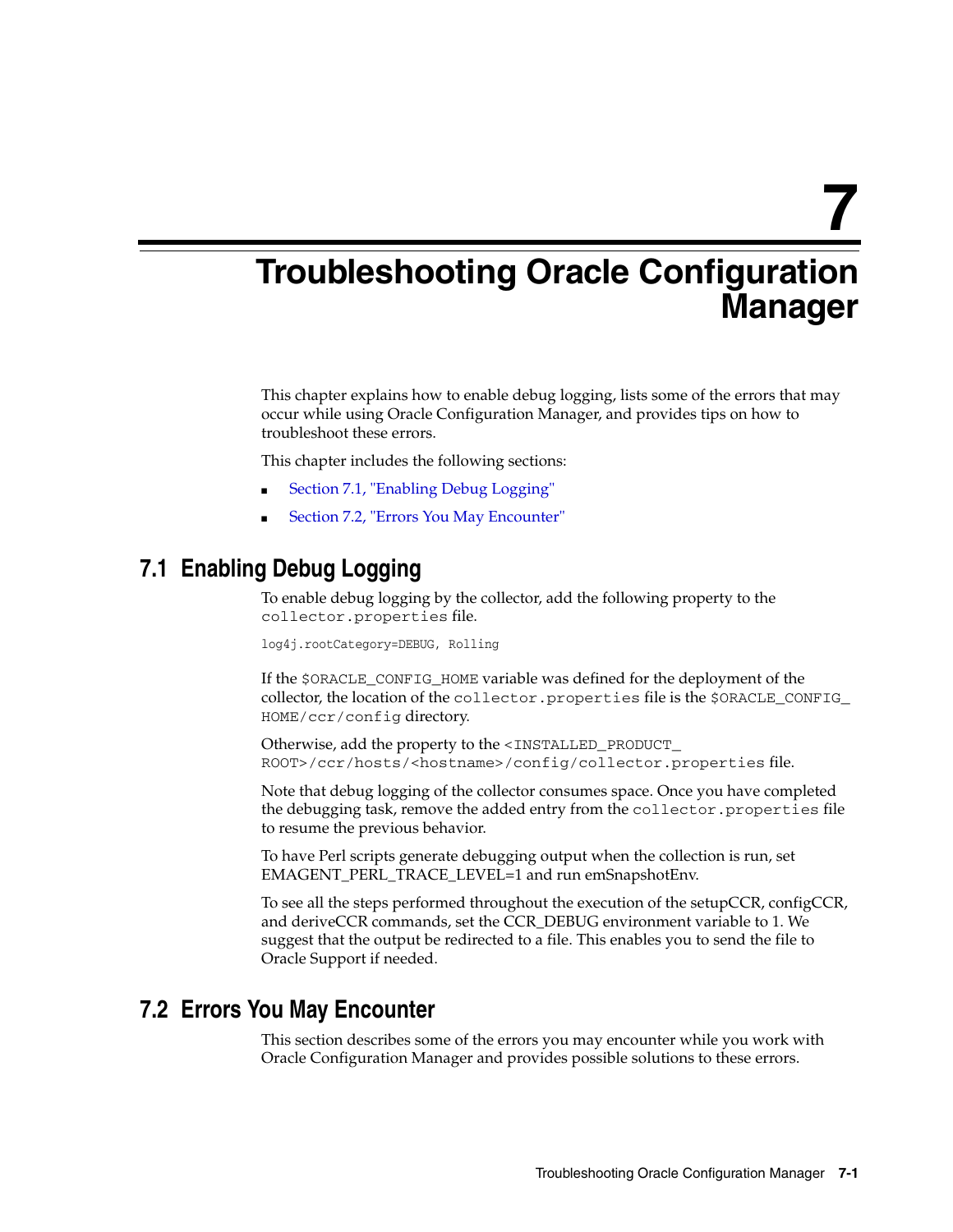# **7.2.1 Insufficient Privileges While Running installCCRSQL collectconfig**

When you run the installCCRSQL.sh script, it creates the ORACLE\_OCM user and sets up a job to collect database configuration information. The ORACLE\_OCM user requires EXECUTE privileges on UTL\_FILE and DBMS\_SCHEDULER for database versions 10*g* or higher, and on the DBMS\_JOB for pre-10*g* databases. If these privileges are granted to PUBLIC, the ORACLE\_OCM user inherits these privileges, otherwise these privileges are explicitly granted when the installCCRSQL.sh script is executed. If the inherited privileges are revoked, the following errors indicating the lack of privileges will be logged in the alert\_log:

ORA-12012: error on auto execute of job 52 ORA-04068: existing state of packages has been discarded ORA-04063: package body "ORACLE\_OCM.<package name>" has errors ORA-06508: PL/SQL: could not find program unit being called

To resolve these errors, you must grant the missing EXECUTE privilege to the ORACLE\_ OCM user.

For database versions 10g and higher, grant EXECUTE privileges on the UTL\_FILE and DBMS SCHEDULER packages to the ORACLE OCM user by entering the following SQL\*PLUS commands:

SQL> grant execute on UTL\_FILE to oracle\_ocm; SQL> grant execute on DBMS\_SCHEDULER to oracle\_ocm; SOL> ALTER PACKAGE oracle ocm.MGMT DB\_LL\_METRICS compile; SQL> ALTER PACKAGE oracle\_ocm.mgmt\_config compile;

■ For pre-10*g* databases, grant EXECUTE privileges on the DBMS\_JOB package to the ORACLE\_OCM user by entering the following SQL\*PLUS commands:

```
SOL> grant execute on UTL FILE to oracle ocm;
SQL> grant execute on DBMS_JOB to oracle_ocm;
SQL> ALTER PACKAGE oracle_ocm.MGMT_DB_LL_METRICS compile;
SQL> ALTER PACKAGE oracle_ocm.mgmt_config compile;
```
# **7.2.2 ORA-04021 Error**

There may be cases when the ORACLE\_OCM user needs to be granted the required privileges during installation. While granting the privileges, the following error may occur in the <ocm\_install\_root>/ccr/log/collectconfig<SID>.log:

```
ORA-04021: timeout occurred while waiting to lock object SYS.<package like UTL_
FILE
```
This error may occur if another procedure is using the package for which the privileges are being granted. To resolve this error, retry the install when the package is not being used. This error may occur while granting privileges on UTL\_FILE, DBMS\_ SCHEDULER, or DBMS\_JOB.

# **7.2.3 ORA-01925 Error While Running installCCRSQL**

This error may occur if the value of the MAX\_ENABLED\_ROLES initialization parameter has been exceeded. To resolve this error, you must increase the value of the MAX\_ ENABLED\_ROLES parameter and restart the database as follows:

**1.** Edit the init  $\leq$  sid $>$ .ora file where  $\leq$  sid $>$  is the database system identifier and increase the value of MAX\_ENABLED\_ROLES. If a server parameter (spfile) has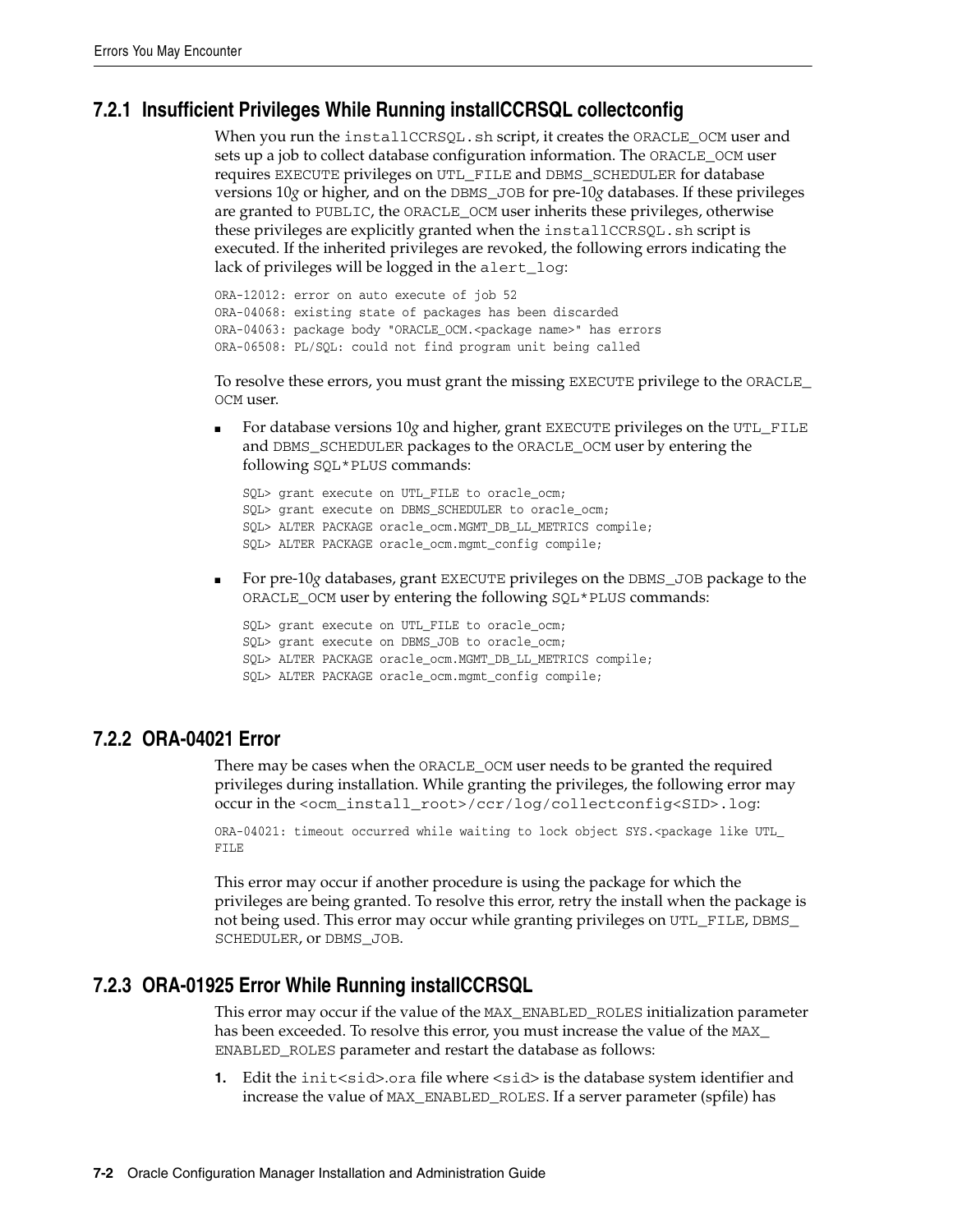been used, alter the MAX\_ENABLED\_ROLES parameter by using the following SQL\*PLus command:

SQL>alter system set MAX\_ENABLED\_ROLES=<value> scope=spfile

**2.** Restart the database.

Once the database has been restarted, re-run the installCCRSQL.sh script.

# **7.2.4 Incorrectly Configured Hostnames Are Displayed on My Oracle Support with Only the Short Names**

To ensure that hostnames are displayed with their fully qualified names on *My Oracle Support*, the /etc/hosts file must contain an entry that includes both the hostname and the domain in the following format:

<IP-Address> <Full-HostName> <Short-HostName>

For example:

10.10.10.10 myhost.mydomain myhost

If the /etc/hosts file has not been correctly configured, only the short name is displayed on *My Oracle Support*.

## **7.2.5 Oracle Configuration Manager Synchronization Messages**

Oracle Configuration Manager does not allow you to run multiple commands simultaneously. If you attempt to do so, the following messages may be displayed:

Message: Another operation is in progress. Please wait...

**Description:** There are several Oracle Configuration Manager commands that cannot run concurrently. If you try to run one of these commands while another command is in progress, the second command will not be executed until the first command is completed. A message indicating that another command is in progress is displayed. The second command will automatically be run when the first command is completed.

**Commands**: emCCR collect, emCCR getupdates, emCCR update\_ components, and emCCR upload

**Action:** Initially, take no action, the second command will be executed when the first command is completed. But if the command execution takes too long, a timeout will occur. If a timeout occurs, ensure there is no Oracle Configuration Manager activity by executing emCCR stop command. Delete the ccr/state/collector.lock file and restart the **Scheduler** by running the emCCR start command. If you are running the command in **Disconnected** mode, ensure that no collection or update is taking place and then delete the ccr/state/collector.lock file.

■ Message: **Operation blocked, waiting...**

**Description:** You cannot run the emCCR update\_components command if any other emCCR command is running. If you try to run the command, it will be blocked. You also cannot run any emCCR command while emCCR update\_ components is running as all other commands will be blocked.

**Commands:** configCCR and most of the emCCR commands

**Action:** Initially, take no action, the command will get executed when the current command is completed. If a timeout occurs, ensure that there is no Oracle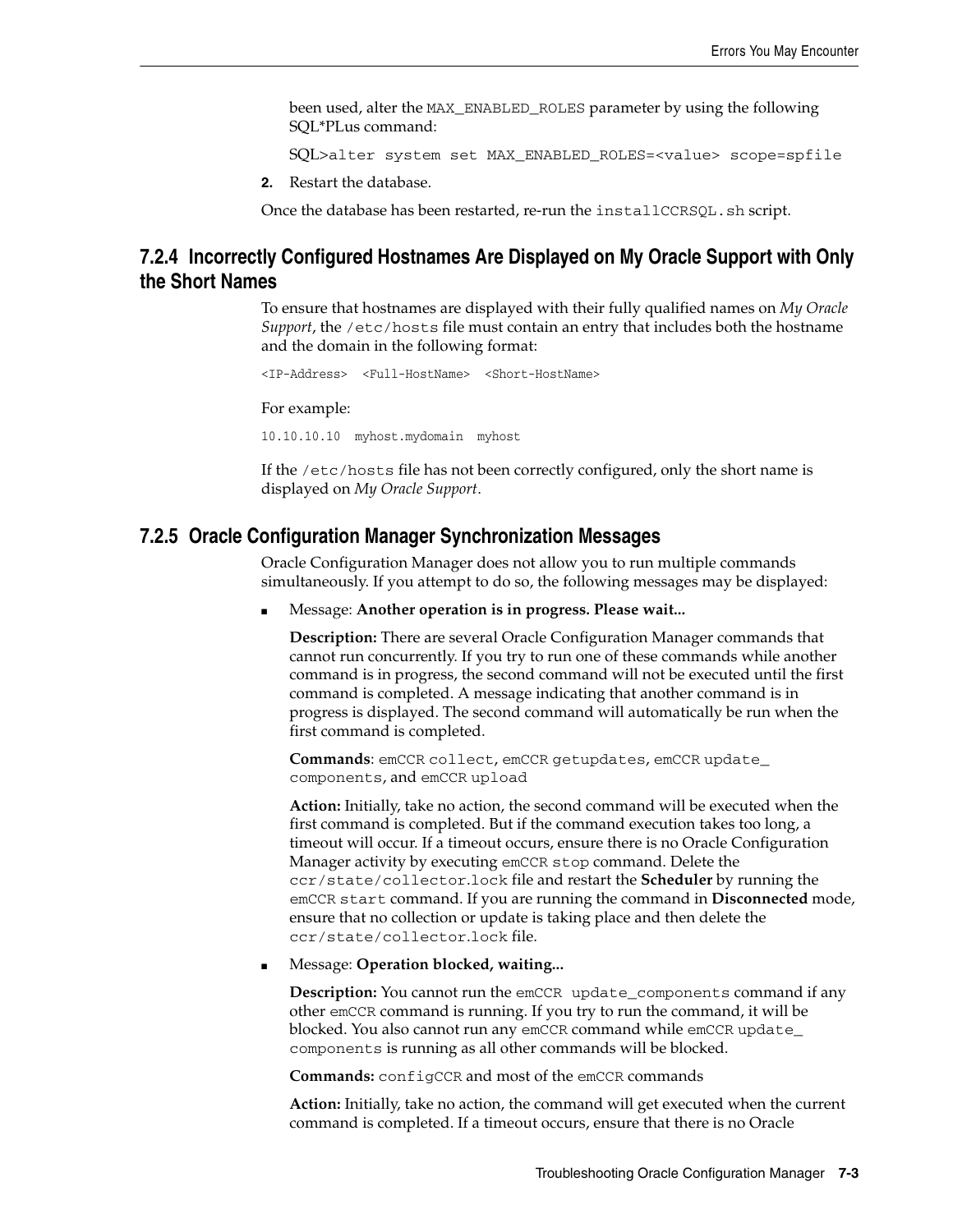Configuration Manager activity by executing emCCR stop. Delete the ccr/state/semaphore.op\* and ccr/state/semaphore.update\* files, and restart Oracle Configuration Manager by running emCCR start. If running the command in **Disconnected** mode, ensure no collection or update is taking place and delete the ccr/state/semaphore.op\* and the ccr/state/semaphore.update\* files.

Message: The Scheduler is down for upgrade.

**Description**: While upgrading Oracle Configuration Manager, you cannot run any of the emCCR commands.

**Commands**: All emCCR commands

**Action:** Retry the commands later.

# **7.2.6 Errors in Oracle Database Trace File**

The following errors in the Oracle Database Trace file denote that the ORACLE\_OCM user account does not have Execute Privilege on the UTL\_FILE located in the SYS.UTL\_FILE package.

ORA-12012: error on auto execute of job xxxxx ORA-04063: package body "ORACLE\_OCM.MGMT\_DB\_LL\_METRICS" has errors ORA-06508: PL/SQL: could not find program unit being called: "ORACLE\_OCM.MGMT\_DB\_LL\_METRICS" ORA-06512: at line 1

To give Execute Privilege to the UTL\_FILE, run the following SQL statement:

GRANT EXECUTE ON SYS.UTL FILE TO ORACLE OCM;

At the time of instrumentation of the database, Oracle Configuration Manager executes the ccr/admin/execocm.sql script. This script tests to see if PUBLIC access is granted to all the routines Oracle Configuration Manager needs access to. If PUBLIC access is *not* available, Oracle Configuration Manager grants specific access rights.

If you specifically *revoke* PUBLIC access after installation, you will need to rerun *at least* the execocm.sql script. Rerunning the collecconfig.sql script accomplishes the same result.

# **7.2.7 Upgrade Failure on Windows**

When there is an Oracle Configuration Manager upgrade failure on the Windows environment, the log file is named update2.log.

# **7.2.8 Database Previously Collected But Now Dropped**

Customers are seeing messages similar to the following message when a database that's been previously collected but is now dropped.

WARN: Oracle Configuration Manager database objects are not in sync with the installed configuration collection scripts. Refer to the Installation and Configuration documentation on reloading the SQL collection packages.

Use emCCR disable\_target command. The emCCR status does not look at the list of disabled targets to determine whether it conforms to the list of targets for which it should check metadata.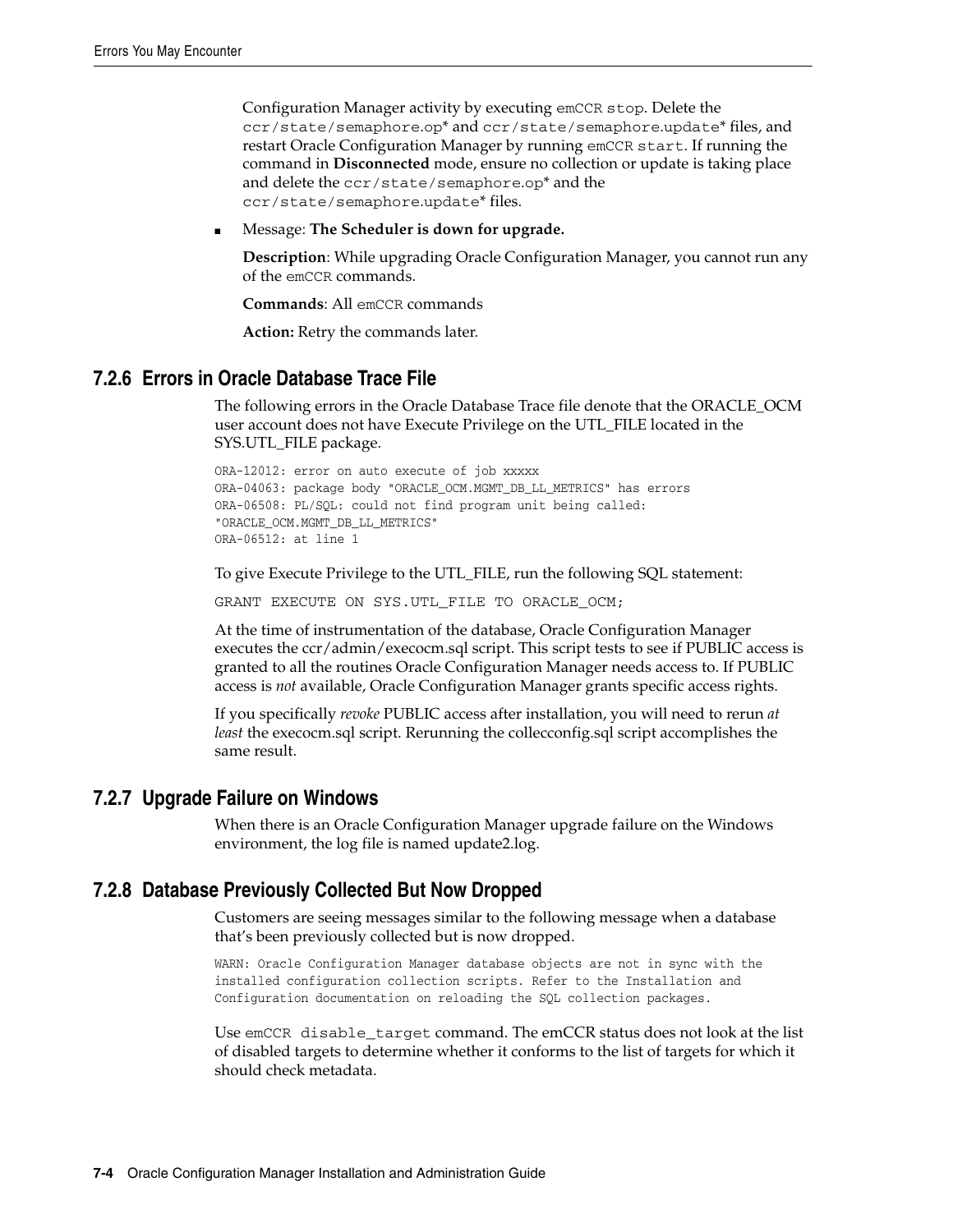# **7.2.9 Siebel Host Name Returned Twice**

Customers are seeing the host names containing Siebel services twice: once with the long name and the second with the short name.

The Siebel topology is discovered from the host that runs the Siebel Gateway Server. A host definition is created and uploaded to Oracle services with the intent that the host configuration definition will rendezvous at Oracle when an Oracle Collection Manager collector is installed on the physical host where the Siebel service runs.

Due to host network configuration, the name of the host is returned as different strings; one from the gateway server and another from the physical host.

It is required that all hosts within the Siebel topology be configured to return full canonic names for hosts. This is true for the Siebel Gateway server, as well as from all hosts containing Siebel services.

Reconfigure your host network to return the full canonic name for the local host. On the Gateway Server, the network configuration must return the full canonic name for all hosts that are known to participate in a Siebel system defined by the Gateway Server.

# **7.2.10 CCR Configuration Failure During Installation of Oracle Database Release 11.2 on Linux x86-64**

Installation of the Oracle Configuration Manager fails, with the following error in \$ORACLE\_HOME/ccr/hosts/<hostname>/log/install-core-\*.log, indicating a relink issue. The log file contains records such as:

skipping incompatible /usr/lib64/gcc/x86\_64-suse-linux/4.3/libgcc.a when searching for -lgcc /usr/lib64/gcc/x86\_64-suse-linux/4.3/../../../../x86\_64-suse-linux/bin/ld: cannot find -lgcc collect2: ld returned 1 exit status

The problem occurs on a 64-bit Linux system where the 32-bit libraries are not installed. Install the 32-bit gcc RPM and reconfigure the Oracle Configuration Manager using the command line interface:

\$ORACLE\_HOME/ccr/bin/setupCCR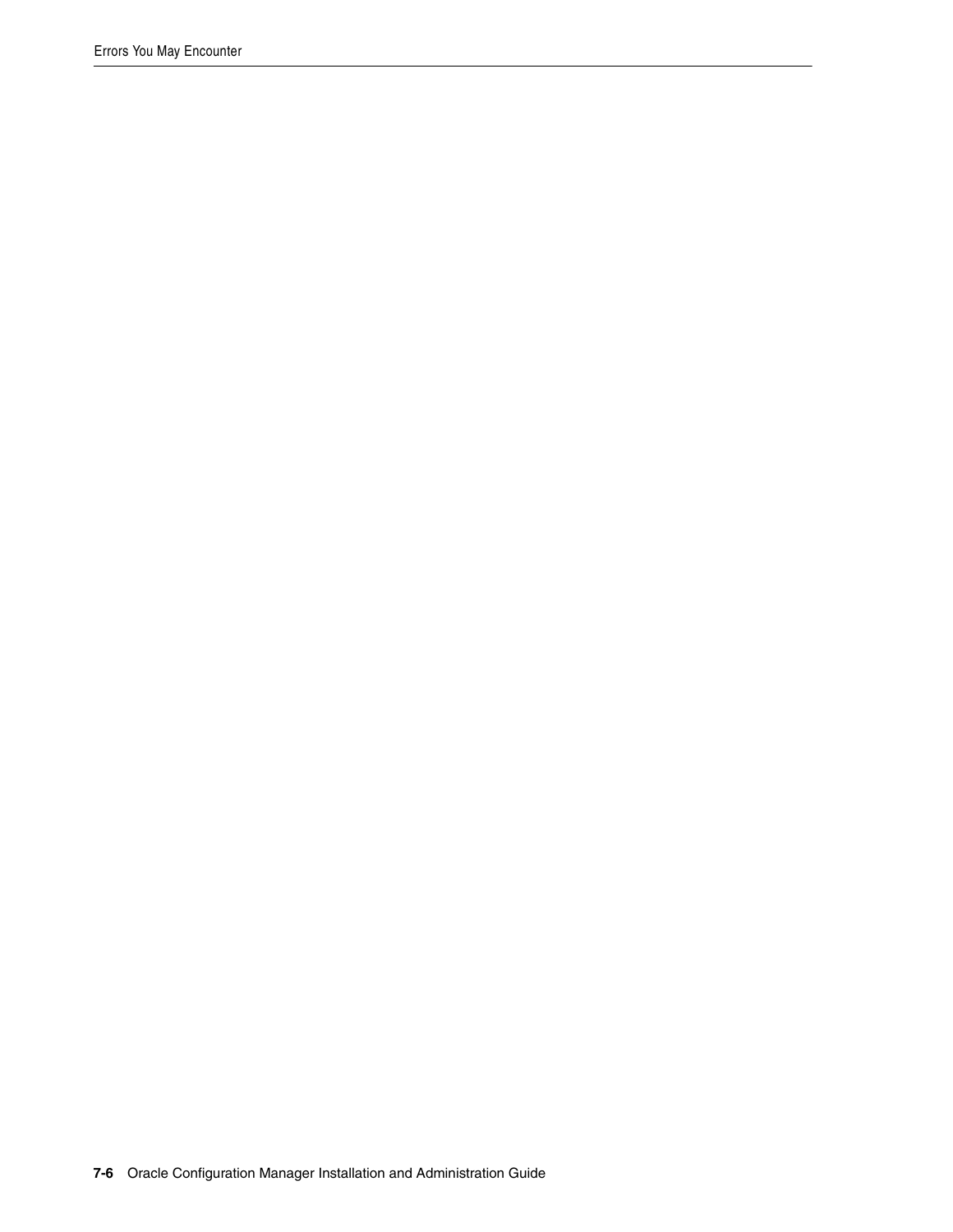# **A**

# <sup>A</sup>**Shared Homes**

A shared home is an installation of an Oracle product that can be used and accessed by multiple hosts, or across multiple software installations on a single host.

This appendix explains how to use shared homes in the following sections:

- [Section A.1, "About Shared Homes"](#page-88-0)
- [Section A.2, "Types of Shared Homes"](#page-89-0)
- [Section A.3, "Multiple Copies of a Software Installation on a Single Host"](#page-89-1)
- [Section A.4, "Single Software Installation on Multiple Hosts"](#page-91-0)

# <span id="page-88-0"></span>**A.1 About Shared Homes**

A shared home is an installation of an Oracle product that can be used and accessed by multiple hosts, or across multiple software installations on a single host. A shared home has two components:

- Executables components that reside in ORACLE\_HOME
- Configuration component. ORACLE\_CONFIG\_HOME points to the configuration data.

**Shared Homes are only used when configuration files** *must* **be placed in a separate location from the common executables.** Examples of products that use shared homes are Fusion Middleware and E-Business Suite (other than release 12).

The following are special notes regarding shared homes:

- The need to use a shared home is the exception rather than the rule. Most products do not use shared homes, so Oracle Configuration Manager installations will *not* need to configure shared homes, that is, installing with the ORACLE\_CONFIG\_ HOME variable set. ORACLE\_CONFIG\_HOME is the environment variable used to define the location of installation-specific data in a shared home environment.
- Sharing software files does *not* constitute a shared home. Multiple database instances on a **single** host is not a shared home.
- Configuring Oracle Configuration Manager for shared home support is necessary only when the product home where Oracle Configuration Manager is being installed was itself installed and configured as a shared home.
- For each ORACLE\_CONFIG\_HOME, the associated Oracle Configuration Manager runs its own Scheduler process. On Windows, Oracle Configuration Manager Scheduler has a service for each ORACLE\_CONFIG\_HOME. The name of the service is: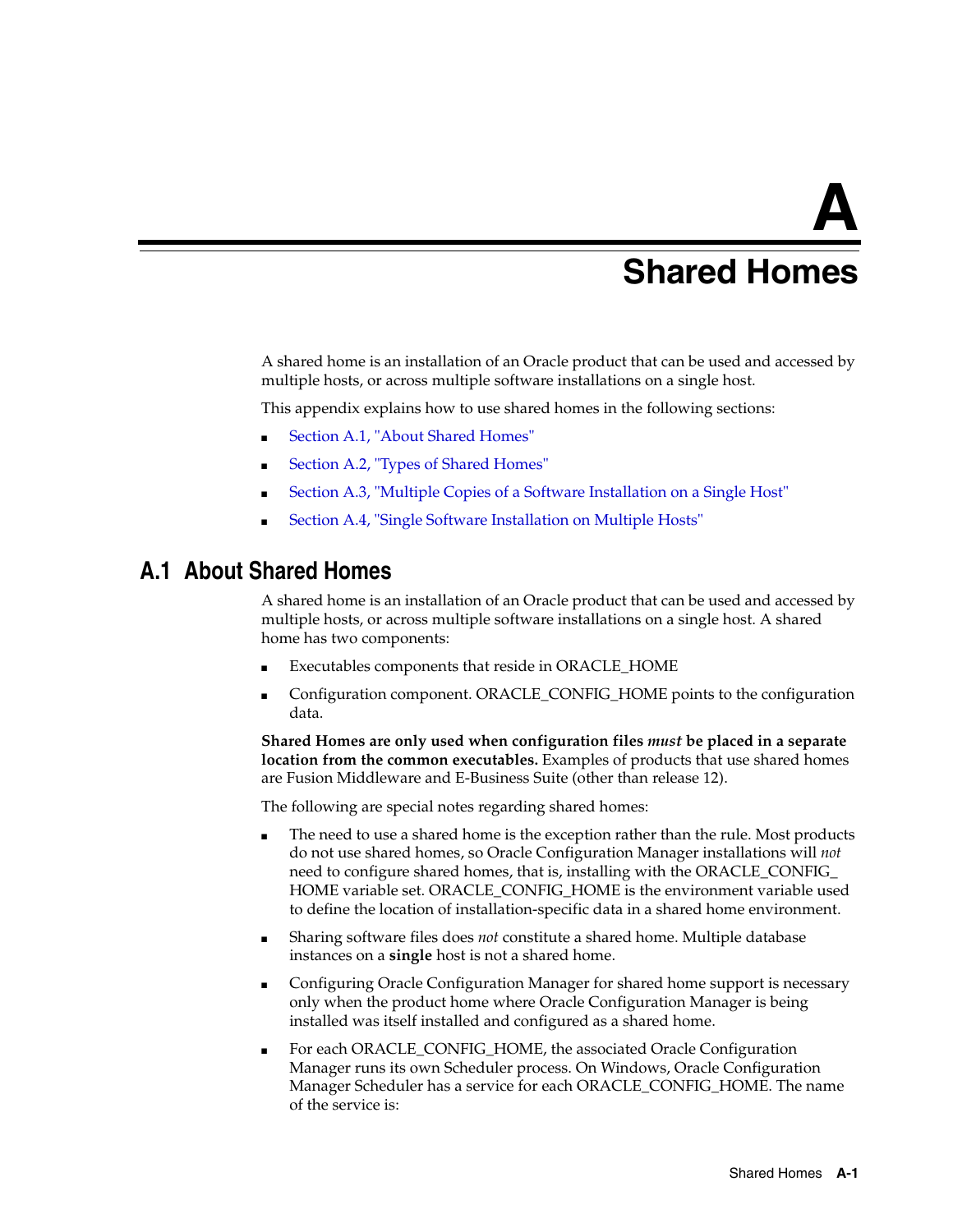```
Oracle<OHN><x>_<OCH>ConfigurationManager 
where OHN is the Oracle Home Name
       x is the letter referring to the drive
       OCH is the ORACLE_CONFIG_HOME path where :\ and \ are converted 
       to underscores ( _ ).
```
**Important:** If you are upgrading from an existing version of Oracle Configuration Manager that is prior to release 10.2.7, you cannot take advantage of shared home functionality. This functionality is only available with a new installation of Oracle Configuration Manager release 10.2.7 or later.

To use the shared home feature, you must deinstall the current installation of Oracle Configuration Manager and then reinstall Oracle Configuration Manager release 10.2.7 or later.

# <span id="page-89-0"></span>**A.2 Types of Shared Homes**

There are two types of shared homes:

Multiple copies of a software installation on a single host.

Notice that there is one base installation with other installations on this host sharing the base installed software. When multiple installations exist on a single host, Oracle Configuration Manager *must* be added to each installation where data is to be collected.

Single software installation on multiple hosts. This installation takes advantage of a shared file system, for example, NFS. There is a set of common files and directories (shared home) and a set of installation-specific directories.

# <span id="page-89-1"></span>**A.3 Multiple Copies of a Software Installation on a Single Host**

A shared home can reside on a single host and consist of a directory for the common files and individual directories for the installation-specific data. The ORACLE\_ CONFIG\_HOME variable is set to the location of the installation-specific data. In this environment, Oracle Configuration Manager will be installed into the main directory (<ocm\_install\_root> directory), where the common files reside. See Figure A–1.

For each installation configured to use Oracle Configuration Manager, a ccr directory will be created in ORACLE\_CONFIG\_HOME to store Oracle Configuration Manager installation-specific information. Each installation has its own set of Oracle Configuration Manager configuration data, log data, and collected data.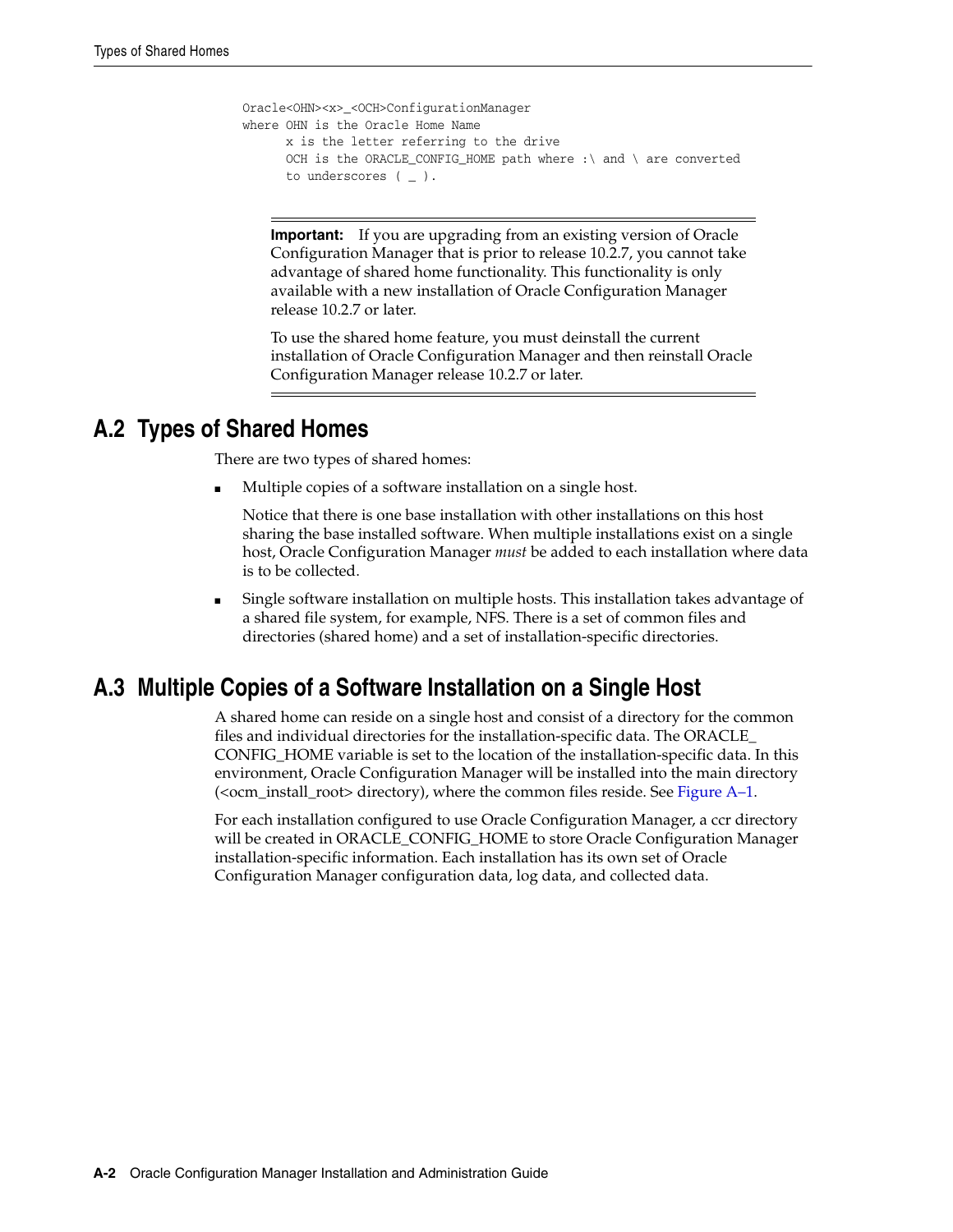

*Figure A–1 Multiple Copies of a Software Installation on a Single Host*

Key:

*OCHx* = ORACLE\_CONFIG\_HOME for Fusion Middleware*x Executables =* Shared libraries, scripts, binaries, unchangeable files, and so on

For each instance:

1) Set ORACLE\_CONFIG\_HOME to instance directory

2) Execute <ocm\_install\_root>/bin/configCCR -a

Once installed and configured, Oracle Configuration Manager can collect configuration data for each of the shared homes.

In addition to collecting and uploading configuration data, Oracle Configuration Manager also checks if any software updates to the Oracle Configuration Manager client are available. If updates are available, Oracle Configuration Manager downloads these updates and refreshes the Oracle Configuration Manager software installed on the customer's system.

# **A.3.1 Command Execution**

If the environment contains multiple software installations on a single host which reference a shared home, the ORACLE\_CONFIG\_HOME variable *must* be set prior to executing any emCCR commands. This variable determines which software installation is referenced when the emCCR commands are run.

**Important:** When running Oracle Configuration Manager in a shared home environment where multiple installations reside on a single host, set ORACLE\_CONFIG\_HOME to the location of the installation-specific data prior to running *any* emCCR command.

To execute any emCCR command for a specific ORACLE\_CONFIG\_HOME, perform the following steps:

setenv \$ORACLE CONFIG HOME <home dir> <ocm\_install\_root>/ccr/bin/emCCR <command>

# **A.3.2 Location of Data**

When Oracle Configuration Manager is configured for multiple software installations on a single host, the configuration, logging, and state information is stored on a per ORACLE\_CONFIG\_HOME basis. This information can be found in the following directories:

ORACLE\_CONFIG\_HOME/ccr/config contains configuration files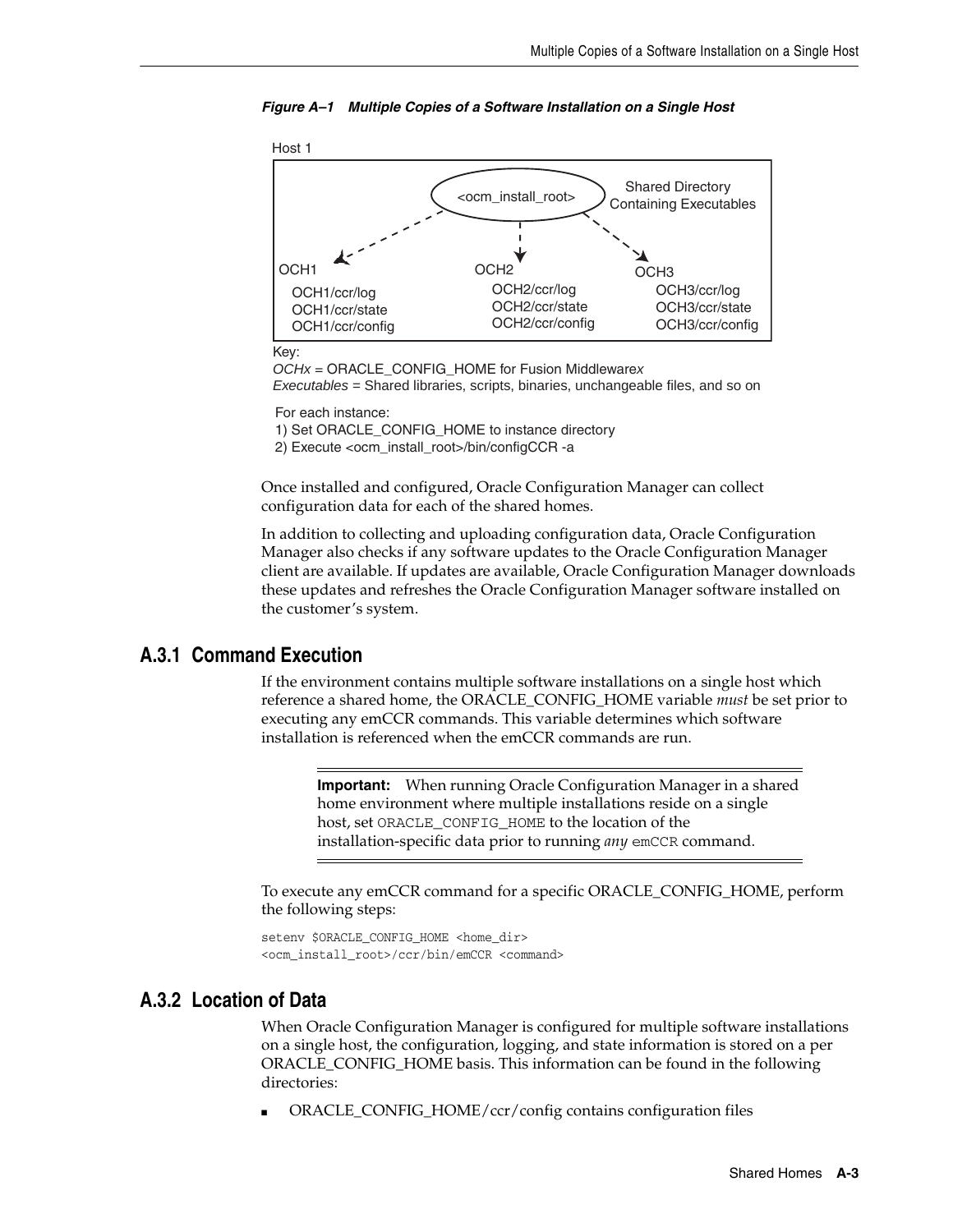- ORACLE\_CONFIG\_HOME/ccr/log contains log files
- ORACLE\_CONFIG\_HOME/ccr/state contains state files and collected data
- ORACLE\_CONFIG\_HOME/ccr/state/review/targetMap.xml file summarizes the data that was collected
- ORACLE\_CONFIG\_HOME/ccr/state/review data that was uploaded to the Server

# <span id="page-91-0"></span>**A.4 Single Software Installation on Multiple Hosts**

When the configuration is a single installation on multiple hosts, Oracle Configuration Manager is installed into the <ocm\_install\_root> directory. There is a set of common files and directories (shared home) and a set of installation-specific directories (log, state, config).

A directory is created for each host in <ocm\_install\_root>/ccr/hosts to store the installation-specific data.

Once installed and configured, Oracle Configuration Manager can collect configuration data for the <ocm\_install\_root> directory and the hosts on which it is installed.

In addition to collecting and uploading configuration data, Oracle Configuration Manager also checks if any software updates are available for the Oracle Configuration Manager. If updates are available, Oracle Configuration Manager downloads the updates and refreshes the Oracle Configuration Manager software installed in the <ocm\_install\_root> directory.

# **A.4.1 Shared Home Installation on a Writable Network Location (Read/Write)**

One common practice with this type of shared homes is to install software binaries on a writable (read/write) network file system on a master host. All hosts refer to this network resource for accessing the software. See Figure A–2.

*Figure A–2 Single Software Installation on Multiple Hosts (Read/Write)*



Oracle Configuration Manager release 10.2.7 and later supports this type of shared home.

Perform the following steps:

**1.** To Set Up the Binaries Directory

The following is to be performed once on the system designated as the master: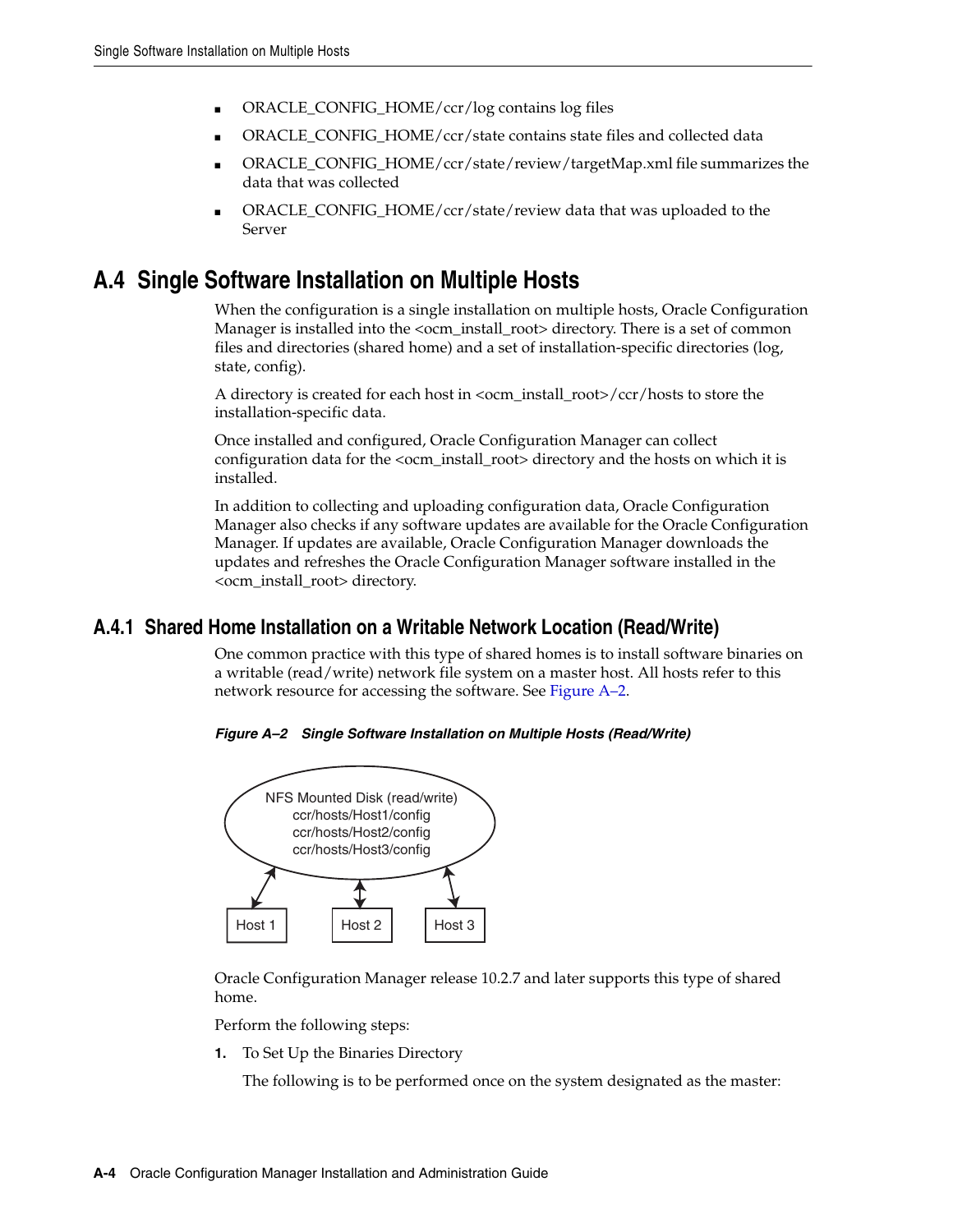- **a.** Install Oracle Configuration Manager on a host with a network file system in a directory with write access. For ease, the software installation should be in disconnected mode (for example, setupCCR -s -d).
- **b.** Remove the configuration of the master host using the command: <ocm\_ install\_root>/ccr/bin/configCCR -r
- **c.** Mount the location as READ/WRITE.
- **2.** To Configure the Hosts

On each host that will be using Oracle Configuration Manager to collect configuration data, perform the following:

- **a.** Mount the NFS file system on the host.
- **b.** Execute the command: <ocm\_install\_root>/ccr/bin/configCCR -a
- **c.** Specify My Oracle Support credentials.

The host-specific Oracle Configuration Manager files will be stored in \$ORACLE\_ HOME/ccr/hosts/<hostname>.

**3.** To Apply Updates

When an Oracle Configuration Manager update is available, it will be applied automatically or manually depending on the option you chose for the automatic update feature.

Automatic updates can occur from any of the Oracle Configuration Manager installations in the shared homes.

The manual update is performed by executing the command: <ocm\_install\_ root>/ccr/bin/emCCR getupdates

# **A.4.2 Shared Home Installation on a Non-Writable Network Location (Read Only)**

Another common practice with shared homes is to install software binaries on a network file system on a master host. These files are then locked down and exported for read-only access and shared between hosts. All hosts refer to this network resource for accessing the software. You must set up ORACLE\_CONFIG\_HOME to take advantage of this functionality.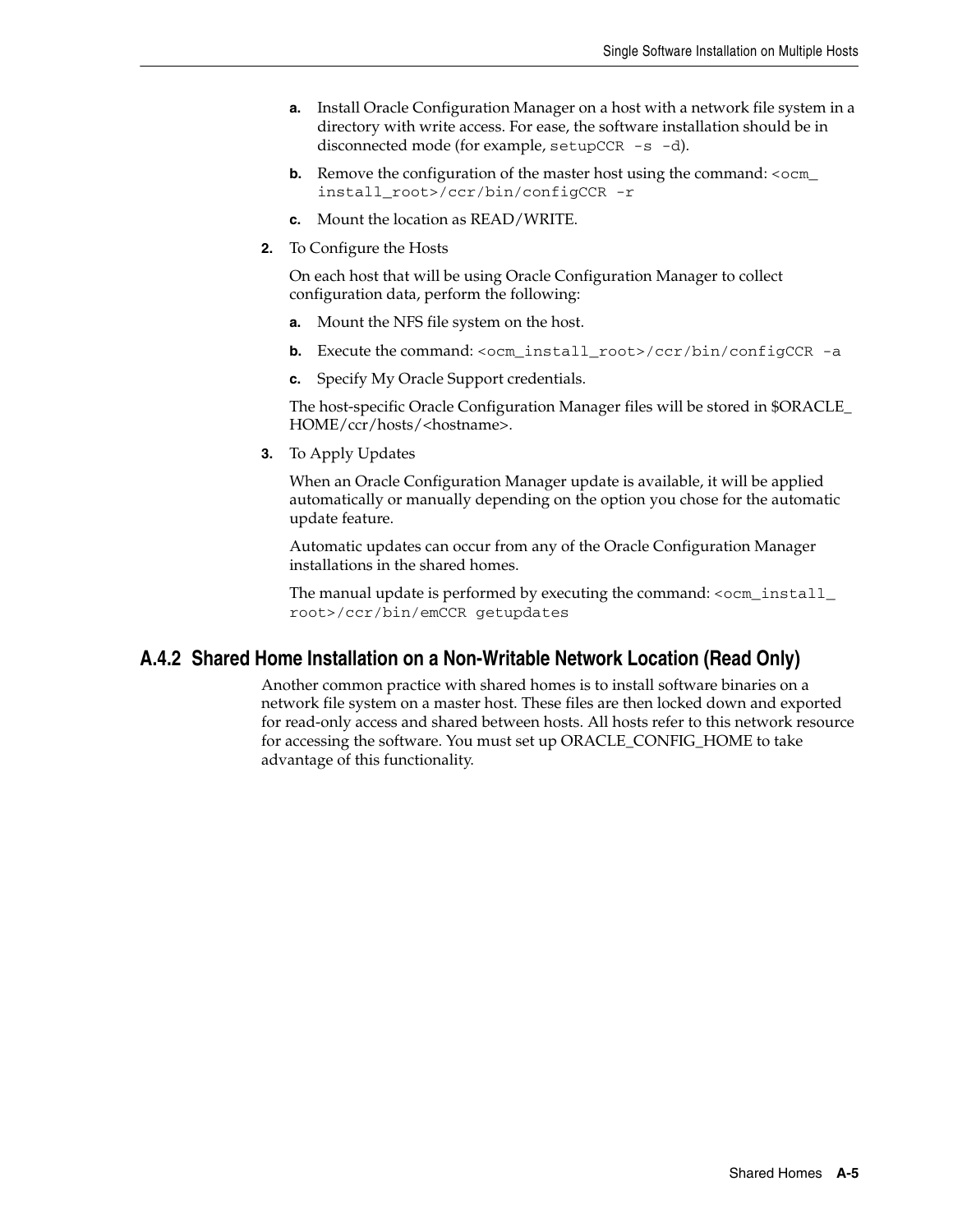



Key:

<OCM\_CONFIG\_HOME> represents the directory in which the Oracle Configuration Manager common code is installed.

On each host, execute the <OCM\_CONFIG\_HOME>/ccr/bin/configCCR -a command to configure Oracle Configuration Manager for the host

> Oracle Configuration Manager release 10.2.7 and later supports this type of shared home. However, because the binary directory is read-only, the automatic update feature of Oracle Configuration Manager must be disabled. Any subsequent updates must be performed manually.

Perform the following steps:

**1.** To Set Up the Binaries Directory

The following is to be performed once on the system designated as the master:

- **a.** Install Oracle Configuration Manager on a host with a network file system in a directory with write access. For ease, the software installation should be in disconnected mode (for example, setupCCR -s -d).
- **b.** Remove the configuration of the master host using the command: < $ocm$ install\_root>/ccr/bin/configCCR -r
- **c.** Mount the location as READ-ONLY.
- **2.** To Configure the Hosts

On each host that will be using Oracle Configuration Manager to collect configuration data, perform the following:

- **a.** Mount the NFS file system on the host.
- **b.** Identify the directory where the application configuration files are stored. This is where the host-specific Oracle Configuration Manager files will also be stored.
- **c.** Set ORACLE\_CONFIG\_HOME variable to the directory specified in the previous step.
- **d.** Execute the command: <ocm\_install\_root>/ccr/bin/configCCR -a
- **e.** Specify My Oracle Support credentials.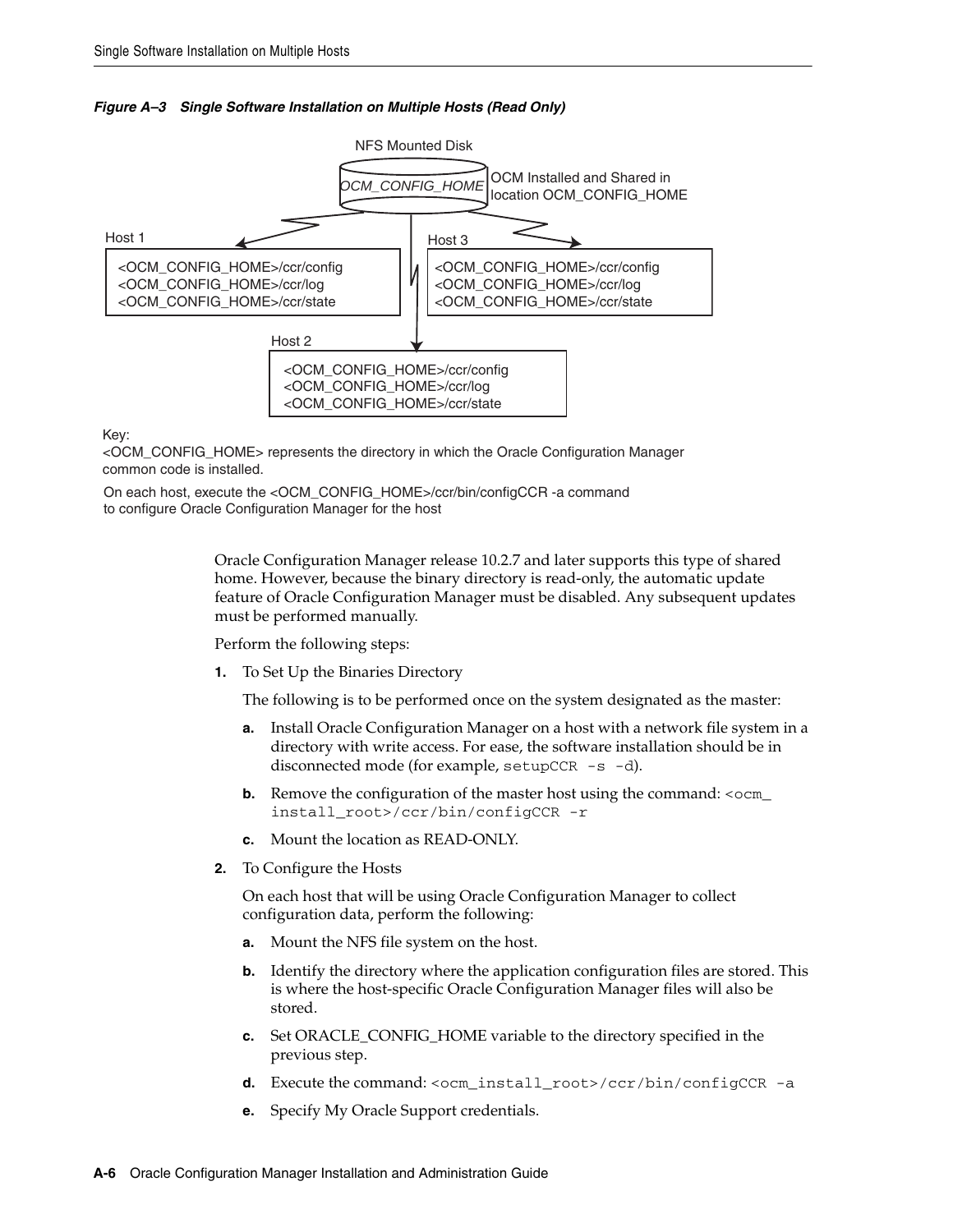**f.** Because this is a read-only system, turn off auto updates for each shared home by executing the following command:

```
<ocm_install_root>/ccr/bin/emCCR automatic_update off
```
**3.** To Apply Updates

When an Oracle Configuration Manager update is available, it must be applied manually.

The update is performed by:

- **a.** Enabling write access from the master host. Only perform updates from one shared home.
- **b.** ORACLE\_CONFIG\_HOME should be set to a shared home directory where Oracle Configuration Manager has been configured.
- **c.** Executing the command: <ocm\_install\_root>/ccr/bin/emCCR getupdates
- **d.** Remounting the file system for read-only access.

#### **A.4.2.1 Command Execution**

If Oracle Configuration Manager is configured for a single software installation shared by multiple hosts, the user must be on the desired host when the command is executed:

Identify the directory where the host-specific Oracle Configuration Manager files will be stored. Set the ORACLE\_CONFIG\_HOME variable to this directory.

```
setenv ORACLE_CONFIG_HOME <ORACLE_CONFIG_HOME directory>
<ocm_install_root>/ccr/bin/emCCR <command>
```
# **A.4.2.2 Location of Data**

When Oracle Configuration Manager is configured for a single software installation used by multiple hosts, the configuration, logging, and state information is stored on an ORACLE\_CONFIG\_HOME. This information can be found in the following directories:

- ORACLE\_CONFIG\_HOME/ccr/config contains configuration files
- ORACLE\_CONFIG\_HOME/ccr/log contains log files
- ORACLE\_CONFIG\_HOME/ccr/state contains state files and collected data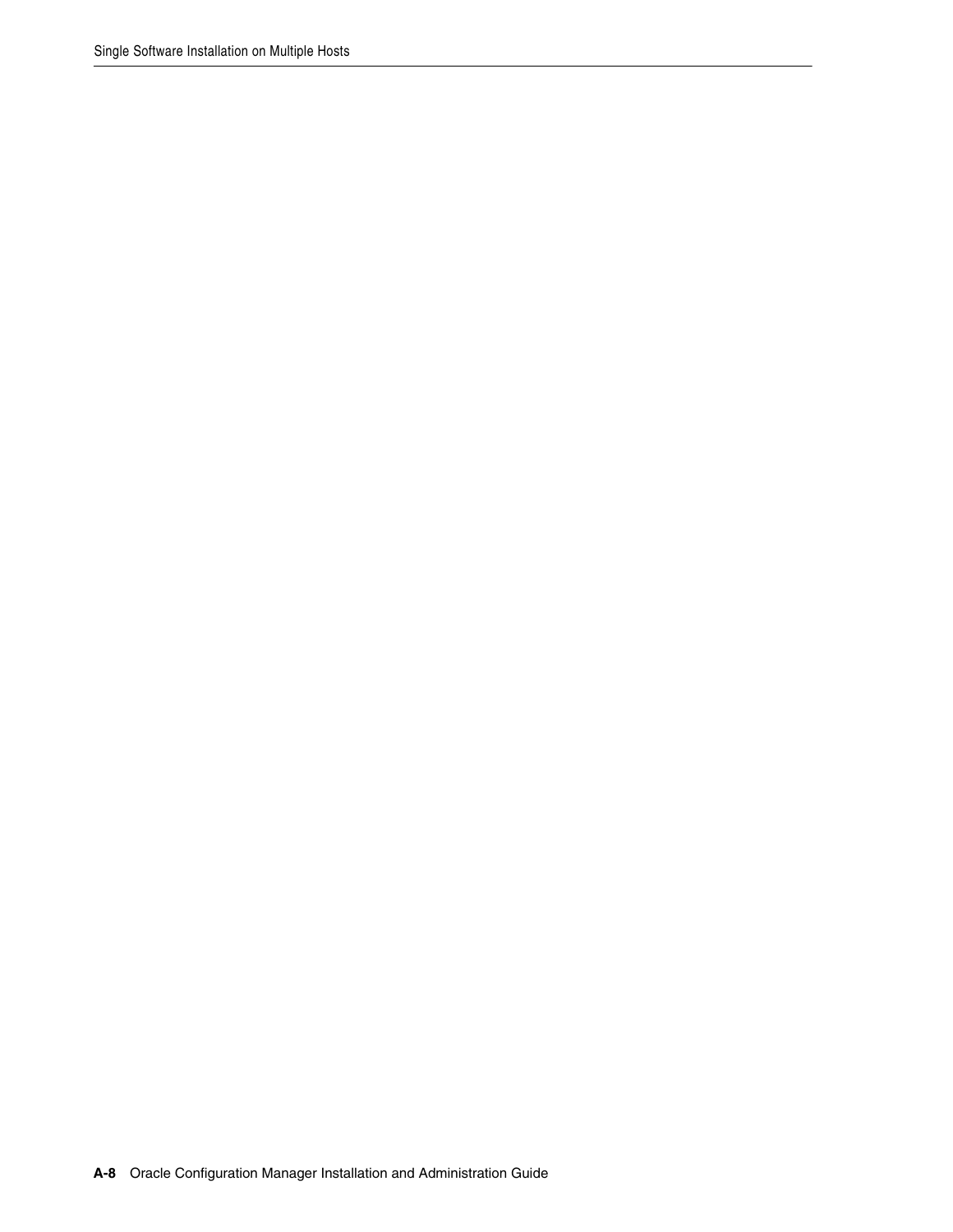# <sup>B</sup>**Third-Party Licenses**

This appendix contains licensing information in the form of third-party dependency attribution requirements for products included with Oracle Configuration Manager release 10.3.1. Unless otherwise specifically noted, all license information herein is provided for notice purposes only.

Licensing information is included for the following products:

- [Section B.1, "Apache Software License, Version 1.1"](#page-96-0)
	- **–** [Section B.1.1, "LOG4J 1.1.1"](#page-97-0)
- [Section B.2, "Apache Software License, Version 2.0"](#page-97-1)
	- **–** [Section B.2.1, "Apache Commons File Upload 1.2.1"](#page-100-0)
	- **–** [Section B.2.2, "Apache Commons IO 1.4"](#page-100-1)
	- **–** [Section B.2.3, "Jakarta Regexp 1.2"](#page-100-2)
- [Section B.3, "JSSE 1.0.3"](#page-101-0)
- [Section B.4, "Jython 2.1, 2.2, 2.2.1"](#page-101-2)
- [Section B.5, "PERL Interpreter 5.8.3"](#page-101-1)
- [Section B.6, "Third-Party Components Included as Part of JRE 1.4.2"](#page-103-0)

# <span id="page-96-0"></span>**B.1 Apache Software License, Version 1.1**

The Apache Software License, Version 1.1

Redistribution and use in source and binary forms, with or without modification, are permitted provided that the following conditions are met:

- **1.** Redistributions of source code must retain the above copyright notice, this list of conditions and the following disclaimer.
- **2.** Redistributions in binary form must reproduce the above copyright notice, this list of conditions and the following disclaimer in the documentation and/or other materials provided with the distribution.
- **3.** The end-user documentation included with the redistribution, if any, must include the following acknowledgment:

"This product includes software developed by the Apache Software Foundation (http://www.apache.org/)."

Alternately, this acknowledgment may appear in the software itself, if and wherever such third-party acknowledgments normally appear.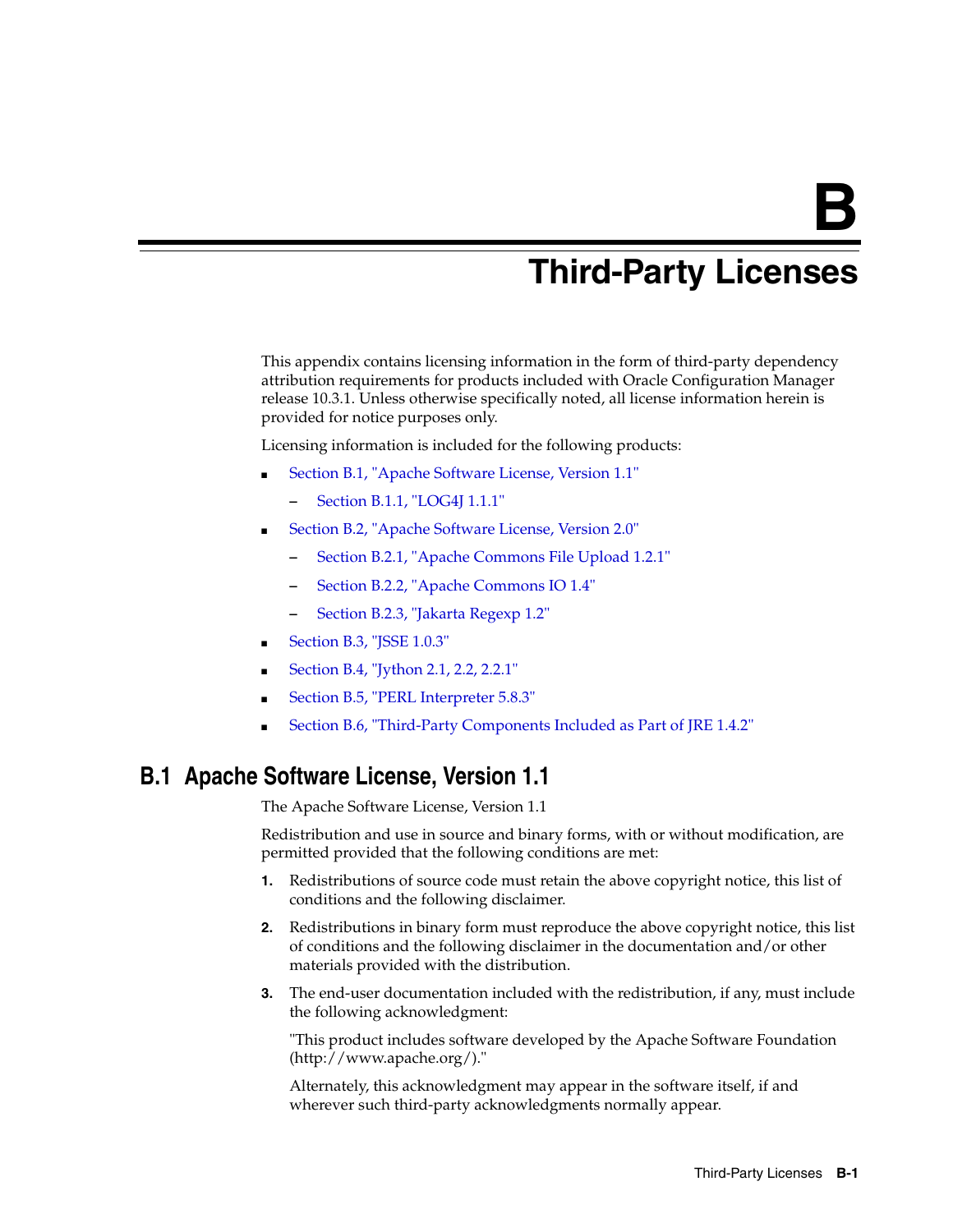- **4.** The names identified above must not be used to endorse or promote products derived from this software without prior written permission. For written permission, please contact apache@apache.org.
- **5.** Products derived from this software may not be called "Apache", nor may "Apache" appear in their names, without prior written permission of the Apache Group.

THIS SOFTWARE IS PROVIDED ``AS IS'' AND ANY EXPRESSED OR IMPLIED WARRANTIES, INCLUDING, BUT NOT LIMITED TO, THE IMPLIED WARRANTIES OF MERCHANTABILITY AND FITNESS FOR A PARTICULAR PURPOSE ARE DISCLAIMED. IN NO EVENT SHALL THE APACHE SOFTWARE FOUNDATION OR ITS CONTRIBUTORS BE LIABLE FOR ANY DIRECT, INDIRECT, INCIDENTAL, SPECIAL, EXEMPLARY, OR CONSEQUENTIAL DAMAGES (INCLUDING, BUT NOT LIMITED TO, PROCUREMENT OF SUBSTITUTE GOODS OR SERVICES; LOSS OF USE, DATA, OR PROFITS; OR BUSINESS INTERRUPTION) HOWEVER CAUSED AND ON ANY THEORY OF LIABILITY, WHETHER IN CONTRACT, STRICT LIABILITY, OR TORT (INCLUDING NEGLIGENCE OR OTHERWISE) ARISING IN ANY WAY OUT OF THE USE OF THIS SOFTWARE, EVEN IF ADVISED OF THE POSSIBILITY OF SUCH DAMAGE.

# <span id="page-97-0"></span>**B.1.1 LOG4J 1.1.1**

LOG4J version 1.1.1, Copyright © The Apache Software Foundation. All rights reserved.

The names "LOG4J", and "Apache Software Foundation" must not be used to endorse or promote products derived from this software without prior written permission. For written permission, please contact apache@apache.org. This software consists of voluntary contributions made by many individuals on behalf of the Apache Software Foundation. For more information on the Apache Software Foundation, please see http://www.apache.org/.

# <span id="page-97-1"></span>**B.2 Apache Software License, Version 2.0**

Apache License Version 2.0, January 2004 http://www.apache.org/licenses/

## **TERMS AND CONDITIONS FOR USE, REPRODUCTION, AND DISTRIBUTION**

## **1. Definitions**.

"License" shall mean the terms and conditions for use, reproduction, and distribution as defined by Sections 1 through 9 of this document.

"Licensor" shall mean the copyright owner or entity authorized by the copyright owner that is granting the License.

"Legal Entity" shall mean the union of the acting entity and all other entities that control, are controlled by, or are under common control with that entity. For the purposes of this definition, "control" means (i) the power, direct or indirect, to cause the direction or management of such entity, whether by contract or otherwise, or (ii) ownership of fifty percent (50%) or more of the outstanding shares, or (iii) beneficial ownership of such entity.

"You" (or "Your") shall mean an individual or Legal Entity exercising permissions granted by this License.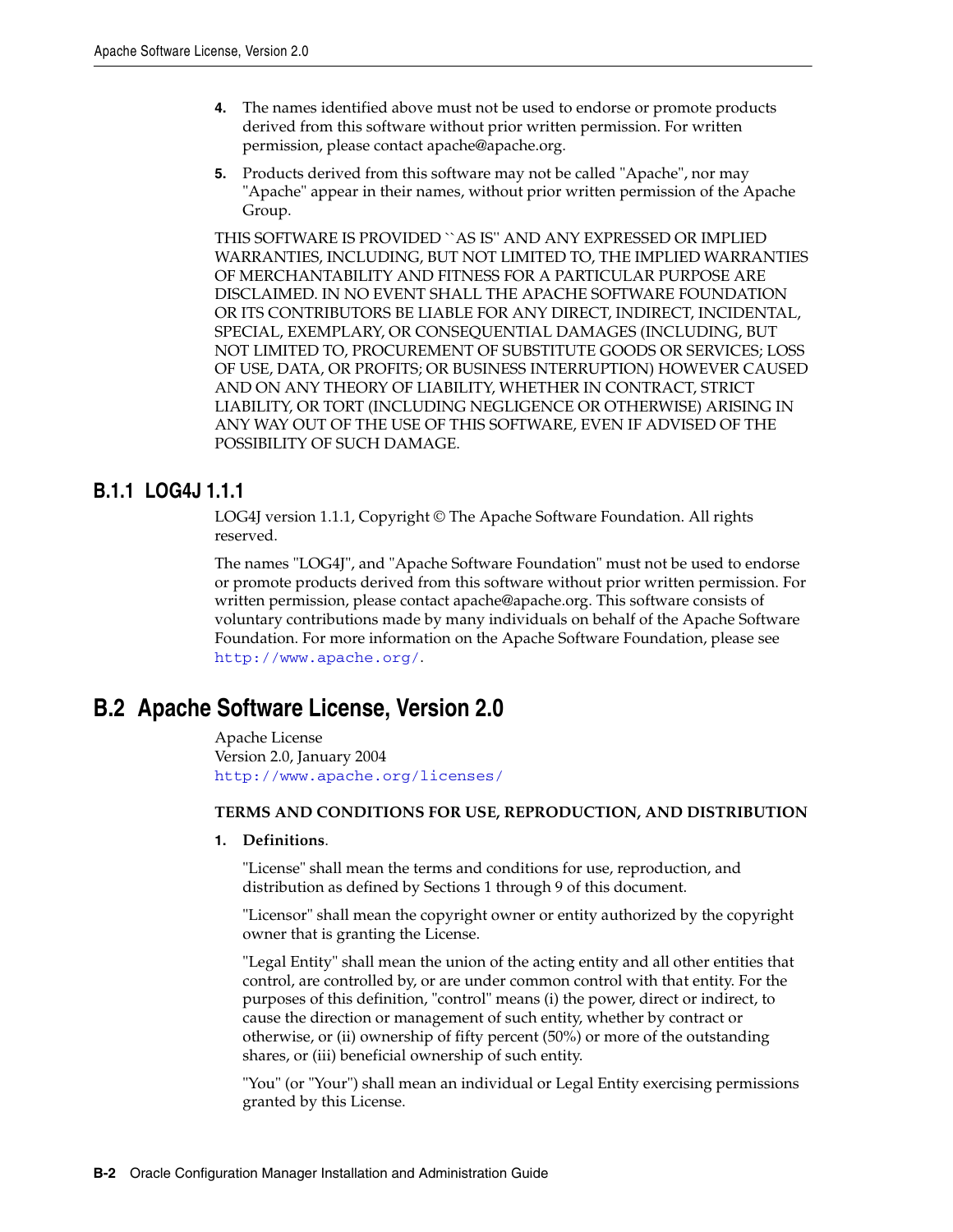"Source" form shall mean the preferred form for making modifications, including but not limited to software source code, documentation source, and configuration files.

"Object" form shall mean any form resulting from mechanical transformation or translation of a Source form, including but not limited to compiled object code, generated documentation, and conversions to other media types.

"Work" shall mean the work of authorship, whether in Source or Object form, made available under the License, as indicated by a copyright notice that is included in or attached to the work (an example is provided in the Appendix below).

"Derivative Works" shall mean any work, whether in Source or Object form, that is based on (or derived from) the Work and for which the editorial revisions, annotations, elaborations, or other modifications represent, as a whole, an original work of authorship. For the purposes of this License, Derivative Works shall not include works that remain separable from, or merely link (or bind by name) to the interfaces of, the Work and Derivative Works thereof.

"Contribution" shall mean any work of authorship, including the original version of the Work and any modifications or additions to that Work or Derivative Works thereof, that is intentionally submitted to Licensor for inclusion in the Work by the copyright owner or by an individual or Legal Entity authorized to submit on behalf of the copyright owner. For the purposes of this definition, "submitted" means any form of electronic, verbal, or written communication sent to the Licensor or its representatives, including but not limited to communication on electronic mailing lists, source code control systems, and issue tracking systems that are managed by, or on behalf of, the Licensor for the purpose of discussing and improving the Work, but excluding communication that is conspicuously marked or otherwise designated in writing by the copyright owner as "Not a Contribution."

"Contributor" shall mean Licensor and any individual or Legal Entity on behalf of whom a Contribution has been received by Licensor and subsequently incorporated within the Work.

- **2. Grant of Copyright License.** Subject to the terms and conditions of this License, each Contributor hereby grants to You a perpetual, worldwide, non-exclusive, no-charge, royalty-free, irrevocable copyright license to reproduce, prepare Derivative Works of, publicly display, publicly perform, sublicense, and distribute the Work and such Derivative Works in Source or Object form.
- **3. Grant of Patent License.** Subject to the terms and conditions of this License, each Contributor hereby grants to You a perpetual, worldwide, non-exclusive, no-charge, royalty-free, irrevocable (except as stated in this section) patent license to make, have made, use, offer to sell, sell, import, and otherwise transfer the Work, where such license applies only to those patent claims licensable by such Contributor that are necessarily infringed by their Contribution(s) alone or by combination of their Contribution(s) with the Work to which such Contribution(s) was submitted. If You institute patent litigation against any entity (including a cross-claim or counterclaim in a lawsuit) alleging that the Work or a Contribution incorporated within the Work constitutes direct or contributory patent infringement, then any patent licenses granted to You under this License for that Work shall terminate as of the date such litigation is filed.
- **4. Redistribution.** You may reproduce and distribute copies of the Work or Derivative Works thereof in any medium, with or without modifications, and in Source or Object form, provided that You meet the following conditions: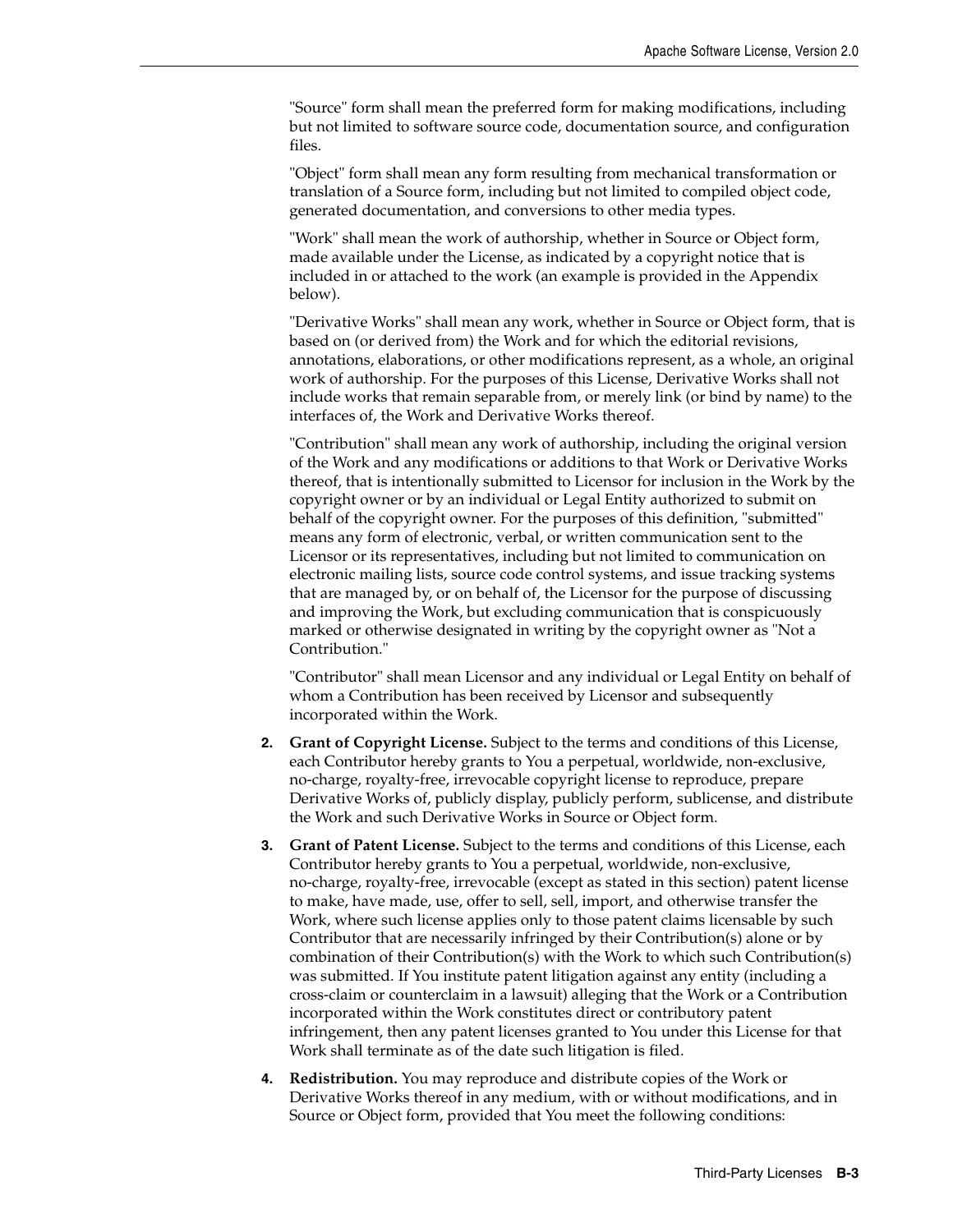- **a.** You must give any other recipients of the Work or Derivative Works a copy of this License; and
- **b.** You must cause any modified files to carry prominent notices stating that You changed the files; and
- **c.** You must retain, in the Source form of any Derivative Works that You distribute, all copyright, patent, trademark, and attribution notices from the Source form of the Work, excluding those notices that do not pertain to any part of the Derivative Works; and
- **d.** If the Work includes a "NOTICE" text file as part of its distribution, then any Derivative Works that You distribute must include a readable copy of the attribution notices contained within such NOTICE file, excluding those notices that do not pertain to any part of the Derivative Works, in at least one of the following places: within a NOTICE text file distributed as part of the Derivative Works; within the Source form or documentation, if provided along with the Derivative Works; or, within a display generated by the Derivative Works, if and wherever such third-party notices normally appear. The contents of the NOTICE file are for informational purposes only and do not modify the License. You may add Your own attribution notices within Derivative Works that You distribute, alongside or as an addendum to the NOTICE text from the Work, provided that such additional attribution notices cannot be construed as modifying the License. You may add Your own copyright statement to Your modifications and may provide additional or different license terms and conditions for use, reproduction, or distribution of Your modifications, or for any such Derivative Works as a whole, provided Your use, reproduction, and distribution of the Work otherwise complies with the conditions stated in this License.
- **5. Submission of Contributions.** Unless You explicitly state otherwise, any Contribution intentionally submitted for inclusion in the Work by You to the Licensor shall be under the terms and conditions of this License, without any additional terms or conditions. Notwithstanding the above, nothing herein shall supersede or modify the terms of any separate license agreement you may have executed with Licensor regarding such Contributions.
- **6. Trademarks.** This License does not grant permission to use the trade names, trademarks, service marks, or product names of the Licensor, except as required for reasonable and customary use in describing the origin of the Work and reproducing the content of the NOTICE file.
- **7. Disclaimer of Warranty.** Unless required by applicable law or agreed to in writing, Licensor provides the Work (and each Contributor provides its Contributions) on an "AS IS" BASIS, WITHOUT WARRANTIES OR CONDITIONS OF ANY KIND, either express or implied, including, without limitation, any warranties or conditions of TITLE, NON-INFRINGEMENT, MERCHANTABILITY, or FITNESS FOR A PARTICULAR PURPOSE. You are solely responsible for determining the appropriateness of using or redistributing the Work and assume any risks associated with Your exercise of permissions under this License.
- **8. Limitation of Liability.** In no event and under no legal theory, whether in tort (including negligence), contract, or otherwise, unless required by applicable law (such as deliberate and grossly negligent acts) or agreed to in writing, shall any Contributor be liable to You for damages, including any direct, indirect, special, incidental, or consequential damages of any character arising as a result of this License or out of the use or inability to use the Work (including but not limited to damages for loss of goodwill, work stoppage, computer failure or malfunction, or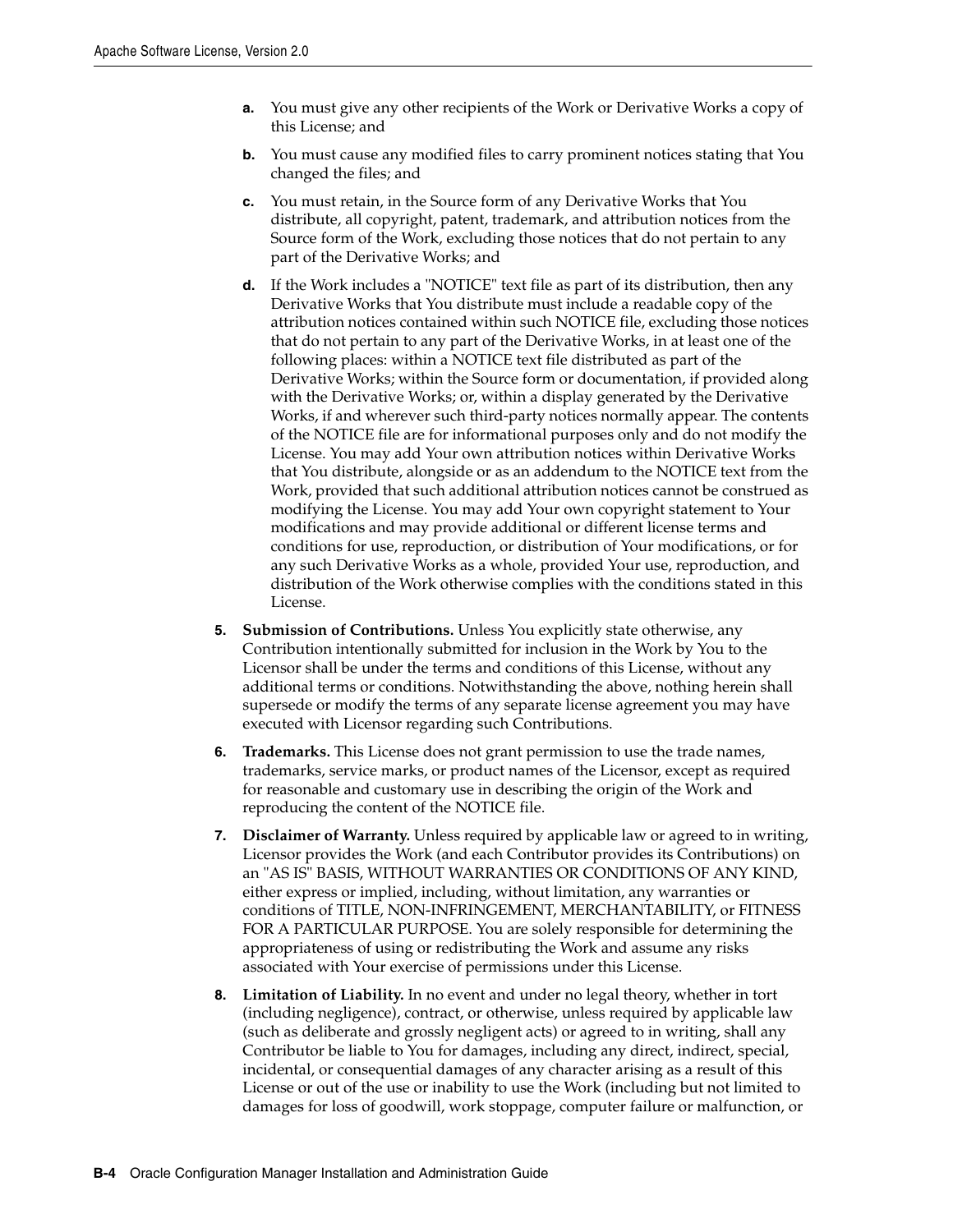any and all other commercial damages or losses), even if such Contributor has been advised of the possibility of such damages.

**9. Accepting Warranty or Additional Liability.** While redistributing the Work or Derivative Works thereof, You may choose to offer, and charge a fee for, acceptance of support, warranty, indemnity, or other liability obligations and/or rights consistent with this License. However, in accepting such obligations, You may act only on Your own behalf and on Your sole responsibility, not on behalf of any other Contributor, and only if You agree to indemnify, defend, and hold each Contributor harmless for any liability incurred by, or claims asserted against, such Contributor by reason of your accepting any such warranty or additional liability.

#### **END OF TERMS AND CONDITIONS**

#### **APPENDIX: How to apply the Apache License to your work.**

To apply the Apache License to your work, attach the following boilerplate notice, with the fields enclosed by brackets "[]" replaced with your own identifying information. (Don't include the brackets!) The text should be enclosed in the appropriate comment syntax for the file format. We also recommend that a file or class name and description of purpose be included on the same "printed page" as the copyright notice for easier identification within third-party archives.

Copyright [yyyy] [name of copyright owner]

Licensed under the Apache License, Version 2.0 (the "License"); you may not use this file except in compliance with the License. You may obtain a copy of the License at

http://www.apache.org/licenses/LICENSE-2.0

Unless required by applicable law or agreed to in writing, software distributed under the License is distributed on an "AS IS" BASIS, WITHOUT WARRANTIES OR CONDITIONS OF ANY KIND, either express or implied. See the License for the specific language governing permissions and limitations under the License.

This product includes the following software from the Apache Software Foundation (http://www.apache.org) licensed to Oracle under Apache License 2.0 and that include the following copyright notices:

# <span id="page-100-0"></span>**B.2.1 Apache Commons File Upload 1.2.1**

Apache Commons FileUpload Copyright 2002-2008 The Apache Software Foundation

This product includes software developed by The Apache Software Foundation (http://www.apache.org/).

# <span id="page-100-1"></span>**B.2.2 Apache Commons IO 1.4**

Apache Commons IO Copyright 2001-2008 The Apache Software Foundation

This product includes software developed by The Apache Software Foundation (http://www.apache.org/).

# <span id="page-100-2"></span>**B.2.3 Jakarta Regexp 1.2**

This product includes software developed by The Apache Software Foundation (http://www.apache.org/).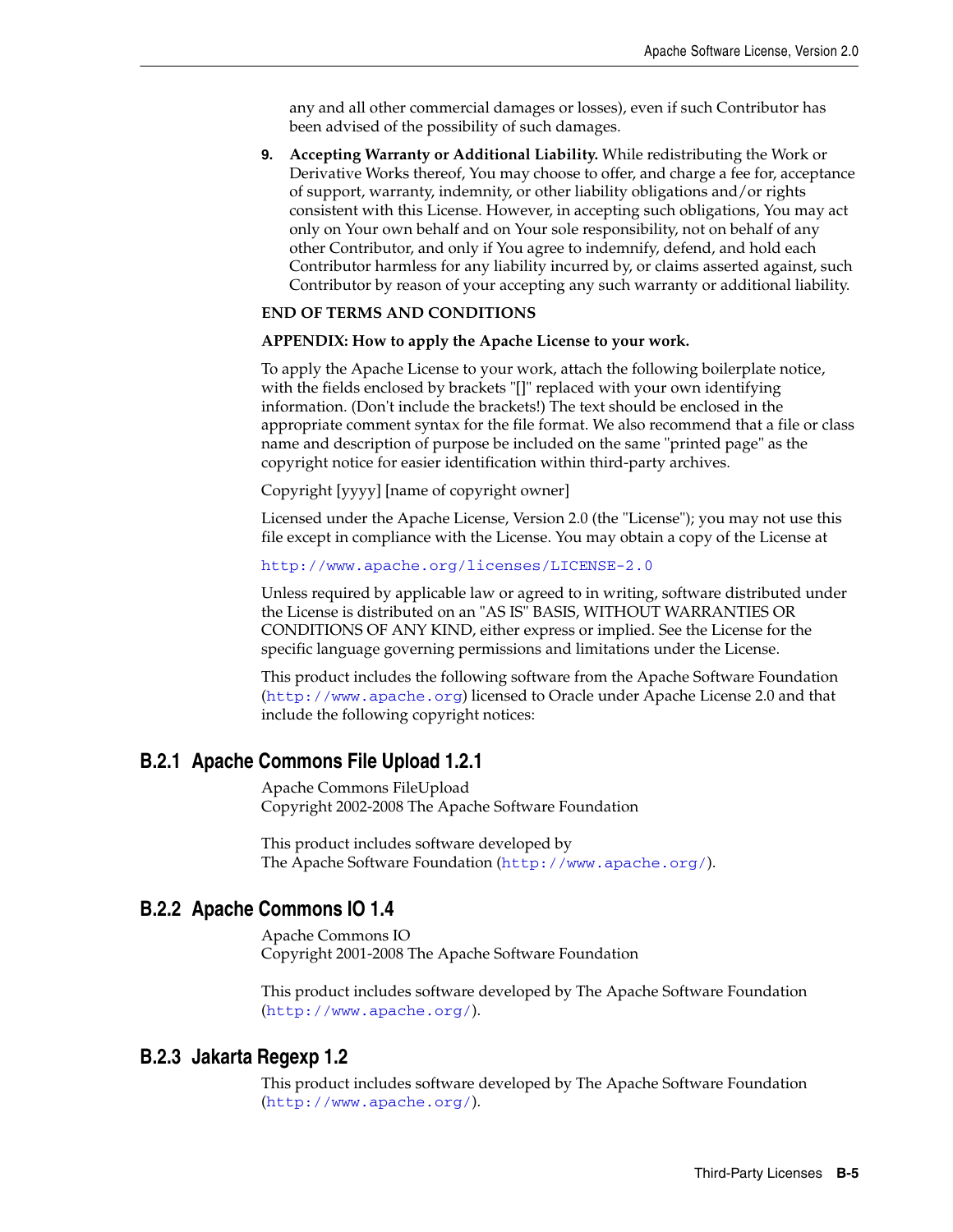It consists of voluntary contributions made by many individuals on behalf of the Apache Software Foundation. Please visit the project homepage (http://jakarta.apache.org/regexp) for more information.

# <span id="page-101-0"></span>**B.3 JSSE 1.0.3**

This product includes code licensed from RSA Data Security.

# <span id="page-101-2"></span>**B.4 Jython 2.1, 2.2, 2.2.1**

Jython

Copyright (c) 2000, 2001, 2002, 2003, 2004, 2005, 2006, 2007 Jython Developers. All rights reserved.

Redistribution and use in source and binary forms, with or without modification, are permitted provided that the following conditions are met:

- Redistributions of source code must retain the above copyright notice, this list of conditions and the following disclaimer.
- Redistributions in binary form must reproduce the above copyright notice, this list of conditions and the following disclaimer in the documentation and/or other materials provided with the distribution.
- Neither the name of the Jython Developers nor the names of its contributors may be used to endorse or promote products derived from this software without specific prior written permission.

THIS SOFTWARE IS PROVIDED BY THE COPYRIGHT HOLDERS AND CONTRIBUTORS "AS IS'' AND ANY EXPRESS OR IMPLIED WARRANTIES, INCLUDING, BUT NOT LIMITED TO, THE IMPLIED WARRANTIES OF MERCHANTABILITY AND FITNESS FOR A PARTICULAR PURPOSE ARE DISCLAIMED. IN NO EVENT SHALL THE REGENTS OR CONTRIBUTORS BE LIABLE FOR ANY DIRECT, INDIRECT, INCIDENTAL, SPECIAL, EXEMPLARY, OR CONSEQUENTIAL DAMAGES (INCLUDING, BUT NOT LIMITED TO, PROCUREMENT OF SUBSTITUTE GOODS OR SERVICES; LOSS OF USE, DATA, OR PROFITS; OR BUSINESS INTERRUPTION) HOWEVER CAUSED AND ON ANY THEORY OF LIABILITY, WHETHER IN CONTRACT, STRICT LIABILITY, OR TORT (INCLUDING NEGLIGENCE OR OTHERWISE) ARISING IN ANY WAY OUT OF THE USE OF THIS SOFTWARE, EVEN IF ADVISED OF THE POSSIBILITY OF SUCH DAMAGE.

# <span id="page-101-1"></span>**B.5 PERL Interpreter 5.8.3**

Under the terms of the PERL license, Oracle is required to provide the following notices. Note, however, that the Oracle program license that accompanied this product determines your right to use the Oracle program, including the CPAN software, and the terms contained in the following notices do not change those rights.

This program contains the following third-party code CPAN Perl Interpreter 5.8.3 Include the following license only once for all of the CPAN/Perl modules.

#### **The "Artistic License" Preamble**

The intent of this document is to state the conditions under which a Package may be copied, such that the Copyright Holder maintains some semblance of artistic control over the development of the package, while giving the users of the package the right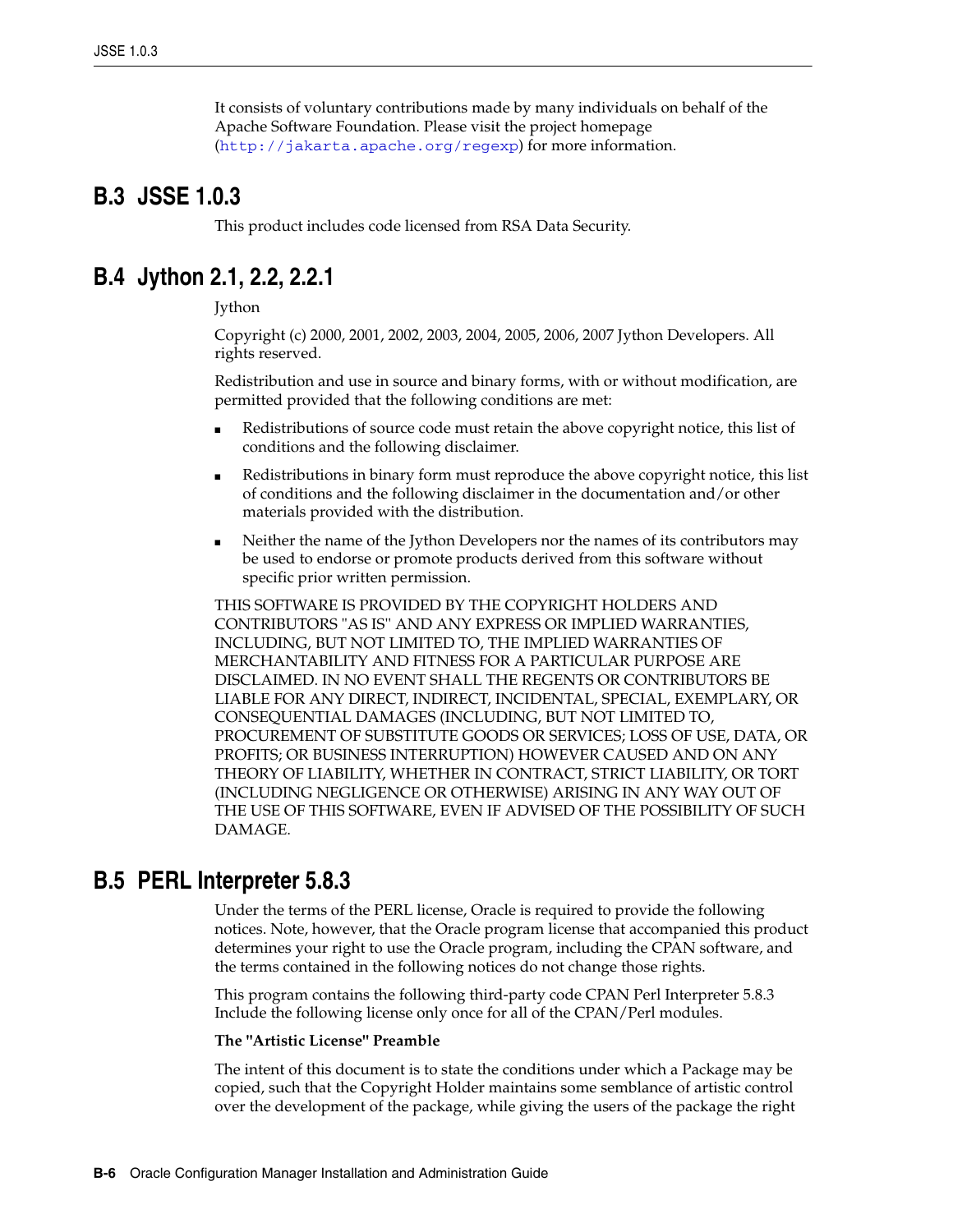to use and distribute the Package in a more-or-less customary fashion, plus the right to make reasonable modifications.

#### **Definitions:**

"Package" refers to the collection of files distributed by the Copyright Holder, and derivatives of that collection of files created through textual modification.

"Standard Version" refers to such a Package if it has not been modified, or has been modified in accordance with the wishes of the Copyright Holder as specified below.

"Copyright Holder" is whoever is named in the copyright or copyrights for the package.

"You" is you, if you're thinking about copying or distributing this Package.

"Reasonable copying fee" is whatever you can justify on the basis of media cost, duplication charges, time of people involved, and so on. (You will not be required to justify it to the Copyright Holder, but only to the computing community at large as a market that must bear the fee.)

"Freely Available" means that no fee is charged for the item itself, though there may be fees involved in handling the item. It also means that recipients of the item may redistribute it under the same conditions they received it.

- **1.** You may make and give away verbatim copies of the source form of the Standard Version of this Package without restriction, provided that you duplicate all of the original copyright notices and associated disclaimers.
- **2.** You may apply bug fixes, portability fixes and other modifications derived from the Public Domain or from the Copyright Holder. A Package modified in such a way shall still be considered the Standard Version.
- **3.** You may otherwise modify your copy of this Package in any way, provided that you insert a prominent notice in each changed file stating how and when you changed that file, and provided that you do at least ONE of the following:
	- **a.** place your modifications in the Public Domain or otherwise make them Freely Available, such as by posting said modifications to Usenet or an equivalent medium, or placing the modifications on a major archive site such as uunet.uu.net, or by allowing the Copyright Holder to include your modifications in the Standard Version of the Package.
	- **b.** use the modified Package only within your corporation or organization.
	- **c.** rename any non-standard executables so the names do not conflict with standard executables, which must also be provided, and provide a separate manual page for each non-standard executable that clearly documents how it differs from the Standard Version.
	- **d.** make other distribution arrangements with the Copyright Holder.
- **4.** You may distribute the programs of this Package in object code or executable form, provided that you do at least ONE of the following:
	- **a.** distribute a Standard Version of the executables and library files, together with instructions (in the manual page or equivalent) on where to get the Standard Version.
	- **b.** accompany the distribution with the machine-readable source of the Package with your modifications.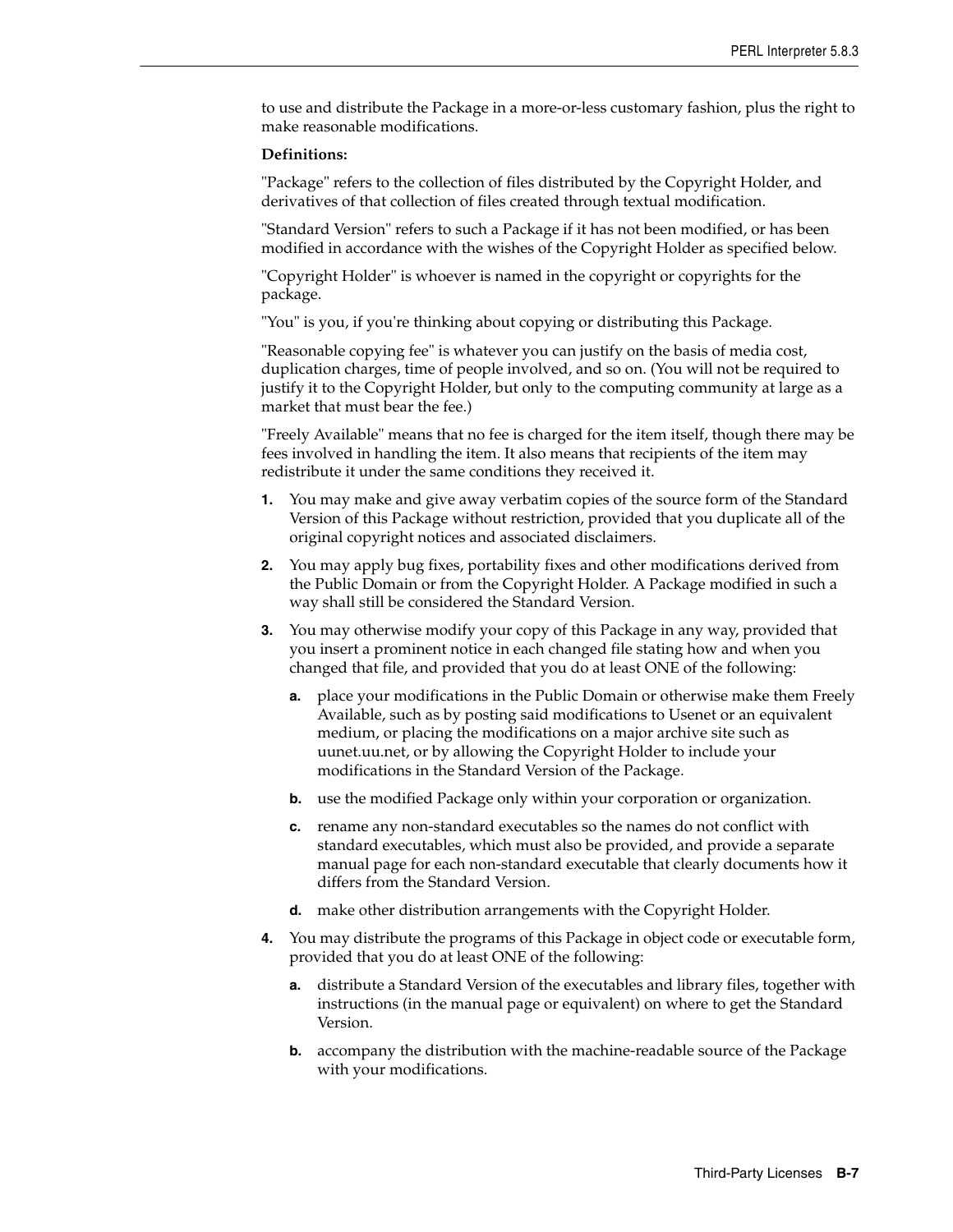- **c.** give non-standard executables non-standard names, and clearly document the differences in manual pages (or equivalent), together with instructions on where to get the Standard Version.
- **d.** make other distribution arrangements with the Copyright Holder.
- **5.** You may charge a reasonable copying fee for any distribution of this Package. You may charge any fee you choose for support of this Package. You may not charge a fee for this Package itself. However, you may distribute this Package in aggregate with other (possibly commercial) programs as part of a larger (possibly commercial) software distribution provided that you do not advertise this Package as a product of your own. You may embed this Package's interpreter within an executable of yours (by linking); this shall be construed as a mere form of aggregation, provided that the complete Standard Version of the interpreter is so embedded.
- **6.** The scripts and library files supplied as input to or produced as output from the programs of this Package do not automatically fall under the copyright of this Package, but belong to whoever generated them, and may be sold commercially, and may be aggregated with this Package. If such scripts or library files are aggregated with this Package via the so-called "undump" or "unexec" methods of producing a binary executable image, then distribution of such an image shall neither be construed as a distribution of this Package nor shall it fall under the restrictions of Paragraphs 3 and 4, provided that you do not represent such an executable image as a Standard Version of this Package.
- **7.** C subroutines (or comparably compiled subroutines in other languages) supplied by you and linked into this Package in order to emulate subroutines and variables of the language defined by this Package shall not be considered part of this Package, but are the equivalent of input as in Paragraph 6, provided these subroutines do not change the language in any way that would cause it to fail the regression tests for the language.
- **8.** Aggregation of this Package with a commercial distribution is always permitted provided that the use of this Package is embedded; that is, when no overt attempt is made to make this Package's interfaces visible to the end user of the commercial distribution. Such use shall not be construed as a distribution of this Package.
- **9.** The name of the Copyright Holder may not be used to endorse or promote products derived from this software without specific prior written permission.
- **10.** THIS PACKAGE IS PROVIDED "AS IS" AND WITHOUT ANY EXPRESS OR IMPLIED WARRANTIES, INCLUDING, WITHOUT LIMITATION, THE IMPLIED WARRANTIES OF MERCHANTIBILITY AND FITNESS FOR A PARTICULAR PURPOSE.

# <span id="page-103-0"></span>**B.6 Third-Party Components Included as Part of JRE 1.4.2**

DO NOT TRANSLATE OR LOCALIZE.

A) The following software may be included in this product:

CS CodeViewer v1.0; Use of any of this software is governed by the terms of the license below:

Copyright 1999 by CoolServlets.com.

Any errors or suggested improvements to this class can be reported as instructed on CoolServlets.com. We hope you enjoy this program... your comments will encourage further development! This software is distributed under the terms of the BSD License.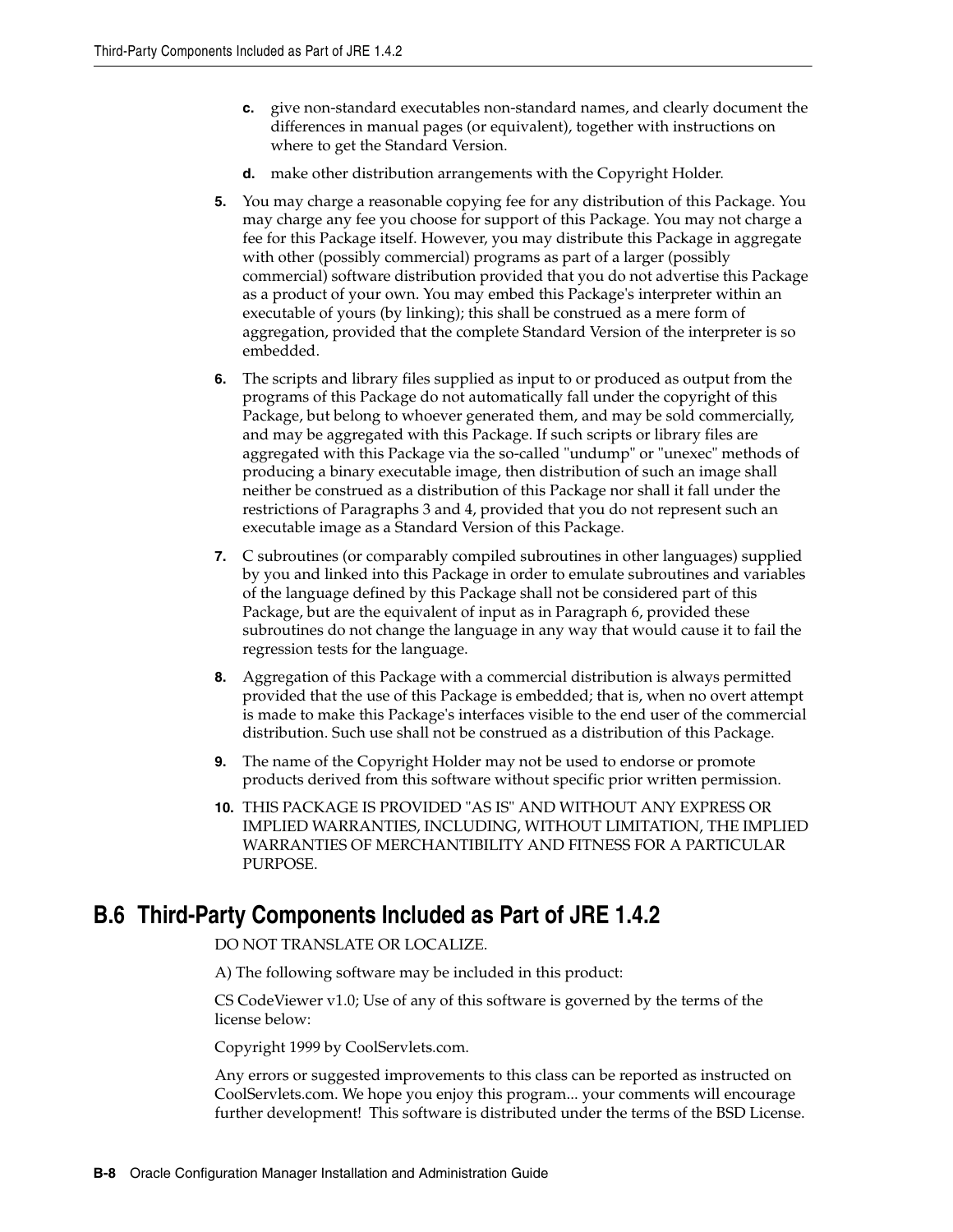Redistribution and use in source and binary forms, with or without modification, are permitted provided that the following conditions are met:

- **1.** Redistributions of source code must retain the above copyright notice, this list of conditions and the following disclaimer.
- **2.** Redistributions in binary form must reproduce the above copyright notice, this list of conditions and the following disclaimer in the documentation and/or other materials provided with the distribution.

Neither name of CoolServlets.com nor the names of its contributors may be used to endorse or promote productsderived from this software without specific prior written permission.

THIS SOFTWARE IS PROVIDED BY COOLSERVLETS.COM AND CONTRIBUTORS ``AS IS'' AND ANY EXPRESS OR IMPLIED WARRANTIES, INCLUDING, BUT NOT LIMITED TO, THE IMPLIED WARRANTIES OF MERCHANTABILITY AND FITNESS FOR A PARTICULAR PURPOSE ARE DISCLAIMED. IN NO EVENT SHALL THE AUTHOR OR CONTRIBUTORS BE LIABLE FOR ANY DIRECT, INDIRECT, INCIDENTAL, SPECIAL, EXEMPLARY, OR CONSEQUENTIAL DAMAGES (INCLUDING, BUT NOT LIMITED TO, PROCUREMENT OF SUBSTITUTE GOODS OR SERVICES; LOSS OF USE, DATA, OR PROFITS; OR BUSINESS INTERRUPTION) HOWEVER CAUSED AND ON ANY THEORY OF LIABILITY, WHETHER IN CONTRACT, STRICT LIABILITY, OR TORT (INCLUDING NEGLIGENCE OR OTHERWISE) ARISING IN ANY WAY OUT OF THE USE OF THIS SOFTWARE, EVEN IF ADVISED OF THE POSSIBILITY OF SUCH DAMAGE."

B) The following software may be included in this product:

DES and 3xDES ; Use of any of this software is governed by the terms of the license below:

"Copyright 2000 by Jef Poskanzer <jef@acme.com>. All rights reserved.

Redistribution and use in source and binary forms, with or without modification, are permitted provided that the following conditions are met:

- **1.** Redistributions of source code must retain the above copyright notice, this list of conditions and the following disclaimer.
- **2.** Redistributions in binary form must reproduce the above copyright notice, this list of conditions and the following disclaimer in the documentation and/or other materials provided with the distribution.

THIS SOFTWARE IS PROVIDED BY THE AUTHOR AND CONTRIBUTORS ``AS IS'' AND ANY EXPRESS OR IMPLIED WARRANTIES, INCLUDING, BUT NOT LIMITED TO, THE IMPLIED WARRANTIES OF MERCHANTABILITY AND FITNESS FOR A PARTICULAR PURPOSE ARE DISCLAIMED. IN NO EVENT SHALL THE AUTHOR OR CONTRIBUTORS BE LIABLE FOR ANY DIRECT, INDIRECT, INCIDENTAL, SPECIAL, EXEMPLARY, OR CONSEQUENTIAL DAMAGES (INCLUDING, BUT NOT LIMITED TO, PROCUREMENT OF SUBSTITUTE GOODS OR SERVICES; LOSS OF USE, DATA, OR PROFITS; OR BUSINESS INTERRUPTION) HOWEVER CAUSED AND ON ANY THEORY OF LIABILITY, WHETHER IN CONTRACT, STRICT LIABILITY, OR TORT (INCLUDING NEGLIGENCE OR OTHERWISE) ARISING IN ANY WAY OUT OF THE USE OF THIS SOFTWARE, EVEN IF ADVISED OF THE POSSIBILITY OF SUCH DAMAGE."

C) The following software may be included in this product:

Crimson v1.1.1 ; Use of any of this software is governed by the terms of the license below: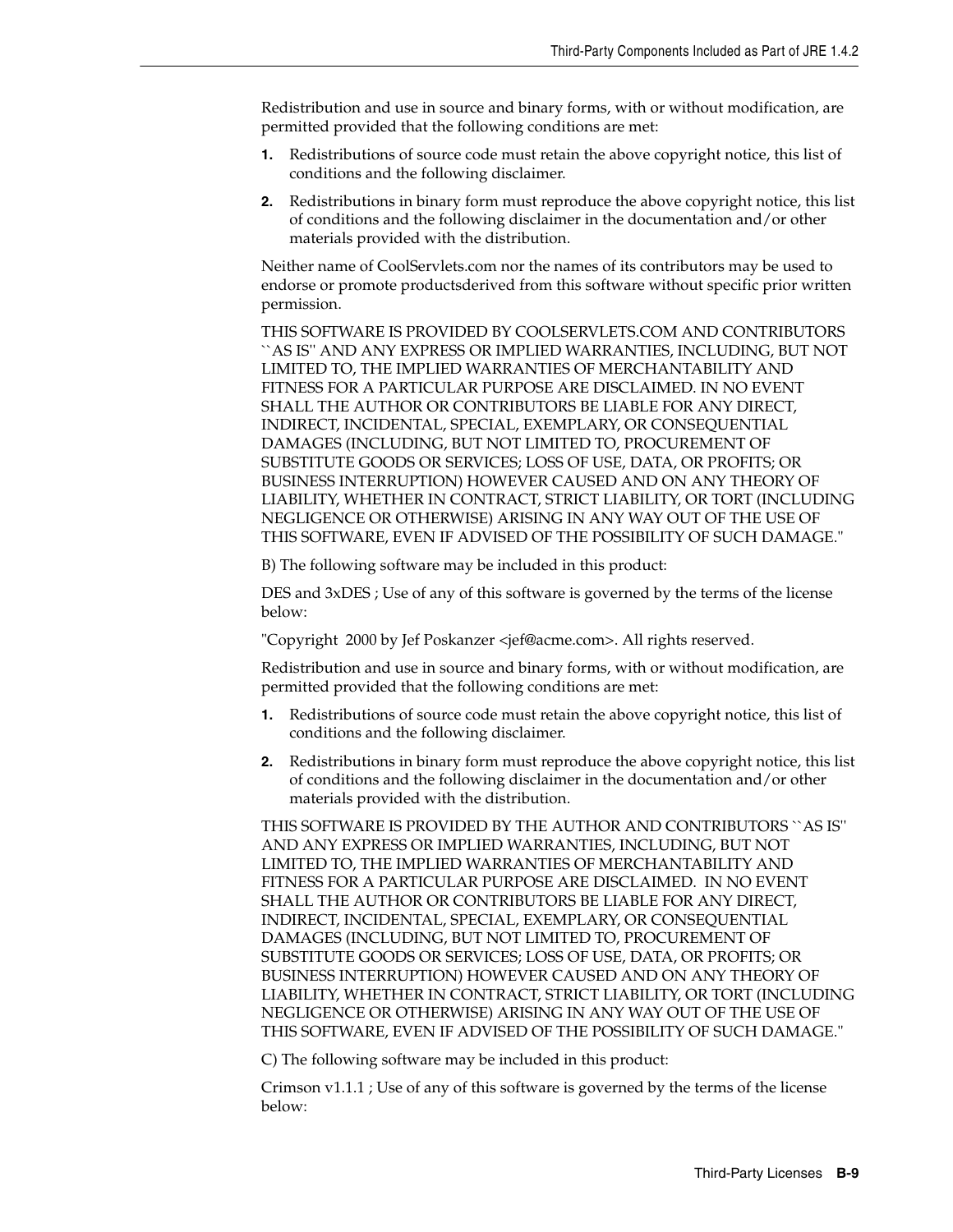The Apache Software License, Version 1.1

Copyright (c) 1999-2000 The Apache Software Foundation. All rights reserved.

Redistribution and use in source and binary forms, with or without modification, are permitted provided that the following conditions are met:

- **1.** Redistributions of source code must retain the above copyright notice, this list of conditions and the following disclaimer.
- **2.** Redistributions in binary form must reproduce the above copyright notice, this list of conditions and the following disclaimer in the documentation and/or other materials provided with the distribution.
- **3.** The end-user documentation included with the redistribution, if any, must include the following acknowledgment:

"This product includes software developed by the Apache Software Foundation (http://www.apache.org/)."

Alternately, this acknowledgment may appear in the software itself, if and wherever such third-party acknowledgments normally appear.

- **4.** The names "Crimson" and "Apache Software Foundation" must not be used to endorse or promote products derived from this software without prior written permission. For written permission, please contact apache@apache.org.
- **5.** Products derived from this software may not be called "Apache", nor may "Apache" appear in their name, without prior written permission of the Apache Software Foundation.

THIS SOFTWARE IS PROVIDED ``AS IS'' AND ANY EXPRESSED OR IMPLIED WARRANTIES, INCLUDING, BUT NOT LIMITED TO, THE IMPLIED WARRANTIES OF MERCHANTABILITY AND FITNESS FOR A PARTICULAR PURPOSE ARE DISCLAIMED. IN NO EVENT SHALL THE APACHE SOFTWARE FOUNDATION OR ITS CONTRIBUTORS BE LIABLE FOR ANY DIRECT, INDIRECT, INCIDENTAL, SPECIAL, EXEMPLARY, OR CONSEQUENTIAL DAMAGES (INCLUDING, BUT NOT LIMITED TO, PROCUREMENT OF SUBSTITUTE GOODS OR SERVICES; LOSS OF USE, DATA, OR PROFITS; OR BUSINESS INTERRUPTION) HOWEVER CAUSED AND ON ANY THEORY OF LIABILITY, WHETHER IN CONTRACT, STRICT LIABILITY, OR TORT (INCLUDING NEGLIGENCE OR OTHERWISE) ARISING IN ANY WAY OUT OF THE USE OF THIS SOFTWARE, EVEN IF ADVISED OF THE POSSIBILITY OF SUCH DAMAGE.

============================================================

This software consists of voluntary contributions made by many individuals on behalf of the Apache Software Foundation and was originally based on software copyright (c) 1999, International Business Machines, Inc., http://www.ibm.com. For more information on the Apache Software Foundation, please see <http://www.apache.org/>.

D) The following software may be included in this product:

Xalan J2; Use of any of this software is governed by the terms of the license below:

The Apache Software License, Version 1.1

Copyright (c) 1999-2000 The Apache Software Foundation. All rights reserved.

Redistribution and use in source and binary forms, with or without modification, are permitted provided that the following conditions are met: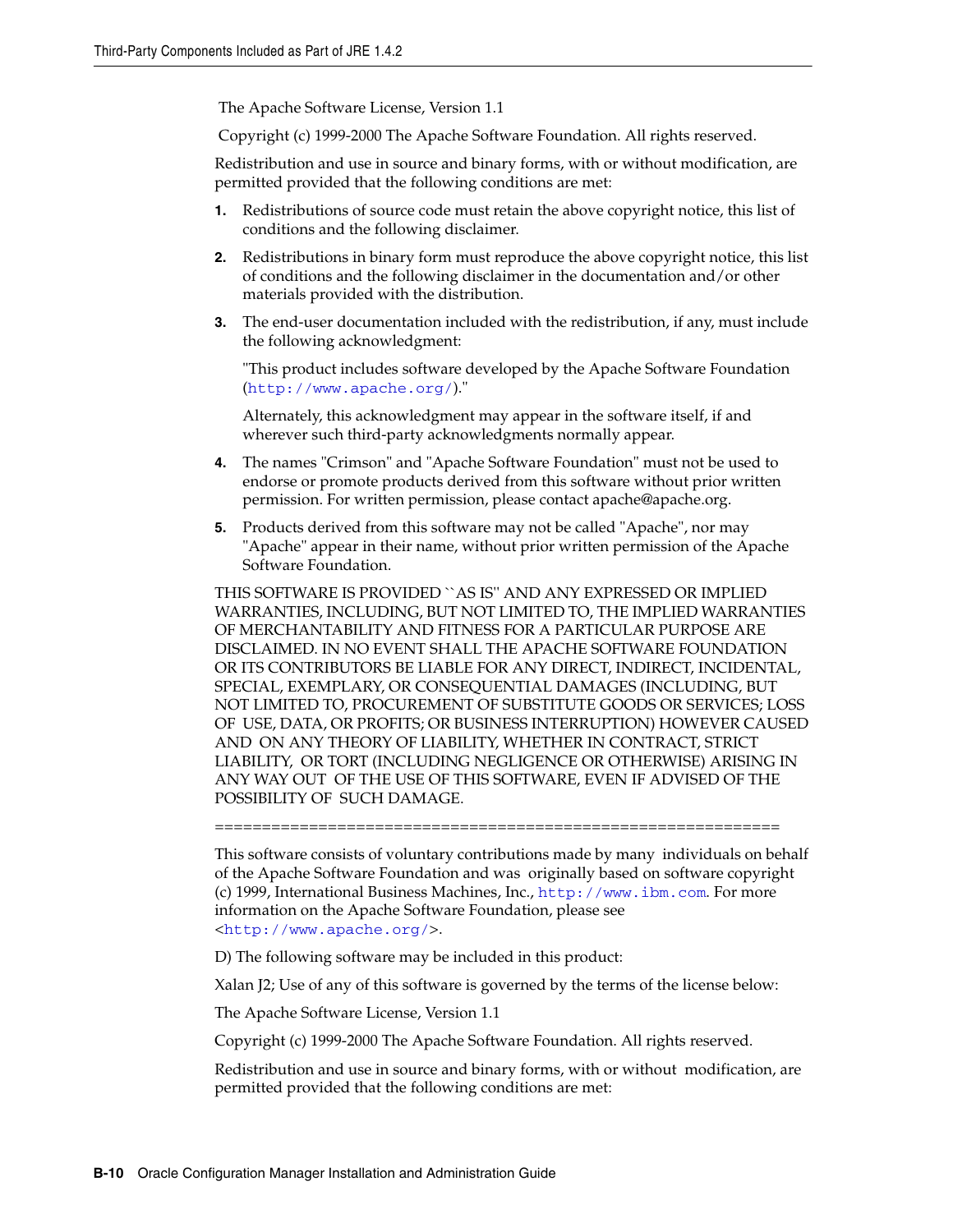- **1.** Redistributions of source code must retain the above copyright notice, this list of conditions and the following disclaimer.
- **2.** Redistributions in binary form must reproduce the above copyright notice, this list of conditions and the following disclaimer in the documentation and/or other materials provided with the distribution.
- **3.** The end-user documentation included with the redistribution, if any, must include the following acknowledgment:

"This product includes software developed by the Apache Software Foundation (http://www.apache.org/)." Alternately, this acknowledgment may appear in the software itself, if and wherever such third-party acknowledgments normally appear.

- **4.** The names "Xalan" and "Apache Software Foundation" must not be used to endorse or promote products derived from this software without prior written permission. For written permission, please contact apache@apache.org.
- **5.** Products derived from this software may not be called "Apache", nor may "Apache" appear in their name, without prior written permission of the Apache Software Foundation.

THIS SOFTWARE IS PROVIDED ``AS IS'' AND ANY EXPRESSED OR IMPLIED WARRANTIES, INCLUDING, BUT NOT LIMITED TO, THE IMPLIED WARRANTIES OF MERCHANTABILITY AND FITNESS FOR A PARTICULAR PURPOSE ARE DISCLAIMED. IN NO EVENT SHALL THE APACHE SOFTWARE FOUNDATION OR ITS CONTRIBUTORS BE LIABLE FOR ANY DIRECT, INDIRECT, INCIDENTAL, SPECIAL, EXEMPLARY, OR CONSEQUENTIAL DAMAGES (INCLUDING, BUT NOT LIMITED TO, PROCUREMENT OF SUBSTITUTE GOODS OR SERVICES; LOSS OF USE, DATA, OR PROFITS; OR BUSINESS INTERRUPTION) HOWEVER CAUSED AND ON ANY THEORY OF LIABILITY, WHETHER IN CONTRACT, STRICT LIABILITY, OR TORT (INCLUDING NEGLIGENCE OR OTHERWISE) ARISING IN ANY WAY OUT OF THE USE OF THIS SOFTWARE, EVEN IF ADVISED OF THE POSSIBILITY OF SUCH DAMAGE.

==============================================================

This software consists of voluntary contributions made by many individuals on behalf of the Apache Software Foundation and was originally based on software copyright (c) 1999, International Business Machines, Inc., http://www.ibm.com. For more information on the Apache Software Foundation, please see <http://www.apache.org/>.

E) The following software may be included in this product:

NSIS 1.0j; Use of any of this software is governed by the terms of the license below:

Copyright (C) 1999-2000 Nullsoft, Inc.

This software is provided 'as-is', without any express or implied warranty. In no event will the authors be held liable for any damages arising from the use of this software. Permission is granted to anyone to use this software for any purpose, including commercial applications, and to alter it and redistribute it freely, subject to the following restrictions:

**1.** The origin of this software must not be misrepresented; you must not claim that you wrote the original software. If you use this software in a product, an acknowledgment in the product documentation would be appreciated but is not required.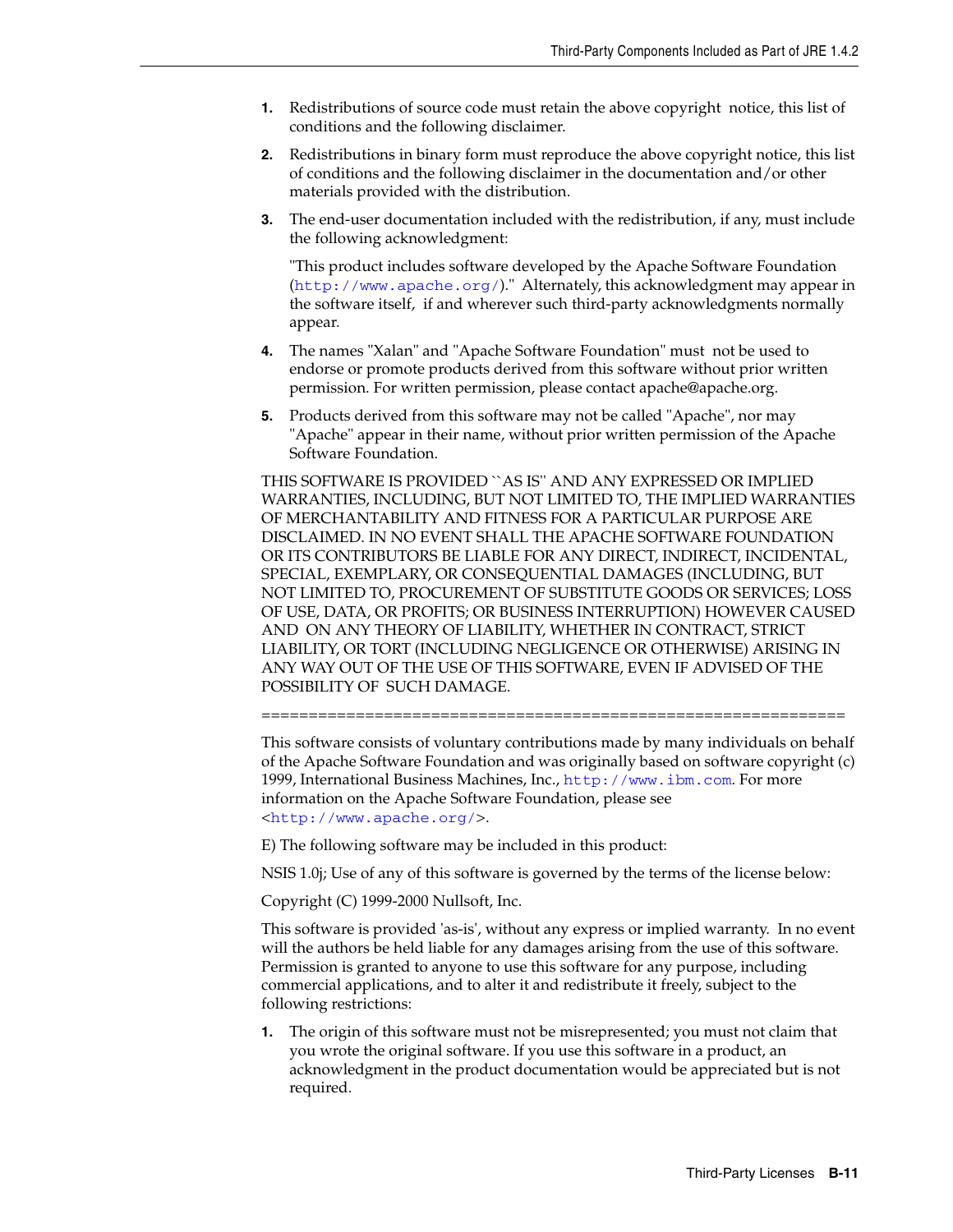- **2.** Altered source versions must be plainly marked as such, and must not be misrepresented as being the original software.
- **3.** This notice may not be removed or altered from any source distribution. Justin Frankel justin@nullsoft.com"

F) Some Portions licensed from IBM are available at: http://oss.software.ibm.com/icu4j/

G) Portions Copyright Eastman Kodak Company 1992

H) Lucida is a registered trademark or trademakr of Bigelow & Holmes in the U.S. and other countries.

I) Portions licensed from Taligent, Inc.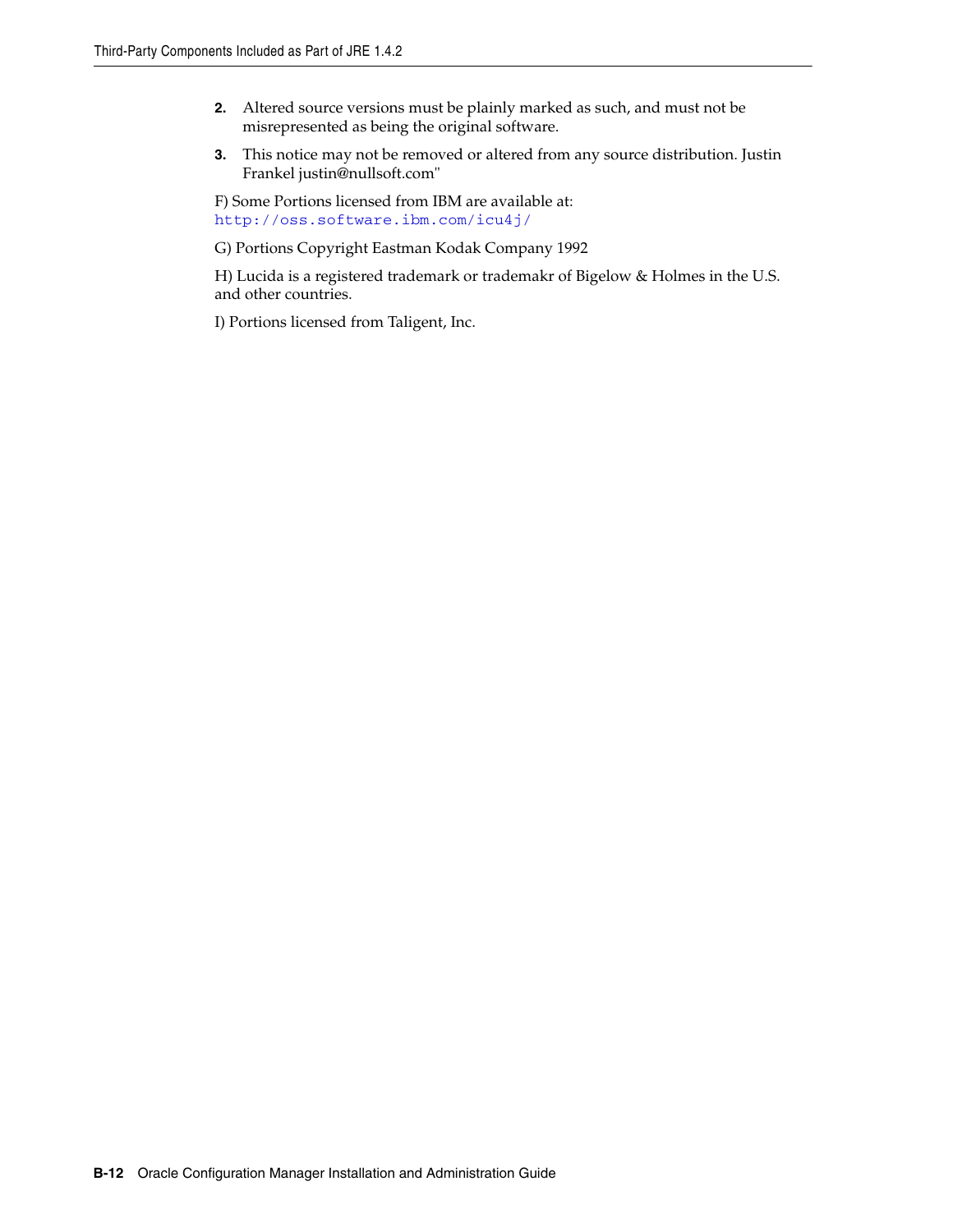**C**

# **Additional Licensing Information**

This information is added because JRE 1.4.2 is shipped along with Oracle Configuration Manager collector packaged in an RPM format.

# **C.1 JRE 1.4.2**

Oracle is required to provide the following notice as part of the license terms for the Sun JRE that the field of use for the JRE is : (i) general purpose desktop computers, laptops and servers, and (ii) embedded systems (by way of example: embedded applications, cell phones, PDAs, TV devices, digital set top boxes, telematics devices and home gateway devices), provided that the Java Runtime Environment (JRE) is licensed only to run Licensee applications, middleware and database products and the JRE is not licensed to directly run any third party applications. This shall not be understood to prevent third party applications from indirectly and incidentally utilizing the JRE, but only as such is required to enable other Licensee Product functionality.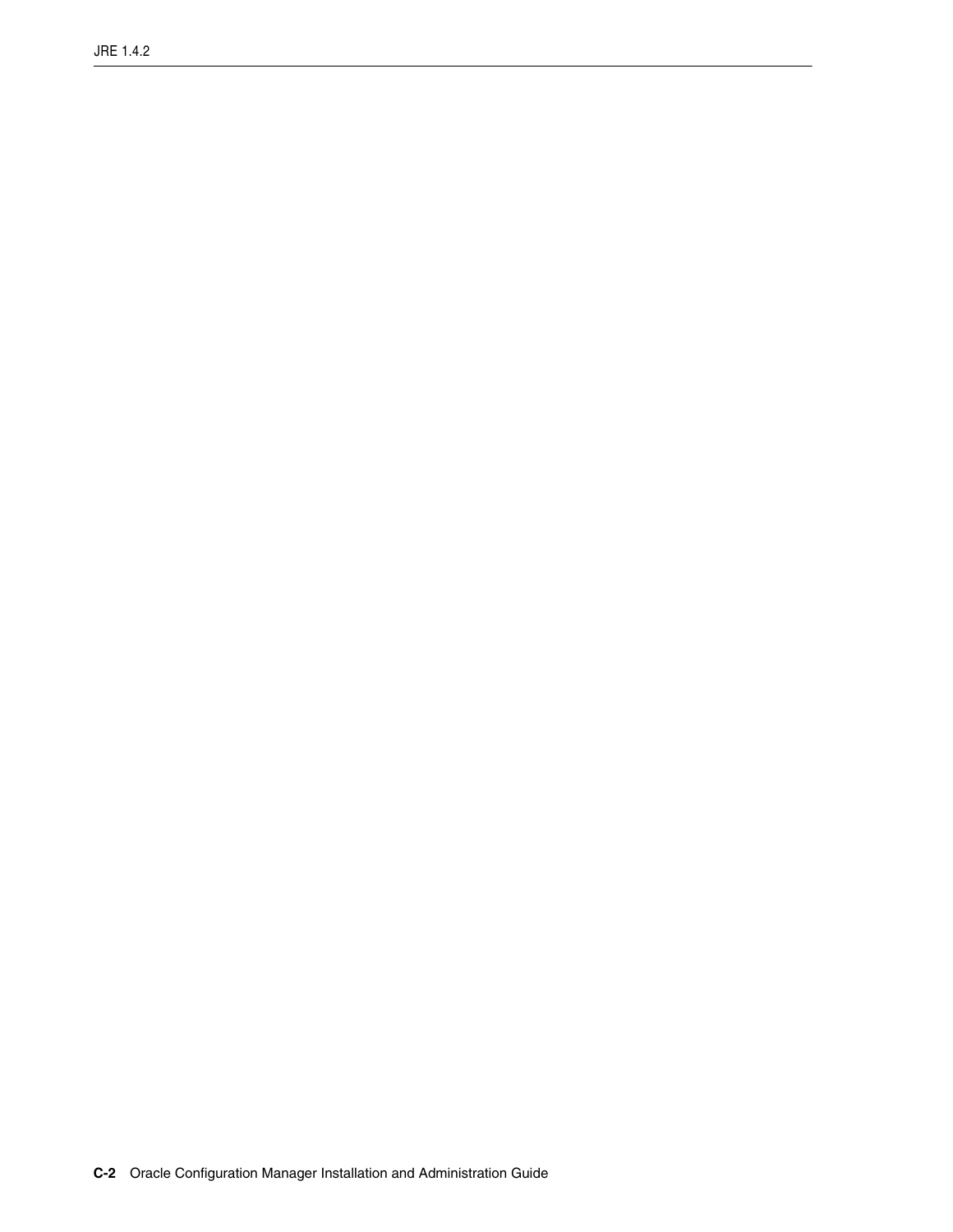# **Index**

## **A**

[Apache Commons FileUpload 1.2.1 license, B-5](#page-100-0) [Apache Commons IO 1.4 license, B-5](#page-100-1) [Apache Software license, version 1.1, B-1](#page-96-0) [Apache Software license, version 2.0, B-2](#page-97-0) [APPL\\_TOP, 2-2](#page-15-0) [automatic update, 5-2](#page-47-0)

# **B**

[broadcast address, disabling, 5-3](#page-48-0)

# **C**

[cloned home, 3-16](#page-35-0) [collectconfig, 4-3](#page-44-0) collecting configuration data [disconnected mode, 5-2](#page-47-1) collection of db columns [disabling, 5-3](#page-48-1) collection of NFS disk information [enabling, 5-3](#page-48-2) commands [configCCR, 1-4,](#page-11-0) [3-1,](#page-20-0) [6-20](#page-73-0) [deriveCCR, 6-25](#page-78-0) [emCCR -annotation="annotation string"](#page-57-0)  collect, 6-4 [emCCR automatic\\_update, 5-2](#page-47-2) [emCCR automatic\\_update on / off, 6-2](#page-55-0) [emCCR clear, 6-2](#page-55-1) [emCCR collect, 1-4,](#page-11-1) [3-2,](#page-21-0) [5-1,](#page-46-0) [6-3](#page-56-0) [emCCR disable\\_diagchecks, 6-5](#page-58-0) [emCCR disable\\_target, 6-5](#page-58-1) [emCCR enable\\_diagchecks, 6-4](#page-57-1) [emCCR getupdates, 5-3,](#page-48-3) [6-6](#page-59-0) [emCCR help, 6-6](#page-59-1) [emCCR hold, 6-8](#page-61-0) [emCCR register, 6-8](#page-61-1) [emCCR -register test, 6-13](#page-66-0) [emCCR resume, 6-9](#page-62-0) [emCCR set collection\\_interval, 5-2,](#page-47-3) [6-9](#page-62-1) [emCCR start, 5-1,](#page-46-1) [6-10](#page-63-0) [emCCR status, 5-1](#page-46-2) [emCCR status -diagnostic, 6-11](#page-64-0) [emCCR stop, 5-1,](#page-46-3) [6-13](#page-66-1)

[emCCR update\\_components, 5-2,](#page-47-4) [6-15](#page-68-0) [emCCR upload, 6-16](#page-69-0) [emCCR upload -diagnostic, 6-17](#page-70-0) [emCCR -verbose test, 6-13](#page-66-2) configuration collection [instrumenting databases, 3-17](#page-36-0) configuration data [manual collection, 5-1](#page-46-4) connectivity to Internet [direct, 3-5](#page-24-0) creating [response file, 5-4](#page-49-0) [Customer Support Identifier \(CSI\), 3-3,](#page-22-0) [4-2](#page-43-0)

# **D**

database configuration [post-installation, 3-17](#page-36-1) databases [instrumenting for configuration collection, 3-17](#page-36-0) [pre-9.2, 3-17](#page-36-2) [removing OCM instrumentation, 3-20](#page-39-0) [deriveCCR, 6-25](#page-78-0) disabling [collection of db columns, 5-3](#page-48-1) [distribution file, 3-4,](#page-23-0) [4-2](#page-43-1)

## **E**

enabling [collection of NFS disk information, 5-3](#page-48-2) environment variables [verifying, 5-6](#page-51-0)

## **F**

[features, new, 1-1](#page-8-0)

# **H**

homes [shared, 1-4,](#page-11-2) [2-1,](#page-14-0) [A-1](#page-88-0)

# **I**

[iAS, 2-2](#page-15-1)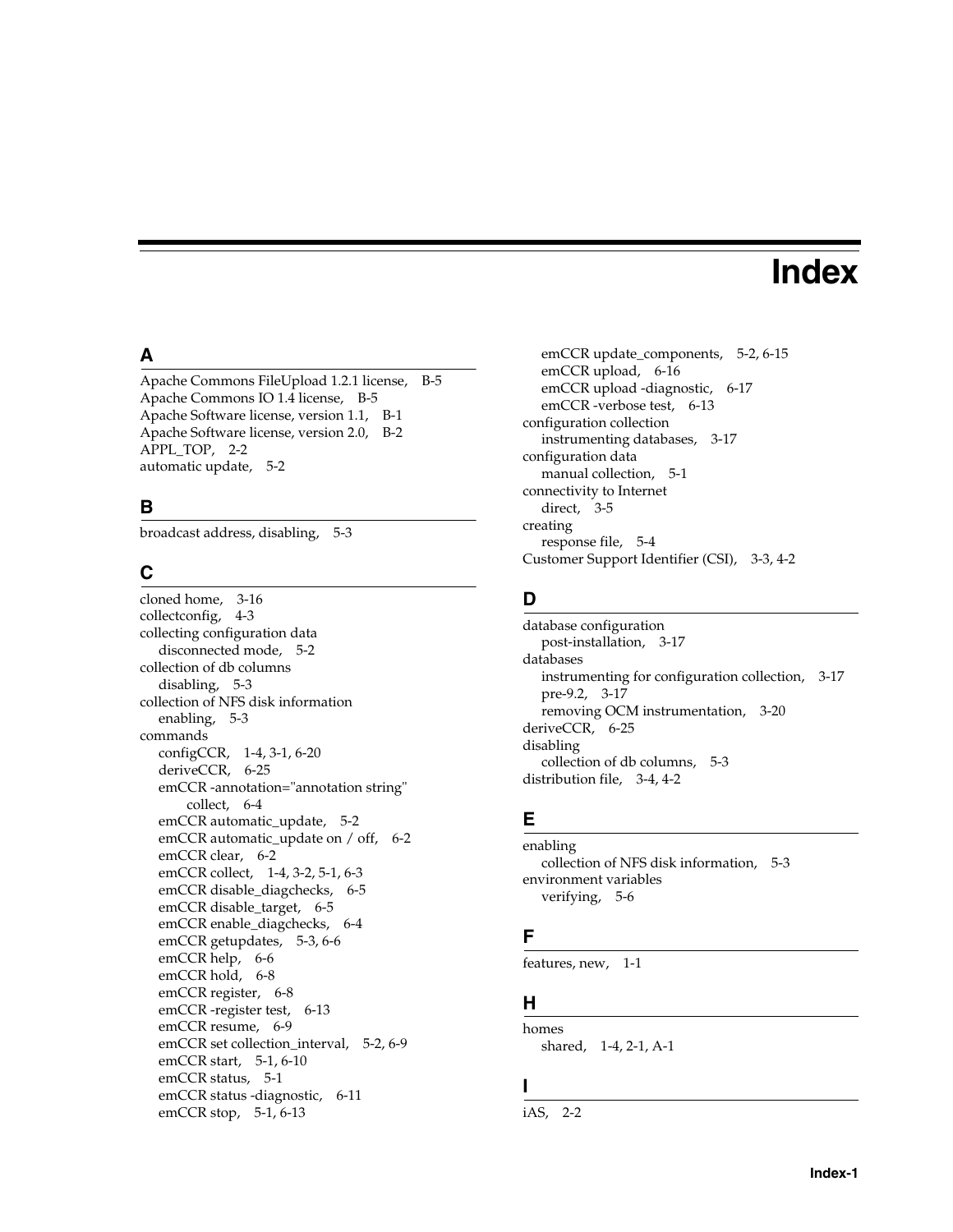initialization parameter [job\\_queue\\_process, 3-17](#page-36-3) installation considerations [JD Edwards EnterpriseOne, 2-4](#page-17-0) [Oracle Business Intelligence Enterprise](#page-16-0)  Edition, 2-3 [Oracle E-Business Suite, 2-2](#page-15-2) [Oracle Hyperion Enterprise Performance](#page-17-1)  Management System, 2-4 [Oracle Retail Product Line, 2-3](#page-16-1) [PeopleSoft, 2-4](#page-17-2) [Siebel Customer Relationship Management, 2-4](#page-17-3) [installCCRSQL.sh, 3-17,](#page-36-4) [4-3,](#page-44-1) [7-2](#page-83-0) [IP address, disabling, 5-3](#page-48-4)

#### **J**

[Jakarta Regexp 1.2 license, B-5](#page-100-2) [JAVA\\_HOME, 2-1](#page-14-1) [JD Edwards EnterpriseOne installation](#page-17-0)  considerations, 2-4 [JSSE 1.0.3 license, B-6](#page-101-0)

## **L**

[licenses, third-party, B-1](#page-96-1) [Linux Installation, 3-14](#page-33-0)

#### **M**

[MAC address, disabling, 5-3](#page-48-5) mass deployment [Network File System \(NFS\), 4-1](#page-42-0) [Oracle Enterprise Manager Grid Control, 4-2,](#page-43-2) [4-3](#page-44-2) [Mass Deployment Utility, 4-1](#page-42-1) modes [connected, 1-3,](#page-10-0) [3-17,](#page-36-5) [5-2,](#page-47-5) [6-2,](#page-55-2) [6-3,](#page-56-1) [6-4,](#page-57-2) [6-5,](#page-58-2) [6-6,](#page-59-2) [6-8,](#page-61-2)  [6-10,](#page-63-1) [6-11,](#page-64-1) [6-13,](#page-66-3) [6-16](#page-69-1) [disconnected, 1-4,](#page-11-3) [3-2,](#page-21-1) [3-10,](#page-29-0) [3-17,](#page-36-6) [5-2,](#page-47-6) [6-3,](#page-56-2) [6-4,](#page-57-3) [6-5,](#page-58-3)  [6-6](#page-59-3) [unauthenticated, 1-3](#page-10-1) [My Oracle Support User Name, 4-2](#page-43-3)

#### **N**

[NFS, 5-3](#page-48-6)

# **O**

[OCM\\_CONFIG\\_HOME, viii](#page-7-0) [ocm\\_install\\_root, viii,](#page-7-1) [3-6,](#page-25-0) [4-1,](#page-42-2) [A-2,](#page-89-0) [A-4](#page-91-0) OEL [installing and upgrading OCM on, 3-14](#page-33-1) [Oracle Business Intelligence Enterprise Edition](#page-16-0)  installation considerations, 2-3 [Oracle Configuration Manager, 1-1](#page-8-1) [Oracle E-Business Suite, 2-2,](#page-15-3) [3-6,](#page-25-1) [3-18,](#page-37-0) [3-20,](#page-39-1) [4-3](#page-44-3) [AutoConfig, 2-3](#page-16-2) [ebs\\_collectconfig, 4-3](#page-44-4) [installation considerations, 2-2](#page-15-2) [Rapid Wizard, 2-3](#page-16-3)

[Oracle Enterprise Manager Grid Control, 4-2](#page-43-4) [Oracle Hyperion Enterprise Performance](#page-17-1)  Management System installation considerations, 2-4 [Oracle Management Agent, 4-3](#page-44-5) [Oracle Real Application Cluster \(RAC\), 3-18](#page-37-1) [Oracle Retail Product Line installation](#page-16-1)  considerations, 2-3 Oracle Support Hub [connection settings, 3-12](#page-31-0) [no direct connectivity to Internet, 3-5](#page-24-1) [Oracle Universal Installer, 3-10](#page-29-1) [ORACLE\\_CONFIG\\_HOME, viii](#page-7-2)

#### **P**

[PeopleSoft installation considerations, 2-4](#page-17-2) [PERL Interpreter 5.8.3 license, B-6](#page-101-1) [pre-9.2 databases, 3-17](#page-36-2) pre-installation [requirements, 2-1](#page-14-2) [proxy server, 1-3](#page-10-2) [connection settings, 3-12](#page-31-1) [no direct connectivity to Internet, 3-6](#page-25-2)

# **R**

requirements [pre-installation, 2-1](#page-14-2) [response file, 3-4](#page-23-1) [creating, 5-4](#page-49-0) [root user, 6-1,](#page-54-0) [6-7](#page-60-0) [RPM Package Manager, 3-14](#page-33-2)

# **S**

[Scheduler, 5-1,](#page-46-5) [6-12](#page-65-0) [using to collect configuration data, 5-1](#page-46-6) [scripted installation, 3-4](#page-23-1) [Secure Copy \(SCP\), 4-2](#page-43-5) [Secure Shell \(SSH\), 4-2](#page-43-5) [setupCCR, 3-2,](#page-21-2) [3-4,](#page-23-2) [3-6](#page-25-3) [sample command output, 3-6](#page-25-4) [shared homes, 1-4,](#page-11-2) [2-1,](#page-14-0) [A-1](#page-88-0) [installing in, 3-15](#page-34-0) [types of, A-2](#page-89-1) [uninstalling OCM, 3-21](#page-40-0) [SID, 3-19](#page-38-0) [Siebel Customer Relationship Management](#page-17-3)  installation considerations, 2-4 [software updates, A-3,](#page-90-0) [A-4](#page-91-1) [SYSDBA, 3-19](#page-38-1) [system architecture, 1-2](#page-9-0)

## **T**

[Troubleshooting Oracle Configuration](#page-82-0)  [Manager, 7-1 to](#page-82-0) [7-5](#page-86-0)